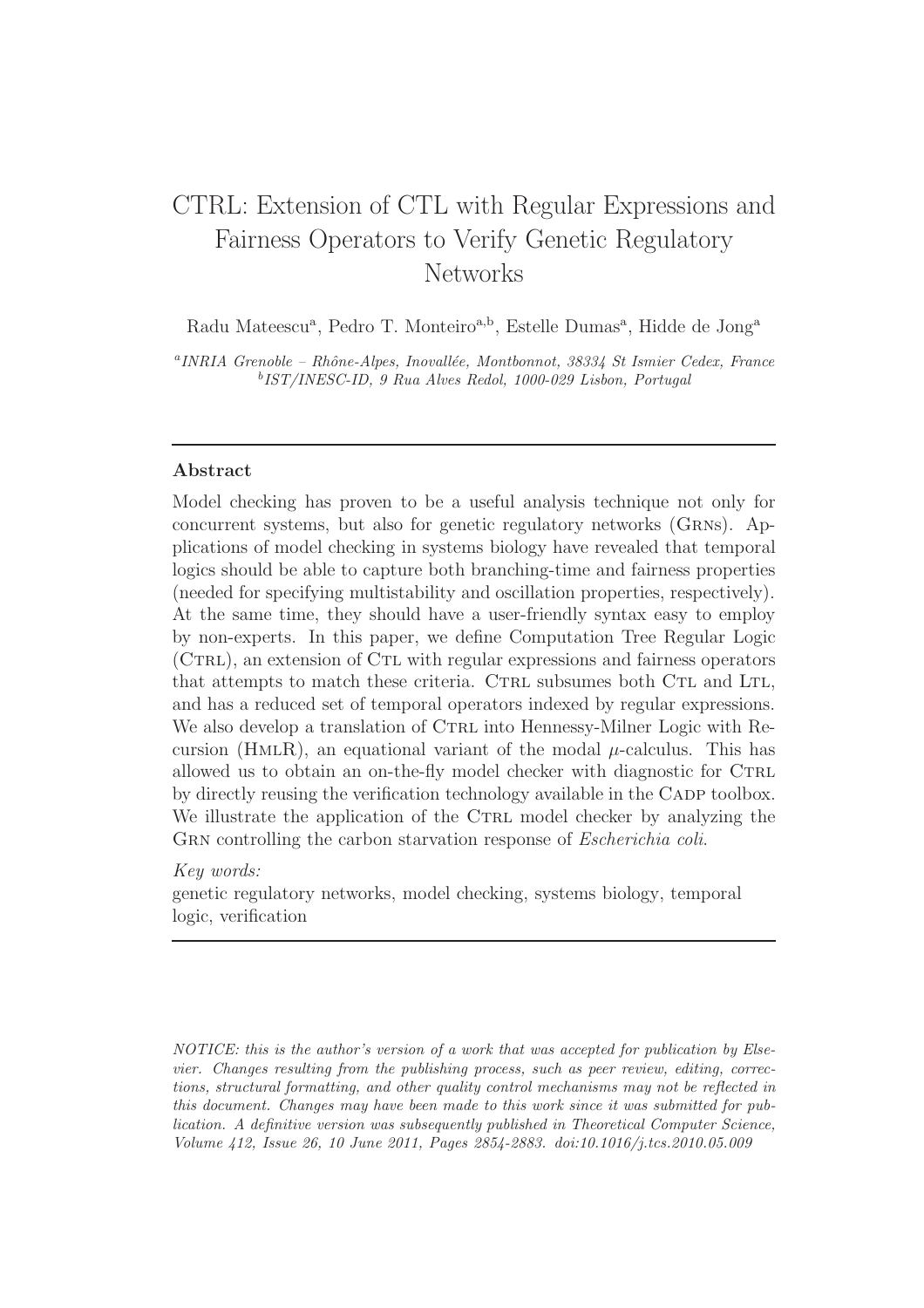#### 1. Introduction

Formal verification has been mostly applied to the analysis of concurrent systems in engineering. Recently, however, biological regulatory networks have been recognized as special cases of concurrent systems as well, which has opened the way for the application of formal verification technology in the emerging field of systems biology (see [40, 72] for reviews). Genetic regulatory networks (GRNs) consist of genes, proteins, small molecules, and their mutual interactions, which are involved in the control of cellular functions. Most of these networks are large and complex, thus defying our capacity to understand how the dynamic behaviour of the cell emerges from the structure of interactions. A large number of mathematical formalisms have been proposed to describe Grns (see [32] for a survey), giving rise to models that can be mapped to Kripke structures. In the case of discrete models the mapping is usually direct, but for continuous models appropriately chosen discrete abstractions are required [4].

The representation of the dynamics of biological regulatory networks by means of Kripke structures enables the application of formal verification techniques to the analysis of properties of the networks. In particular, such properties can be formulated as queries in temporal logic, and verified by means of model checking algorithms on the Kripke structures. Examples of the kind of properties that biologists are interested in include the following:

- Is the basal glycerol production level combined with rapid closure of Fps1 sufficient to explain an initial glycerol accumulation after osmotic shock? [59]
- Once a cell has executed START, does it slip back into G1 phase and repeat Start? Or rather, must it execute a Finish to return to G1? [25]
- Does Shc phosphorylation exhibit a relative acceleration with decreasing Egf concentration and show a decline over time? [74]

Several applications of model checking exist in the bioinformatics and systems biology literature, e.g., [5, 7, 8, 12, 13, 16, 18, 21, 22, 41, 42, 76].

In our previous work [10, 12], we have developed Genetic Network Analyzer (GNA), a tool for the qualitative simulation of GRNs, and connected it to state-of-the-art model checkers like NUSMV [27] and CADP [44].

Most of the above approaches express the properties of interest in classical temporal logics like CTL  $[28]$  and LTL  $[65]$ . The application to actual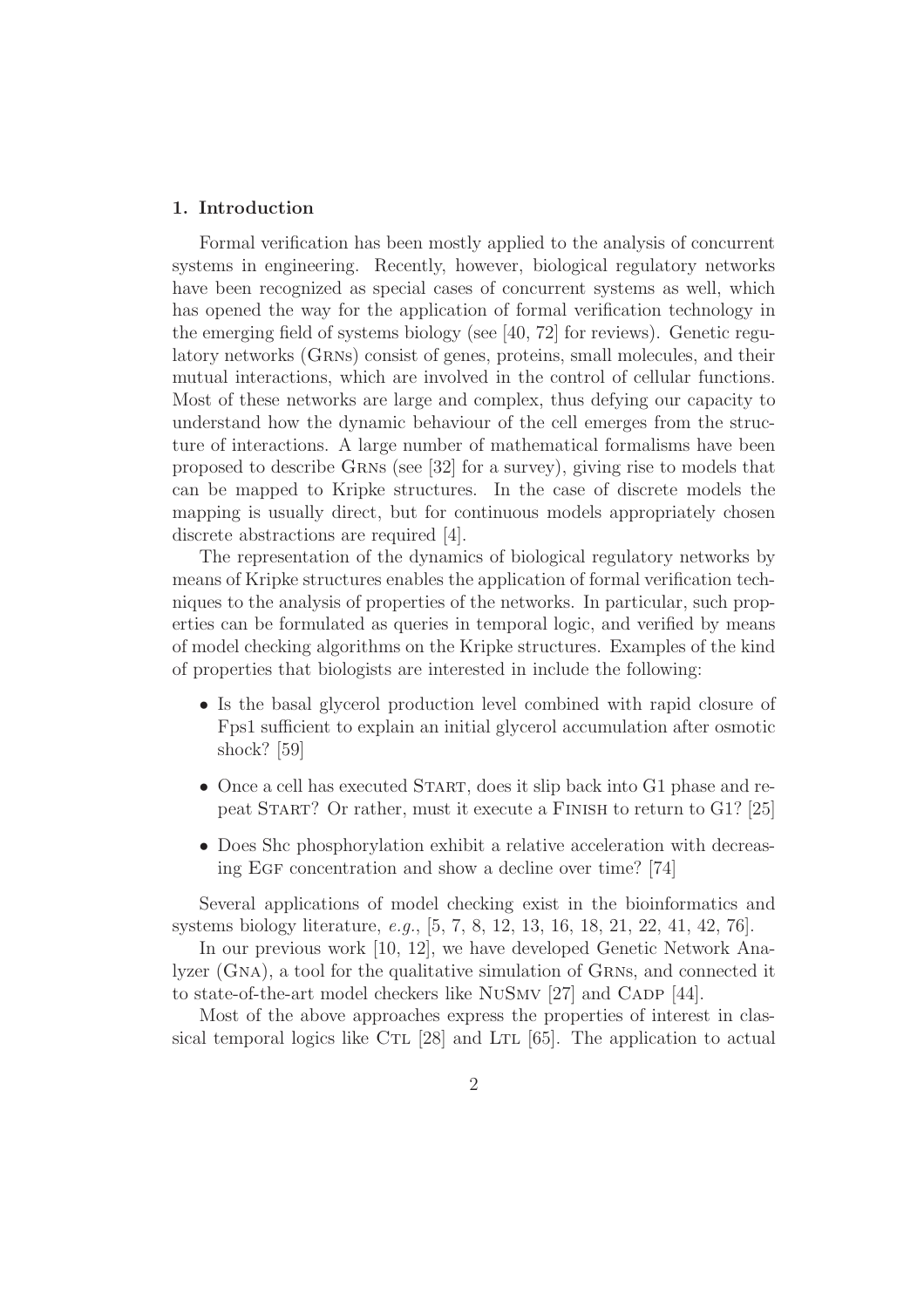biological systems brought a few properties of the network dynamics to the fore that are not easily expressed in these logics. For instance, questions about multistability are important in the analysis of biological regulatory networks  $[35, 79]$ , but difficult (or impossible) to express in LTL. CTL is capable of dealing with branching time, important for multistability and other properties of non-deterministic models. However, it does not do a good job when faced with questions about cycles in a Kripke structure. Such cycles may correspond to sustained or damped oscillations in the concentration of molecular species, underlying cellular rhythms  $[25, 64]$ . CTL is not expressive enough to specify the occurrence of oscillations of indefinite length, a special kind of fairness property [12]. An obvious solution would be to consider CTL<sup>\*</sup> [36] or the propositional  $\mu$ -calculus [60], both of which subsume CTL and LTL; however, these powerful branching-time logics are complex to understand and use by non-experts. More generally, temporal logics have difficulties in expressing experimental observations, which often take the form of patterns of events corresponding to variations of system parameters (protein concentrations, their derivatives, etc.). Observations are conveniently and concisely formulated in terms of regular expressions, but these are not provided by standard temporal logics such as CTL and LTL.

In this paper, we aim at providing a temporal specification language that allows expressing properties of biological interest and strikes a suitable compromise between expressive power, user-friendliness, and complexity of model checking. In order to achieve this objective, we propose a specification language named CTRL (*Computation Tree Regular Logic*), which extends CTL with regular expressions and fairness operators. CTRL is more expressive than previous extensions of C $TL$  with regular expressions, such as  $RCTL$  [15] and  $\text{RegCTL}$  [19], whilst having a simpler syntax due to a different choice of primitive temporal operators, inspired from dynamic logics like Pdl [39]. CTRL also subsumes CTL, LTL, and PDL- $\Delta$  [77], allowing in particular the concise expression of bistability and oscillation properties by using potentiality and fairness operators, respectively. The characterization of oscillations motivated the introduction of fairness operators in CTRL at the same level as the other temporal operators of the logic. These operators, derived from the infinite looping operator of PDL- $\Delta$ , provide a more direct description of the complex cycles underlying oscillations than the operators of other logics equipped with fairness, such as fair C $TL$  [38]. Although C $TRL$  was primarily designed for describing properties of regulatory networks in systems biology, it also enables a succinct formulation of typical safety, liveness, and fairness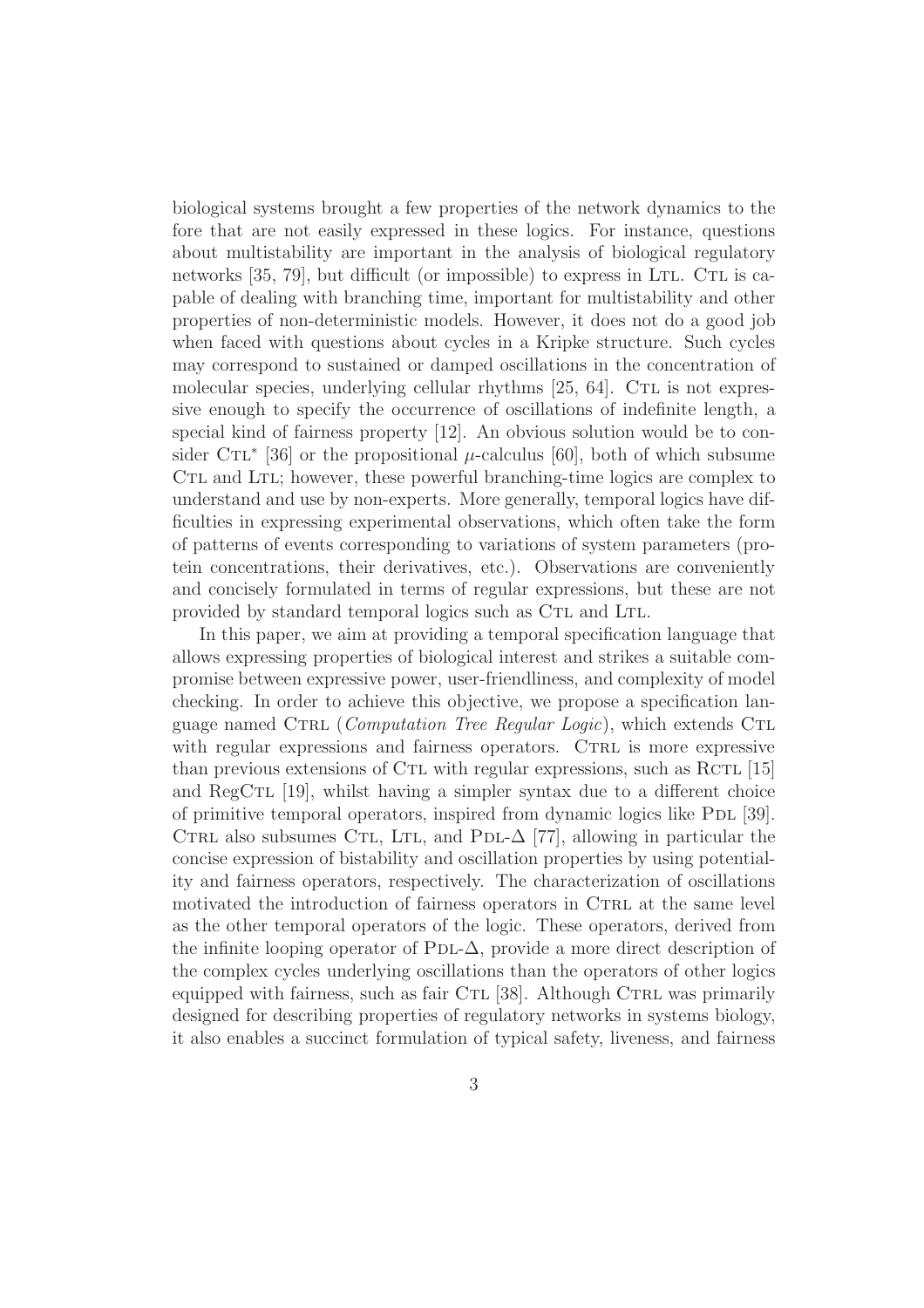properties useful for the verification of concurrent systems in other domains.

As regards the evaluation of CTRL formulas on Kripke structures, we attempt to avoid the effort of building a model checker from scratch by reusing as much as possible existing verification technology. We adopt as verification engine CADP [44], a state-of-the-art verification toolbox for concurrent asynchronous systems that provides, among other functionalities, on-the-fly model checking and diagnostic generation for  $\mu$ -calculus formulas on labeled transition systems (LTSs). In order to reuse this technology, we have to move from the state-based setting (CTRL and Kripke structures) to the actionbased setting  $(\mu$ -calculus and LTSs). The translation from Kripke structures to LTSs is done in the standard way [28], simply by migrating information from states to transition labels without changing the structure of the model, i.e., keeping the same states and transition relations. The translation from CTRL to an action-based logic is carried out by considering as target language HMLR [63], an alternative equational representation of the modal  $\mu$ -calculus. Since HMLR is accepted as input by the EVALUATOR 3.6 [69] model checker of CADP, the development of a translator from CTRL to HMLR results in the immediate availability of an on-the-fly model checker equipped with full diagnostic features (generation of examples and counterexamples).

The CTRL model checking procedure obtained in this way has a lineartime complexity w.r.t. the size of the formula and the Kripke structure for a significant part of the logic. This part notably subsumes  $PDL-\Delta$  and allows the multistability and oscillation properties to be captured. The inevitability operator of CTRL and its infinitary version (inevitable looping) has an exponential worst-case complexity w.r.t. the size of its regular subformula. This complexity becomes linear, however, when the regular subformula is "deterministic" in a way similar to finite automata. In practice, the usage of Ctrl and the model checker reveals that properties of biological interest can be expressed and verified efficiently.

We illustrate this point by analyzing a model of the GRN involved in the carbon starvation response of E. coli. The network consists of key global regulators of transcription that control each other's expression as well as the expression of a large number of other stress response genes. We use a qualitative model of this network in the form of nine coupled piecewiselinear differential equations developed in Gna [71, 73]. This model has been shown to have interesting stability and oscillation properties that are difficult to analyze by hand though, as the Kripke structures corresponding to the model simulations consist of  $10<sup>4</sup>$ -10<sup>10</sup> states. We formulate increasingly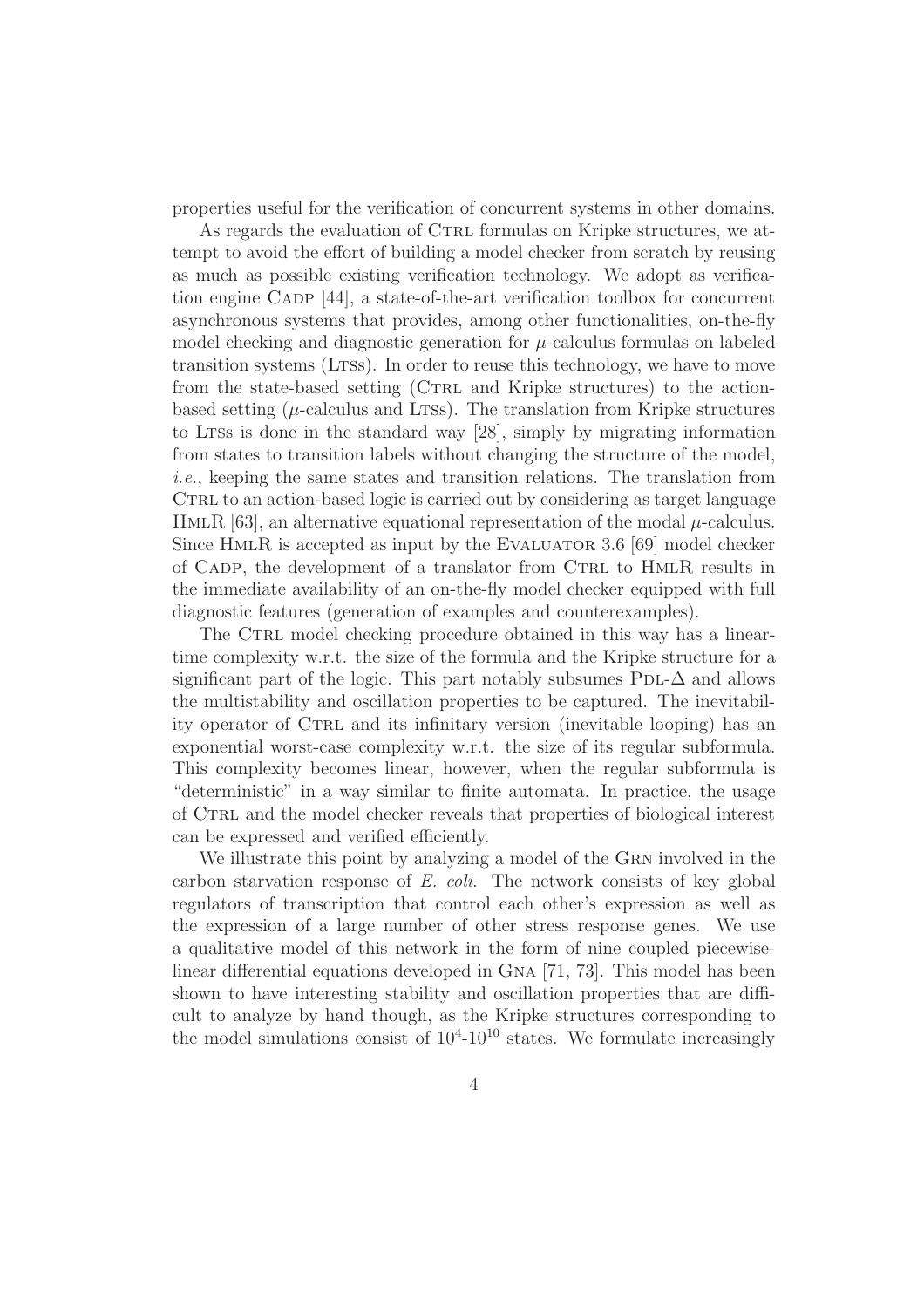precise CTRL queries which clearly bring out the utility of the regular expressions and fairness operators of the language. The queries are verified by exporting the Kripke structure from GNA to CADP and invoking the CTRL model checker.

Paper outline. Section 2 defines the syntax and semantics of CTRL and discusses its expressiveness w.r.t. existing widely-used logics. Section 3.1 defines the regular equation systems (Ress), an intermediate equational form into which CTRL formulas will be translated. Sections 3.2 and 3.3 present the translations from CTRL to RESS and then to modal equation systems (Mess). Section 4 describes the on-the-fly model checking procedure for CTRL, indicates its complexity, and shows its implementation in connection with GNA and CADP. Section 5 illustrates its application on the example of E. coli. Section 6 provides some concluding remarks and directions for future work. Proofs of the translation from CTRL to MESS can be found in the supplementary material available online.

# 2. Syntax and semantics

#### 2.1. Computation Tree Regular Logic

CTRL is interpreted on Kripke structures, which provide a natural formal description of concurrent systems, including biological regulatory networks. A Kripke structure is a tuple  $K = \langle S, P, L, T, s_0 \rangle$ , where: S is the set of states; P is a set of atomic propositions (predicates over states);  $L : S \to 2^P$ is the state labeling (each state  $s$  is associated with the atomic propositions satisfied by s);  $T \subseteq S \times S$  is the transition relation; and  $s_0 \in S$  is the initial state. Transitions  $(s_1, s_2) \in T$  are also noted  $s_1 \rightarrow_T s_2$  (the subscript  $_T$  is omitted if it is clear from the context). The transition relation  $T$  is assumed to be total, *i.e.*, for each state  $s_1 \in S$ , there exists a transition  $s_1 \rightarrow_T s_2$ . A path  $\pi = s_0 s_1 \dots s_k \dots$  is an infinite sequence of states such that  $s_i \rightarrow_T s_{i+1}$ for every  $i \geq 0$ . The *i*-th state of a path  $\pi$  is noted  $\pi_i$ . The interval going from the *i*-th state of a path  $\pi$  to the *j*-th state of  $\pi$  inclusively (where  $i \leq j$ ) is noted  $\pi_{i,j}$ . An interval  $\pi_{0,i}$  is called prefix of  $\pi$ . For each state  $s \in S$ , Path(s) denotes the set of all paths going out of s, *i.e.*, the paths  $\pi$  such that  $\pi_0 = s$ . In the sequel, we assume the existence of a Kripke structure  $K = \langle S, P, L, T, s_0 \rangle$ , on which all formulas will be interpreted.

The syntax and semantics of CTRL are defined in Figure 1. The logic contains two kinds of entities: *state formulas* (noted  $\varphi$ ) and *regular formulas*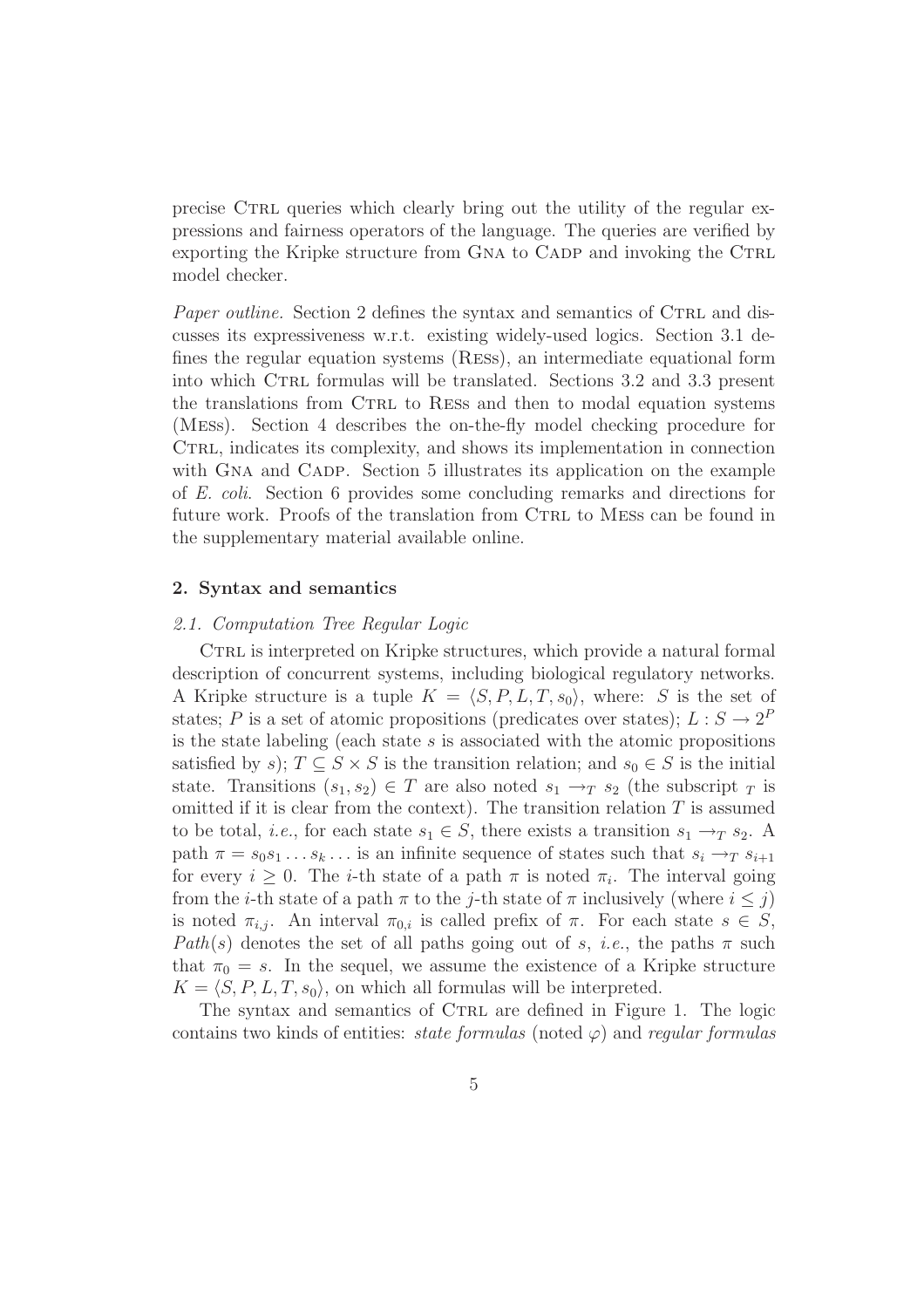(noted  $\rho$ ), which characterize properties of states and intervals, respectively. State formulas are built from atomic propositions  $p \in P$  by using standard boolean operators and the EF, AF,  $EF^{\infty}$ ,  $AF^{\infty}$  temporal operators indexed by regular formulas ρ. Regular formulas are built from state formulas by using standard regular expression operators.

| <b>SYNTAX</b>                                                                                    |  |                                                                                                                                                                      |  |
|--------------------------------------------------------------------------------------------------|--|----------------------------------------------------------------------------------------------------------------------------------------------------------------------|--|
| State formulas:                                                                                  |  |                                                                                                                                                                      |  |
| $\varphi ::= p$                                                                                  |  | (atomic proposition)                                                                                                                                                 |  |
| $ \neg \varphi  \varphi_1 \vee \varphi_2$                                                        |  | (boolean connectors)                                                                                                                                                 |  |
| $\mathsf{EF}_{\rho}\varphi$                                                                      |  | (potentiality)                                                                                                                                                       |  |
| $\begin{array}{ccc} & AF_{\rho}\varphi\\  &EF_{\rho}^{\infty}\\  &AF_{\rho}^{\infty}\end{array}$ |  | (inevitability)                                                                                                                                                      |  |
|                                                                                                  |  | (potential looping)                                                                                                                                                  |  |
|                                                                                                  |  | (inevitable looping)                                                                                                                                                 |  |
| Regular formulas:                                                                                |  |                                                                                                                                                                      |  |
| $\rho ::= \varphi$                                                                               |  | (one-step interval)                                                                                                                                                  |  |
|                                                                                                  |  | (concatenation)                                                                                                                                                      |  |
| $\begin{array}{c c}\n & \rho_1.\rho_2 \\  & \rho_1 \rho_2 \\  & \rho^*\n\end{array}$             |  | (choice)                                                                                                                                                             |  |
|                                                                                                  |  | (iteration 0 or more times)                                                                                                                                          |  |
|                                                                                                  |  |                                                                                                                                                                      |  |
|                                                                                                  |  | <b>SEMANTICS</b>                                                                                                                                                     |  |
| State formulas:                                                                                  |  |                                                                                                                                                                      |  |
| $[p]_K = \{s \in S \mid p \in L(s)\}\$                                                           |  |                                                                                                                                                                      |  |
| $[\![\neg \varphi]\!]_K = S \setminus [\![\varphi]\!]_K$                                         |  |                                                                                                                                                                      |  |
| $[\![\varphi_1\vee\varphi_2]\!]_K \ = \ \ [\![\varphi_1]\!]_K \cup [\![\varphi_2]\!]_K$          |  |                                                                                                                                                                      |  |
|                                                                                                  |  | $\mathbb{E} \mathsf{F}_{\rho} \varphi \ _{K} = \{ s \in S \mid \exists \pi \in Path_K(s). \exists i \geq 0. \pi_{0,i} \models_K \rho \land \pi_i \in [\varphi]_K \}$ |  |
|                                                                                                  |  | $[\![\mathsf{AF}_{\rho}\varphi]\!]_K = \{s \in S \mid \forall \pi \in Path_K(s).\exists i \geq 0.\pi_{0,i} \models_K \rho \land \pi_i \in [\![\varphi]\!]_K\}$       |  |
|                                                                                                  |  | $[\mathsf{EF}_{\rho}^{\infty}]_K = \{ s \in S \mid \exists \pi \in Path_K(s). \forall j \geq 0. \exists i \geq 0. \pi_{0,i} \models_K \rho^j \}$                     |  |
|                                                                                                  |  | $[\mathsf{AF}_{\rho}^{\infty}]_K = \{ s \in S \mid \forall \pi \in Path_K(s). \forall j \geq 0. \exists i \geq 0. \pi_{0,i} \models_K \rho^j \}$                     |  |
| Regular formulas:                                                                                |  |                                                                                                                                                                      |  |
| $\pi_{i,j} \models_K \varphi$                                                                    |  | iff $j = i + 1 \wedge \pi_i \models_K \varphi$                                                                                                                       |  |
| $\pi_{i,j} \models_K \rho_1.\rho_2$                                                              |  | iff $\exists k \in [i, j] \ldotp \pi_{i,k} \models_K \rho_1 \land \pi_{k,j} \models_K \rho_2$                                                                        |  |
| $\pi_{i,j} \models_K \rho_1   \rho_2$                                                            |  | iff $\pi_{i,j} \models_K \rho_1 \lor \pi_{i,j} \models_K \rho_2$                                                                                                     |  |
| $\pi_{i,j} \models_K \rho^*$                                                                     |  | iff $\exists k \geq 0 \ldots \pi_{i,j} \models_K \rho^k$                                                                                                             |  |

Figure 1: Syntax and semantics of CTRL

The interpretation  $[\![\varphi]\!]_K$  of a state formula denotes the set of states of the Kripke structure K that satisfy  $\varphi$ . The interpretation of regular formulas is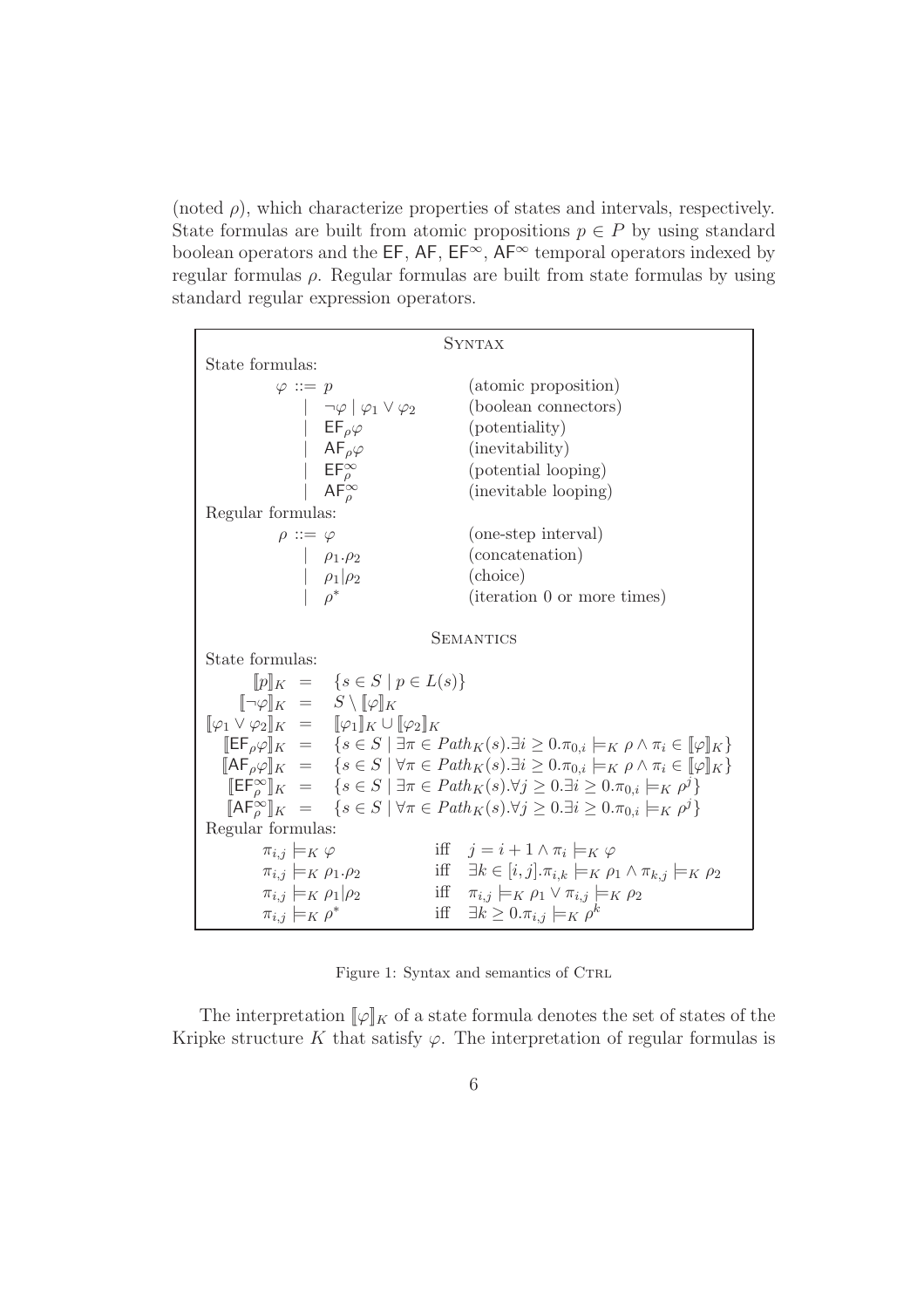defined by the satisfaction relation  $\models K$ , which indicates whether an interval  $\pi_{i,j}$  of a path in a Kripke structure K satisfies a regular formula  $\rho$  (notation  $\pi_{i,j} \models_K \rho$ ). The notation  $\rho^j$  (where  $j \geq 0$ ) stands for the concatenation  $\rho \ldots \rho$ , where  $\rho$  occurs j times. The semantics of boolean operators is defined in the standard way. A state satisfies the potentiality formula  $E_{\rho}\varphi$  (resp. inevitability formula  $AF_\rho\varphi$  iff some (resp. all) of its outgoing paths contain a prefix satisfying  $\rho$  and lead to a state satisfying  $\varphi$ . A state satisfies the potential looping formula  $\mathsf{EF}_{\rho}^{\infty}$  (resp. the inevitable looping formula  $\mathsf{AF}_{\rho}^{\infty}$ ) iff some (resp. all) of its outgoing paths consist of an infinite concatenation of intervals satisfying  $\rho$ . An interval satisfies the one-step interval formula  $\varphi$  iff it consists of two states, the first of which satisfies  $\varphi$ . An interval satisfies the concatenation formula  $\rho_1 \cdot \rho_2$  if it is the concatenation of two subintervals, the first one satisfying  $\rho_1$  and the second one satisfying  $\rho_2$ . An interval satisfies the choice formula  $\rho_1|\rho_2$  iff it satisfies either  $\rho_1$ , or  $\rho_2$ . An interval satisfies the iteration formula  $\rho^*$  iff it is the concatenation of (0 or more) subintervals satisfying  $\rho$ . By definition, an empty interval  $\pi_{i,i}$  satisfies  $\rho^0$  for any regular formula  $\rho$ . A Kripke structure K satisfies a state formula  $\varphi$  (notation  $K \models \varphi$ ) iff  $s_0 \in [\![\varphi]\!]_K$ .

Figure 2 shows several derived operators on states and intervals defined in order to facilitate the specification of properties. The trajectory operator  $EG_{\rho}\varphi$  and the invariance operator  $AG_{\rho}\varphi$  are defined as duals of inevitability and potentiality operators, respectively, similarly to the their CTL counterparts (obtained by dropping the  $\rho$  formulas). They express that for some (resp. each) path going out of a state, all of its prefixes satisfying  $\rho$  lead to states satisfying  $\varphi$ . The potential saturation operator  $\mathsf{EG}^{\dashv}_{\rho}$  and the inevitable saturation operator  $AG_{\rho}^{\dagger}$  express that some (resp. each) path going out of a state contains a prefix satisfying  $\rho^*$  such that no other larger prefix satisfies  $\rho^*$ ; in other words, only a finite number of intervals satisfying  $\rho$  can be concatenated at the beginning of the path. The empty interval operator nil is defined as the iteration (0 or more times) of the false proposition; an interval satisfies the formula nil iff it contains a single state. The iteration (1 or more times) operator '+' is defined in the standard way; an interval satisfies  $\rho^+$  iff it is the concatenation of (1 or more) intervals satisfying  $\rho$ .

To facilitate the manipulation of CTRL state formulas, we transform them in *positive normal form*  $(PNF)$  by propagating the negations downwards, using the rules in Figure 2, until they reach the atomic propositions  $p$ . For convenience, we also include in the set P the negations of all propositions  $p$ , as well as the boolean constants true and false. State formulas in PNF are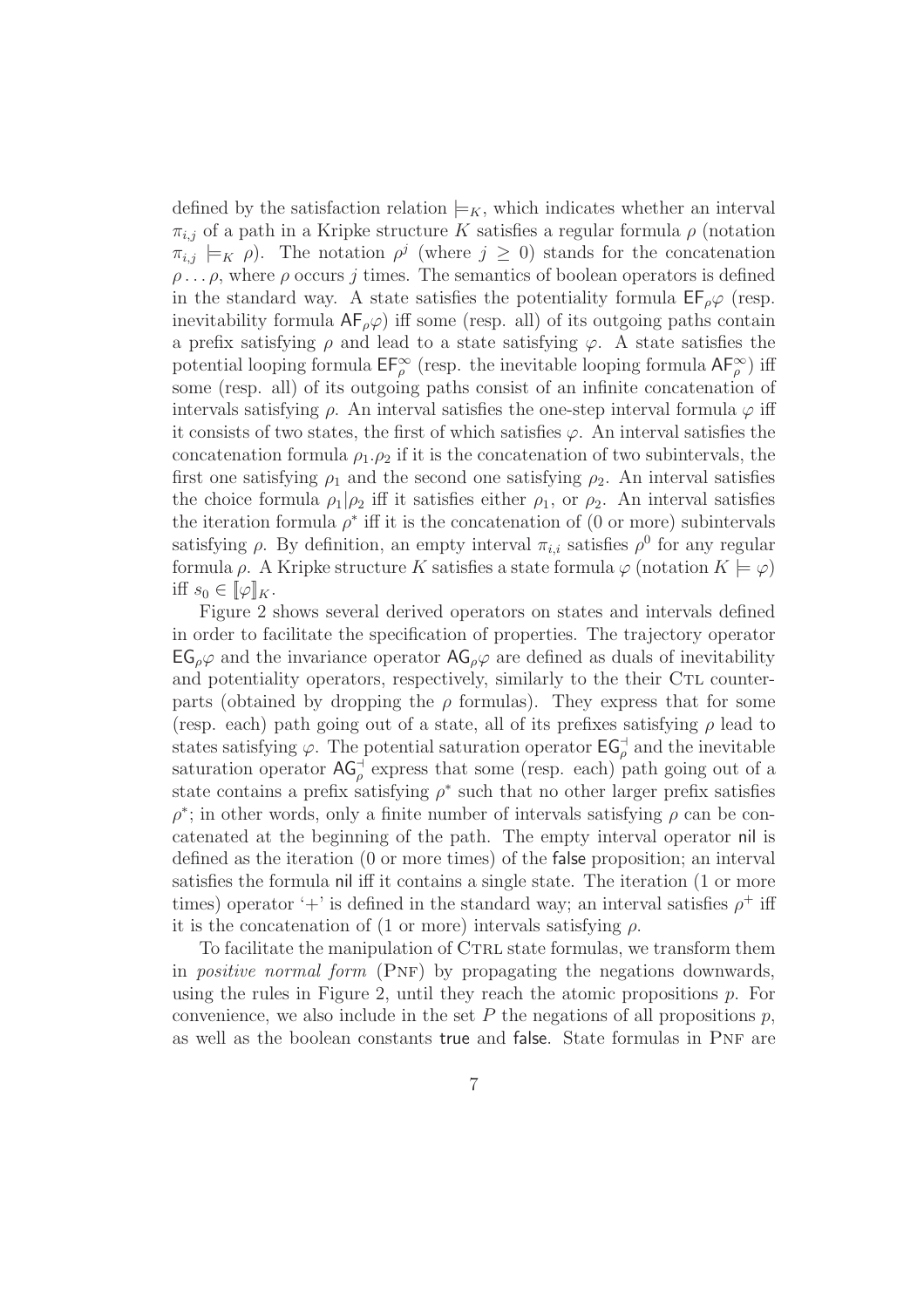| true = $p \vee \neg p$                                                                                             | $(\text{true}, p \in P)$    |
|--------------------------------------------------------------------------------------------------------------------|-----------------------------|
| false $=$ $\neg$ true                                                                                              | (false)                     |
| $\varphi_1 \wedge \varphi_2 = \neg(\neg \varphi_1 \vee \neg \varphi_2)$                                            | (conjunction)               |
| $\varphi_1 \Rightarrow \varphi_2 = \neg \varphi_1 \vee \varphi_2$                                                  | (implication)               |
| $\varphi_1 \Leftrightarrow \varphi_2 = (\varphi_1 \Rightarrow \varphi_2) \wedge (\varphi_2 \Rightarrow \varphi_1)$ | (equivalence)               |
| $EG_{\rho}\varphi = \neg AF_{\rho}\neg\varphi$                                                                     | (trajectory)                |
| $AG_{\rho}\varphi = \neg EF_{\rho}\neg\varphi$                                                                     | (invariance)                |
| $EG_{\rho}^{\dashv} = \neg AF_{\rho}^{\infty}$                                                                     | (potential saturation)      |
| $AG_{\rho}^{\dagger} = \neg EF_{\rho}^{\infty}$                                                                    | (inevitable saturation)     |
| $nil = false^*$                                                                                                    | (empty interval)            |
| $\rho^+ = \rho \cdot \rho^*$                                                                                       | (iteration 1 or more times) |

Figure 2: Derived (boolean, temporal, and regular) operators of CTRL

thus composed of atomic propositions, disjunctions and conjunctions, and all primitive and derived CTRL temporal operators defined in Figures 1 and 2.

## 2.2. Examples of temporal properties

We illustrate below the use of CTRL operators for specifying typical temporal properties of biological regulatory networks. The analogy with properties of communication protocols and concurrent systems is made explicit through the terminology of safety, liveness and fairness.

Safety properties. Informally, these properties specify that "something bad never happens" during the functioning of the system. They can be expressed in CTRL by identifying the sequences of states corresponding to violations of the safe progression of execution, characterizing them using a regular formula  $\rho$ , and forbidding their existence in the Kripke structure by checking the formula  $AG_\rho$  false. For example, the CTRL formula below states that it is impossible to express cell cycle genes  $g_1$  and  $g_2$  in response to an external stress signal:

# $AG_{\text{true}^*,sig^+.(g_1|g_2)}$ false

where the atomic proposition  $sig$  indicates the presence of the external signal, and  $g_1$  and  $g_2$  the expression of the cell cycle genes. This property can also be specified in C<sub>TL</sub> using two nested temporal operators:

$$
AG(sign \Rightarrow \neg E[sig \cup (g_1 \vee g_2)])
$$

where AG  $\varphi = \neg E$ [true U  $\neg \varphi$ ] is the invariance operator of CTL.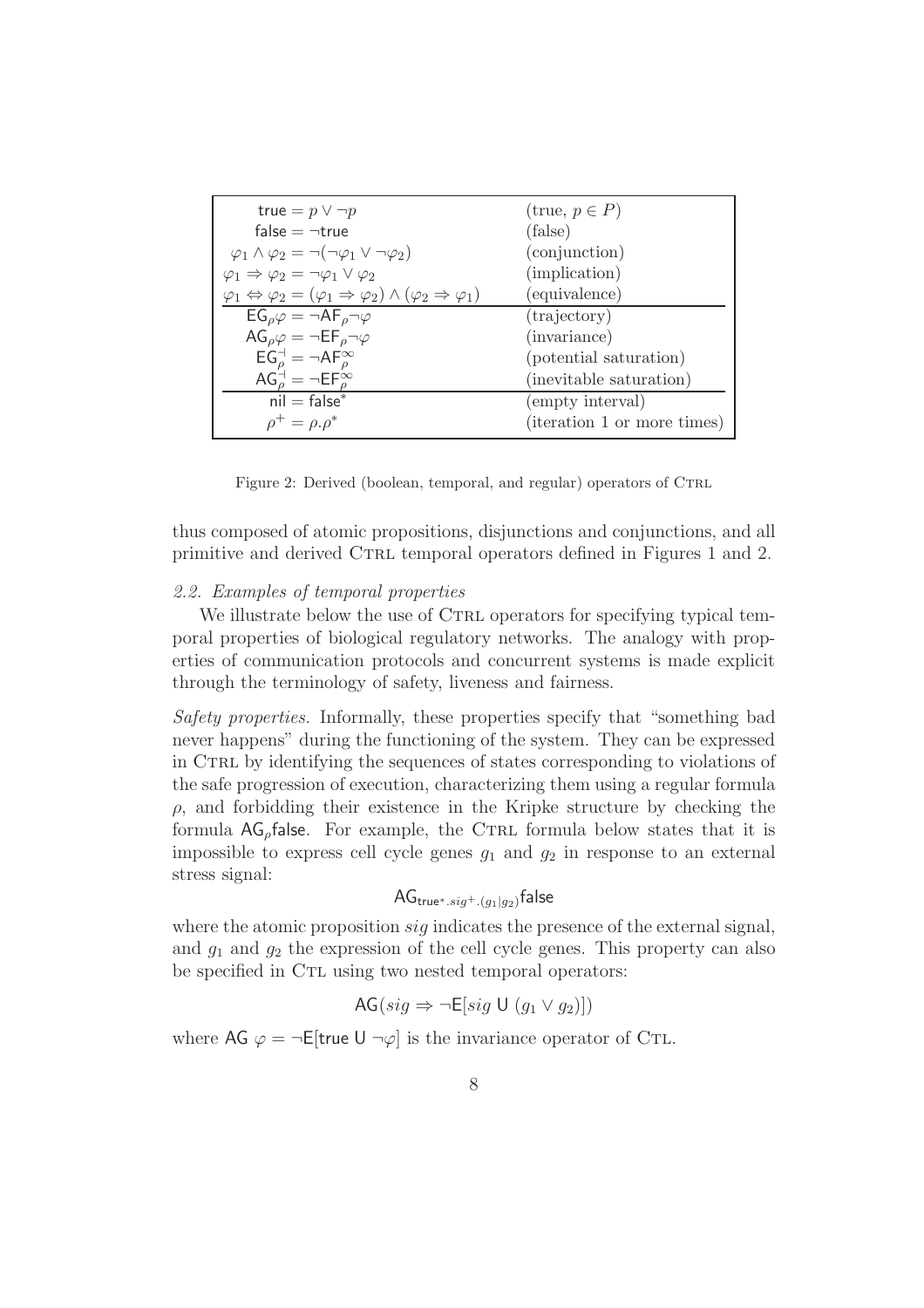Liveness properties. Informally, these properties specify that "something good eventually happens" during the functioning of the system. They can be expressed in CTRL by capturing the desirable sequences of states, characterizing them using a regular formula  $\rho$ , and expressing their potential or inevitable presence in the Kripke structure using the  $\mathsf{EF}_{\rho}$  and  $\mathsf{AF}_{\rho}$  operators, respectively. For instance, the CTRL formula below states that every time a particular nutrient nut is present in the medium, it will eventually be taken up and consumed by the cell, as witnessed by the expression of gene  $g_{nut}$  coding for an appropriate transporter. This may be preceded by the expression of one or more genes in the set  $G$ , responsible for the uptake and consumption of other nutrients:

# $\mathsf{AG}_{\mathsf{true}^*.nut}\mathsf{AF}_{(\mathsf{true}^*.G)^*.g_{nut}}$ true

where the atomic proposition  $G$  indicates that one or more genes in the corresponding set are expressed. This property cannot be specified in CTL because of the two nested ∗ operators in the regular subformula of AF.

Fairness properties. Informally, these properties specify the progression of certain concurrent processes in the system, which are possibly antagonistic. In CTRL, fairness properties can be expressed by identifying the infinite sequences of events denoting the proper progression of a certain process, characterizing them using the  $\mathsf{EF}_{\rho}^{\infty}$  operator, and requiring their presence in the Kripke structure. The CTRL formula below captures the oscillatory expression patterns of two genes  $g_1$  and  $g_2$  involved in the circadian rhythm:

# $\mathsf{EF}_{\mathsf{true}^*}\mathsf{EF}_{\mathit{inc\_g_1}.\mathsf{true}^*.inc\_g_2.\mathsf{true}^*.dec\_g_1.\mathsf{true}^*.dec\_g_2.\mathsf{true}^*$

where the atomic propositions inc  $g_1$ ,  $dec_{-}g_1$ , inc  $g_2$ ,  $dec_{-}g_2$  indicate the increasing and decreasing expression of genes  $g_1$  and  $g_2$ , respectively. This property is unexpressible in CTL because of the repeated alternation of  $inc_{\mathcal{G}_i}$ and  $dec_{g_i}$ , but it can be stated in LTL using five temporal operators:

$$
\neg\mathsf{G}((\mathit{inc}\_g_1 \land \neg \mathsf{F} \mathit{inc}\_g_2) \lor (\mathit{inc}\_g_2 \land \neg \mathsf{F} \mathit{dec}\_g_1)
$$
  

$$
\lor (\mathit{dec}\_g_1 \land \neg \mathsf{F} \mathit{dec}\_g_2) \lor (\mathit{dec}\_g_2 \land \neg \mathsf{F} \mathit{inc}\_g_1))
$$

CTRL was designed such that fairness operators ( $E F_\rho^\infty$  and  $A F_\rho^\infty$ ) are at the same level as the other temporal operators of the logic. Compared to other logics, such as fair  $\text{CTL}$  [38], in which fairness constraints are added as side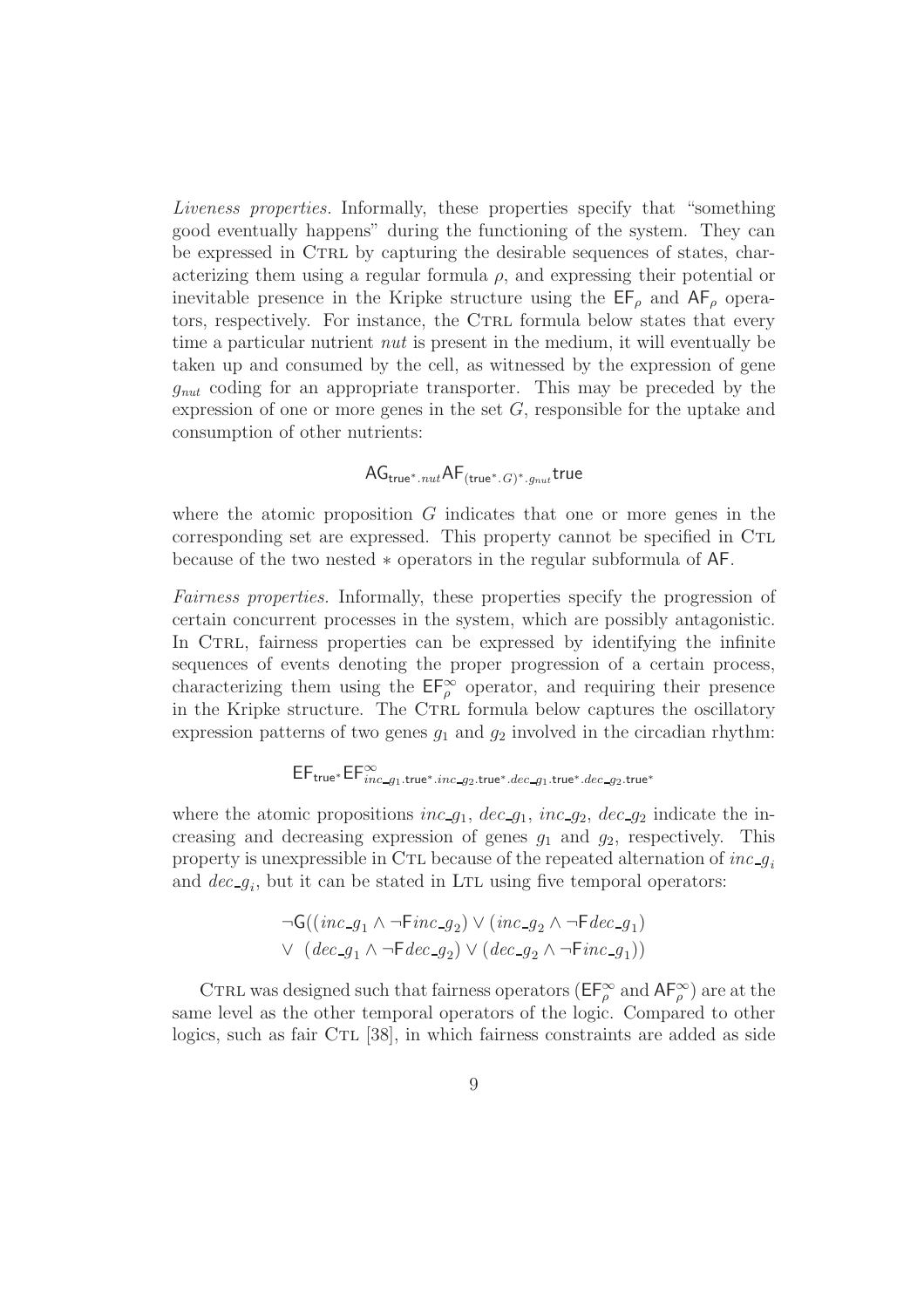formulas modifying the interpretation of the temporal operators, we believe that an explicit presence of infinite looping operators in the logic allows a more direct and intuitive description of complex cycles (e.g., matching regular expressions containing nested iteration operators) present in the behaviour of genetic regulatory networks.

#### 2.3. Expressiveness

CTRL is a natural extension of CTL [28], whose main temporal operators can be described using the EF and AF operators of CTRL as follows:

$$
E[\varphi_1 \cup \varphi_2] = EF_{\varphi_1^*} \varphi_2
$$
  
 
$$
A[\varphi_1 \cup \varphi_2] = AF_{\varphi_1^*} \varphi_2
$$

The until operator  $U$  of CTL is not primitive in CTRL; this is a difference w.r.t. other extensions of CTL, such as RCTL [15] and RegCTL [19], which keep the U operator primitive as in the original logic.

CTRL also subsumes LTL  $[65]$ , because the potential looping operator  $EF^{\infty}$  is able to capture the acceptance condition of Büchi automata. Assuming that the atomic proposition  $p$  characterizes the accepting states in a Büchi automaton (represented as a Kripke structure), the formula below expresses the existence of an infinite sequence passing infinitely often through an accepting state:

$$
\mathsf{EF}^{\infty}_{\mathsf{true}^*.p.\mathsf{true}^+}
$$

The  $+$  operator is necessary in order to avoid empty sequences consisting of a single state satisfying p. Of course, the  $\mathsf{EF}^{\infty}$  operator does not allow a direct encoding of LTL operators, but may serve as an intermediate form for LTL model checking; in this respect,  $E\mathbf{F}^{\infty}$  is similar to the "never claims" used for specifying properties in the early versions of the SPIN model checker [51].

Thus, CTRL subsumes both CTL and LTL. This subsumption is strict, since these two logics are uncomparable w.r.t. their expressive power (*i.e.*, each one can describe properties unexpressible in the other one) [28]. In fact, the CTRL fragment containing the boolean connectors and the temporal operators EF and EF∞ can be seen as a state-based variant of PDL- $\Delta$  [77]. It was shown that this logic subsumes CTL<sup>\*</sup>, whose operators can be encoded (although not in a succinct way) in PDL- $\Delta$  by means of the translation proposed first in [85] and reconsidered later in [30]. This subsumption is strict, because PDL- $\Delta$  can characterize sequences that match regular expressions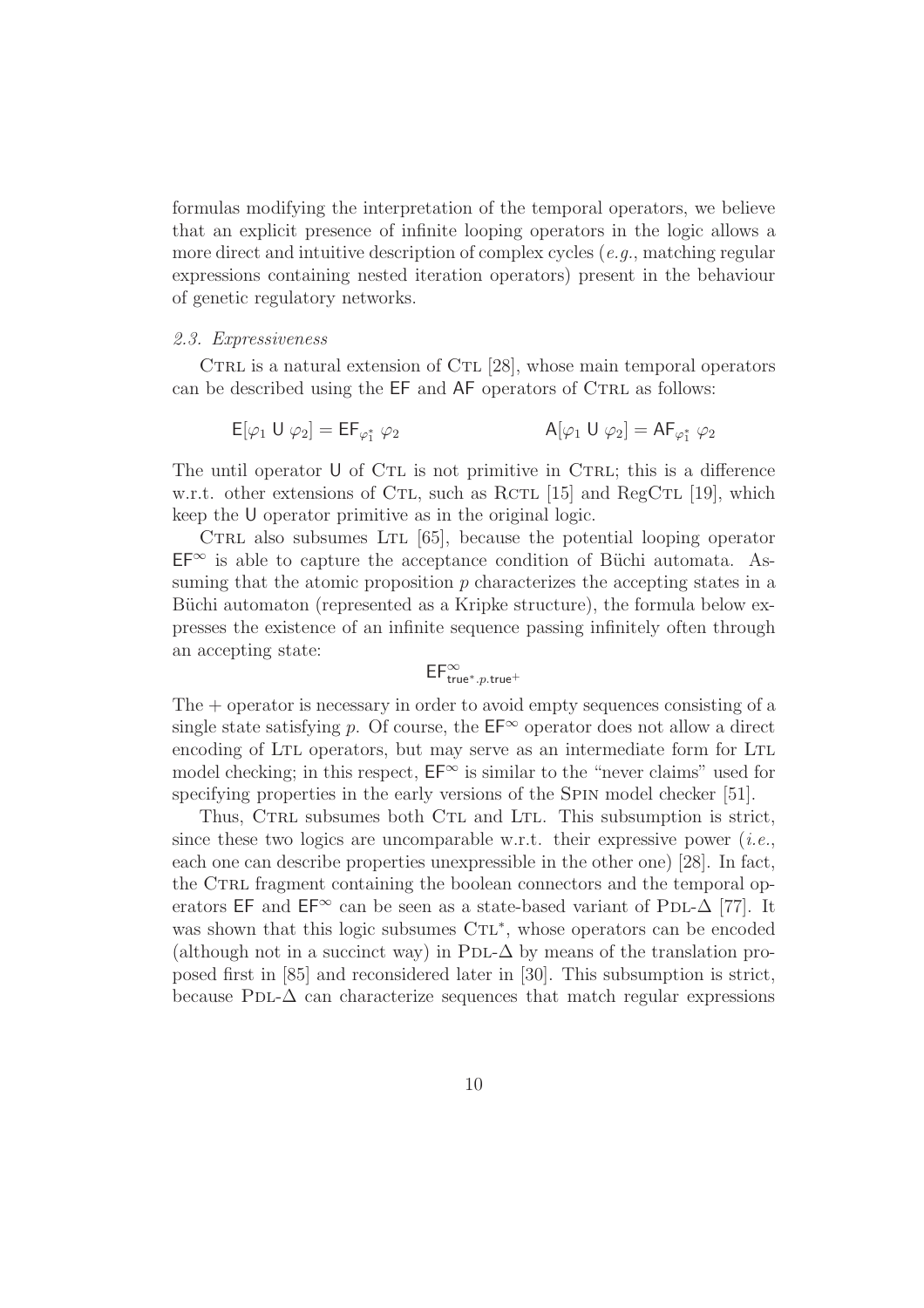containing nested iteration operators, such as  $(a.b)^*$ .c, which cannot be expressed in CTL<sup>\*</sup> [37]. Since CTRL syntactically subsumes (a state-based variant of) PDL- $\Delta$ , it follows from the above expressiveness results that CTRL also subsumes  $\operatorname{CTL}^*.$ 

As regards other existing extensions of CTL with regular operators, CTRL also subsumes  $RegCTL$ , whose U operator indexed by a regular formula can be expressed using the  $EF$  operator of CTRL as follows:

$$
\mathsf{E}[\varphi_1\ \mathsf{U}^\rho\ \varphi_2] = \mathsf{E}\mathsf{F}_{\rho\ \&\ \varphi_1^*\varphi_2}
$$

The & operator stands for the intersection of regular formulas; although this operator is not present in Ctrl, its occurrence above can be expanded in terms of the regular operators available in CTRL by applying the rules below:

$$
\varphi' \& \varphi^* = \varphi' \& \varphi
$$
  
\n
$$
(\rho_1 \cdot \rho_2) \& \varphi^* = (\rho_1 \& \varphi^*) \big( (\rho_2 \& \varphi^*) \big) \qquad (\rho_1^*) \& \varphi^* = (\rho_1 \& \varphi^*)^* \big( (\rho_2 \& \varphi^*) \big)
$$

The subsumption of RegCTL is strict because the U operator of RegCTL cannot describe an infinite concatenation of intervals satisfying a regular formula  $\rho$ , which is specified in CTRL using the  $\mathsf{EF}_{\rho}^{\infty}$  operator. In [19] it is shown that RegCTL is more expressive than RCTL  $[15]$ , the extension of CTL with regular expressions underlying the SUGAR [14] specification language; consequently, CTRL also subsumes RCTL.

# 3. Translation from CTRL to modal equation systems

Building an efficient model checker for a branching-time temporal logic equipped with regular expressions, such as CTRL, is a complex and timeconsuming task. Here we aim at facilitating this task by reusing as much as possible existing verification technology available in the field of concurrent systems, namely the CADP toolbox  $[44]$ . A model checker for CTRL can thus be obtained by translating this logic into  $HMLR$  [63], one of the input languages accepted by CADP.

This technical section is devoted to the translation of CTRL state formulas into modal equation systems (Mess), which are the state-based counterpart of HmlR. Using such a translation to obtain a model checking procedure for a temporal logic with regular constructs is not common practice, most of the existing procedures for this kind of logics being based on automata [15, 19]. Therefore, we describe this translation in sufficient detail and we illustrate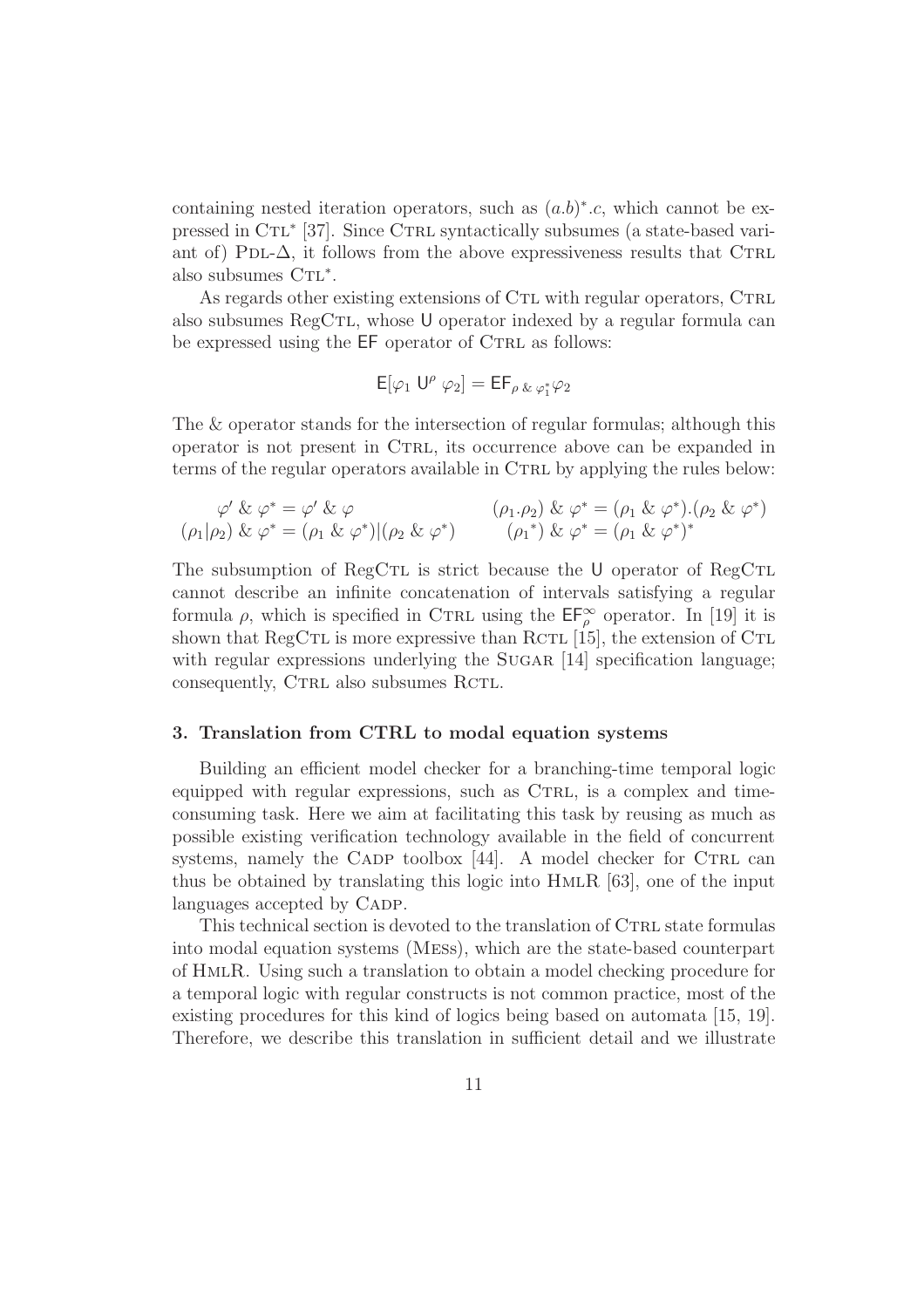it with examples. Readers from the systems biology field that are not necessarily interested in the technical details of temporal logic translations can safely skip this section and go directly to Section 4, which provides an overall view of the CTRL model checker and its application to the analysis of genetic regulatory networks.

The translation of a CTRL state formula  $\varphi$  into a MES involves two steps: first the formula is translated into a regular equation system (Res), and then the Res is transformed into a Mes. These two steps are purely syntactic, i.e., they do not depend upon the Kripke structure on which the formulas and the equation systems are interpreted. We first define the syntax and semantics of Ress and Mess, and then we detail the two translation steps.

#### 3.1. Regular and modal equation systems

To apply our model checking method, we need to translate CTRL state formulas into an equational representation, which is more suitable than the tree-like representation underlying the syntax definition in Figure 1. To achieve this, we first need to extend the grammar of CTRL state formulas with propositional variables  $X \in \mathcal{X}$ , which denote sets of states:

$$
\varphi ::= X \mid p \mid \ldots
$$

Propositional variables are interpreted w.r.t. a Kripke structure K by an environment  $\delta: \mathcal{X} \to 2^S$ , which is a partial function mapping propositional variables to state sets. The interpretation of state formulas must be extended to handle propositional variables:  $[\varphi]_K \delta$  denotes the set of states satisfying  $\varphi$  in the context of  $\delta$ , which must map every variable occurring in  $\varphi$  to a state set. The interpretation of propositional variables is defined as follows:  $[X]_K\delta = \delta(X)$ . The interpretation of the other state formulas defined in Figure 1 remains unchanged, except that an extra parameter  $\delta$  is added to the interpretation  $\llbracket \cdot \rrbracket$ . The translation to MESS ensures that all occurrences of propositional variables in state formulas are positive, i.e., they fall under an even number of negations. This *syntactic monotonicity* condition was proposed initially to ensure the well-definedness of propositional  $\mu$ -calculus formulas [60].

As intermediate language for translating CTRL state formulas, we use regular equation systems (Ress), which are the propositional counterpart of the PDLR (PDL with recursion) specifications introduced in  $[69]$ . The syntax and semantics of Ress are defined in Figure 3. Equation blocks B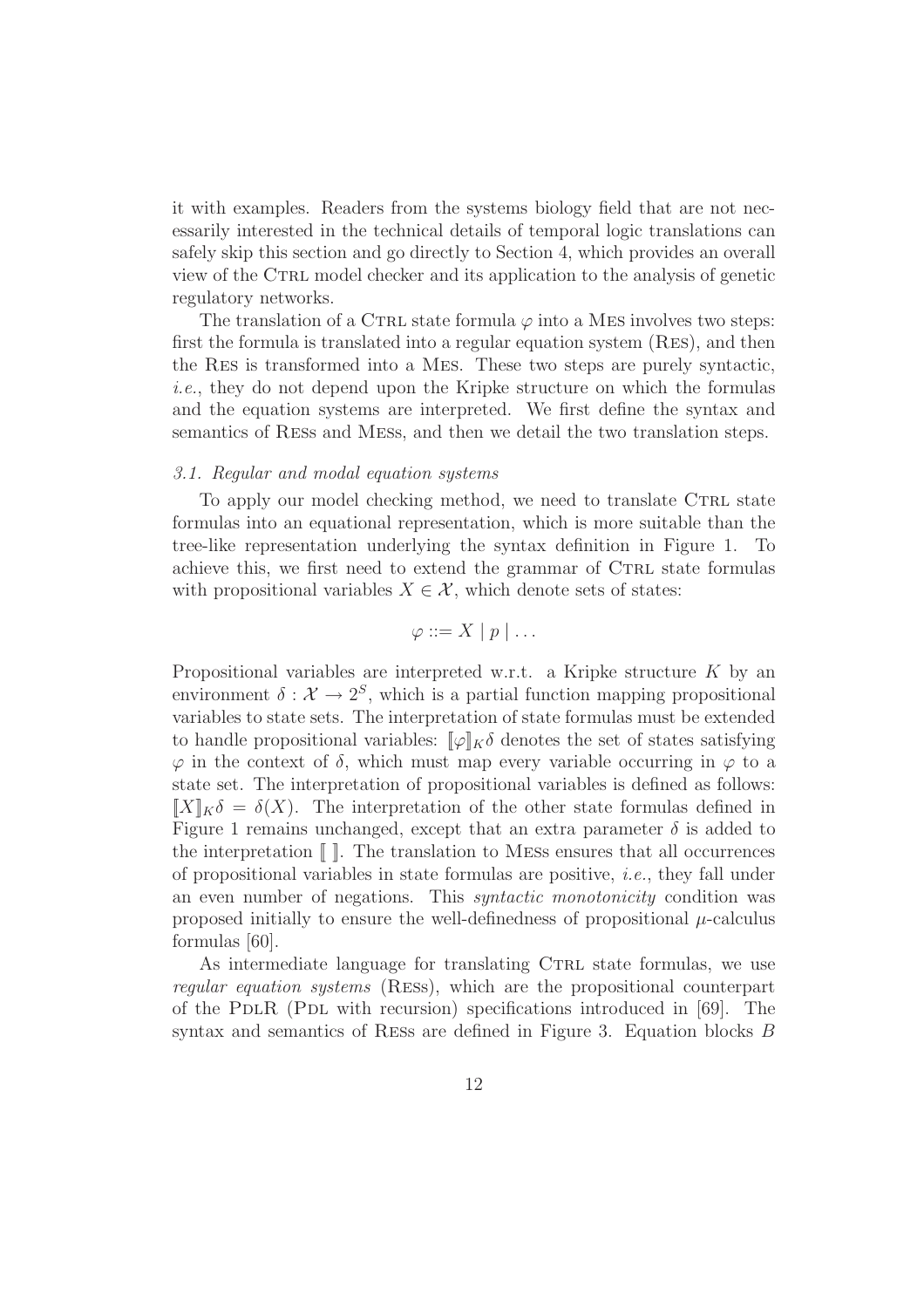are sets of fixed point equations having propositional variables  $X \in \mathcal{X}$  in the left-hand sides and CTRL state formulas (possibly containing propositional variables) in the right-hand sides. All equations of a block have the same fixed point sign  $\sigma \in {\{\mu,\nu\}}$ , where  $\mu$  and  $\nu$  denote minimal and maximal fixed points, respectively. The free and bound variables in an equation block list are defined as follows:

$$
fv(\varepsilon) = \emptyset
$$
  
\n
$$
fv(B.BL) = (fv(B) \setminus bv(BL)) \cup fv(BL)
$$
  
\n
$$
fv(B.BL) = bv(B) \cup bv(BL)
$$
  
\n
$$
fv({X_i \xrightarrow{\sigma} \varphi_i}_{1 \leq i \leq n}) = \bigcup_{i=1}^n fv(\varphi_i)
$$
  
\n
$$
bv(B.BL) = bv(B) \cup bv(BL)
$$
  
\n
$$
bv({X_i \xrightarrow{\sigma} \varphi_i}_{1 \leq i \leq n}) = \{X_1, ..., X_n\}
$$



Figure 3: Syntax and semantics of regular equation systems

The set  $f\psi(\varphi_i)$  contains all propositional variables occurring in  $\varphi_i$ . A block list BL is closed if  $fv(BL) = \emptyset$ . We consider that all nonempty block lists B.BL satisfy the following conditions:  $bv(B) \cap bv(BL) = \emptyset$  (normal form) and  $fv(B) \subseteq bv(B) \cup bv(BL)$  (alternation-free). In a block list B.BL, block B depends upon another block B' of BL if  $fv(B) \cap bv(B') \neq \emptyset$ , *i.e.*, B contains a free variable bound in  $B'$ . The alternation-free condition means that there are no cyclic dependencies between equation blocks, and block B depends only upon the blocks of BL, placed at his right in the list B.BL. In a RES  $R = \langle X, BL \rangle$ , BL is assumed to be nonempty and closed. X is called the main variable and must be bound in the first block of BL.

The interpretation of a RES  $R = \langle X, BL \rangle$  on a Kripke structure  $K =$  $\langle S, P, L, T, s_0 \rangle$  is the value of variable X as obtained by solving the block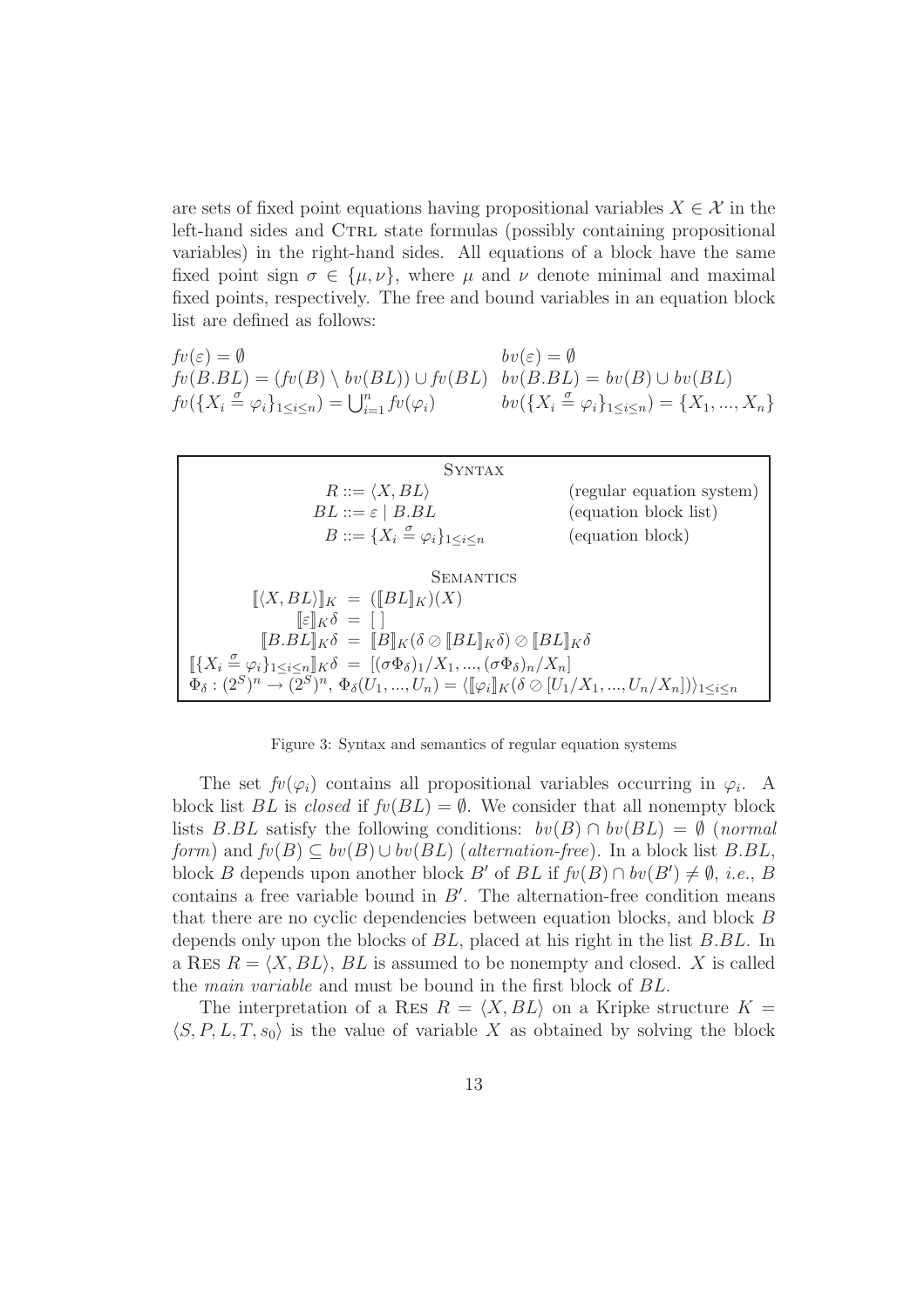list BL. The interpretation  $\Vert BL \Vert_K \delta$  of a block list in the context of an environment  $\delta$  is another environment assigning state sets to all variables bound in BL. Since the blocks of BL depend upon each other from left to right, the interpretation of BL can be defined inductively, by solving the blocks from right to left. The notation  $\delta \oslash [U_1/X_1, ..., U_n/X_n]$  stands for the extension of  $\delta$  with  $[U_1/X_1, ..., U_n/X_n], i.e.,$  an environment identical to  $\delta$ except for variables  $X_1, ..., X_n$ , which are mapped to the state sets  $U_1, ..., U_n$ , respectively. The empty environment is noted [ ]. The interpretation of an equation block  $B$  is the environment mapping the variables bound in  $B$ to the state sets given by the corresponding fixed point of the functional associated to the block. When  $BL$  is closed, the  $\delta$  environment is omitted. The state formulas in the right-hand sides of equations are assumed to be syntactically monotonic, which according to Tarski's theorem [78] ensures the well-definedness of the functionals associated to blocks.

A modal equation system (MES)  $M = \langle X, BL \rangle$  is a RES where all CTRL temporal operators occurring in the right-hand sides of equations contain only atomic regular formulas, *i.e.*, without any regular operator  $(., ' | ', ''))$ . Mess are the propositional counterpart of the HmlR (Hml with recursion) specifications, proposed in  $[63]$  as an equational form of the modal  $\mu$ -calculus.

#### 3.2. Translation to regular equation systems

The translation of a CTRL state formula  $\varphi$  into a RES is defined by the syntactic function  $t(\varphi) = \langle t_X(\varphi), t_{BL}(\varphi) \rangle$  given in Figure 4. The two components  $t_X(\varphi)$  and  $t_{BL}(\varphi)$  denote the main variable and the equation block list produced by  $t(\varphi)$ , respectively. For each translation rule, X denotes a "fresh" propositional variable, different from all the other variables contained in  $\varphi$  and in  $t(\varphi)$ . The notation  $BL_1; BL_2$  indicates the concatenation of two equation block lists  $BL_1, BL_2$  and is defined inductively as follows:  $\varepsilon$ ;  $BL_2 = BL_2$ , and  $(B.BL_1)$ ;  $BL_2 = B.(BL_1; BL_2)$ .

For simplicity, in the translation of propositional constants we omitted the empty block list, *i.e.*, we wrote  $\{X \stackrel{\mu}{=} p\}$  instead of  $\{X \stackrel{\mu}{=} p\}.\varepsilon$ . If  $\varphi$ is closed, then the block list produced by the translation is also closed, i.e.,  $bv(t_{BL}(\varphi)) = \emptyset$ . The translation given in Figure 4 preserves the interpretation of formulas, as stated by the proposition below.

Proposition 1 (Translation from CTRL to RESs). Let K be a Kripke structure and  $\varphi$  a state formula of CTRL. Then:

$$
[\![\varphi]\!]_K \delta = [\![t(\varphi)]\!]_K \delta
$$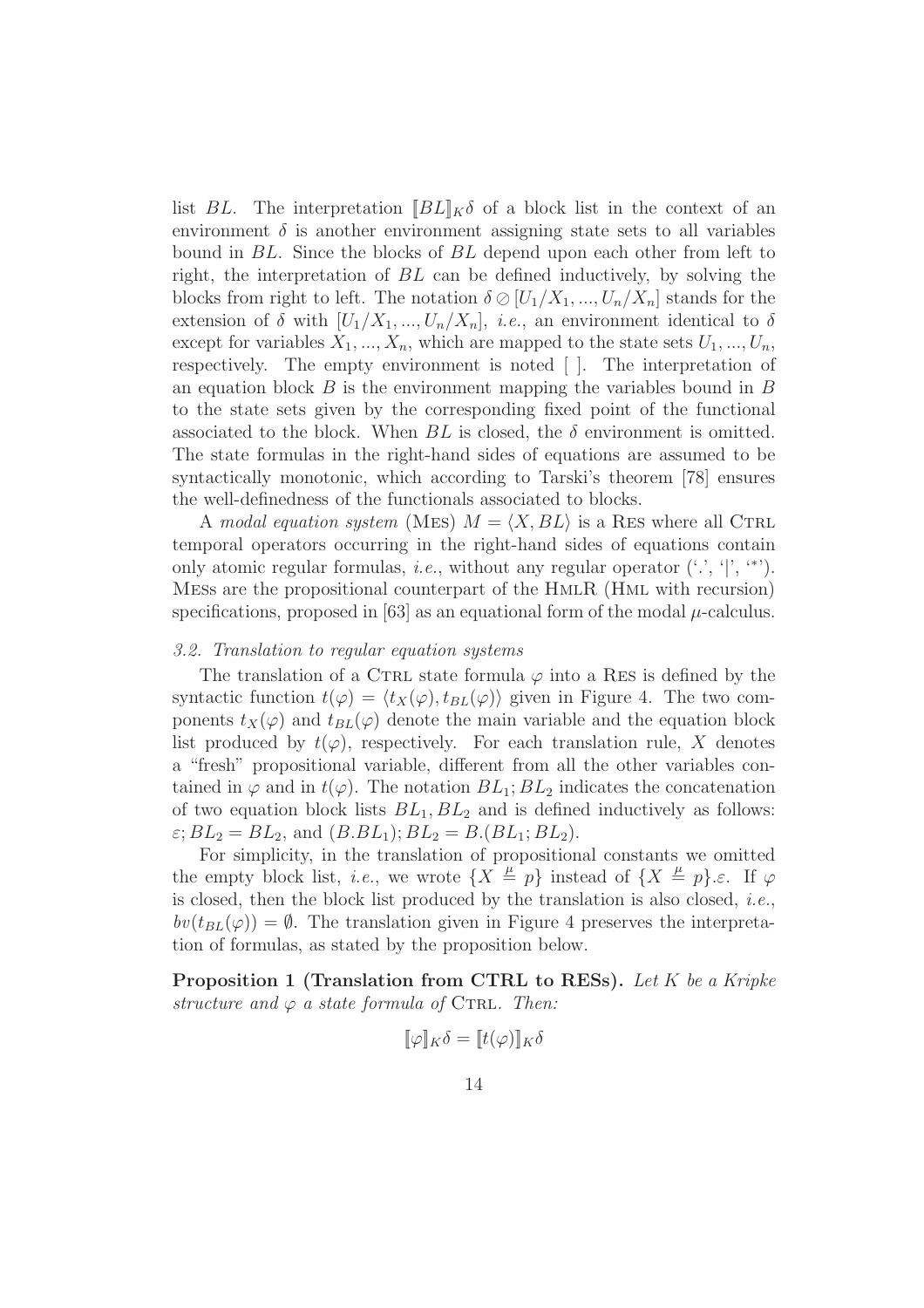for any propositional environment  $\delta$ .

$$
t(p) = \langle X, \{X \stackrel{\mu}{=} p\} \rangle
$$
  
\n
$$
t(\varphi_1 \vee \varphi_2) = \langle X, \{X \stackrel{\mu}{=} t_X(\varphi_1) \vee t_X(\varphi_2)\} . (t_{BL}(\varphi_1); t_{BL}(\varphi_2)) \rangle
$$
  
\n
$$
t(\varphi_1 \wedge \varphi_2) = \langle X, \{X \stackrel{\mu}{=} t_X(\varphi_1) \wedge t_X(\varphi_2)\} . (t_{BL}(\varphi_1); t_{BL}(\varphi_2)) \rangle
$$
  
\n
$$
t(\mathsf{EF}_{\rho}\varphi) = \langle X, \{X \stackrel{\mu}{=} \mathsf{EF}_{\rho} t_X(\varphi)\} . t_{BL}(\varphi) \rangle
$$
  
\n
$$
t(\mathsf{AG}_{\rho}\varphi) = \langle X, \{X \stackrel{\mu}{=} \mathsf{AG}_{\rho} t_X(\varphi)\} . t_{BL}(\varphi) \rangle
$$
  
\n
$$
t(\mathsf{AG}_{\rho}\varphi) = \langle X, \{X \stackrel{\mu}{=} \mathsf{EG}_{\rho} t_X(\varphi)\} . t_{BL}(\varphi) \rangle
$$
  
\n
$$
t(\mathsf{AF}_{\rho}^{\infty}) = \langle X, \{X \stackrel{\mu}{=} \mathsf{AG}_{\rho} t_X(\varphi)\} . t_{BL}(\varphi) \rangle
$$
  
\n
$$
t(\mathsf{EF}_{\rho}^{\infty}) = \langle X, \{X \stackrel{\mu}{=} \mathsf{EF}_{\rho} X\} \rangle
$$
  
\n
$$
t(\mathsf{AG}_{\rho}^{\perp}) = \langle X, \{X \stackrel{\mu}{=} \mathsf{EG}_{\rho} X\} \rangle
$$
  
\n
$$
t(\mathsf{AG}_{\rho}^{\perp}) = \langle X, \{X \stackrel{\mu}{=} \mathsf{EG}_{\rho} X\} \rangle
$$
  
\n
$$
t(\mathsf{AG}_{\rho}^{\perp}) = \langle X, \{X \stackrel{\mu}{=} \mathsf{AG}_{\rho} X\} \rangle
$$

Figure 4: Translation of CTRL state formulas into RESS

To illustrate the translation of CTRL formulas into RESS, we consider the bistability property [80, 35], which specifies that after an initial state, two different equilibrium states can be potentially reached. This branching-time property can be expressed in CTRL as follows:

$$
\mathsf{AG}_{\mathsf{true}^*.init}(\mathsf{EF}_{\mathsf{true}^*}\,eql_1 \land \mathsf{EF}_{\mathsf{true}^*}\,eql_2)
$$

where the atomic propositions *init*,  $\text{eql}_1$ , and  $\text{eql}_2$  denote the initial state and the two equilibrium states, respectively. By applying the translation defined in Figure 4 to this formula, we obtain the Res below:

$$
\begin{array}{l}\langle X, \{X\stackrel{\nu}{=} \mathsf{AG}_{\mathsf{true}^*.\mathit{init}}Y\}.\{Y\stackrel{\mu}{=} Z_1 \land Z_2\}.\cr \{Z_1\stackrel{\mu}{=} \mathsf{EF}_{\mathsf{true}^*}U_1\}.\{U_1\stackrel{\mu}{=} \mathit{eql}_1\}.\{Z_2\stackrel{\mu}{=} \mathsf{EF}_{\mathsf{true}^*}U_2\}.\{U_2\stackrel{\mu}{=} \mathit{eql}_2\}.\varepsilon\rangle\end{array}
$$

The ';' operator produced by translating  $\mathsf{EF}_{\mathsf{true}^*} \, \mathit{eql}_1 \wedge \mathsf{EF}_{\mathsf{true}^*} \, \mathit{eql}_2$  was expanded in terms of the '.' operator using the definition of ';'.

The size (number of variables and operators) of the RES  $t(\varphi)$  produced by the translation is linear in the size (number of operators) of the formula  $\varphi$ , because every rule in Figure 4 creates, for each operator present in  $\varphi$ , one block containing a single equation with one operator in its right-hand side.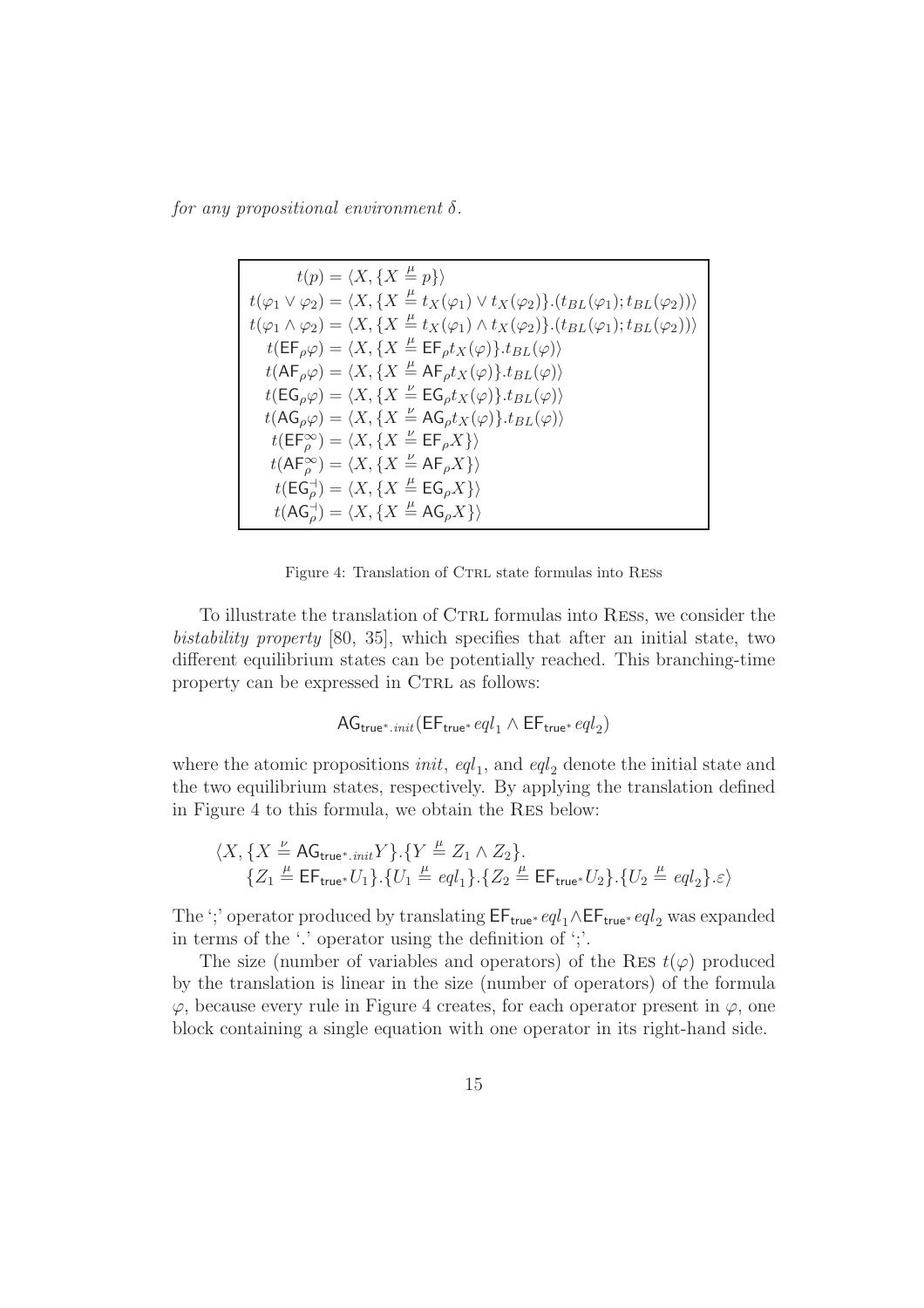For simplicity, the translation of a state formula  $\varphi$  given in Figure 4 does not take care of the state subformulas  $\psi$  that may occur inside the regular formulas  $\rho$ . However, these subformulas must also be translated into RESS in order to be evaluated on a Kripke structure  $K$  by the model checking procedure. This is done by applying the translation recursively on every subformula  $\psi$  of a regular formula  $\rho$ , yielding an additional RES  $t(\psi) = \langle t_X(\psi), t_{BL}(\psi) \rangle$ . In practice, the block list  $t_{BL}(\psi)$  of each additional RES  $t(\psi)$  is concatenated to the block list  $t_{BL}(\varphi)$  of the RES  $t(\varphi)$ , and the main variable  $t_X(\psi)$  replaces the occurrence of the corresponding subformula  $\psi$ , as illustrated by the formula  $\mathsf{EF}_{(\mathsf{AG}_{\mathsf{true}^*} p)^*} q$ , whose translation yields the RES  $\langle X, \{X \stackrel{\mu}{=} \mathsf{EF}_{Y^*}Z\}. \{Z \stackrel{\mu}{=} q\}.\{Y \stackrel{\nu}{=} \mathsf{AG}_{\mathsf{true}^*}U\}.\{U \stackrel{\nu}{=} p\}.\varepsilon \rangle.$ 

However, in order to simplify notations, we can exploit the fact that the RESS produced by translating the subformulas  $\psi$  are closed, and hence their main variables can be evaluated independently from the RES  $t(\varphi)$ . This allows to safely replace each subformula  $\psi$  by a "fresh" atomic proposition  $p_{\psi}$ , whose interpretation on K is obtained by evaluating the main variable  $t_X(\psi)$  of the RES  $t(\psi)$ . On the example above, the RES becomes  $\langle X, \{X \stackrel{\mu}{=} \}$  $\mathsf{EF}_{r^*}Z\}.$  { $Z \stackrel{\mu}{=} q\}.\varepsilon$ }, where r has the same interpretation as the variable Y of the additional RES  $\langle Y, \{Y \stackrel{\nu}{=} \mathsf{AG}_{\mathsf{true}*} U\}.\{U \stackrel{\nu}{=} p\}.\varepsilon\rangle$ . Therefore, in the sequel we will restrict ourselves to Ress in which the regular formulas occurring in the right-hand sides of equations are built only upon atomic propositions.

# 3.3. Translation to modal equation systems

Let  $B = \{X_i \stackrel{\sigma}{=} \varphi_i\}_{1 \leq i \leq n}$  be an equation block. An equation block  $\{X_n \stackrel{\sigma}{=} \varphi_i\}_{1 \leq i \leq n}$  $\psi_n, Y_j \triangleq \psi_j\}_{n \leq j \leq m}$  is *suitable* for the substitution of equation  $X_n \triangleq \varphi_n$  if  $fv(\psi_n) \cup \bigcup_{j=n+1}^m \overline{f}v(\psi_j) = fv(\varphi_n)$  and  $\bigcup_{i=1}^n fv(\varphi_i) \cap \{Y_{n+1}, ..., Y_m\} = \emptyset$ . The notation  $\{X_i \stackrel{\sigma}{=} \varphi_i\}_{1 \leq i \leq n}$   $[X_n \stackrel{\sigma}{=} \varphi_n := X_n \stackrel{\sigma}{=} \psi_n, Y_j \stackrel{\sigma}{=} \psi_j\}_{n \leq j \leq m}]$  represents the syntactic substitution of the equation  $X_n \stackrel{\sigma}{=} \varphi_n$  by the equations  $\{X_n \stackrel{\sigma}{=} \varphi_n\}$  $\psi_n, Y_j \triangleq \psi_j\}_{n < j \leq m}$  in B. This definition of substitution, which allows to replace only the last equation of a block, is general enough: since all equations of a block have the same fixed point sign, their order does not influence the values of the variables defined in the block, and therefore any equation of the block can be substituted by bringing it in the last position.

The translation of a Res equation block into a corresponding Mes equation block is performed by repeatedly applying various transformations, most of them being substitutions of equations.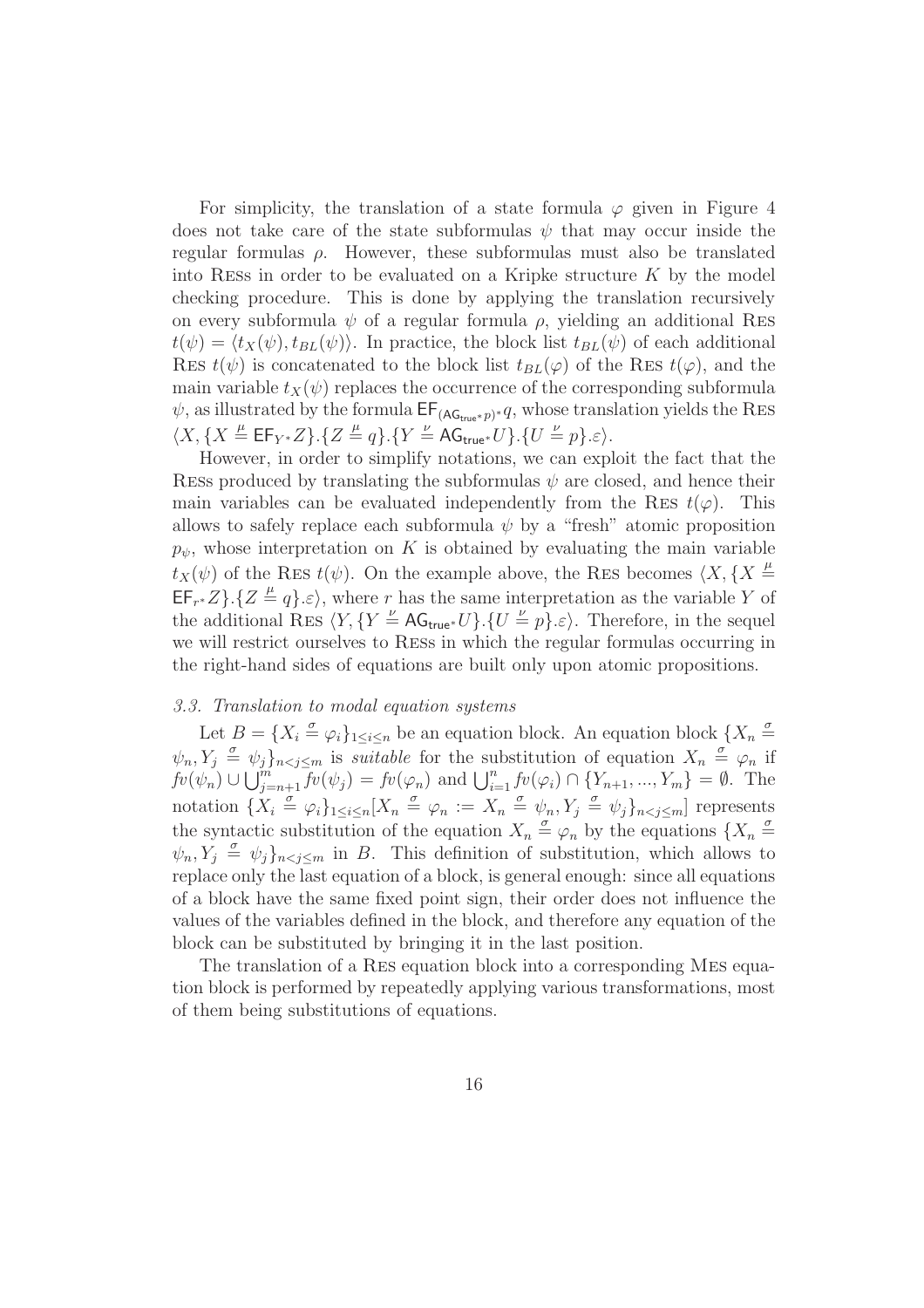# 3.3.1. Operators  $\mathsf{EF}_{\rho}$  and  $\mathsf{AG}_{\rho}$

In order to translate the equation blocks of the form  $\{X \stackrel{\mu}{=} \mathsf{EF}_{\rho}Y\}$  and  ${X \overset{\nu}{=} AG_{\rho}Y}$  into MESs, we eliminate the regular expressions  $\rho$  by repeatedly applying appropriate substitutions. Each equation containing an  $E_{\rho}$  or  $AG_{\rho}$ operator in its right-hand side is substituted with a suitable equation block containing simpler regular formulas, as defined in Figure  $5/Z$  and U are "fresh" propositional variables). The application of any substitution given in Figure 5 preserves the interpretation of equation blocks, as stated by the proposition below.

| EQUATION                                            | <b>SUBSTITUTION BLOCK</b>                                                                                                   |
|-----------------------------------------------------|-----------------------------------------------------------------------------------------------------------------------------|
| $X \stackrel{\mu}{=} \mathsf{EF}_{\rho_1,\rho_2} Y$ | ${X \triangleq \mathsf{EF}_{\rho_1} Z, Z \triangleq \mathsf{EF}_{\rho_2} Y}$                                                |
| $X \stackrel{\mu}{=} \mathsf{EF}_{\rho_1 \rho_2} Y$ | $\{X \stackrel{\mu}{=} Z \vee U, Z \stackrel{\mu}{=} \mathsf{EF}_{\rho_1}Y, U \stackrel{\mu}{=} \mathsf{EF}_{\rho_2}Y\}$    |
| $X \stackrel{\mu}{=} \mathsf{EF}_{\rho^*} Y$        | ${X \stackrel{\mu}{=} Y \vee Z, Z \stackrel{\mu}{=} \mathsf{EF}_\rho X}$                                                    |
| $X \stackrel{\nu}{=} \mathsf{AG}_{\rho_1,\rho_2} Y$ | $\{X \stackrel{\nu}{=} AG_{\rho_1}Z, Z \stackrel{\nu}{=} AG_{\rho_2}Y\}$                                                    |
| $X \stackrel{\nu}{=} \mathsf{AG}_{\rho_1 \rho_2}Y$  | $\left[ \{ X \stackrel{\nu}{=} Z \wedge U, Z \stackrel{\nu}{=} AG_{\rho_1} Y, U \stackrel{\nu}{=} AG_{\rho_2} Y \} \right]$ |
| $X = AG_{\rho^*}Y$                                  | ${X \stackrel{\nu}{=} Y \wedge Z, Z \stackrel{\nu}{=} AG_{\rho}X}$                                                          |

Figure 5: Substitutions for the  $\mathsf{EF}_{\rho}$  and  $\mathsf{AG}_{\rho}$  operators

Proposition 2 (Substitution of EF and AG). Let K be a Kripke structure and  $B_1 = \{X_i \stackrel{\mu}{=} \varphi_i\}_{1 \leq i \leq n}$ ,  $B_2 = \{X_i \stackrel{\nu}{=} \varphi_i\}_{1 \leq i \leq n}$  be two equation blocks. Then, for any propositional environment  $\delta$ , the interpretation of  $B_1$  (resp.  $B_2$ ) w.r.t. δ does not change when a substitution given in the upper part (resp. the lower part) of Figure 5 is applied.

By repeatedly applying these substitutions, all occurrences of regular operators in the right-hand sides of the equations can be eliminated. For the Res of the bistability property, this translation yields the following Mes:

$$
\begin{array}{l}\langle X, \{X\stackrel{\nu}{=} Y_1\wedge Y_2,\ Y_1\stackrel{\nu}{=} \mathsf{AG}_{\mathit{init}} Y,\ Y_2\stackrel{\nu}{=} \mathsf{AG}_{\mathit{true}} X\}.\{Y\stackrel{\mu}{=} Z_1\wedge Z_2\}.\\\ \{Z_1\stackrel{\mu}{=} U_1\vee Z_3,\ Z_3\stackrel{\mu}{=} \mathsf{EF}_{\mathsf{true}} Z_1\}.\{U_1\stackrel{\mu}{=} e q l_1\}.\\\ \{Z_2\stackrel{\mu}{=} U_2\vee Z_4,\ Z_4\stackrel{\mu}{=} \mathsf{EF}_{\mathsf{true}} Z_2\}.\{U_2\stackrel{\mu}{=} e q l_2\}.\varepsilon\rangle\end{array}
$$

The equation block  $\{X \stackrel{\nu}{=} \mathsf{AG}_{\mathsf{true}^*, init}Y\}$  was translated by successively applying the first and the third substitutions in the lower part of Figure 5.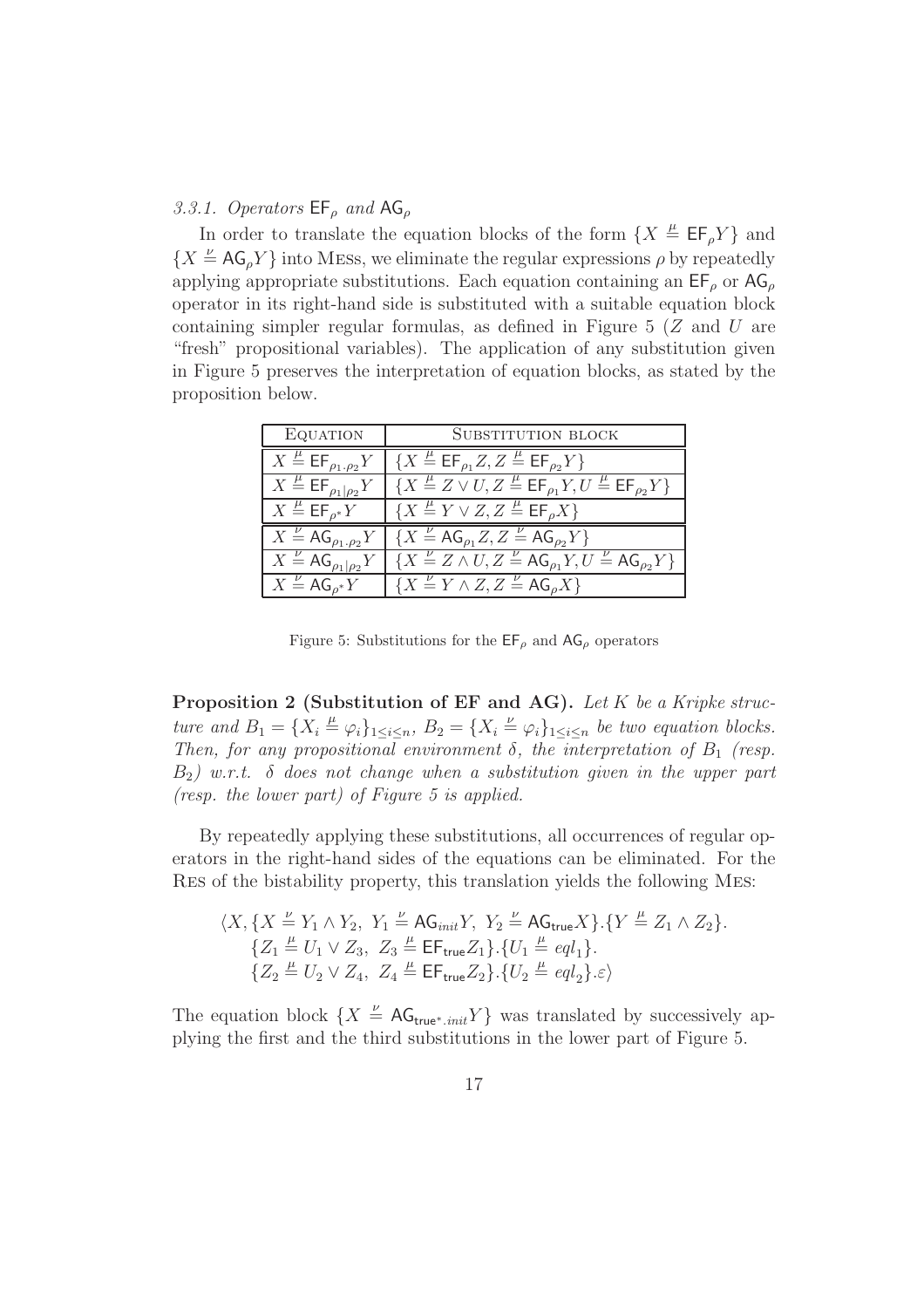The size of the Mes equation block resulting from the translation of a RES equation block B of the form  $\{X \stackrel{\mu}{=} \mathsf{EF}_{\rho}Y\}$  (resp.  $\{X \stackrel{\nu}{=} \mathsf{AG}_{\rho}Y\}$ ) remains linear w.r.t. the size of  $B$  (and hence linear w.r.t. the size of the initial CTRL formula  $\varphi$ ), since each substitution in Figure 5 replaces a regular operator by at most two variables and two temporal operators EF (resp. AG).

# 3.3.2. Operators  $AF_\rho$  and  $EG_\rho$

The translation of the equation blocks  $\{X \stackrel{\mu}{=} AF_{\rho}Y\}$  and  $\{X \stackrel{\nu}{=} FG_{\rho}Y\}$ into MESs is more complicated than the translation of their  $E_{\rho}$  and  $AG_{\rho}$ counterparts, because the substitutions given in Figure 5 to eliminate the regular expressions  $\rho$  are no longer valid for the  $AF_\rho$  and  $EG_\rho$  operators. We consider below only blocks of the form  $\{X \stackrel{\mu}{=} \mathsf{AF}_\rho Y\}$ , the processing of their  $EG_{\rho}$  counterparts being dual.

The translation of the  $\{X \stackrel{\mu}{=} AF_{\rho}Y\}$  equation blocks into MESS consists of three steps. First, the Res is temporarily transformed in potentiality form  ${X \triangleq \mathsf{EF}_{\rho} Y}$  and subsequently translated into a potentiality MES by eliminating the regular expression  $\rho$  using the substitutions given in Section 3.3.1. Then, the resulting Mes is transformed in guarded form, by eliminating all unguarded  $(i.e., not preceded by a temporal operator) occurrences of$ variables in the right-hand sides of equations. Finally, the guarded Mes is determinized, by replacing all occurrences of EF operators in the right-hand sides of equations by appropriate occurrences of AF operators in order to retrieve the interpretation of the initial equation block  $\{X \stackrel{\mu}{=} AF_{\rho}Y\}$ . We will illustrate each step of the translation on the following equation block:

$$
\{X \stackrel{\mu}{=} \mathsf{AF}_{(q|p^*)^*.(q r^*).(p^*|q^*)}Y\}.
$$

Translation to potentiality form. The difficulty of translating an equation block  $\{X \stackrel{\mu}{=} \mathsf{AF}_\rho Y\}$  into a MES stems from the fact that all transition sequences going out of a state have to satisfy  $\rho$  before reaching a state satisfying Y, whereas the substitutions in Figure 5 allow to eliminate  $\rho$  on individual sequences only. To avoid this difficulty, we switch temporarily to the potentiality form  $\{X \stackrel{\mu}{=} \mathsf{EF}_{\rho}Y\}$ , we eliminate  $\rho$  by applying the substitutions, and we continue working with the resulting potentiality Mes, which characterizes the existence of individual sequences satisfying  $\rho$ . The size of this MES is linear w.r.t. the size of the initial block  $\{X \stackrel{\mu}{=} AF_{\rho}Y\}$ , as stated in Section 3.3.1. Figure 6 shows the potentiality Mes obtained from the equation block above by switching to potentiality form and applying the substitutions in Figure 5 (all equations have the sign  $\mu$ , omitted for simplicity).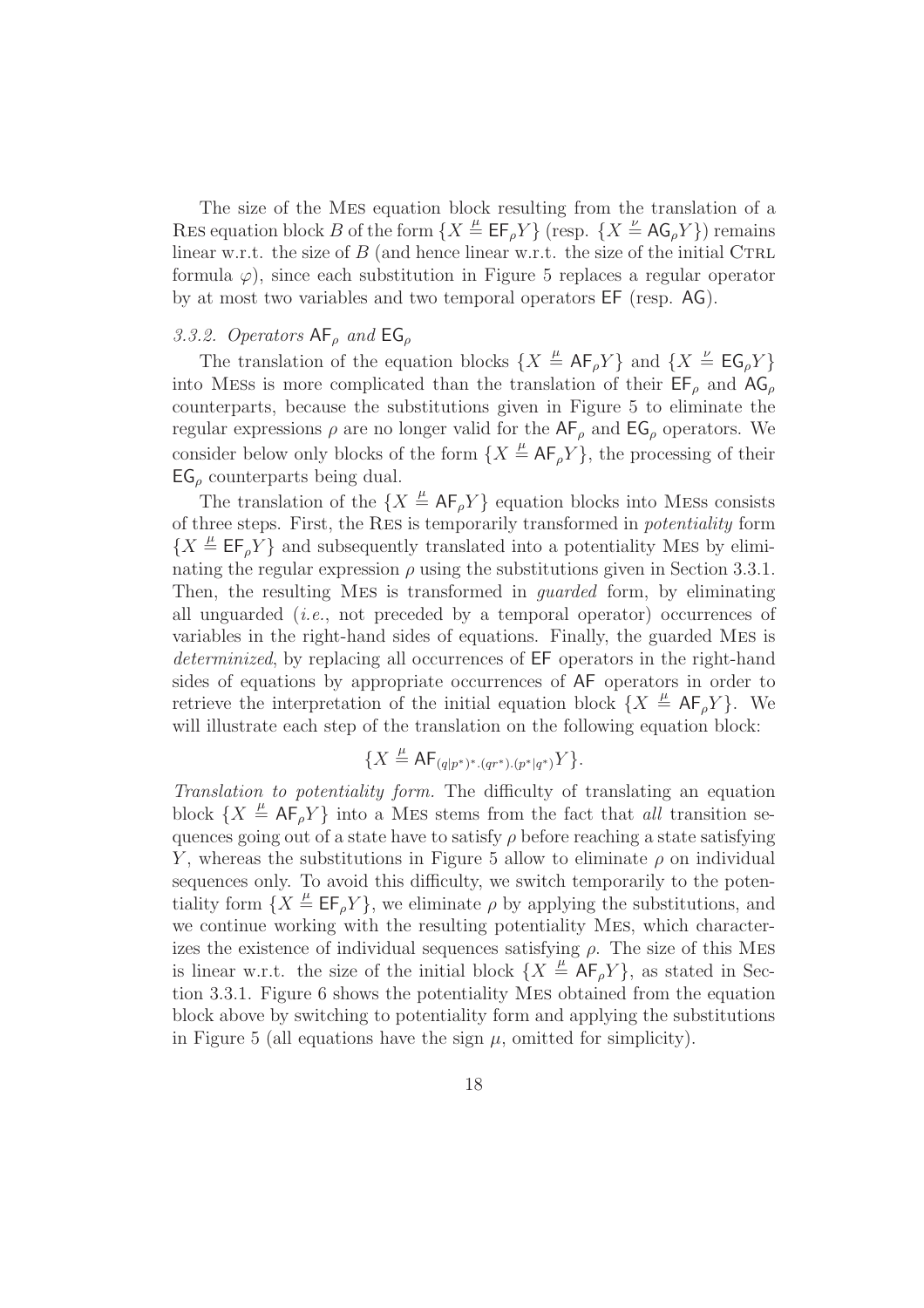| $X = \mathsf{EF}_{(q p^*)^*} Z_1$ $X = Z_3 \vee Z_1$       |                                                        |                                                                   | $X = Z_3 \vee Z_1$                                       |
|------------------------------------------------------------|--------------------------------------------------------|-------------------------------------------------------------------|----------------------------------------------------------|
|                                                            | $Z_3 = \mathsf{EF}_{q p^*} X \quad Z_3 = Z_4 \vee Z_5$ |                                                                   | $Z_3 = Z_4 \vee Z_5$                                     |
|                                                            |                                                        | $Z_5 = \mathsf{EF}_q X$                                           | $Z_5 = \mathsf{EF}_q X$                                  |
|                                                            |                                                        | $Z_4 = \mathsf{EF}_{p^*} X$ $Z_4 = Z_6 \vee X   Z_4 = Z_6 \vee X$ |                                                          |
|                                                            |                                                        |                                                                   | $Z_6 = \mathsf{EF}_p Z_4 \;   Z_6 = \mathsf{EF}_p Z_4  $ |
| $Z_1 = \mathsf{EF}_{qr^*} Z_2$ $Z_1 = \mathsf{EF}_{q} Z_7$ |                                                        |                                                                   | $Z_1 = \mathsf{EF}_q Z_7$                                |
|                                                            | $Z_7 = \mathsf{EF}_{r^*} Z_2$ $Z_7 = Z_8 \vee Z_2$     |                                                                   | $Z_7 = Z_8 \vee Z_2$                                     |
|                                                            |                                                        | $Z_8 = \mathsf{EF}_r Z_7$                                         | $Z_8 = \mathsf{EF}_r Z_7$                                |
| $Z_2 = \mathsf{EF}_{p^* q^*}Y$                             | $Z_2 = Z_9 \vee Z_{10}$                                |                                                                   | $Z_2 = Z_9 \vee Z_{10}$                                  |
|                                                            | $Z_9 = \mathsf{EF}_{p^*} Y$ $Z_9 = Z_{11} \vee Y$      |                                                                   | $Z_9 = Z_{11} \vee Y$                                    |
|                                                            |                                                        | $Z_{11} = \textsf{EF}_p Z_9$                                      | $Z_{11} = \textsf{EF}_p Z_9$                             |
|                                                            |                                                        | $Z_{10} = \mathsf{EF}_{q^*} Y$ $Z_{10} = Z_{12} \vee Y$           | $Z_{10} = Z_{12} \vee Y$                                 |
|                                                            |                                                        | $Z_{12} = \mathsf{EF}_{q}Z_{10}$                                  | $Z_{12} = \textsf{EF}_{q} Z_{10}$                        |

Figure 6: Translation of  $\{X \stackrel{\mu}{=} AF_{(q|p^*)^*.(qr^*).(p^*|q^*)}Y\}$  to a potentiality MES

The right-hand sides of the equations of the potentiality Mes may contain unguarded occurrences of propositional variables  $(i.e., not preceded by any$ EF operator), such as variable  $Z_1$  in the equation  $X = Z_3 \vee Z_1$ . These occurrences will be eliminated in the next step of the translation.

Translation to guarded form. The translation of a potentiality Mes to guarded form eliminates all unguarded occurrences of variables in the righthand sides of equations using the lemma below.

**Lemma 1 (Absorption).** Let K be a Kripke structure and  $B = \{X_i \stackrel{\mu}{=} \}$  $\{\varphi_i\}_{1\leq i\leq n}$  be an equation block such that  $\varphi_n = X_n \vee \varphi$  and  $X_n \notin f_v(\varphi)$ . Then:

$$
\llbracket \{ X_i \stackrel{\mu}{=} \varphi_i \}_{1 \leq i \leq n} [X_n \stackrel{\mu}{=} X_n \vee \varphi := X_n \stackrel{\mu}{=} \varphi] \rrbracket_K \delta = \llbracket \{ X_i \stackrel{\mu}{=} \varphi_i \}_{1 \leq i \leq n} \rrbracket_K \delta
$$

for any propositional environment  $\delta$ .

The equations of a potentiality Mes, produced by the rules in Figure 5, have two possible forms: either unguarded *(i.e.*, containing disjunctions of variables in their right-hand side), or guarded  $(i.e.,$  containing a single occurrence of an EF operator in their right-hand side). The elimination of unguarded occurrences of variables is carried out by Algorithm 1. The first loop of the algorithm applies the absorption lemma and the idempotency of disjunction on each unguarded equation defining a variable  $X$  in order to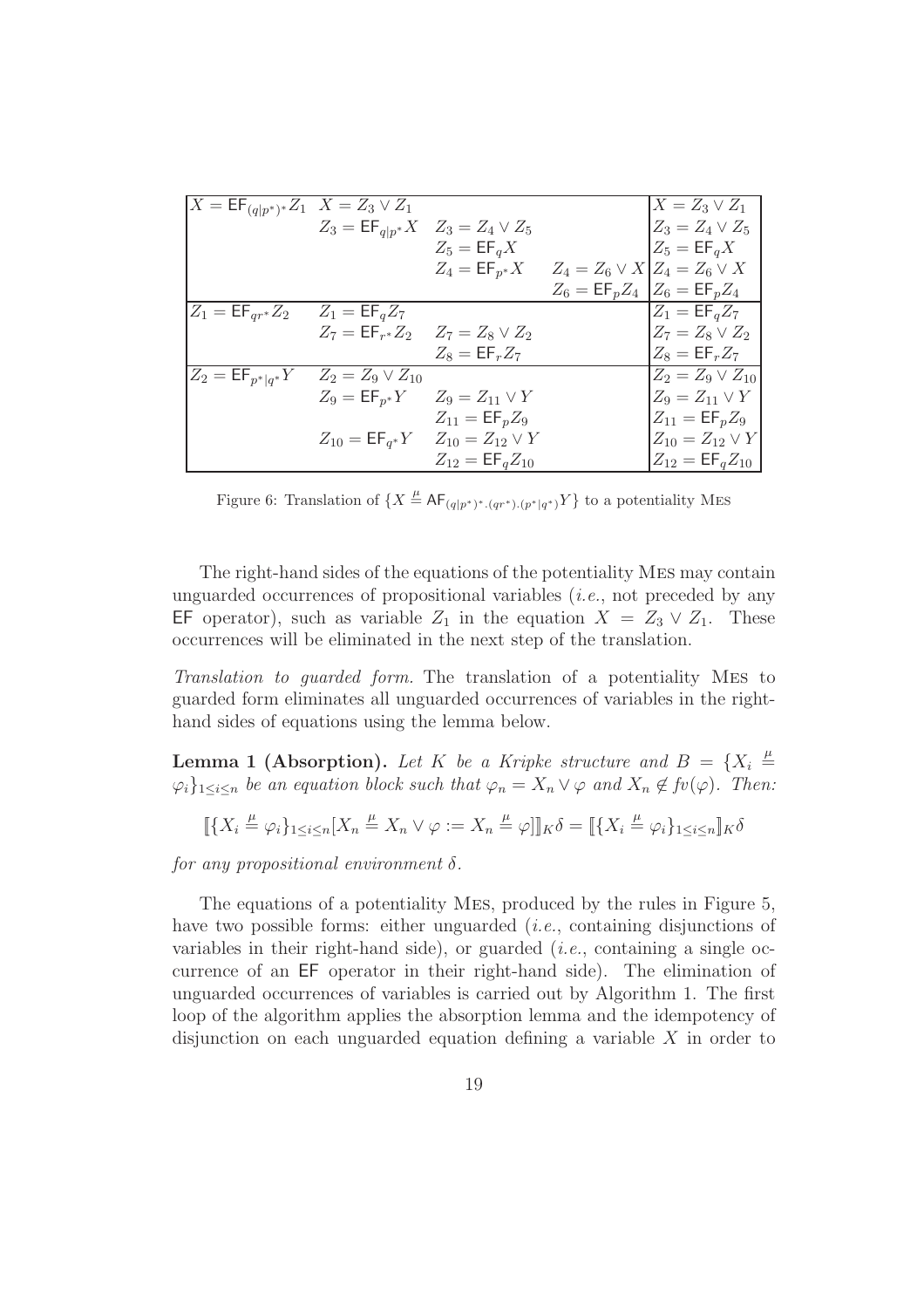eliminate the unguarded occurrences of  $X$ , and afterwards expands inline all unguarded occurrences of  $X$  in all the other equations of the MES. After executing the first loop on the potentiality Mes given in Figure 6, we obtain the Mes shown in Figure 7. Upon termination of the first loop, the formulas in the right-hand sides of equations may contain only unguarded occurrences of Y and of variables  $X$  defined by guarded equations of the MES. The second loop of the algorithm expands inline those variables, thus eliminating all unguarded occurrences except those of  $Y$ . The result of applying the second loop on the Mes in Figure 7 yields the Mes shown in Figure 8.

# Algorithm 1 Translation of a potentiality Mes to guarded form

for all unguarded equations  $X \stackrel{\mu}{=} \bigvee_j X_j$  do Eliminate X among  $X_j$  by applying the absorption lemma for all unguarded occurrences of  $X$  in the rsh of other equations do Substitute X by  $\bigvee_j X_j$ end for end for for all guarded equations  $X \stackrel{\mu}{=} \mathsf{EF}_p X_j$  do Substitute X by  $\mathsf{EF}_p X_j$  in all unguarded equations end for

| Initial list of          | $1^{st}$ loop of Algorithm 1 |                                                     |
|--------------------------|------------------------------|-----------------------------------------------------|
| unguarded eqns.          | Updated equations<br>Var.    |                                                     |
| $X = Z_3 \vee Z_1$       | X:                           | $Z_4 = Z_6 \vee Z_3 \vee Z_1$                       |
| $Z_2 = Z_9 \vee Z_{10}$  | $Z_2$ :                      | $Z_7 = Z_8 \vee Z_9 \vee Z_{10}$                    |
| $Z_3 = Z_4 \vee Z_5$     | $Z_3$ :                      | $X = Z_4 \vee Z_5 \vee Z_1$                         |
| $Z_4 = Z_6 \vee X$       |                              | $Z_4 = Z_6 \vee Z_4 \vee Z_5 \vee Z_1$              |
| $Z_7 = Z_8 \vee Z_2$     | $Z_4$ :                      | $X = Z_6 \vee Z_5 \vee Z_1 \vee Z_5 \vee Z_7$       |
| $Z_9 = Z_{11} \vee Y$    |                              | $Z_3 = Z_1 \vee Z_5 \vee Z_6 \vee Z_5$              |
| $Z_{10} = Z_{12} \vee Y$ | $Z_9$ :                      | $Z_2 = Z_{11} \vee Y \vee Z_{10}$                   |
|                          |                              | $Z_7 = Z_8 \vee Z_{11} \vee Y \vee Z_{10}$          |
|                          |                              | $Z_{10}$ : $Z_2 = Z_{11} \vee Y \vee Z_{12} \vee Y$ |
|                          |                              | $Z_7 = Z_8 \vee Z_{11} \vee Y \vee Z_{12} \vee Y$   |

Figure 7: Translation of a potentiality MES to guarded form  $(1^{st}$  part)

The guarded Mess obtained by applying Algorithm 1 can be further simplified by eliminating duplicate and unreachable equations. In the Mes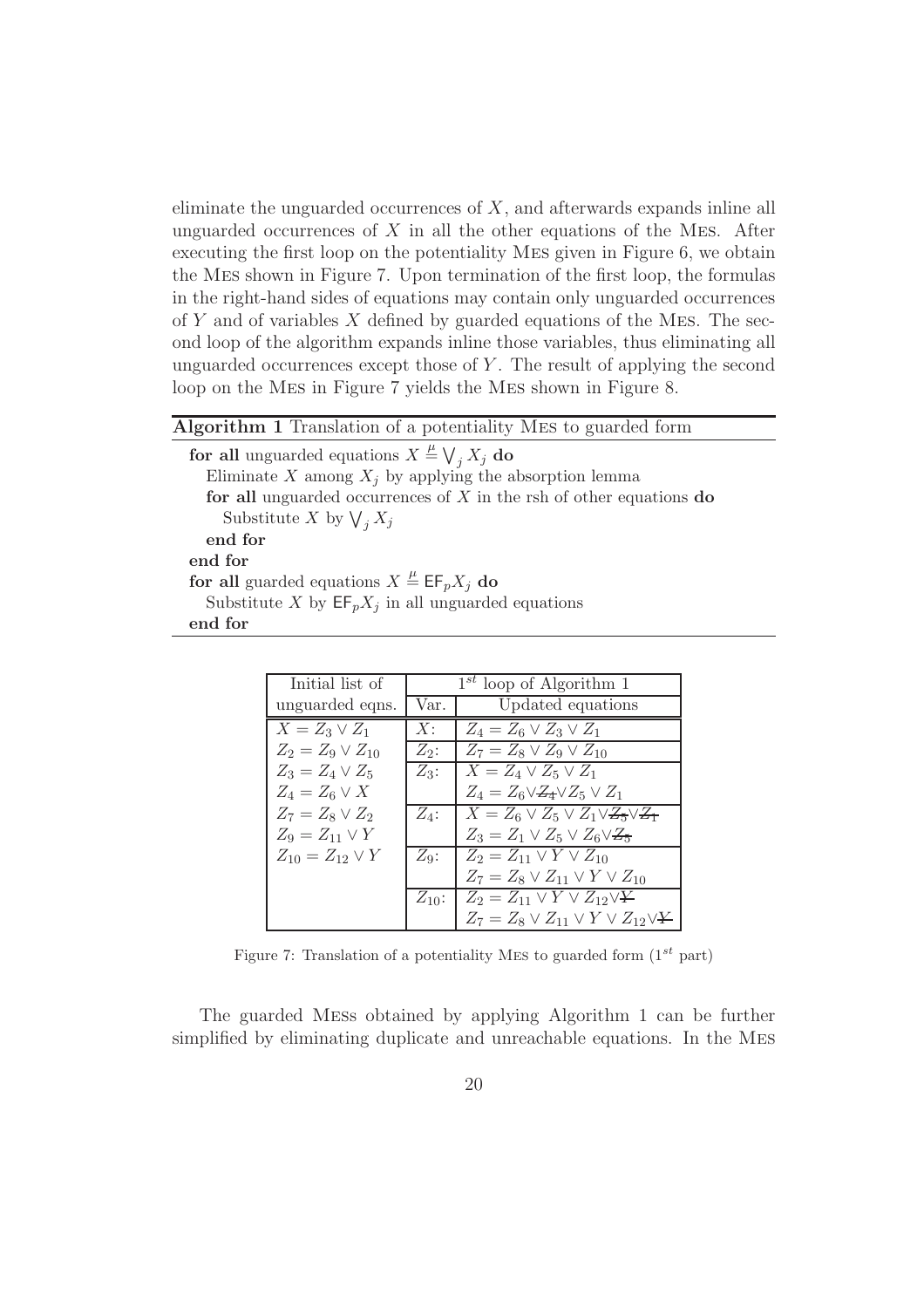| Equations after                            | $2^{nd}$ loop of Algorithm 1 |                                                                                   |
|--------------------------------------------|------------------------------|-----------------------------------------------------------------------------------|
| the $1^{st}$ loop                          | Var.                         | Updated equations                                                                 |
| $X = Z_6 \vee Z_5 \vee Z_1$                | $Z_1$ :                      | $X = Z_6 \vee Z_5 \vee \textsf{EF}_q Z_7$                                         |
| $Z_2 = Z_{11} \vee Y \vee Z_{12}$          |                              | $Z_3 = \mathsf{EF}_q Z_7 \vee Z_5 \vee Z_6$                                       |
| $Z_3 = Z_1 \vee Z_5 \vee Z_6$              |                              | $Z_4 = Z_6 \vee Z_5 \vee \textsf{EF}_q Z_7$                                       |
| $Z_4 = Z_6 \vee Z_5 \vee Z_1$              | $Z_5$ :                      | $X = Z_6 \vee \mathsf{EF}_q X \vee \mathsf{EF}_q Z_7$                             |
| $Z_7 = Z_8 \vee Z_{11} \vee Y \vee Z_{12}$ |                              | $Z_3 = \mathsf{EF}_q Z_7 \vee \mathsf{EF}_q X \vee Z_6$                           |
| $Z_9 = Z_{11} \vee Y$                      |                              | $Z_4 = Z_6 \vee \mathsf{EF}_q X \vee \mathsf{EF}_q Z_7$                           |
| $Z_{10} = Z_{12} \vee Y$                   | $Z_6$ :                      | $X = \mathsf{EF}_p Z_4 \vee \mathsf{EF}_q X \vee \mathsf{EF}_q Z_7$               |
| $Z_1 = \mathsf{EF}_q Z_7$                  |                              | $Z_3 = \mathsf{EF}_q Z_7 \vee \mathsf{EF}_q X \vee \mathsf{EF}_p Z_4$             |
| $Z_5 = \mathsf{EF}_q X$                    |                              | $Z_4 = \mathsf{EF}_p Z_4 \vee \mathsf{EF}_q X \vee \mathsf{EF}_q Z_7$             |
| $Z_6 = \mathsf{EF}_p Z_4$                  | $Z_8$ :                      | $Z_7 = \mathsf{EF}_r Z_7 \vee Z_{11} \vee Y \vee Z_{12}$                          |
| $Z_8 = \mathsf{EF}_r Z_7$                  |                              | $Z_{11}: \mathbb{Z}_2 = \mathsf{EF}_p Z_9 \vee Y \vee Z_{12}$                     |
| $Z_{11} = \text{EF}_p Z_9$                 |                              | $Z_7 = \mathsf{EF}_r Z_7 \vee \mathsf{EF}_p Z_9 \vee Y \vee Z_{12}$               |
| $Z_{12} = EF_{q}Z_{10}$                    |                              | $Z_9 = \mathsf{EF}_p Z_9 \vee Y$                                                  |
|                                            |                              | $Z_{12}: \mid Z_2 = \mathsf{EF}_p Z_9 \vee Y \vee \mathsf{EF}_q Z_{10}$           |
|                                            |                              | $Z_7 = \mathsf{EF}_r Z_7 \vee \mathsf{EF}_p Z_9 \vee Y \vee \mathsf{EF}_q Z_{10}$ |
|                                            |                              | $Z_{10} = \mathsf{EF}_{q} Z_{10} \vee Y$                                          |

Figure 8: Translation of a potentiality MES to guarded form  $(2^{nd}$  part)

$$
\begin{Bmatrix} X&= \mathsf{EF}_pX\vee \mathsf{EF}_qX\vee \mathsf{EF}_qZ_7 \\ Z_7&= \mathsf{EF}_rZ_7\vee \mathsf{EF}_pZ_9\vee \mathsf{EF}_qZ_{10}\vee Y \\ Z_{10}&= \mathsf{EF}_qZ_{10}\vee Y \\ Z_9&= \mathsf{EF}_pZ_9\vee Y \end{Bmatrix} \quad \begin{Bmatrix} X_1= \mathsf{EF}_pX_1\vee \mathsf{EF}_qX_1\vee \mathsf{EF}_qX_2 \\ X_2= \mathsf{EF}_pX_4\vee \mathsf{EF}_qX_3\vee \mathsf{EF}_rX_2\vee Y \\ X_3= \mathsf{EF}_qX_3\vee Y \\ X_4= \mathsf{EF}_pX_4\vee Y \end{Bmatrix}
$$

Figure 9: Guarded potentiality Mes after simplifications (left) and renaming (right)

shown in Figure 8, the equations defining  $X$ ,  $Z_3$  and  $Z_4$  have identical righthand sides, and therefore variables  $Z_4$  and  $Z_3$  can be replaced by X and their equations deleted. Also, some of the variables will no longer be referenced after these substitutions, and therefore their equations can be safely removed. Finally, variables can be renamed in order to have a proper numbering, leading to the Mes shown in Figure 9. This guarded Mes is equivalent to  $\{X \stackrel{\mu}{=} \mathsf{EF}_{(q|p^*)^*.(qr^*).(p^*|q^*)}Y\}$ , the potentiality form of our running example. Intuitively, each variable defined by this Mes denotes the suffix of a transition sequence in the Kripke structure satisfying the regular formula indexing the EF operator. In this respect, guarded potentiality Mess are similar to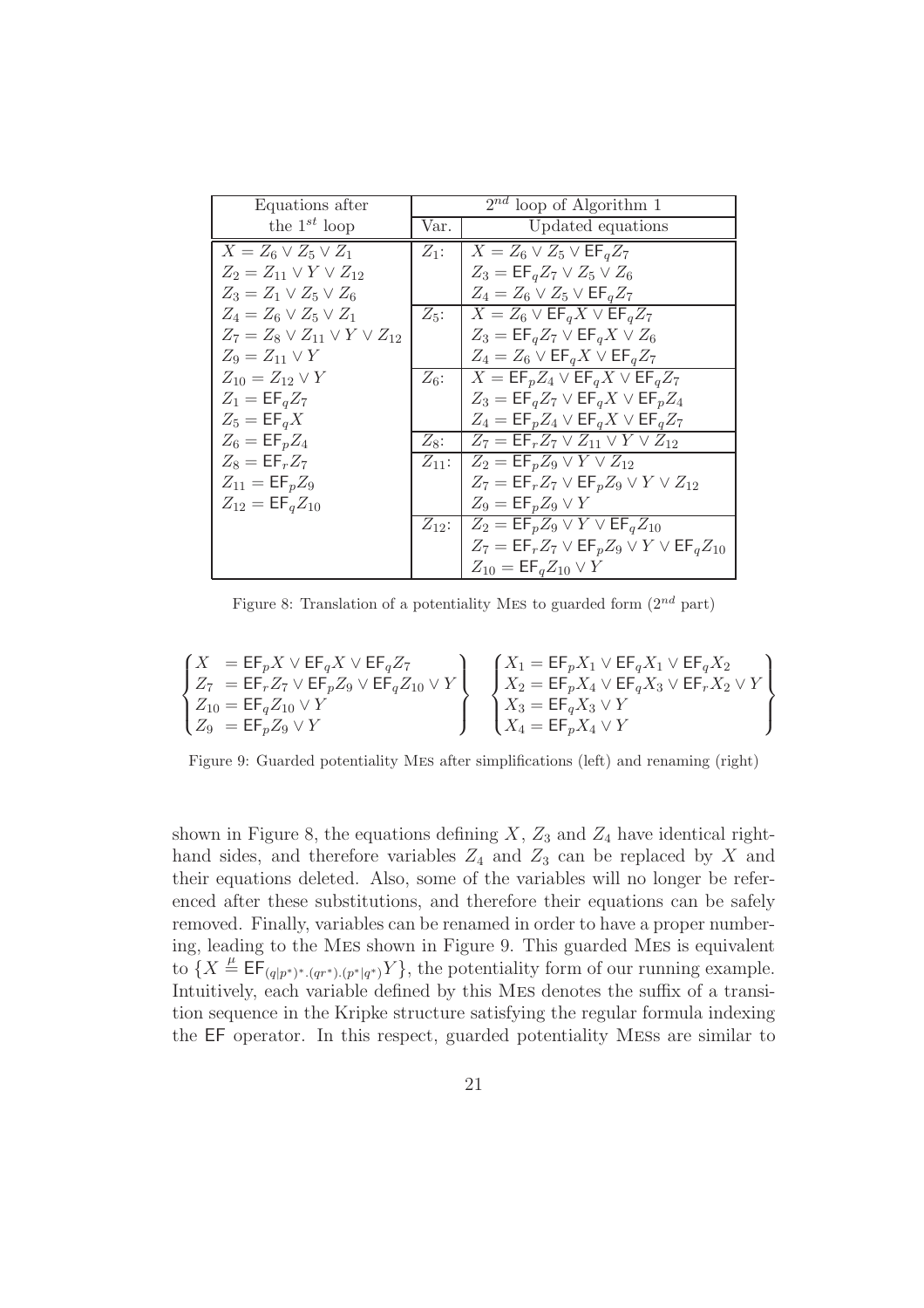the equation systems defining the derivatives of regular expressions [20].

The guarded potentiality Mess produced by applying Algorithm 1 have at most the same number of variables as the original Mess, but may present in the worst-case a quadratic increase in the number of operators. However, we observed in practice that the number of variables in the guarded Mess is much smaller than in the original Mess (thanks to elimination of redundant equations) and the number of operators remains close to linear w.r.t. the original MESS, and hence w.r.t. the size of the initial CTRL formula.

Determinization. The last step of the translation consists in determinizing the guarded potentiality Mes obtained so far in order to obtain a Mes with the same meaning as the initial RES  $\{X \stackrel{\mu}{=} AF_{\rho}Y\}$ . Consider the following potentiality Mes in guarded form:

$$
\left\{ X_i \stackrel{\mu}{=} \bigvee_{j=1}^n (h_{ij} \wedge \mathsf{EF}_{p_{ij}} X_j) \vee (h_i \wedge Y) \right\}_{1 \le i \le n}
$$

where  $h_{ij}, h_i \in \mathbf{Bool}$  and  $p_{ij} \in P$  for all  $1 \leq i, j \leq n$ . The coefficients  $h_{ij}$  and  $h_i$  allow to simplify notations: only the terms  $\mathsf{EF}_{p_{ij}}X_j$  with their coefficients  $h_{ij}$  equal to true (and similarly for the unguarded occurrences of Y with their  $h_i$  equal to true) are present in the right-hand sides of equations. An equation defining variable  $X_i$  is said to have the index i. Note that the translation to guarded potentiality form may produce equations containing guarded occurrences of Y, e.g., formulas  $\mathsf{EF}_p$ Y in their right-hand sides; in this case, bringing the Mes to the form above requires to introduce an extra equation  $X_{n+1} \stackrel{\mu}{=} Y$  and to replace by  $X_{n+1}$  all guarded occurrences of Y (but not its unguarded occurrences). The determinized Mes corresponding to the guarded potentiality Mes above is defined as follows:

$$
\left\{X_I \stackrel{\underline{\mu}}{=} \bigvee_{\varnothing \subset Q \subseteq prop(I)} \mathsf{AF}_Q X_{vars(Q,I)} \vee (h(I) \wedge Y)\right\}_{I \subseteq [1,n]}
$$

where:

•  $prop(I) \stackrel{d}{=} \{p_{ij} \mid i \in I \land j \in [1, n] \land h_{ij}\}\$ is the set of atomic propositions occurring as subscripts of EF operators in the equations of the guarded potentiality Mes having their index in the set I.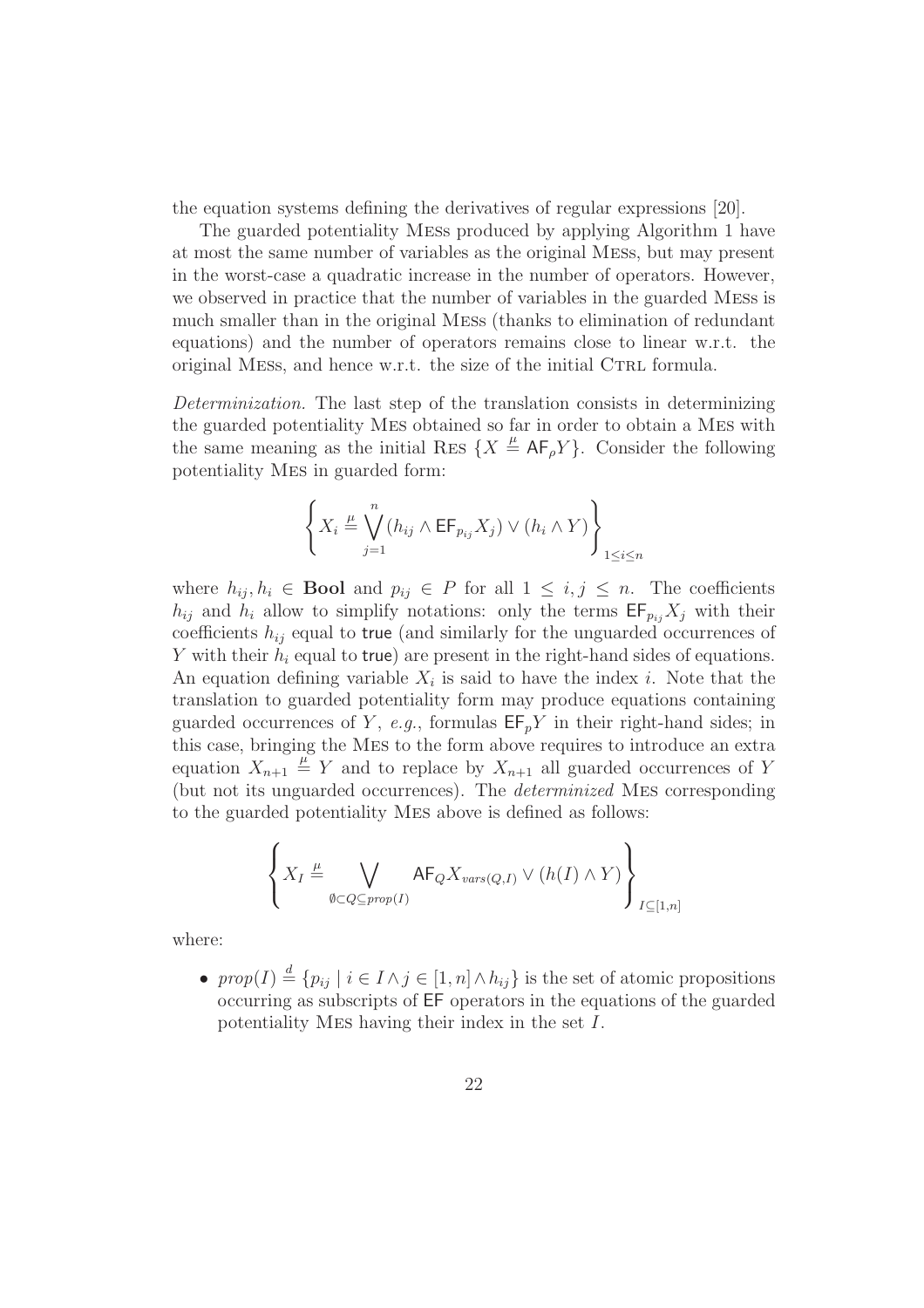- $vars(Q, I) \stackrel{d}{=} \{j \in [1, n] \mid \exists i \in I.(h_{ij} \wedge p_{ij} \in Q)\}\$ is the set of indexes of propositional variables which occur in the right-hand side of some equation having its index in the set  $I$  and whose corresponding  $EF$ operator is subscripted by some atomic proposition contained in the set Q.
- $h(I) \stackrel{d}{=} \exists i \in I.h_i$  is equal to true iff Y occurs unguarded in some equation having its index in the set I.

In the AF operators of the determinized Mes, the subscript Q stands for the conjunction of all the atomic propositions contained in the set Q.

The determinization restores the meaning of the initial equation block  ${X \triangleq \mathsf{AF}_\rho Y}$ , as stated by the proposition below.

Proposition 3 (Determinization correctness). Let K be a Kripke structure,  $R = \{X_1 \stackrel{\mu}{=} AF_\rho Y\}$  an equation block, and M the MES obtained from R after translation in guarded potentiality form and determinization. Then:

$$
([\![M]\!]_K \delta)(X_{\{1\}}) = ([\![R]\!]_K \delta)(X_1)
$$

for any propositional environment  $\delta$ .

Figure 10 shows the determinized version of the guarded potentiality Mes produced by the previous translation phases from the equation block  ${X \stackrel{\mu}{=} AF_{(q|p^*)^*.(q^*)^* (p^*|q^*)} Y}.$  For conciseness, we represent index sets just by concatenating their elements, e.g., the set  $\{1, 2, 3\}$  is denoted by 123. We observe that this Mes can be simplified by eliminating duplicate equations (e.g., the equations defining variables  $X_{12}, X_{123}, X_{124}$  and those defining  $X_2, X_{23}, X_{24}, X_{234}$  and by absorbing certain operands using the identity  $AF_pX_I \vee AF_{pq}X_I = AF_pX_I$ , yielding the MES on the left of Figure 11. Finally, the right-hand side formulas of some equations may occur as subformulas in other equations and can therefore be replaced by their corresponding lefthand side variables, leading to the final determinized Mes shown on the right of Figure 11. In practice, these simplifications can be carried out incrementally as the equations are generated, avoiding the complete construction of the determinized Mes prior to simplification. Moreover, sometimes it is possible to determine statically whether certain atomic propositions are mutually exclusive, which allows to remove the AF operators whose index subformulas contain those propositions together.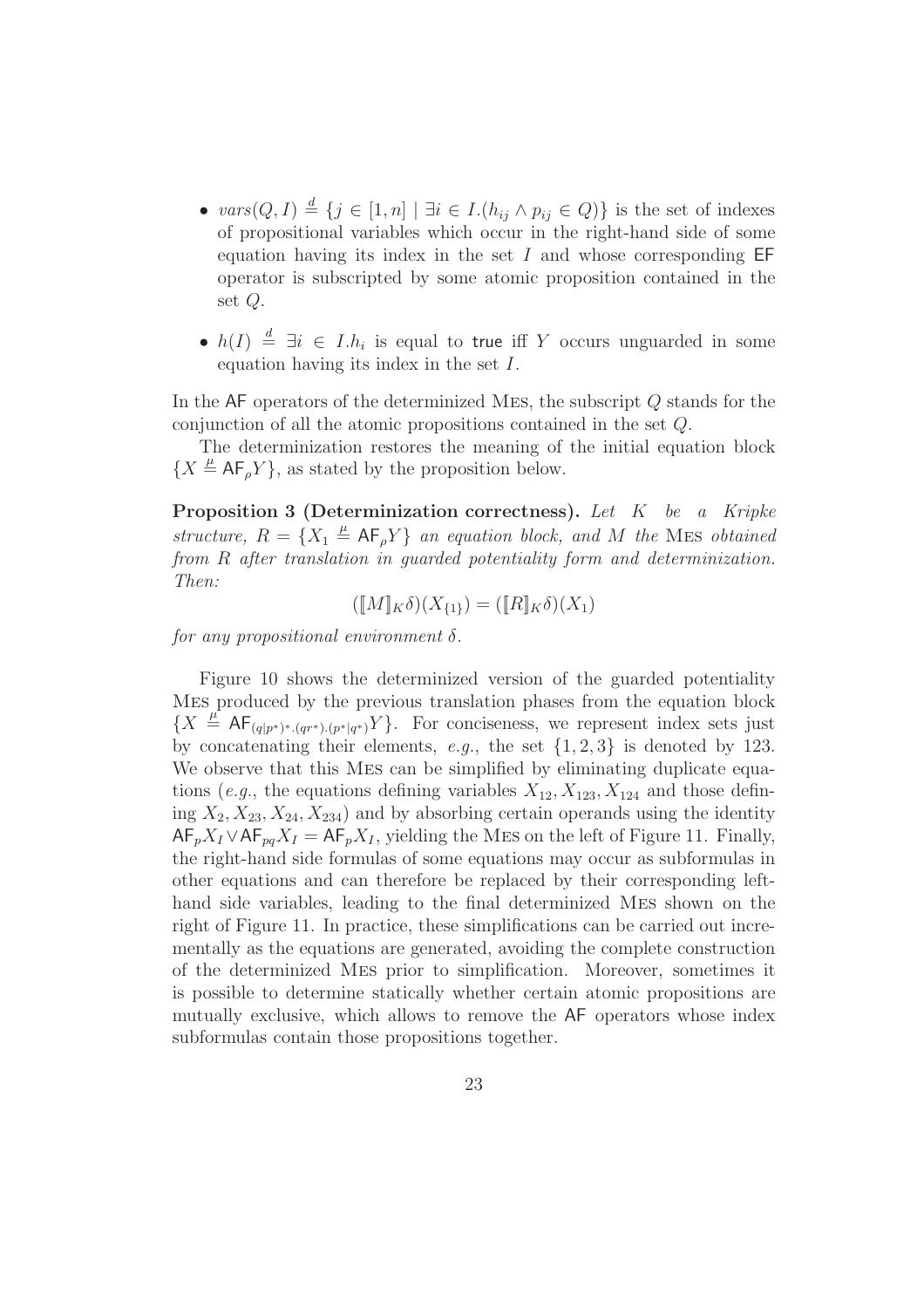$$
\left\{\begin{array}{lllllllllll}X_1&\stackrel{\mu}{\equiv} \mathsf{AF}_pX_1\vee\mathsf{AF}_qX_{12}\vee\mathsf{AF}_{pq}X_{12}\\X_{12}&\stackrel{\mu}{\equiv} \mathsf{AF}_pX_{14}\vee\mathsf{AF}_qX_{123}\vee\mathsf{AF}_rX_2\vee\mathsf{AF}_{pq}X_{1234}\vee\mathsf{AF}_{pr}X_{124}\vee\mathsf{AF}_{qr}X_{123}\vee\mathsf{AF}_{pq}X_{1234}\vee Y\\X_{123}&\stackrel{\mu}{\equiv} \mathsf{AF}_pX_{14}\vee\mathsf{AF}_qX_{123}\vee\mathsf{AF}_rX_2\vee\mathsf{AF}_{pq}X_{1234}\vee\mathsf{AF}_{pr}X_{124}\vee\mathsf{AF}_{pr}X_{123}\vee\mathsf{AF}_{pq}X_{1234}\vee Y\\X_{124}&\stackrel{\mu}{\equiv} \mathsf{AF}_pX_{14}\vee\mathsf{AF}_qX_{123}\vee\mathsf{AF}_rX_2\vee\mathsf{AF}_{pq}X_{1234}\vee\mathsf{AF}_{pr}X_{124}\vee\mathsf{AF}_{qr}X_{123}\vee\mathsf{AF}_{pq}X_{1234}\vee Y\\X_{1234}\stackrel{\mu}{\equiv} \mathsf{AF}_pX_{14}\vee\mathsf{AF}_qX_{12}\vee\mathsf{AF}_{pq}X_{124}\vee Y\\X_{1234}\stackrel{\mu}{\equiv} \mathsf{AF}_pX_{14}\vee\mathsf{AF}_qX_{123}\vee\mathsf{AF}_rX_2\vee\mathsf{AF}_{pq}X_{1234}\vee\mathsf{AF}_{pr}X_{124}\vee\mathsf{AF}_{qr}X_{123}\vee\mathsf{AF}_{pq}X_{1234}\vee Y\\X_2&\stackrel{\mu}{\equiv} \mathsf{AF}_pX_4\vee\mathsf{AF}_qX_3\vee\mathsf{AF}_rX_2\vee\mathsf{AF}_{pq}X_{34}\vee\mathsf{AF}_{pr}X_{24}\vee\mathsf{AF}_{qr}X_{23}\vee\mathsf{AF}_{pq}X_{234}\vee Y\\X_{234}&\stackrel{\mu}{\equiv} \math
$$

Figure 10: Determinized MES produced from  $\{X \stackrel{\mu}{=} \mathsf{AF}_{(q|p^*)^*.(qr^*).(p^*|q^*)}Y\}$ 

$$
\begin{bmatrix} X_1 \stackrel{\mu}{=} A F_p X_1 \vee A F_q X_{12} \\ X_{12} \stackrel{\mu}{=} A F_p X_{14} \vee A F_q X_{12} \vee A F_r X_2 \vee A F_{pr} X_{12} \vee Y \\ X_2 \stackrel{\mu}{=} A F_p X_4 \vee A F_q X_3 \vee A F_r X_2 \vee A F_{pq} X_{34} \vee Y \\ X_3 \stackrel{\mu}{=} A F_p X_4 \vee A F_q X_3 \vee A F_{pq} X_{34} \vee Y \\ X_4 \stackrel{\mu}{=} A F_p X_4 \vee A F_q X_3 \vee A F_{pq} X_{34} \vee Y \\ X_4 \stackrel{\mu}{=} A F_p X_4 \vee Y \\ X_5 \stackrel{\mu}{=} A F_p X_4 \vee Y \\ X_6 \stackrel{\mu}{=} A F_p X_4 \vee Y \\ X_7 \stackrel{\mu}{=} A F_p X_4 \vee Y \\ X_8 \stackrel{\mu}{=} A F_p X_4 \vee Y \\ X_9 \stackrel{\mu}{=} A F_p X_4 \vee Y \end{bmatrix} \qquad \begin{Bmatrix} X_1 \stackrel{\mu}{=} A F_p X_1 \vee A F_q X_{12} \\ X_{12} \stackrel{\mu}{=} A F_p X_1 \vee A F_q X_{12} \vee X_{14} \\ X_{13} \stackrel{\mu}{=} A F_p X_4 \vee X_3 \\ X_3 \stackrel{\mu}{=} A F_q X_3 \vee Y \\ X_4 \stackrel{\mu}{=} A F_p X_4 \vee Y \end{Bmatrix}
$$

Figure 11: Determinized MES of  $\{X \stackrel{\mu}{=} AF_{(q|p^*)^*.(qr^*).(p^*|q^*)}Y\}$  after simplifications

The determinization of a guarded potentiality Mes defined above is similar to the subset construction procedure used for determinizing finite automata [2]. In the worst-case, the size of the determinized Mes resulting from the translation of an equation block  $\{X \stackrel{\mu}{=} AF_{\rho}Y\}$  is exponential w.r.t. the size (number of operators and atomic propositions) of the regular formula  $\rho$ . However in practice, the size of determinized MESs obtained after simplifications is close to linear w.r.t. the size of  $\rho$ , as illustrated by the final MES shown in Figure 11. When  $\rho$  is *deterministic* (*i.e.*, each atomic proposition occurs only once in the right-hand side of each equation of the guarded potentiality Mes used as intermediate form, and all atomic propositions are mutually exclusive on the states of the Kripke structure), the size of the resulting determinized MES remains linear w.r.t. the size of  $\rho$ .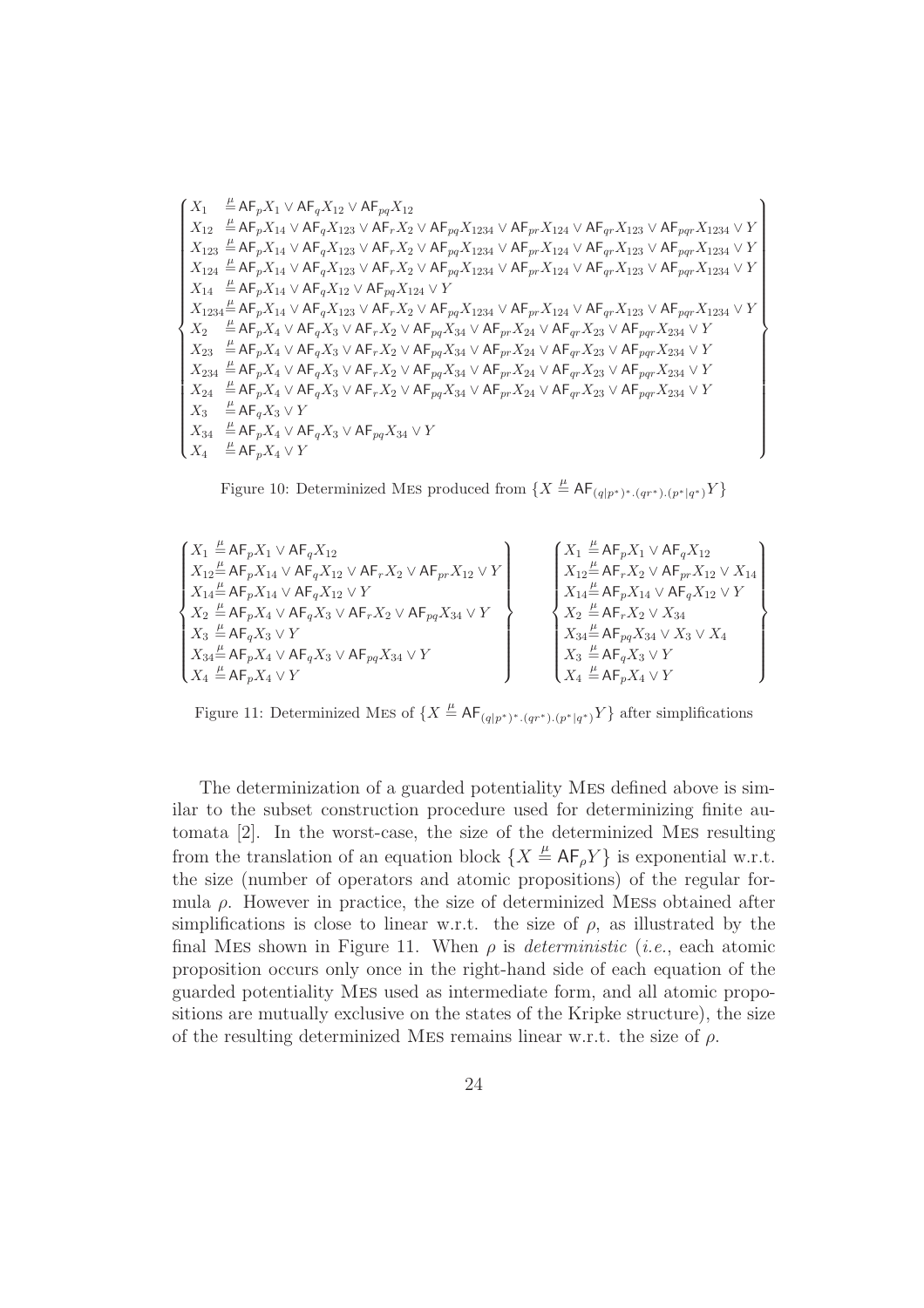3.3.3. Operators  $\mathsf{EF}_{\rho}^{\infty}$ ,  $\mathsf{AF}_{\rho}^{\infty}$ ,  $\mathsf{EG}_{\rho}^{+}$ , and  $\mathsf{AG}_{\rho}^{+}$ <br>According to the rules given in Fig 4, the  $\mathsf{EF}_{\rho}^{\infty}$  and  $\mathsf{AF}_{\rho}^{\infty}$  operators are translated into equation blocks of the form  $\{X \stackrel{\nu}{=} \mathsf{EF}_{\rho}X\}$  and  $\{X \stackrel{\nu}{=} \mathsf{AF}_{\rho}X\}$ , respectively. The interpretation of these equation blocks is given by  $\nu \Phi_e$  and  $\nu\Phi_a$ , where the functionals  $\Phi_e, \Phi_a: 2^S \to 2^S$  are defined as follows:

$$
\Phi_e(U) = [\![\mathsf{EF}_{\rho} X]\!]_K[U/X] = ([\![\{X_1 \stackrel{\mu}{=} \mathsf{EF}_{\rho} X\}]\!]_K[U/X])(X_1) \Phi_a(U) = [\![\mathsf{AF}_{\rho} X]\!]_K[U/X] = ([\![\{X_1 \stackrel{\mu}{=} \mathsf{AF}_{\rho} X\}]\!]_K[U/X])(X_1).
$$

The evaluation of the  $\mathsf{EF}_{\rho}^{\infty}$  and  $\mathsf{AF}_{\rho}^{\infty}$  operators requires to compute the maximal fixed points of the functionals  $\Phi_e$  and  $\Phi_a$ , which are defined as the minimal fixed points of the functionals associated to the RESs  $R_e = \{X_1 \stackrel{\mu}{=} \text{EF}_\rho X\}$ and  $R_a = \{X_1 \stackrel{\mu}{=} AF_\rho X\}$ . Therefore, these operators belong to  $L\mu_2$ , the  $\mu$ -calculus fragment of alternation depth 2 [37], which allows one level of mutual recursion between minimal and maximal fixed points. The operators  $EG_{\rho}^+$  and  $AG_{\rho}^+$  are handled dually w.r.t.  $AF_{\rho}^{\infty}$  and  $EF_{\rho}^{\infty}$ , respectively.

# 4. An on-the-fly model checker for CTRL

The translation from CTRL to MESS presented in Section 3 provides the basis of a model checking procedure, which was implemented by reusing as much as possible the on-the-fly verification technology available in the CADP toolbox  $[44]$ . The resulting CTRL model checker was coupled with the qualitative simulation tool Gna [12], which was enhanced in order to allow the specification of biological properties as temporal logic formulas. We outline below the principles of the model checker and its interconnection with GNA and CADP.

#### 4.1. General architecture

The overall approach that we propose for analyzing the dynamic behaviour of GRNs is illustrated on Figure 12. Starting from the abstract descriptions of a Grn and of a biological property of interest, the modeler formally specifies, on one hand, the GRN behaviour as a system of piecewiselinear differential equations together with its initial conditions and, on the other hand, a temporal logic formula encoding the property. By performing a qualitative simulation of the network by means of the piecewise-linear model, Gna produces a Kripke structure representing an abstraction of the GRN behaviour, which is subsequently converted into an LTS. The temporal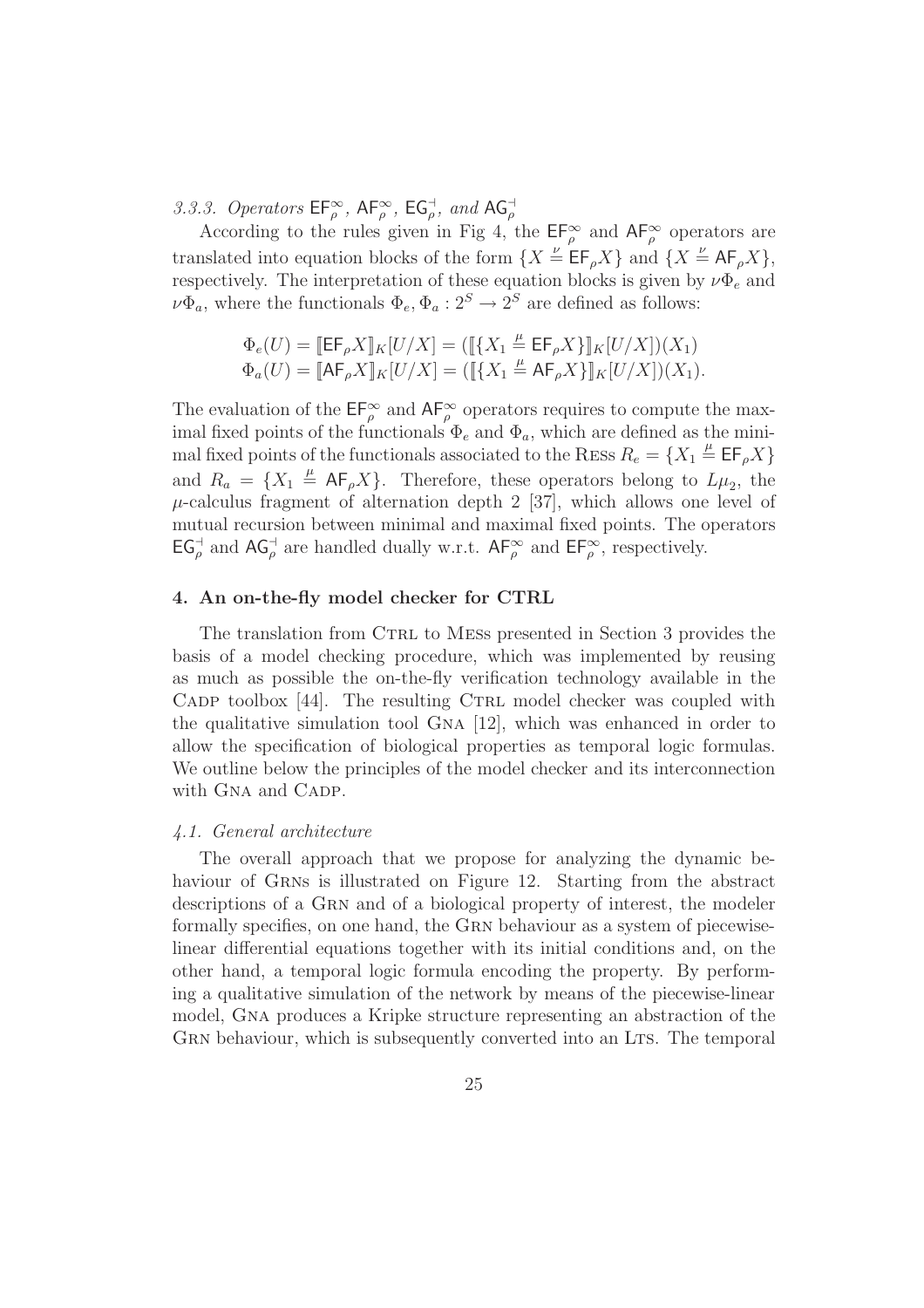

Figure 12: CTRL translator and its interconnection to GNA and CADP

logic property is also translated automatically by GNA, taking into account information present in the piecewise-linear model, into a CTRL state formula. This formula is fed to the CTRL translator, which produces a MES and converts it into a HmlR specification. Finally, this specification and the Lts are given as input to the EVALUATOR 3.6 model checker of CADP, which carries out the verification and produces a verdict accompanied by a diagnostic,  $i.e.,$  a subgraph of the LTS explaining the verification result. The modeler can then analyze the diagnostic using Gna in order to understand the truth value of the temporal property on the Kripke structure corresponding to the GRN and, if needed, to change the piecewise-linear model appropriately.

#### 4.2. Qualitative simulation of genetic regulatory networks using GNA

The method we use for analyzing the dynamic behaviour of Grns relies upon a special class of piecewise-linear differential equation models, originally introduced by Glass and Kauffman [46]. The piecewise-linear models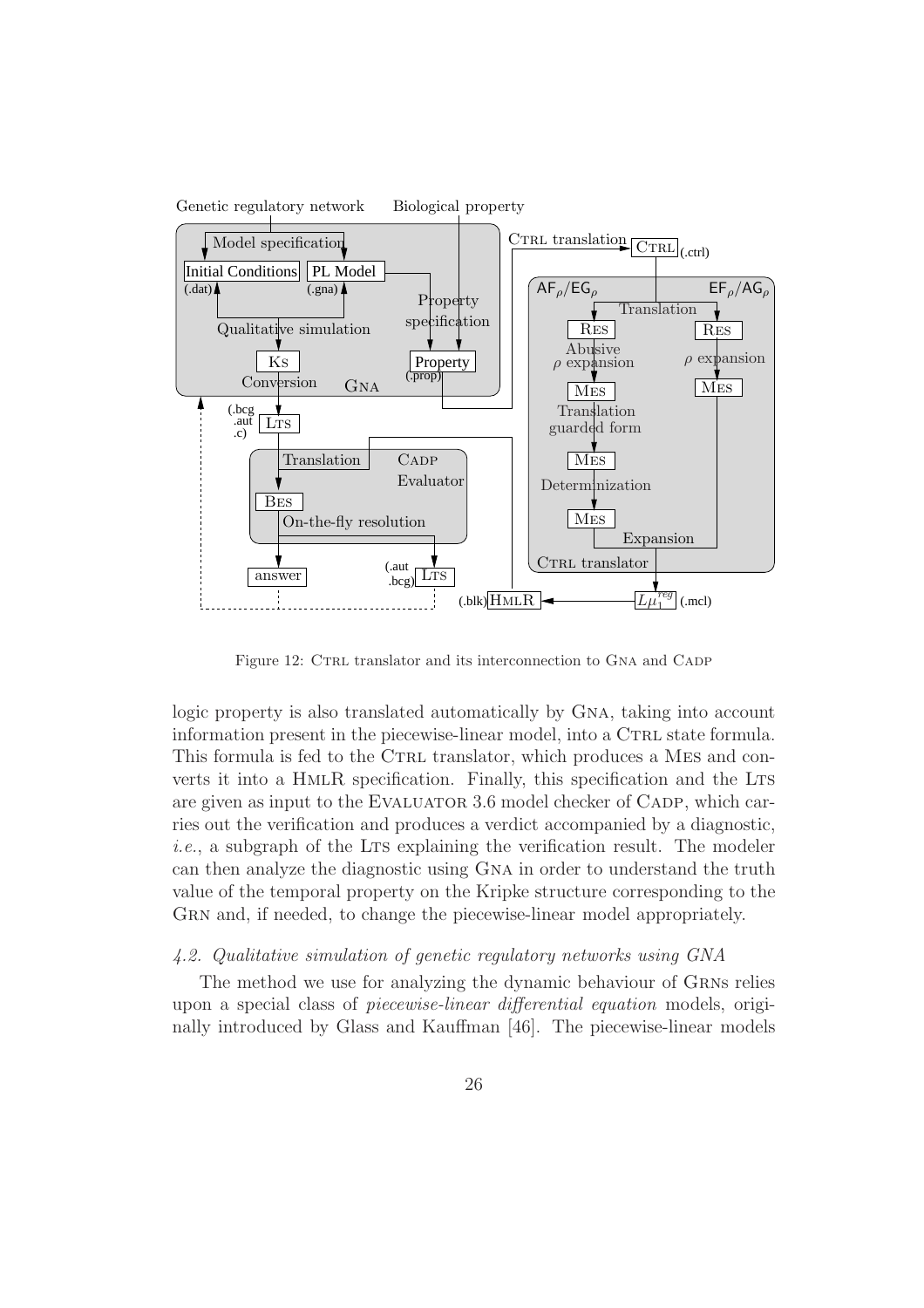provide a coarse-grained picture of the dynamics of Grns, well-adapted to the current lack of quantitative information on many networks of interest. The models associate a protein concentration variable to each of the genes in the network, and capture the switch-like character of gene regulation by means of step functions that change their value at a threshold concentration of the proteins. The thresholds of the concentration variables define a hyperrectangular partition of the state space, such that in every region not located on a threshold hyperplane, the step functions evaluate to 0 or 1, and the piecewise-linear model reduces to an analytically solvable system of differential equations. More precisely, in such a region D we have

$$
\frac{dx}{dt} = \kappa^D - \gamma^D x,\tag{1}
$$

where  $x \in \mathbb{R}^n_+$  is a vector of protein concentrations,  $\kappa^D \in \mathbb{R}^n_+$  is a vector of (sums of) protein synthesis rate constants, and  $\gamma^D \in \mathbb{R}^n_+ \times \mathbb{R}^n_+$  is a diagonal matrix of (sums of) degradation rate constants. It can be easily shown that in every  $D$  the solutions of  $(1)$  monotonically converge towards a focal point  $(\gamma^D)^{-1} \kappa^D$ . These convergence results can be generalized to the case of regions located on a threshold hyperplane [11, 34].

The qualitatively homogeneous behaviour inside regions D motivates the use of discrete abstractions, converting the continuous dynamics of the piecewise-linear models to discrete transition systems that are formally equivalent to Kripke structures (see  $[4]$  for a review and  $[3, 26, 55, 82]$  for some recent examples). We follow the approach developed in [11], which has been specifically defined for the class of piecewise-linear models considered here (see also [1, 45]). The states of the resulting Kripke structure correspond to regions in the state space, while the transitions arise from solutions of the piecewise-linear model that enter one region from another. The atomic propositions describe, among other things, the concentration bounds defining a region and the trend of the variables inside the region (increasing, decreasing, or steady).

Interestingly, it can be shown that the Kripke structure, and thus the qualitative dynamics of the system, are completely determined by inequality constraints imposing a total ordering on the threshold parameters and the focal parameters  $\kappa_i^D/\gamma_i^D$  for each variable  $x_i, 1 \leq i \leq n$ . The definition of these constraints can generally be inferred from available data in the experimental literature or by intuitive reasoning, even in the absence of quantitative information on parameter values. The inequality constraints are used by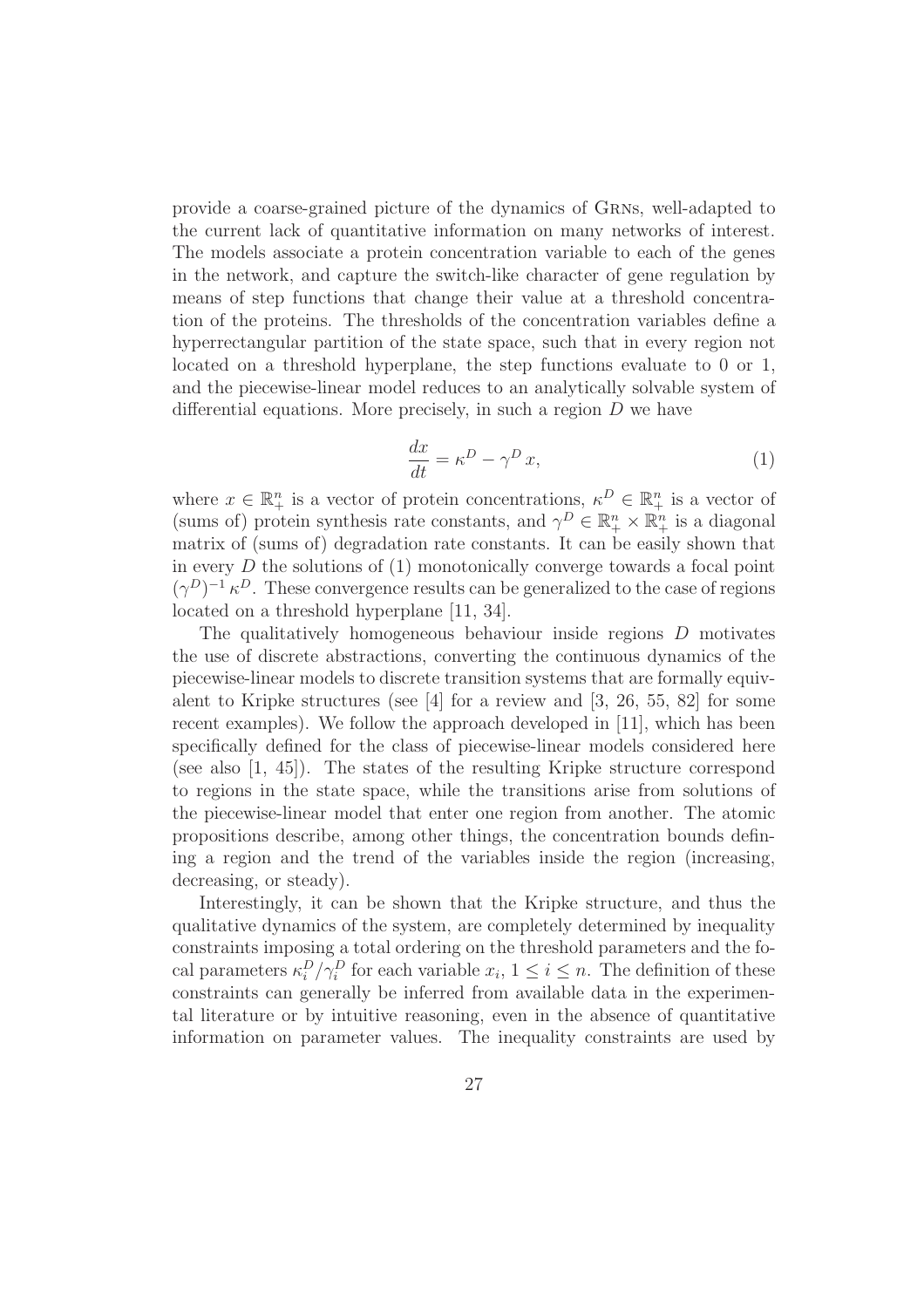the computer tool GNA<sup>1</sup> (*Genetic Network Analyzer*) [12] to symbolically compute the Kripke structure for a given piecewise-linear model. We call the process of computing a Kripke structure containing the states reachable from given initial conditions a qualitative simulation of the network. Gna has been used for the qualitative simulation of a number of bacterial regulatory networks, such as the initiation of sporulation in Bacillus subtilis [33], quorum sensing in Pseudomonas aeruginosa [83], the carbon starvation response in Escherichia coli [73], and the onset of virulence in Erwinia chrysanthemi [75].

In order to analyze the Kripke structures generated by qualitative simulation, Gna has been enhanced to support formal verification of biological properties by means of CTRL, resulting in the new version 7.0. First of all, the Kripke structure can be exported to the LTS format of CADP by applying the conversion given in [28], which consists in moving the atomic propositions valid at a state s on the actions labeling the transitions going out of s. Second, the user can specify biological properties of interest using a dedicated property editor, which provides pattern-based property specification support, following the query schemes proposed in [71], based on a review of frequently-asked questions by modelers. The translation of the patterns into CTRL is shown in Table 1. An alternative to the pattern-based property editor, would be to use live sequence charts [31], providing a graphical property specification tool  $[61]$ . Expert users can also directly specify CTRL formulas of arbitrary complexity that are not covered by the patterns. The properties can be exported to a file that the CTRL translator is able to translate into the HMLR format accepted by CADP. In order to achieve a tighter integration between the two tools, and allow the modeler to analyze the verification results in the Gna environment, a Web server-based connection between the tools has been implemented (Monteiro et al., in preparation).

# 4.3. On-the-fly CTRL model checking using CADP

The most direct way of obtaining a model checker for CTRL was to take advantage of existing verification technology. As verification engine, we use  $\text{CAP}^2$  (*Construction and Analysis of Distributed Processes*) [44], a stateof-the-art verification toolbox for concurrent asynchronous systems. Cadp

 ${}^{1}$ GNA is distributed by the company Genostar and freely available for non-profit academic research purposes at http://ibis.inrialpes.fr/gna.

<sup>2</sup>http://www.inrialpes.fr/vasy/cadp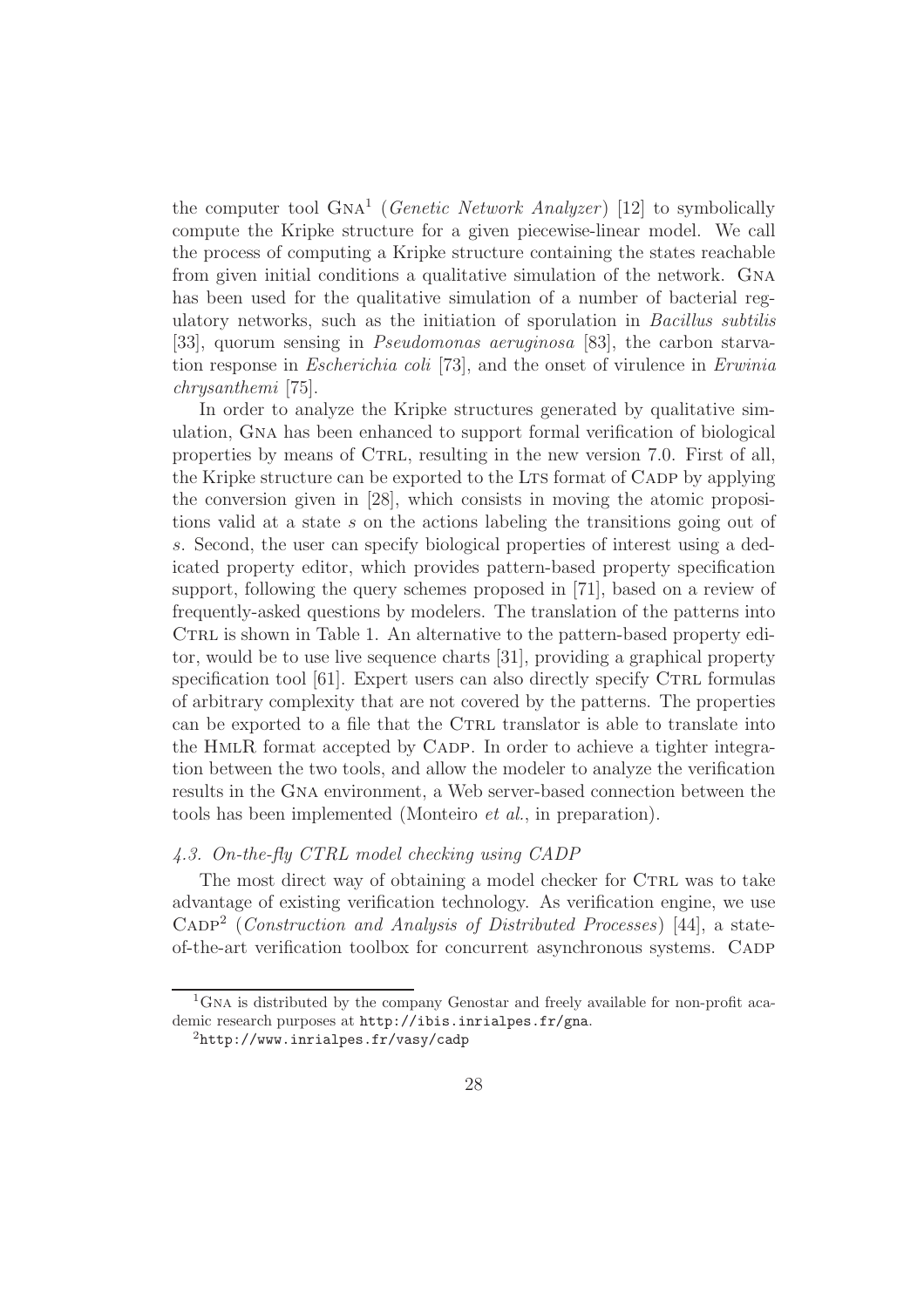| Pattern                                                                                          | CTRL formula                                                                                                                                                                                                  |  |
|--------------------------------------------------------------------------------------------------|---------------------------------------------------------------------------------------------------------------------------------------------------------------------------------------------------------------|--|
| Occurrence/Exclusion pattern                                                                     |                                                                                                                                                                                                               |  |
| It is possible for a state $\varphi$ to occur                                                    | $\mathsf{EF}_{\mathsf{true}^*}\varphi$                                                                                                                                                                        |  |
| It is not possible for a state $\varphi$ to occur                                                | $\neg \mathsf{EF}_{\mathsf{true}^*} \varphi$                                                                                                                                                                  |  |
| Consequence pattern                                                                              |                                                                                                                                                                                                               |  |
| If a state $\varphi$ occurs, then it is <b>possibly</b> followed by a state $\psi$               | $\begin{array}{c}\n\mathsf{AG}_{\mathsf{true}^*}(\varphi \Rightarrow \mathsf{EF}_{\mathsf{true}^*}\psi) \\ \mathsf{AG}_{\mathsf{true}^*}(\varphi \Rightarrow \mathsf{AF}_{\mathsf{true}^*}\psi)\n\end{array}$ |  |
| If a state $\varphi$ occurs, then it is <b>necessarily</b> followed by a state $\psi$            |                                                                                                                                                                                                               |  |
| Sequence pattern                                                                                 |                                                                                                                                                                                                               |  |
| A state $\psi$ is reachable and is <b>possibly</b> preceded at some time by a state $\varphi$    | $\mathsf{EF}_{\mathsf{true}^*,\varphi.\mathsf{true}^*} \psi$                                                                                                                                                  |  |
| A state $\psi$ is reachable and is <b>possibly</b> preceded all the time by a state $\varphi$    | $EF_{\varphi^*}\psi$                                                                                                                                                                                          |  |
| A state $\psi$ is reachable and is <b>necessarily</b> preceded at some time by a state $\varphi$ | $\mathsf{EF}_{\mathsf{true}^*}\psi \wedge \neg \mathsf{EF}_{(\neg \varphi)^*}\psi$                                                                                                                            |  |
| A state $\psi$ is reachable and is <b>necessarily</b> preceded all the time by a state $\varphi$ | $\mathsf{EF}_{\mathsf{true}^*}\psi \wedge \mathsf{AG}_{\mathsf{true}^*}(\neg \varphi \Rightarrow \mathsf{AG}_{\mathsf{true}^*} \neg \psi)$                                                                    |  |
| Invariance pattern                                                                               |                                                                                                                                                                                                               |  |
| A state $\varphi$ can persist indefinitely                                                       | $EG_{\mathsf{true}^*}\varphi$                                                                                                                                                                                 |  |
| A state $\varphi$ must persist indefinitely                                                      | AG <sub>true</sub> $\varphi$                                                                                                                                                                                  |  |

Table 1: Rules for translating the patterns (with all their variations) into CTRL

offers a wide range of functionalities assisting the user throughout the design process: compilation and rapid prototyping, random execution, interactive and guided simulation, model checking and equivalence checking, test generation, and performance evaluation. The toolbox accepts as input process algebraic descriptions in LOTOS  $[54]$  or CHP  $[66]$ , as well as networks of communicating automata in the Exp language [62].

The tools of CADP operate on labeled transition systems (LTSs), which are represented either explicitly (by their list of transitions) as compact binary files encoded in the Bcg (Binary Coded Graphs) format, or implicitly (by their successor function) as C programs compliant with the  $OPEN/CæSAR$  interface [43]. CADP contains the on-the-fly model checker EVALUATOR 3.6 [69], which evaluates regular alternation-free  $\mu$ -calculus  $(L\mu_1^{reg})$  formulas on implicit LTSs. The tool works by translating the verification problem in terms of the local resolution of a boolean equation system, which is performed using the algorithms available in the generic CÆSAR\_SOLVE library [67]. EVALUATOR 3.6 uses HMLR as intermediate language:  $L\mu_1^{reg}$  formulas are translated into HMLR specifications, whose evaluation on implicit LTSs can be straightforwardly encoded as a local boolean equation system resolution [29, 69]. The tool also generates full diagnostics (examples and counterexamples) illustrating the truth value of the formulas.

In order to reuse EVALUATOR 3.6, we had the choice of translating CTRL formulas either to  $L\mu_1^{reg}$  formulas, or to HMLR specifications. We adopted the second solution because it leads to a more succinct translation and avoids the translation step from  $L\mu_1^{reg}$  to HMLR present in EVALUATOR 3.6. This technical choice motivated the definition of the translation from CTRL to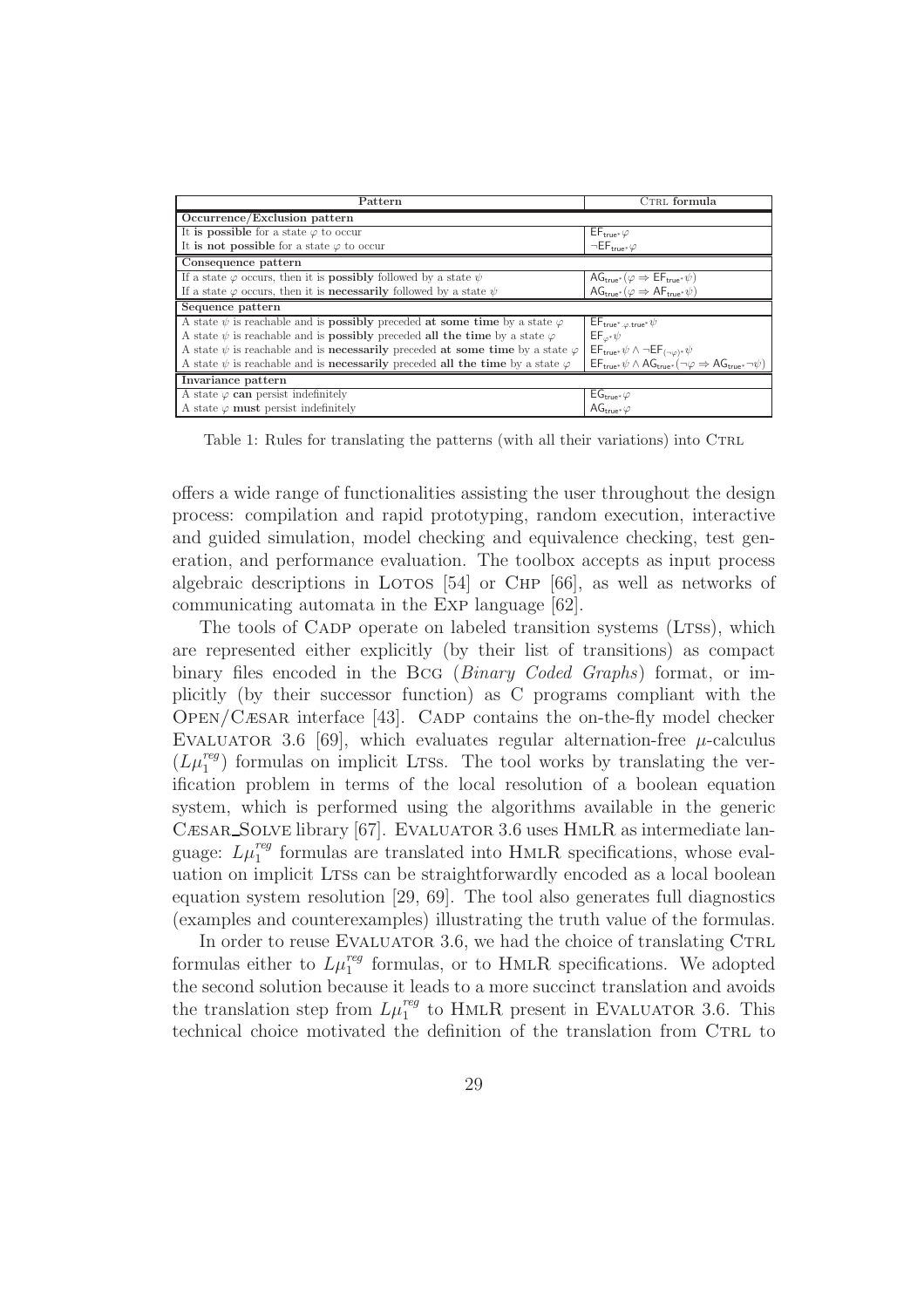MESS in the first place. The architecture of the CTRL translator (about  $12,000$  lines of code) is shown in Figure 12. The tool takes as input a CTRL state formula and translates it to a Mes following the phases described in Section 3, which are different for the  $\mathsf{EF}_{\rho}$  and  $\mathsf{AF}_{\rho}$  operators and their dual counterparts. The Mes obtained is then converted into a HmlR specification by expanding the basic CTRL temporal operators in terms of HML modalities as described in [68].

Complexity. Table 2 summarizes the complexity of our model checking procedure for CTRL. The  $\mathsf{EF}_{\rho}$  and  $\mathsf{EF}_{\rho}^{\infty}$  operators, together with their respective duals  $AG_{\rho}$  and  $AG_{\rho}^{\dagger}$ , are evaluated in linear-time w.r.t. the size of the formula and the size of the Kripke structure by applying the boolean equation system resolution algorithms given in [67, 70]. Moreover, the evaluation of these operators has a memory complexity  $O(|\rho| \cdot |S|)$ , meaning that only the states (and not the transitions) of the Kripke structure are stored. This fragment of CTRL is the state-based counterpart of PDL- $\Delta$  [77], which is more expressive than CTL<sup>∗</sup> [36]. Of course, this does not yield a linear-time model checking procedure for CTL<sup>\*</sup> (nor for its fragment LTL), because the translation from CTL<sup>\*</sup> to PDL- $\Delta$  is not succinct [85]. However, the linear-time evaluation of the  $\mathsf{EF}_{\rho}^{\infty}$  operator allows an efficient detection of complex cycles describing oscillation properties [22].

| Operator      |                 | Complexity                           |                                                                    |  |
|---------------|-----------------|--------------------------------------|--------------------------------------------------------------------|--|
|               |                 | $\rho$ deterministic                 | $\rho$ nondeterministic                                            |  |
|               | $\mathsf{AG}_o$ | $O( \rho  \cdot ( S  +  T ))$        |                                                                    |  |
|               | $EG_{\rho}$     | $O( \rho  \cdot ( S  +  T ))$        | $O(2^{ \rho } \cdot ( S  +  T ))$                                  |  |
| $FF^{\infty}$ |                 | $\overline{O( \rho }\cdot( S + T ))$ |                                                                    |  |
|               |                 |                                      | $O( \rho  \cdot ( S  +  T ))   O(2^{2 \rho } \cdot ( S  +  T )^2)$ |  |

Table 2: Complexity of model checking CTRL operators on  $K = \langle S, P, L, T, s_0 \rangle$ 

The  $AF_\rho$  operator and its dual  $EG_\rho$  are evaluated in linear-time only when the regular subformula  $\rho$  is deterministic. In the general case, these operators are evaluated in exponential-time w.r.t. the size of  $\rho$  (because of the determinization phase) but still in linear-time in the size of the Kripke structure. In practice, the size of temporal formulas is much smaller than the size of Kripke structures, which reduces the impact of the factor  $2^{|\rho|}$  on the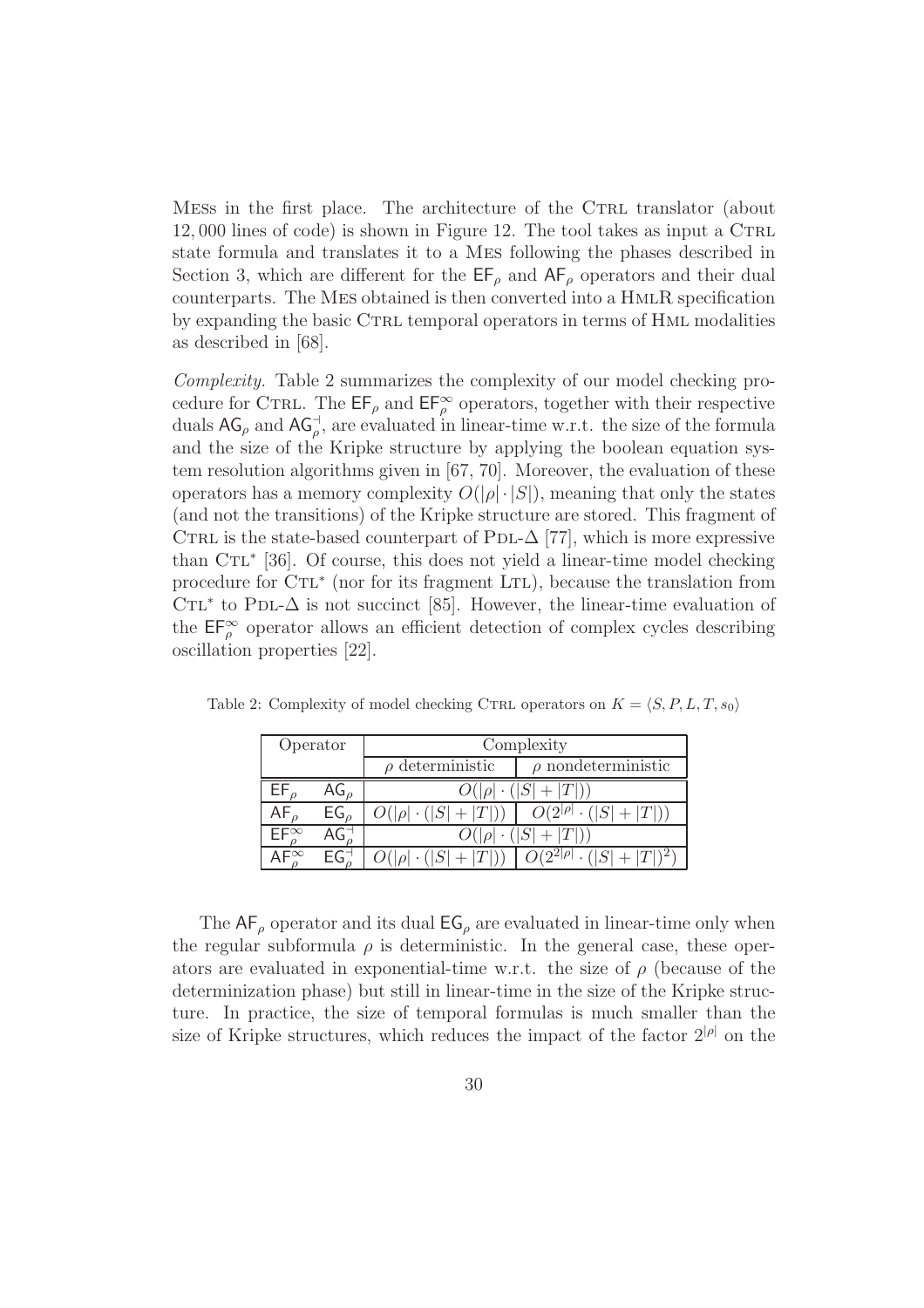total cost of model checking. Finally, the  $AF_{\rho}^{\infty}$  operator and its dual  $EG_{\rho}^{\dashv}$ are evaluated in linear-time when  $\rho$  is deterministic by applying a symmetric version of the boolean equation system resolution algorithm in [70]; in the general case, these operators are evaluated in doubly exponential-time w.r.t. the size of  $\rho$  and in quadratic-time w.r.t. the size of the Kripke structure. This complexity seems difficult to lower, since the boolean equation systems produced by translating these operators are of alternation depth 2 and have a general shape (arbitrary amounts of disjunctive and conjunctive equations).

#### 5. Verification of genetic regulatory networks

#### 5.1. Model of carbon starvation response in E. coli

To assess the applicability of CTRL, we have analyzed a model of the carbon starvation response in the bacterium E. coli. In the absence of essential carbon sources in its growth environment, an E. coli population abandons exponential growth and enters a non-growth state called stationary phase. This growth-phase transition is accompanied by numerous physiological changes in the bacteria [52], and controlled by a complex genetic regulatory network integrating various environmental signals. A key part of this network is shown in Figure 13.

The molecular basis of the adaptation of the growth of E. coli to the nutritional conditions has been the focus of extensive studies for decades [48, 50]. However, notwithstanding the enormous amount of information accumulated on the genes, proteins, and other molecules known to be involved in the stress adaptation process, it is currently not understood how the response of the cell emerges from the regulatory network. Moreover, with some exceptions [17, 24], numerical values for the kinetic parameters and the molecular concentrations are absent, which makes it difficult to apply traditional methods for the dynamical modeling of Grns.

This has motivated the development of a piecewise-linear model of the carbon starvation network, using the tools presented in Section 4. More precisely, the dynamics of the network are described by 9 coupled piecewiselinear differential equations, and 59 inequality constraints on the parameter values. The qualitative analysis of a network of this size and complexity generates huge Kripke structures: the entire state set consists of approximately  $\mathcal{O}(10^{10})$  states, while the subset of states that is most relevant for our purpose, *i.e.*, the states that are reachable from an initial state corresponding to a particular growth state of the bacteria, still consists of  $\mathcal{O}(10^4)$  states.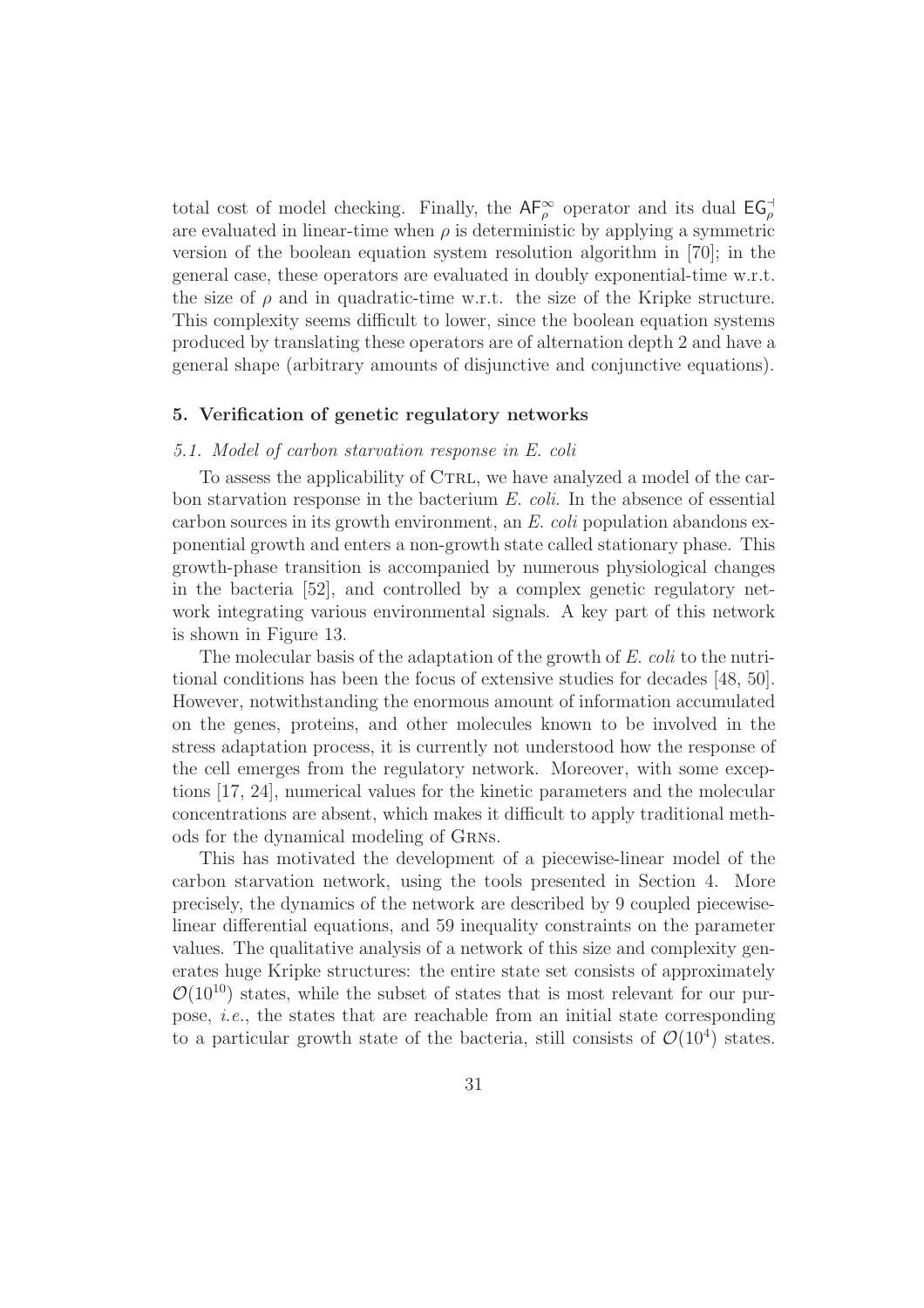

Figure 13: Network of key genes, proteins, and regulatory interactions involved in the GRN controlling the carbon starvation response in E. coli [73].

It is obvious that Kripke structures of this size cannot be analyzed by visual inspection, and that formal verification techniques are needed to get a better insight into the transient and asymptotic dynamics of the network.

#### 5.2. Analysis of carbon starvation response model

A first question of interest concerns the attractors of the system and their reachability. The first attractor identified by means of Gna is a state in the Kripke structure corresponding to an asymptotically stable steady state of the piecewise-linear model. This state is characterized by a low basal expression level of the stable Rnas, an indicator of growth arrest and thus of stationary phase. The second attractor corresponds to another steady state of the piecewise-linear model, which is also stable as shown by the mathematical analysis in [47]. It has a high expression level of the stable Rnas, characteristic of the high growth rate in exponential phase. The steady state is asymptotically reached by means of damped oscillations of the concentrations of some of the proteins and the stable Rnas. Under the discrete abstraction of the piecewise-linear dynamics, the damped oscillations appear as a terminal cycle in the Kripke structure (the eventual transition to the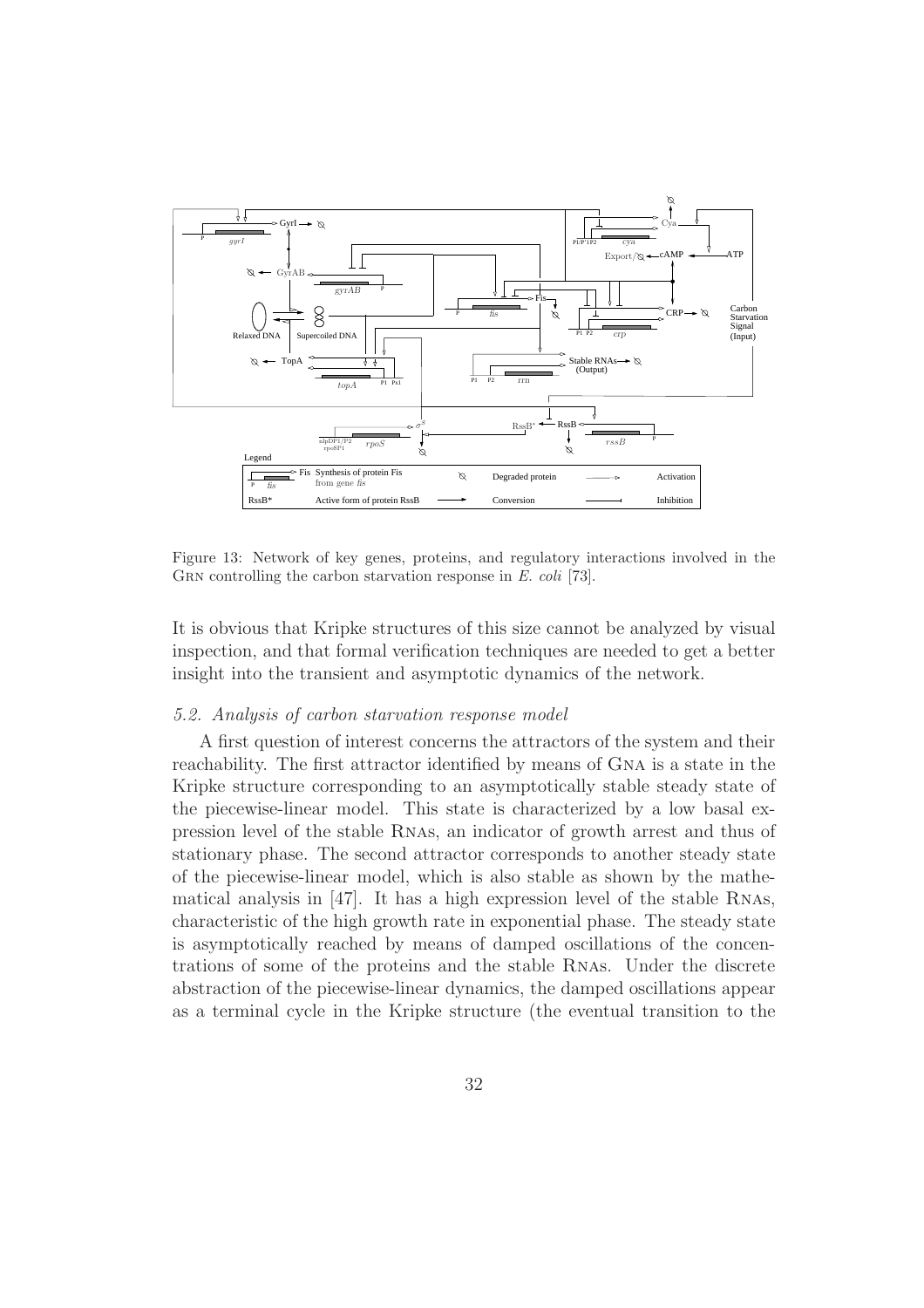stable steady state is ignored as it does not occur in a finite number of transitions).

We label the above attractors  $a_{stat}$  (the stationary-phase steady state) and  $a_{exp}$  (the damped oscillations leading to the exponential-phase steady state) and check the following property:

$$
AG_{true^*}(EF_{true^*} a_{exp} \vee EF_{true^*} a_{stat})
$$
\n(2)

The CTRL model checker returns true, confirming that  $a_{stat}$  and  $a_{exp}$  are the only attractors of the system. Can they both occur for a given input, that is, under fixed nutrient conditions? This would show that the system is bistable. We introduce the atomic proposition sig to denote the carbon starvation input signal, and specify the following CTRL property:

$$
(\mathsf{EF}_{\mathit{sig}^*}\,a_{\mathit{exp}}\wedge\mathsf{EF}_{\mathit{sig}^*}\,a_{\mathit{stat}})\vee(\mathsf{EF}_{\neg\mathit{sig}^*}\,a_{\mathit{exp}}\wedge\mathsf{EF}_{\neg\mathit{sig}^*}\,a_{\mathit{stat}})\tag{3}
$$

Both are false, indicating that for given nutrient conditions the attractors are mutually exclusive. More precisely, if sig is present (nutrient depletion) then the stationary-phase attractor is inevitably reached, whereas in the absence of sig (nutrient availability), the system necessarily evolves towards the exponential-phase attractor. That is, the model checker returns true for the following property:

$$
AG_{true^*}((sig \Rightarrow AF_{sig^*}a_{stat}) \land (\neg sig \Rightarrow AF_{\neg sig^*}a_{exp}))
$$
\n(4)

In mathematical terms, the system is therefore not bistable, but has a monostable steady-state response to each of the two possible inputs (nutrient depletion vs. nutrient availability).

The damped oscillations predicted by the model are an unexpected and hitherto unobserved phenomenon. It would therefore be interesting to better characterize the predictions on the molecular level. We have computed by means of Gna the part of the Kripke structure reachable from an initial state corresponding to the stationary-phase steady state with the stress signal switched of  $(\neg sig)$ . This initial state mimicks the physiological state of the bacteria at the nutrient upshift. The resulting Kripke structure consists of 9603 states.

We first check which concentrations are oscillating in the terminal cycle  $a_{exp}$ , for each of the proteins and the stable RNAs. Let  $dec\_rrn$  (inc\_rrn) represent a decreasing (increasing) concentration of stable Rnas (which are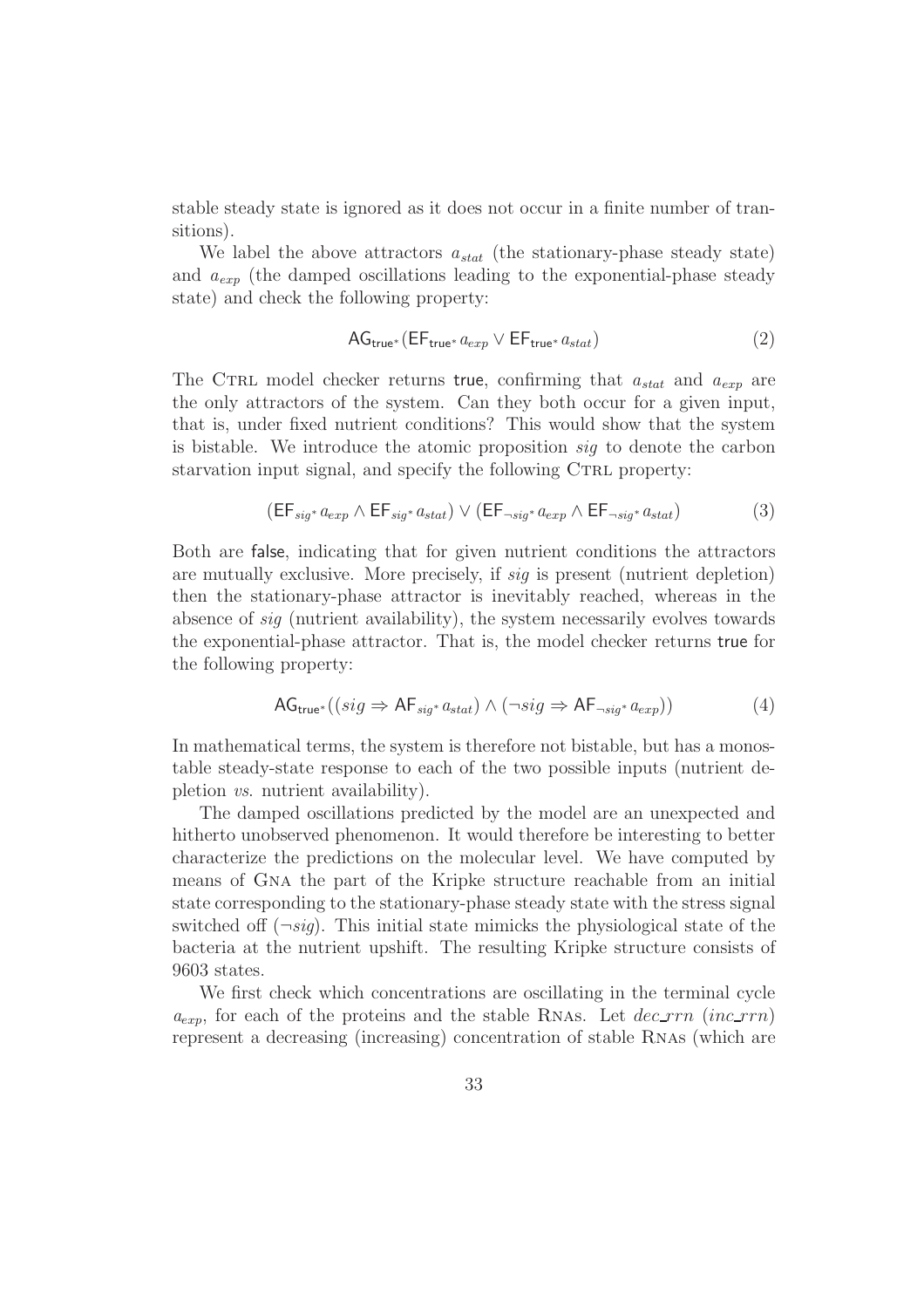transcribed from the  $rrn$  operons). The following CTRL property is true, confirming the predicted (damped) oscillations for the concentration of stable Rnas:

$$
EF_{true^*} EF^{\infty}_{a_{exp}^+(inc\_rrn^+.\text{true}^*.dec\_rrn^+)^+}
$$
 (5)

A similar property is true for GyrAB and Fis, regulators of both the Dna supercoiling level and the accumulation of stable Rnas in the cell. It points at the role of the negative feedback loop involved in the homeostatic control of the Dna supercoiling level in causing the damped oscillations [73].

We can check a stricter property by requiring that all paths in the Kripke structure lead to the terminal cycle with an oscillating stable Rna concentration:

$$
AG_{true^*} \mathsf{EF}^{\infty}_{a_{exp}^+ (inc\_rrn^+, true^*, dec\_rrn^+)^+}
$$
 (6)

Property (7) is false, confirming that some paths do not end up in this cycle. This can be explained by the fact that the Kripke structure contains several nonterminal cycles in addition to the terminal cycle  $a_{exp}$ . However, we can impose a path restriction on the AG operator to guide the model checker towards the terminal cycle:

$$
AG_{true^*.a_{exp}} \mathsf{EF}^{\infty}_{a_{exp}^+ (inc\_rrn^+.true^*.dec\_rrn^+)^+}
$$
 (7)

The CTRL model checker returns true for property  $(8)$ , proving that all paths satisfying the restriction reach the terminal cycle where the concentration of stable Rnas continues to oscillate. Interestingly, the following property is also true:

$$
AG_{true^*.dec\_Crp^+.a_{exp}} \mathsf{EF}^{\infty}_{a_{exp}^+ (inc\_rrn^+.true^*.dec\_rrn^+)^+}
$$
 (8)

This suggests that the decrease of the concentration of Crp drives the system towards the terminal cycle.

The CTRL formulas above illustrate the usefulness of regular expressions for characterizing sequences of states in a concise manner. The nested iteration operators present in the regular formulas make the CTRL formulas unexpressible using standard temporal logics such as CTL or LTL. In addition, the  $\mathsf{EF}_{\rho}^{\infty}$  operator enables a natural formulation of infinite repetitions of sequences defined by  $\rho$ , such as those corresponding to (damped) oscillations in the E. coli example.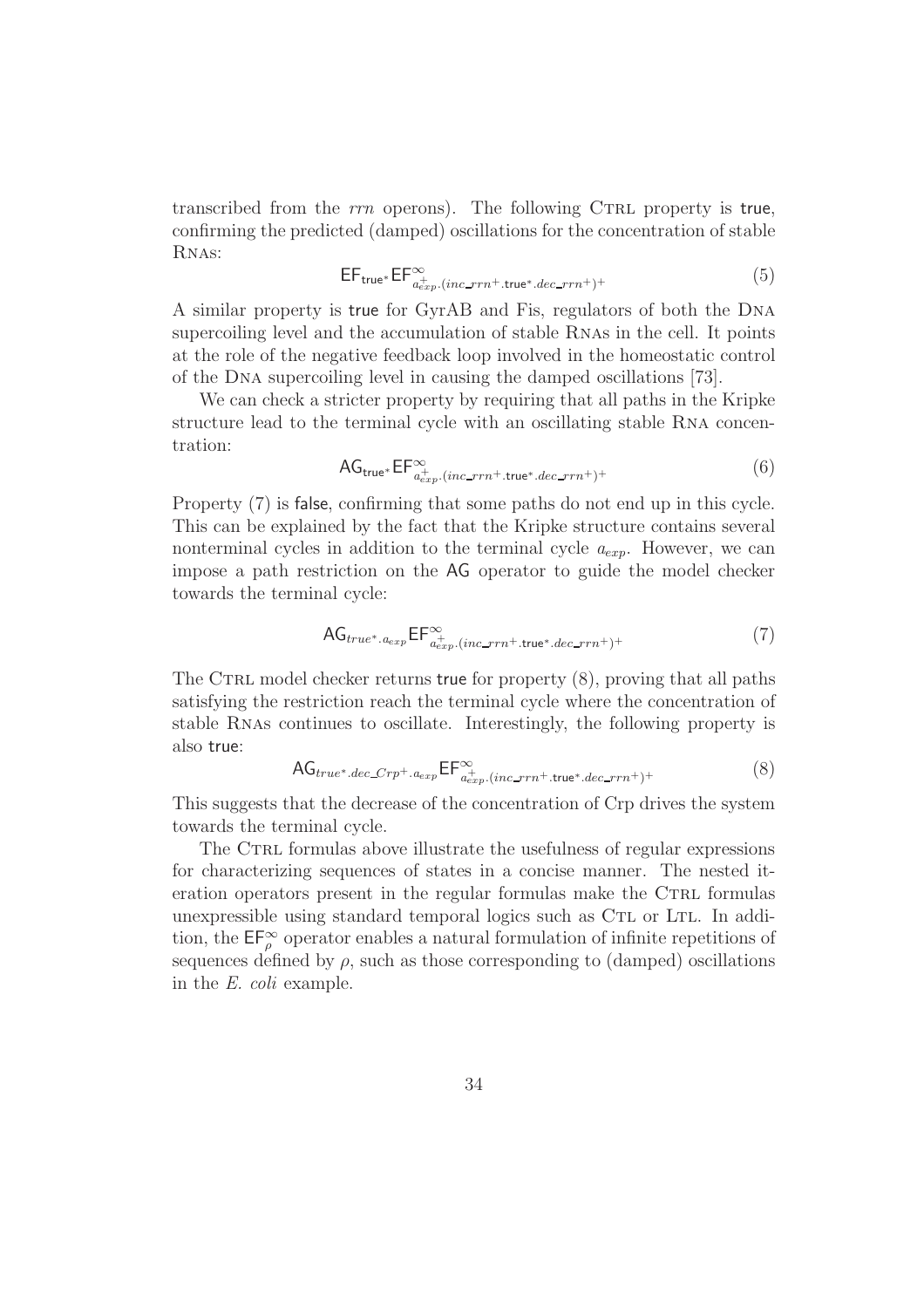### 6. Conclusions and future work

Applications of model checking in systems biology have demonstrated its usefulness for understanding the dynamic behaviour of regulatory networks in living cells, but also outlined certain limitations in expressiveness and user-friendliness. Our work aims at alleviating these limitations in order to promote the practical usage of model checking in the bioinformatics and systems biology communities. The temporal logic CTRL that we proposed, an extension of Ctl with regular expressions and fairness operators, allows a natural and concise description of typical properties of biological interest, such as the presence of multistability or oscillations in the concentrations of molecular species. We were able to obtain an on-the-fly model checker for CTRL by defining and implementing a translation from CTRL to HmlR, and by reusing the verification and diagnostic generation features of the Evaluator 3.6 model checker of Cadp. This modular architecture allowed us to reduce the development effort and to take advantage of existing, robust model checking technology.

The extension of classical temporal logics with regular language constructs to increase their expressiveness and user-friendliness is a long-standing line of research. One of the first proposals in this direction was  $ETL [86]$ , an extension of Ltl with regular grammars, which is strictly more expressive than LTL while still having the same complexity of evaluation on Kripke structures. Another manner of increasing expressiveness is to enhance temporal operators with automata on infinite sequences; this was attempted for CTL  $[49]$  and CTL<sup>\*</sup>  $[81]$ . Despite their expressive power, these extensions are difficult to implement and use in practice because of their complex syntax.

A more user-friendly approach, which led to successful implementations, is to index temporal operators by regular expressions instead of automata. FORSPEC [6] and EAGLE [9] are extensions of LTL with regular expressions and data handling mechanisms, dedicated respectively to hardware and runtime verification. RCTL  $[15]$  is an extension of CTL with regular expressions, which served subsequently as basis for the  $SUGAR$  [14] and PSL [53] specification languages used for hardware verification. RegCTL  $[19]$  is another extension of CTL with regular expressions, more expressive than RCTL, obtained by indexing the Until operator of CTL with regular expressions. Our proposal is in line with these latter approaches, but focuses on the translation of CTRL to the modal  $\mu$ -calculus, which among other things allows us to reuse the on-the-fly verification technology available for the latter formalism.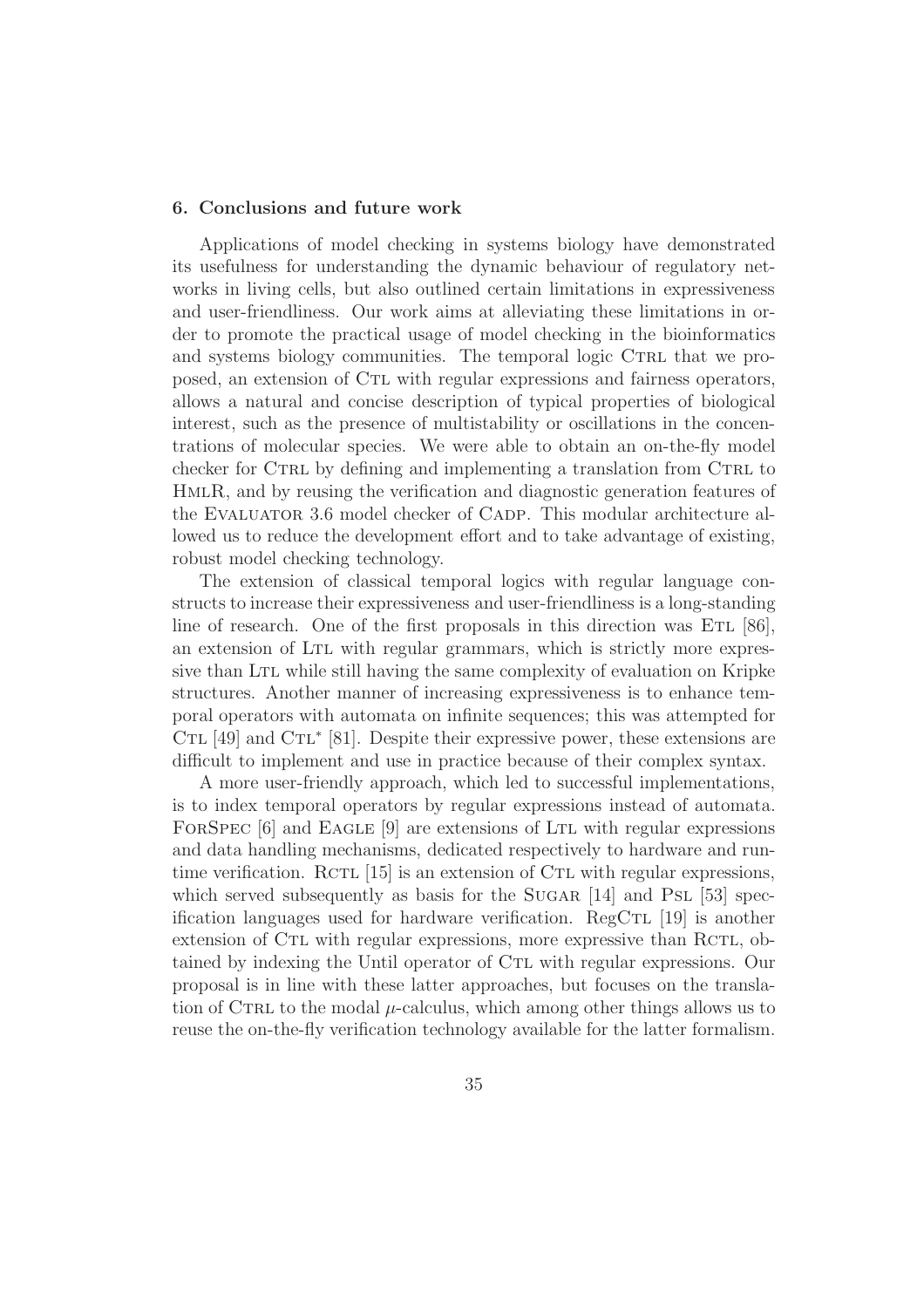This contrasts with the model checking approaches proposed for the other extensions of C<sub>TL</sub>, which are most of the time based on automata.

In this paper, we have employed CTRL for the verification of dynamic properties of Grns modeled by piecewise-linear differential equations. The continuous dynamics of these models can be converted into discrete state transition graphs that are formally equivalent to Kripke structures. The computer tool Gna is able to generate the state transition graphs and export them as Kripke structures to Cadp. This allows the use of Cadp for verifying CTRL properties on GRNs, as illustrated on the carbon starvation network in E. coli.

The application of CTRL in systems biology and bioinformatics is not restricted to the class of models considered in this paper though. CTRL is interpreted on Kripke structures, which provide a general description of dynamical systems that implicitly or explicitly underlie many of the existing discrete formalisms used for the modeling of regulatory networks in the cell, such as Boolean networks and their generalizations, Petri nets, and process algebras [23, 40]. In addition, other types of continuous models of regulatory networks, by defining appropriate discrete abstractions, can possibly be mapped to Kripke structures as well. As a consequence, CTRL can be combined with many of the other approaches proposed for the application of formal verification tools to biological regulatory networks [5, 8, 12, 16, 21, 22, 41].

We plan to continue our work on several directions. First, we will extend the Cæsar Solve [67] library of Cadp with resolution algorithms handling boolean equation systems of alternation depth 2 [84] in order to obtain an on-the-fly evaluation of the  $AF_{\rho}^{\infty}$  operator when the regular formula  $\rho$  is nondeterministic. Second, the translation from CTRL to HMLR can be optimized by adding static analysis features on the Gna atomic propositions in order to reduce the size of the HmlR specifications produced. Third, a distributed version of the CTRL model checker can be obtained by coupling it with the distributed boolean equation system resolution algorithms proposed in [56, 57]. Fourth, we will develop tools to further support non-expert users in applying formal verification to the analysis of biological regulatory networks ([71], Monteiro *et al.*, in preparation).

#### Acknowledgements

This research was funded by the Ec-Moan project no. 043235 of the Fp6-Nest-Path-Com European program. Pedro T. Monteiro is also supported by the FCT program (PhD grant  $SFRH/BD/32965/2006$ ). Estelle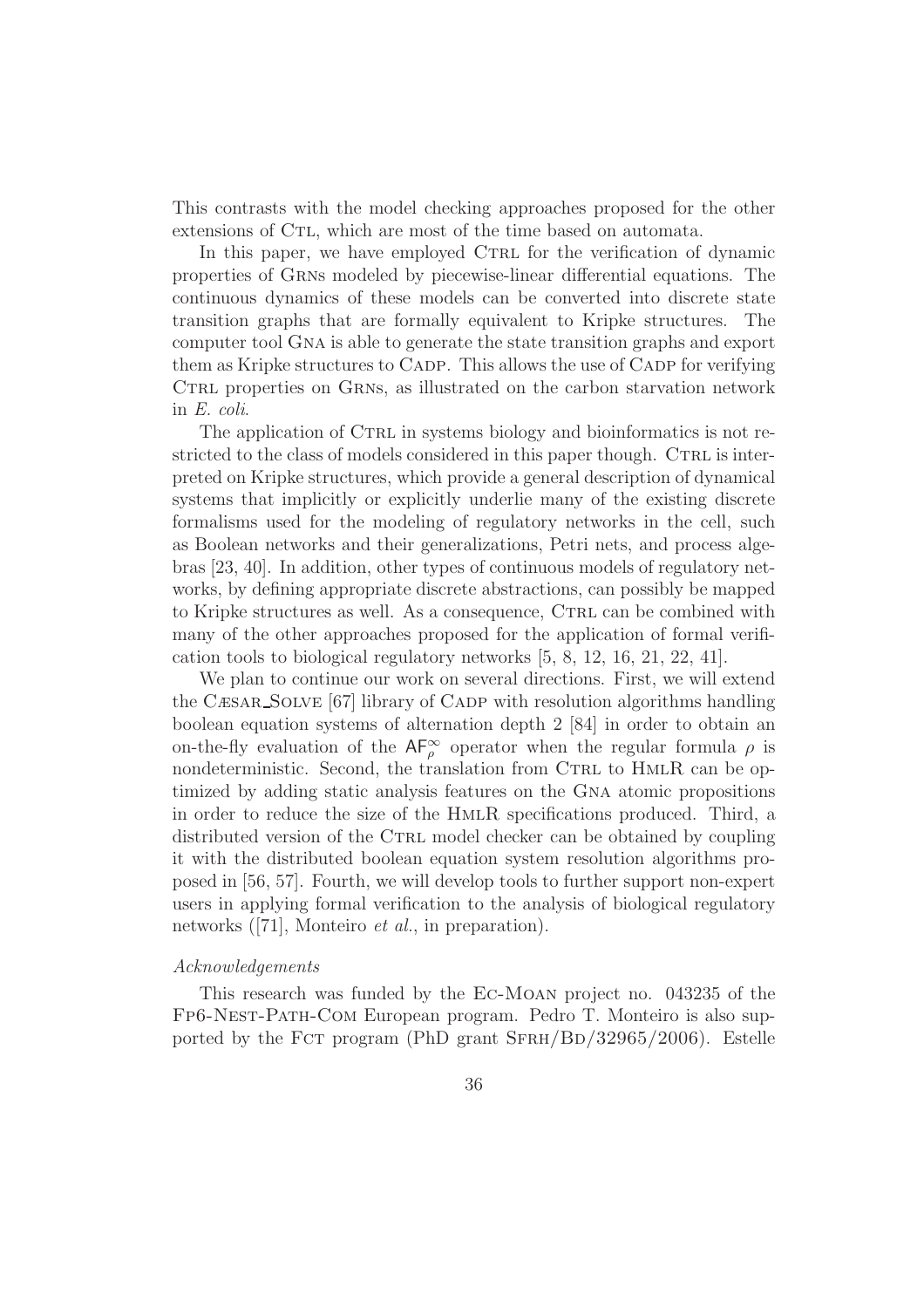Dumas is grateful to David Champelovier, Hubert Garavel, Romain Lacroix, and Michel Page for their valuable assistance in developing the translator from CTRL to HMLR.

# References

- [1] Ad´elade, M., Sutre, G., 2004. Parametric analysis and abstraction of genetic regulatory networks. In: Proc. BioCONCUR 04. London, UK.
- [2] Aho, A. V., Sethi, R., Ullman, J. D., 1986. Compilers: Principles, Techniques and Tools. Addison-Wesley.
- [3] Alur, R., Dang, T., Ivančić, F., 2006. Counter-example guided predicate abstraction of hybrid systems. Theor. Comput. Sci. 354 (2), 250–271.
- [4] Alur, R., Henzinger, T., Lafferriere, G., Pappas, G., 2000. Discrete abstractions of hybrid systems. Proceedings of the IEEE 88 (7), 971–984.
- [5] Antoniotti, M., Policriti, A., Ugel, N., Mishra, B., 2003. Model building and model checking for biochemical processes. Cell Biochemistry and Biophysics 38 (3), 271–286.
- [6] Armoni, R., Fix, L., Flaisher, A., Gerth, R., Ginsburg, B., Kanza, T., Landver, A., Mador-Haim, S., Singerman, E., Tiemeyer, A., Vardi, M. Y., Zbar, Y., April 2002. The ForSpec temporal logic: A new temporal property-specification language. In: Katoen, J.-P., Stevens, P. (Eds.), Proceedings of the 8th International Conference on Tools and Algorithms for the Construction and Analysis of Systems TACAS'02 (Grenoble, France). Vol. 2280 of Lecture Notes in Computer Science. Springer Verlag, pp. 296–211.
- [7] Ballarini, P., Mazza, T., Palmisano, A., Csikasz-Nagy, A., 2009. Studying irreversible transitions in a model of cell cycle regulation. In: Proceedings of the third International Workshop on Practical Applications of Stochastic Modelling, PASM 2008.
- [8] Barnat, J., Brim, L., Cerná, I., Drazan, S., Safranek, D., 2008. Parallel model checking large-scale genetic regulatory networks with DiVinE. In: From Biology to Concurrency and Back, FBTC 2007. Vol. 194 of Electronic Notes in Theoretical Computer Science.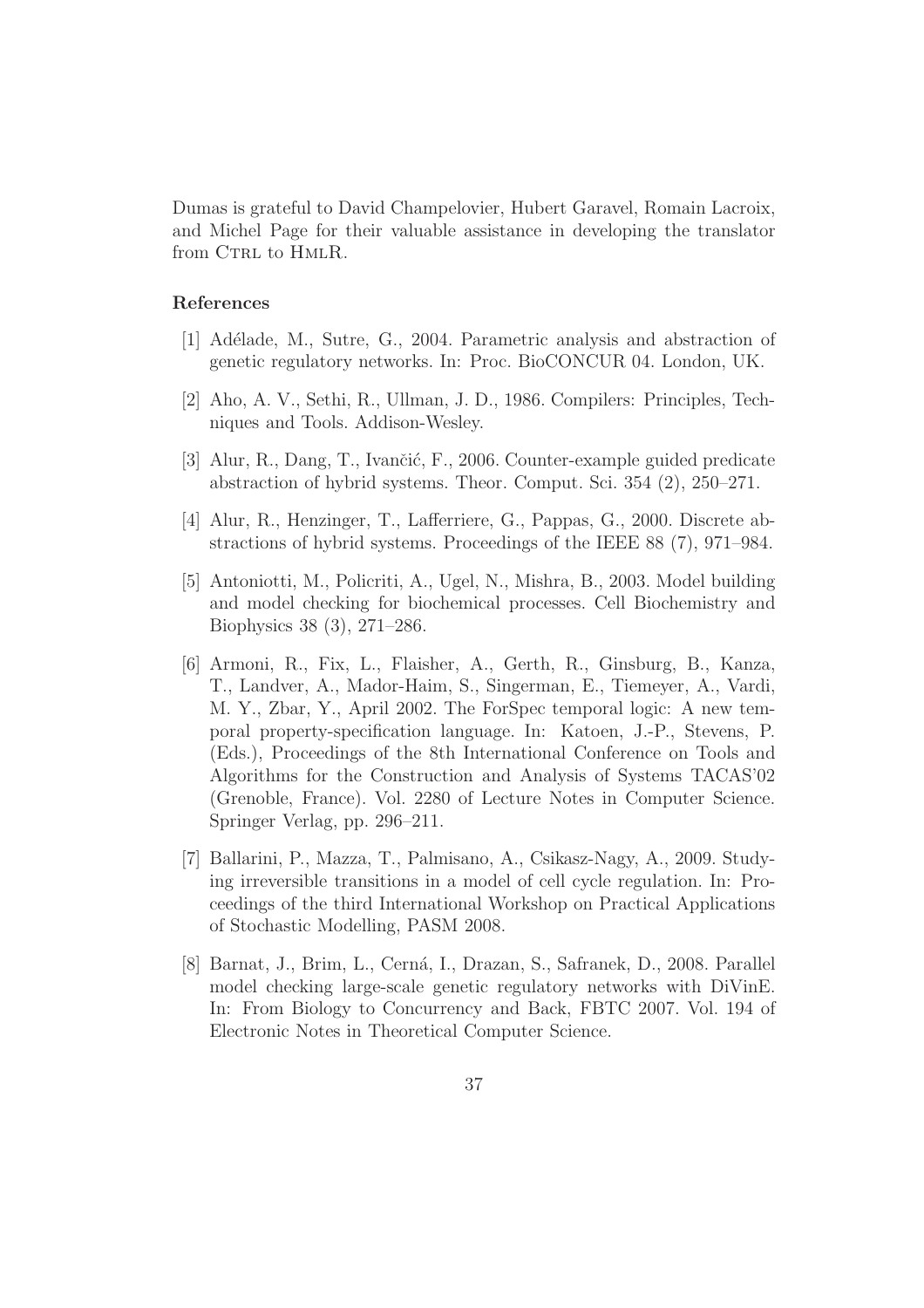- [9] Barringer, H., Goldberg, A., Havelund, K., Sen, K., January 2004. Rulebased runtime verification. In: Steffen, B., Levi, G. (Eds.), Proceedings of the 5th International Conference on Verification, Model Checking, and Abstract Interpretation VMCAI'04 (Venice, Italy). Vol. 2937 of Lecture Notes in Computer Science. Springer Verlag, pp. 44–57.
- [10] Batt, G., Bergamini, D., de Jong, H., Gavarel, H., Mateescu, R., 2004. Model checking genetic regulatory networks using GNA and CADP. In: Graf, S., Mounier, L. (Eds.), Eleventh International SPIN Workshop on Model Checking of Software, SPIN 2004. Vol. 2989 of Lecture Notes in Computer Science. Springer-Verlag, Berlin, pp. 158–163.
- [11] Batt, G., de Jong, H., Page, M., Geiselmann, J., 2008. Symbolic reachability analysis of genetic regulatory networks using discrete abstractions. Automatica 44 (4), 982–989.
- [12] Batt, G., Ropers, D., de Jong, H., Geiselmann, J., Mateescu, R., Page, M., Schneider, D., 2005. Validation of qualitative models of genetic regulatory networks by model checking: Analysis of the nutritional stress response in Escherichia coli. Bioinformatics 21 (Suppl 1), i19–i28.
- [13] Batt, G., Yordanov, B., Belta, C., Weiss, R., 2007. Robustness analysis and tuning of synthetic gene networks. Bioinformatics 23 (18), 2415– 2422.
- [14] Beer, I., Ben-David, S., Eisner, C., Fisman, D., Gringauze, A., Rodeh, Y., July 2001. The temporal logic Sugar. In: Berry, G., Comon, H., Finkel, A. (Eds.), Proceedings of the 13th International Conference on Computer Aided Verification CAV'2001 (Paris, France). Vol. 2102 of Lecture Notes in Computer Science. Springer Verlag, pp. 363–367.
- [15] Beer, I., Ben-David, S., Landver, A., June 1998. On-the-fly model checking of RCTL formulas. In: Hu, A., Vardi, M. Y. (Eds.), Proceedings of the 10th International Conference on Computer Aided Verification CAV'98 (Vancouver, BC, Canada). Vol. 1427 of Lecture Notes in Computer Science. Springer Verlag, pp. 184–194.
- [16] Bernot, G., Comet, J.-P., Richard, A., Guespin, J., 2004. Application of formal methods to biological regulatory networks: Extending Thomas'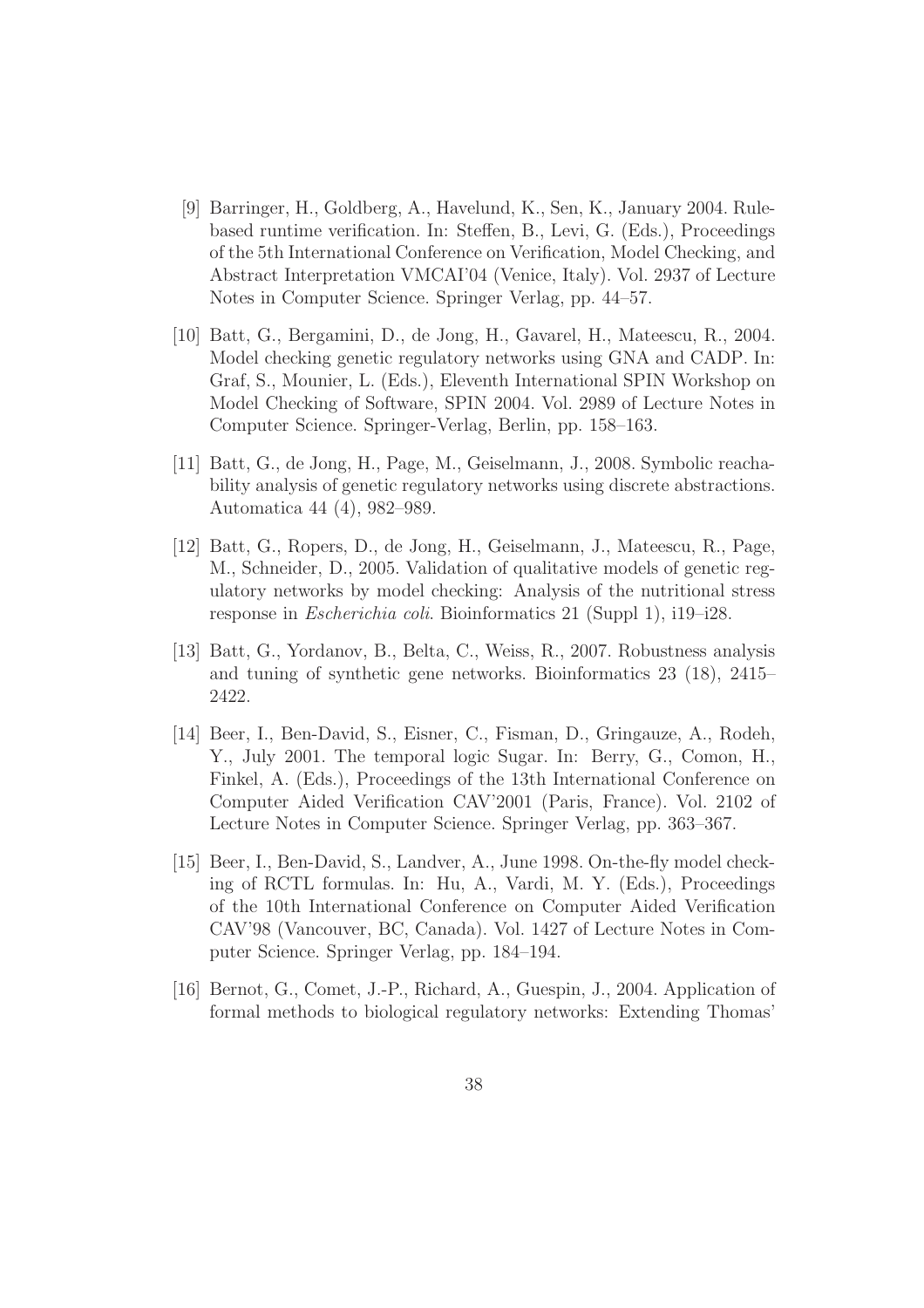asynchronous logical approach with temporal logic. Journal of Theoretical Biology 229 (3), 339–348.

- [17] Bettenbrock, K., Fischer, S., Kremling, A., Jahreis, K., Sauter, T., Gilles, E.-D., 2006. A quantitative approach to catabolite repression in Escherichia coli. J. Biol. Chem. 281 (5), 2578–84.
- [18] Bosnacki, D., ten Eikelder, H., Steijaert, M., de Vink, E., 2008. Stochastic analysis of amino acid substitution in protein synthesis. In: Heiner, M., Uhrmacher, A. (Eds.), Computational Methods in Systems Biology, CMSB-08. Vol. 5307 of Lecture Notes in Computer Science. Springer-Verlag, Berlin, pp. 367–386.
- [19] Brázdil, T., Cerná, I., 2006. Model checking of RegCTL. Computers and Artificial Intelligence 25 (1).
- [20] Brzozowski, J. A., 1964. Derivatives of regular expressions. J. ACM 11 (4), 481–494.
- [21] Calder, M., Vyshemirsky, V., Gilbert, D., Orton, R., 2005. Analysis of signalling pathways using the PRISM model checker. In: Plotkin, G. (Ed.), Computational Methods in Systems Biology, CMSB-05. Edinburgh, Scotland, pp. 79–90.
- [22] Chabrier-Rivier, N., Chiaverini, M., Danos, V., Fages, F., Schächter, V., 2004. Modeling and querying biomolecular interaction networks. Theoretical Computer Science 325 (1), 25–44.
- [23] Chaouiya, C., 2007. Petri net modelling of biological networks. Briefings in Bioinformatics 8 (4), 210–219.
- [24] Chassagnole, C., Noisommit-Rizzi, N., Schmid, J., Mauch, K., Reuss, M., 2002. Dynamic modeling of the central carbon metabolism of Escherichia coli. Biotechnology and Bioengineering 79 (1), 53–73.
- [25] Chen, K., Calzone, L., Csikasz-Nagy, A., Cross, F., Novak, B., Tyson, J., 2004. Integrative analysis of cell cycle control in budding yeast. Molecular Biology of the Cell 15 (8), 3841–3862.
- [26] Chutinan, A., Krogh, B., 2001. Verification of infinite-state dynamic systems using approximate quotient transition systems. IEEE Trans. Autom. Control 46 (9), 1401–1410.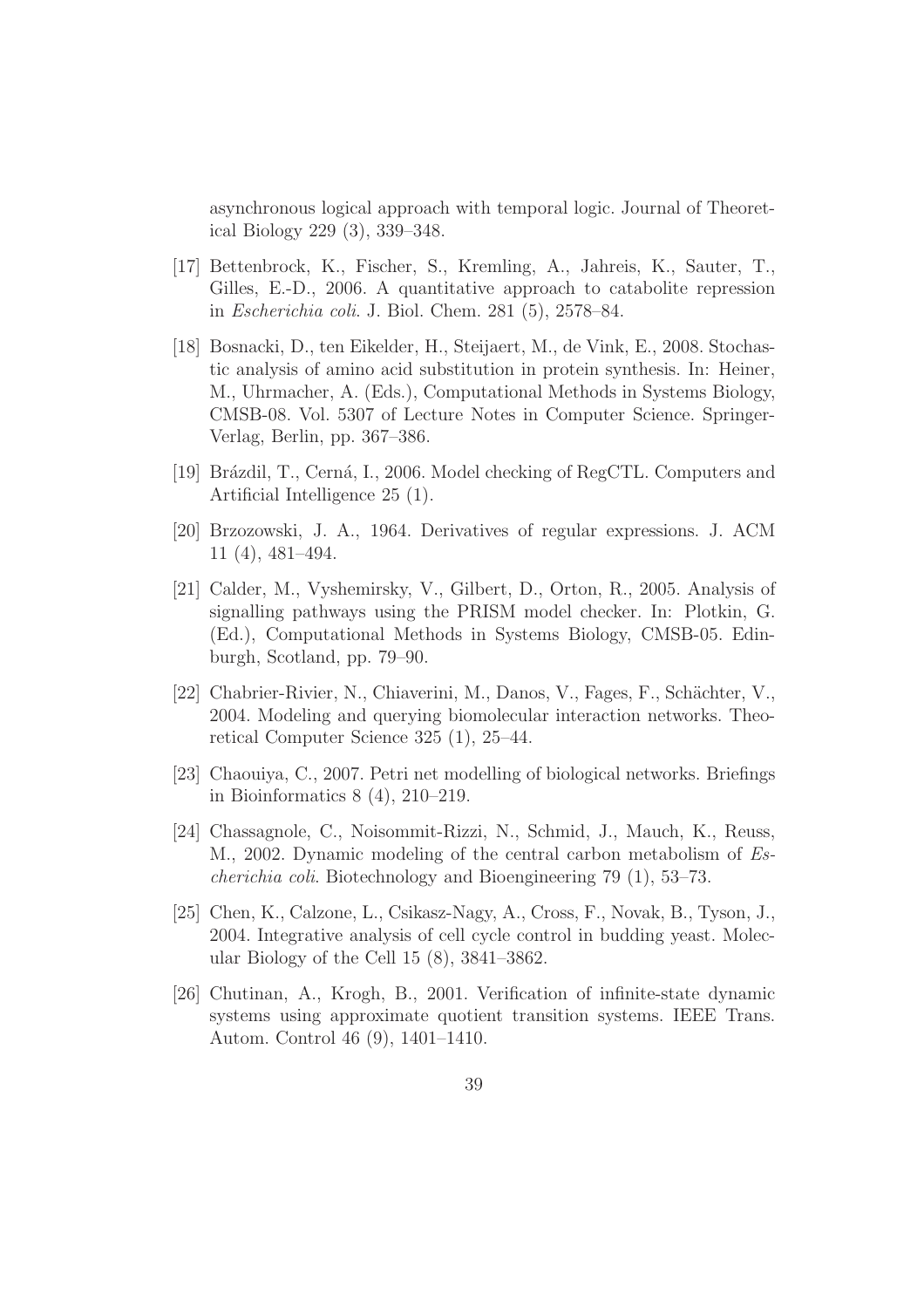- [27] Cimatti, A., Clarke, E., Giunchiglia, F., Roveri, M., Apr. 2000. NuSMV: a new symbolic model checker. Springer International Journal on Software Tools for Technology Transfer (STTT) 2 (4), 410–425.
- [28] Clarke, E., Grumberg, O., Peled, D., 2000. Model Checking. MIT Press.
- [29] Cleaveland, R., Steffen, B., April 1993. A linear-time model-checking algorithm for the alternation-free modal mu-calculus. Formal Methods in System Design 2 (2), 121–147.
- [30] Dam, M., April 1994. C $TL^*$  and  $ECTL^*$  as fragments of the modal  $\mu$ calculus. Theoretical Computer Science 126 (1), 77–96.
- [31] Damm, W., Harel, D., 2001. Lscs: Breathing life into message sequence charts. Formal Methods in System Design 19 (1), 45–80.
- [32] de Jong, H., 2002. Modeling and simulation of genetic regulatory systems: A literature review. Journal of Computational Biology 9 (1), 67– 103.
- [33] de Jong, H., Geiselmann, J., Batt, G., Hernandez, C., Page, M., 2004. Qualitative simulation of the initiation of sporulation in B. subtilis. Bull. Math. Biol. 66 (2), 261–299.
- [34] de Jong, H., Gouzé, J.-L., Hernandez, C., Page, M., Sari, T., Geiselmann, J., 2004. Qualitative simulation of genetic regulatory networks using piecewise-linear models. Bulletin of Mathematical Biology 66 (2), 301–340.
- [35] Dubnau, D., Losick, R., 2006. Bistability in bacteria. Molecular Microbiology 61 (3), 564–572.
- [36] Emerson, E. A., Halpern, J. Y., January 1983. "Sometimes" and "not never" revisited: On branching versus linear time. In: Proceedings of the 10th Annual ACM Symposium on Principles of Programming Languages POPL'83 (Austin, Texas). pp. 127–140, also appeared in Journal of ACM, 33(1):151-178, 1986.
- [37] Emerson, E. A., Lei, C.-L., 1986. Efficient model checking in fragments of the propositional mu-calculus. In: Proceedings of the 1st International Symposium on Logic in Computer Science LICS'86. pp. 267–278.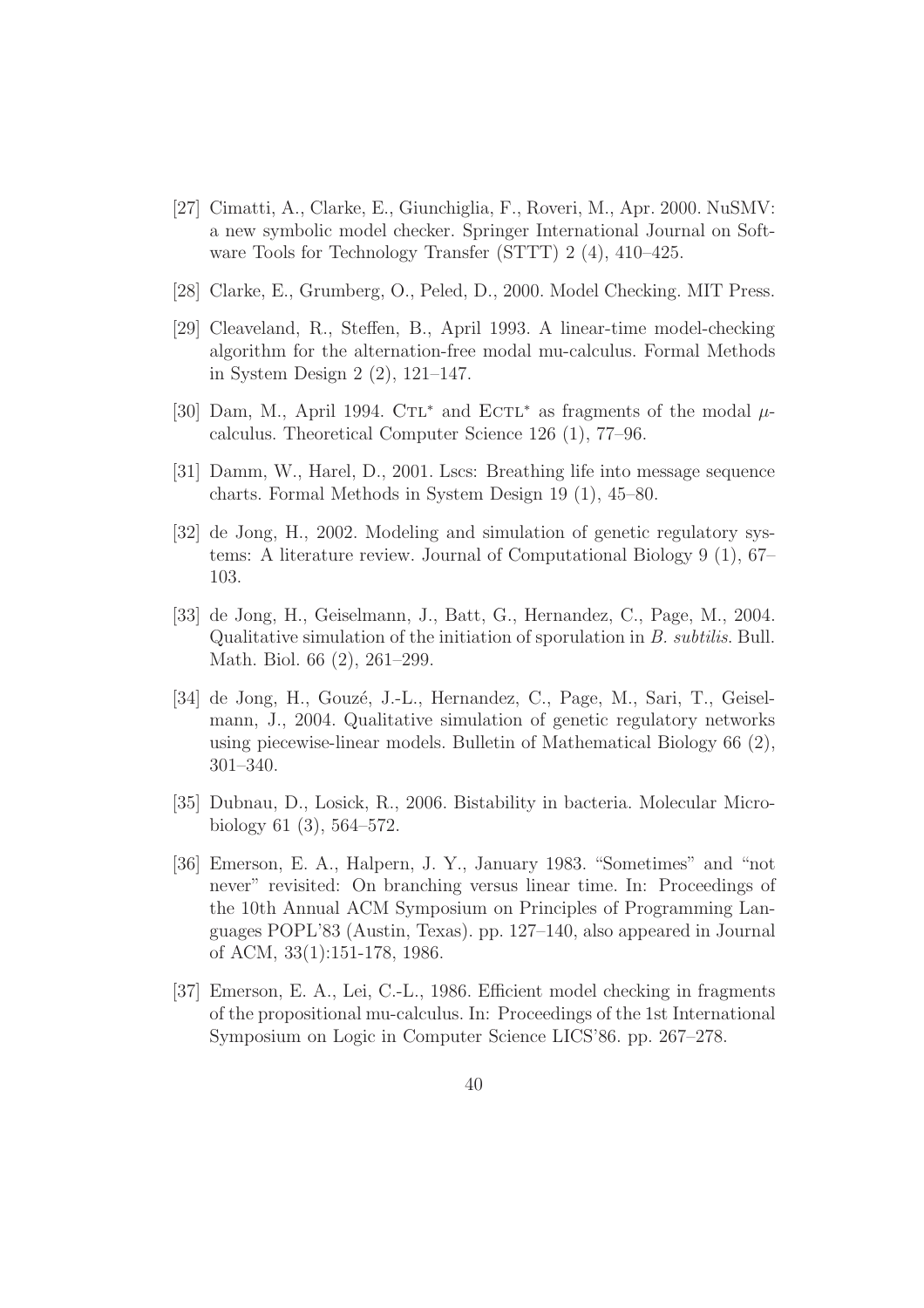- [38] Emerson, E. A., Lei, C.-L., 1987. Modalities for model checking: Branching time logic strikes back. Science of Computer Programming 8.
- [39] Fischer, M. J., Ladner, R. E., September 1979. Propositional dynamic logic of regular programs. Journal of Computer and System Sciences 18 (2), 194–211.
- [40] Fisher, J., Henzinger, T., 2007. Executable cell biology. Nature Biotechnology 25 (11), 1239–1250.
- [41] Fisher, J., Piterman, N., Hajnal, A., Henzinger, T., 2007. Predictive modeling of signaling crosstalk during C. elegans vulval development. PLoS Computational Biology 3 (5), e92.
- [42] Fisher, J., Piterman, N., Hubbard, E. J. A., Stern, M. J., Harel, D., 2005. Computational insights into Caenorhabditis elegans vulval development. Proceedings of the National Academy of Sciences of the USA 102 (6), 1951–1956.
- [43] Garavel, H., March 1998. OPEN/CÆSAR: An open software architecture for verification, simulation, and testing. In: Steffen, B. (Ed.), Proceedings of the First International Conference on Tools and Algorithms for the Construction and Analysis of Systems TACAS'98 (Lisbon, Portugal). Vol. 1384 of Lecture Notes in Computer Science. Springer Verlag, Berlin, pp. 68–84, full version available as INRIA Research Report RR-3352.
- [44] Garavel, H., Lang, F., Mateescu, R., Serwe, W., July 2007. CADP 2006: A toolbox for the construction and analysis of distributed processes. In: Damm, W., Hermanns, H. (Eds.), Proceedings of the 19th International Conference on Computer Aided Verification CAV'2007 (Berlin, Germany). Vol. 4590 of Lecture Notes in Computer Science. Springer Verlag, pp. 158–163.
- [45] Ghosh, R., Tomlin, C., 2004. Symbolic reachable set computation of piecewise affine hybrid automata and its application to biological modelling: Delta-Notch protein signalling. IET Systems Biology 1 (1), 170– 183.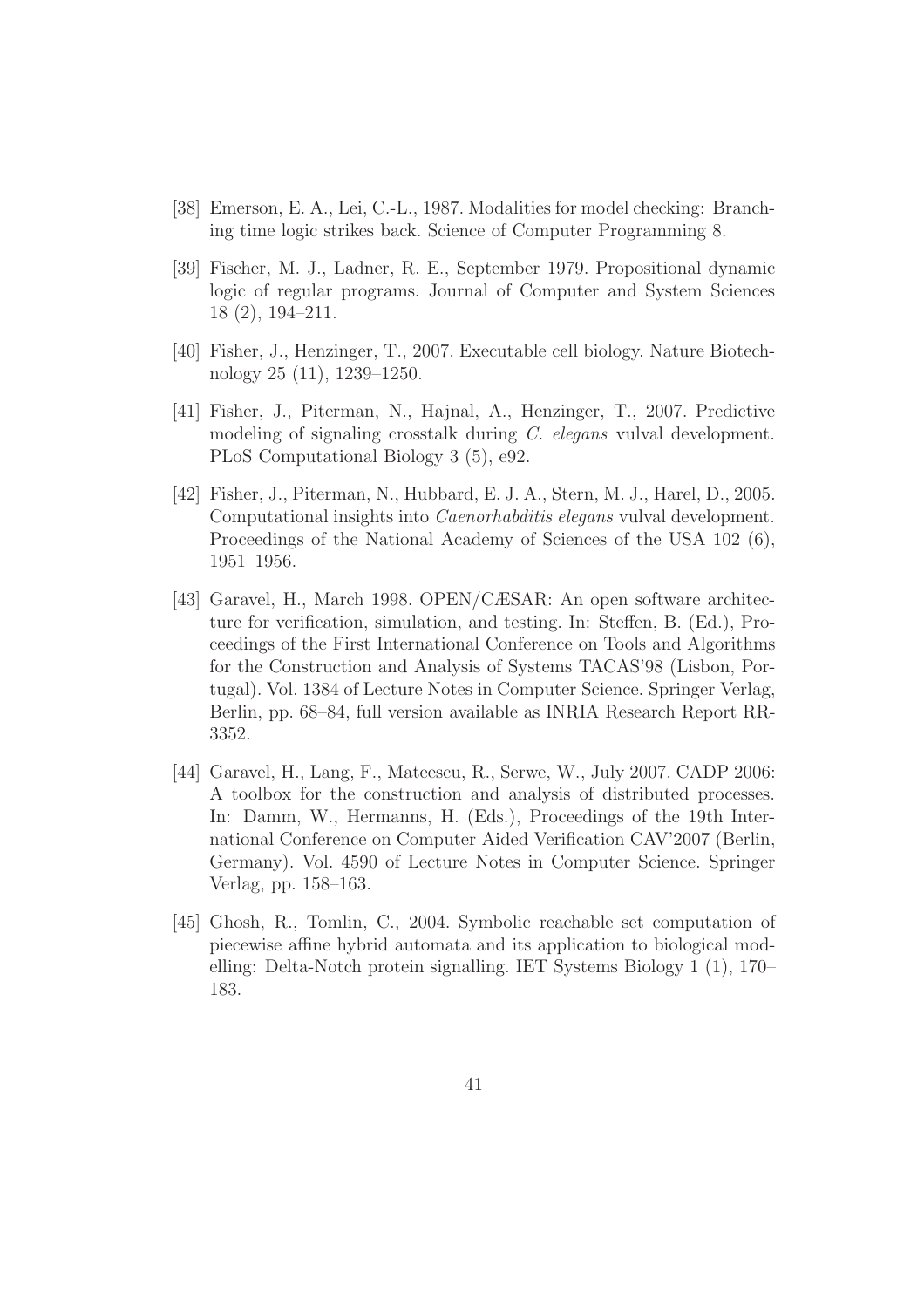- [46] Glass, L., Kauffman, S., 1973. The logical analysis of continuous nonlinear biochemical control networks. Journal of Theoretical Biology 39 (1), 103–129.
- [47] Grognard, F., de Jong, H., Gouzé, J.-L., 2007. Piecewise-linear models of genetic regulatory networks: Theory and example. In: Queinnec, I., Tarbouriech, S., Garcia, G., Niculescu, S. (Eds.), Biology and Control Theory: Current Challenges. Vol. 357 of Lecture Notes in Control and Information Science. Springer-Verlag, Berlin, pp. 137–159.
- [48] Gutierrez-Ríos, R., Freyre-Gonzalez, J., Resendis, O., Collado-Vides, J., Saier, M., Gosset, G., 2007. Identification of regulatory network topological units coordinating the genome-wide transcriptional response to glucose in Escherichia coli. BMC Microbiol. 7 (1), 53.
- [49] Hamaguchi, K., Hiraishi, H., Yajima, S., June 1990. Branching time regular temporal logic for model checking with linear time complexity. In: Clarke, E. M., Kurshan, R. P. (Eds.), Proceedings of the 2nd International Conference on Computer Aided Verification CAV'90 (New Brunswick, New Jersey, USA). Vol. 531 of Lecture Notes in Computer Science. Springer Verlag, Berlin, pp. 253–262.
- [50] Hengge-Aronis, R., 2000. The general stress response in Escherichia coli. In: Storz, G., Hengge-Aronis, R. (Eds.), Bacterial Stress Responses. ASM Press, Washington D.C., pp. 161–77.
- [51] Holzmann, G., 2003. The SPIN Model Checker Primer and Reference Manual. Addison-Wesley.
- [52] Huisman, G., Siegele, D., Zambrano, M., Kolter, R., 1996. Morphological and physiological changes during stationary phase. In: Neidhardt, F. (Ed.), Escherichia coli and Salmonella: Cellular and Molecular Biology. ASM Press, Washington DC, pp. 1672–82.
- [53] IEEE, September 2004. PSL: Property specification language. Standard P1850, IEEE Computer Society.
- [54] ISO/IEC, September 1989. LOTOS a formal description technique based on the temporal ordering of observational behaviour. International Standard 8807, International Organization for Standardization — Information Processing Systems — Open Systems Interconnection, Genève.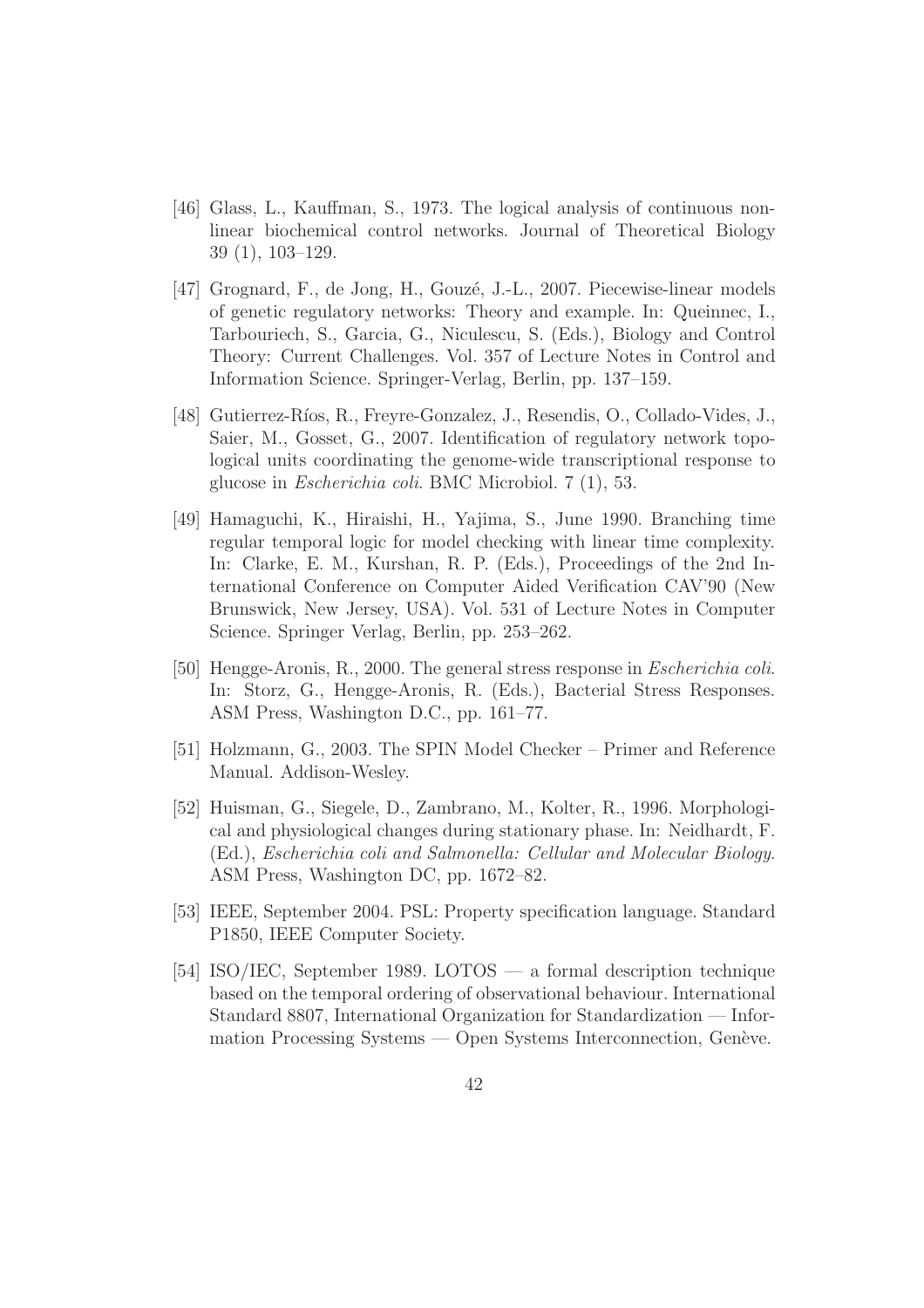- [55] Jha, S., Krogh, B., Weimer, J., Clarke, E., 2007. Reachability for linear hybrid automata using iterative relaxation abstraction. In: Bemporad, A., Bicchi, A., Buttazzo, G. (Eds.), Proc. HSCC 2007. Vol. 4416 of LNCS. Springer-Verlag, pp. 287–300.
- [56] Joubert, C., Mateescu, R., February 2005. Distributed local resolution of boolean equation systems. In: Tirado, F., Prieto, M. (Eds.), Proceedings of the 13th Euromicro Conference on Parallel, Distributed and Network-Based Processing PDP'2005 (Lugano, Switzerland). IEEE Computer Society, pp. 264–271.
- [57] Joubert, C., Mateescu, R., March–April 2006. Distributed on-the-fly model checking and test case generation. In: Valmari, A. (Ed.), Proceedings of the 13th International SPIN Workshop on Model Checking of Software SPIN'2006 (Vienna, Austria). Vol. 3925 of Lecture Notes in Computer Science. Springer Verlag, pp. 126–145.
- [58] Kleene, S. C., 1952. Introduction to Metamathematics. North-Holland.
- [59] Klipp, E., Nordlander, B., Krüger, R., Gennemark, P., Hohmann, S., 2005. Integrative model of the response of yeast to osmotic shock. Nature Biotechnology 23 (8), 975–982.
- [60] Kozen, D., 1983. Results on the propositional  $\mu$ -calculus. Theoretical Comput. Sci. 27, 333–354.
- [61] Kugler, H., Harel, D., Pnueli, A., Lu, Y., Bontemps, Y., 2005. Temporal logic for scenario-based specifications. In: Halbwachs, N., Zuck, L. (Eds.), Proceedings of the 11th International Conference on Tools and Algorithms for the Construction and Analysis of Systems TACAS'05 (Edinburgh, U.K.). Vol. 3440 of Lecture Notes in Computer Science. Springer-Verlag, pp. 445–460.
- [62] Lang, F., November 2005. EXP.OPEN 2.0: A flexible tool integrating partial order, compositional, and on-the-fly verification methods. In: van de Pol, J., Romijn, J., Smith, G. (Eds.), Proceedings of the 5th International Conference on Integrated Formal Methods IFM'2005 (Eindhoven, The Netherlands). Vol. 3771 of Lecture Notes in Computer Science. Springer Verlag, full version available as INRIA Research Report RR-5673.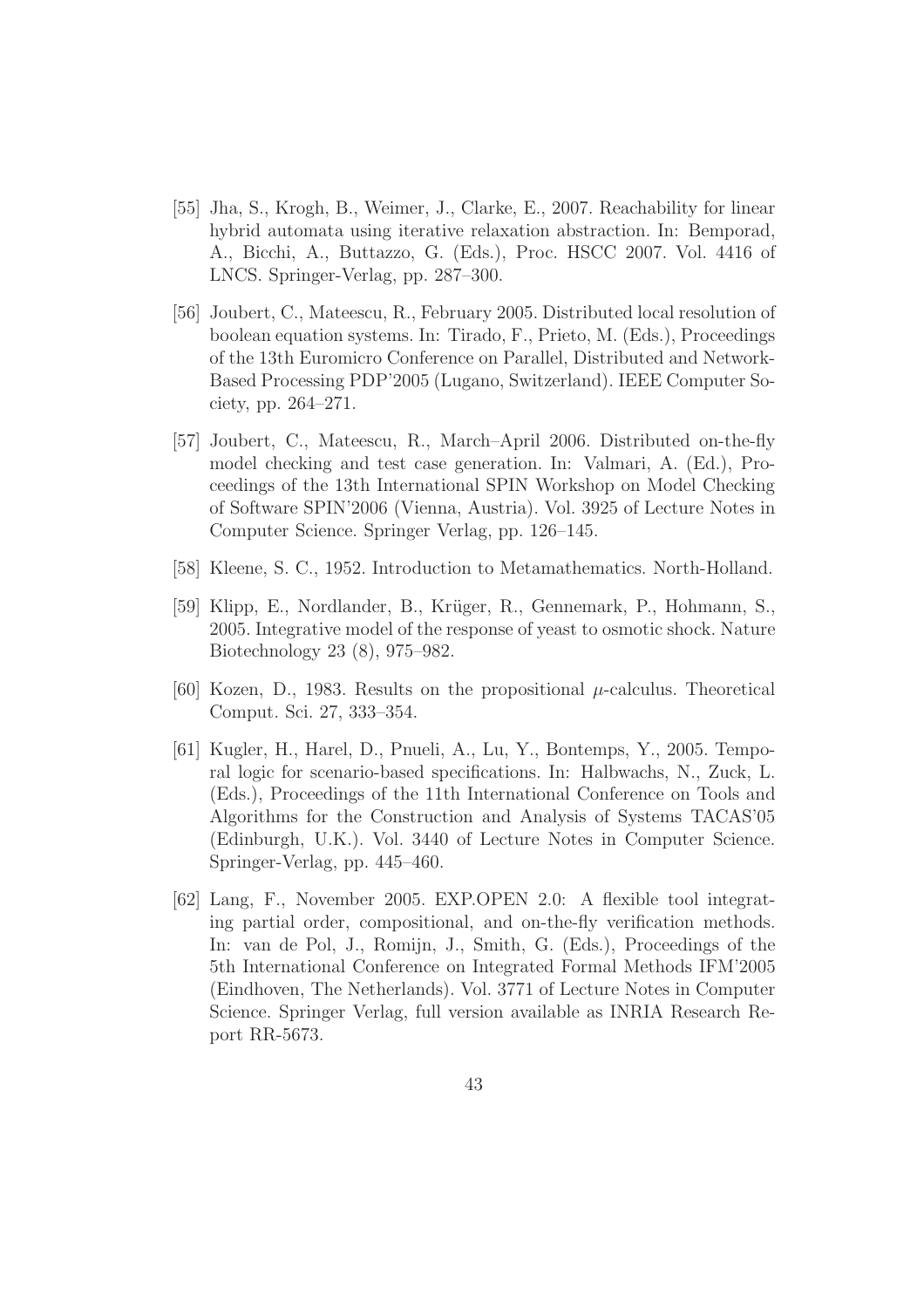- [63] Larsen, K. G., March 1988. Proof systems for Hennessy-Milner logic with recursion. In: Proceedings of the 13th Colloquium on Trees in Algebra and Programming CAAP'88 (Nancy, France). Vol. 299 of Lecture Notes in Computer Science. Springer Verlag, Berlin, pp. 215–230.
- [64] Leloup, J.-C., Goldbeter, A., 2003. Toward a detailed computational model for the mammalian circadian clock. Proceedings of the National Academy of Sciences of the USA 100 (12), 7051–7056.
- [65] Manna, Z., Pnueli, A., 1992. The Temporal Logic of Reactive and Concurrent Systems, volume I: Specification. Springer Verlag.
- [66] Martin, A. J., 1986. Compiling communicating processes into delayinsensitive VLSI circuits. Distributed Computing 1 (4), 226–234.
- [67] Mateescu, R., February 2006. CÆSAR SOLVE: A generic library for onthe-fly resolution of alternation-free boolean equation systems. Springer International Journal on Software Tools for Technology Transfer (STTT) 8 (1), 37–56, full version available as INRIA Research Report RR-5948, July 2006.
- [68] Mateescu, R., Monteiro, P., Dumas, E., de Jong, H., Oct. 2008. Computation tree regular logic for genetic regulatory networks. In: Cha, S. D., Choi, J.-Y., Kim, M., Lee, I., Viswanathan, M. (Eds.), Proceedings of the 6th International Symposium on Automated Technology for Verification and Analysis ATVA'08 (Seoul, South Korea). Vol. 5311 of Lecture Notes in Computer Science. Springer Verlag, pp. 48–63, full version available as INRIA Research Report RR-6521.
- [69] Mateescu, R., Sighireanu, M., March 2003. Efficient on-the-fly modelchecking for regular alternation-free mu-calculus. Sci. Comput. Programming 46 (3), 255–281.
- [70] Mateescu, R., Thivolle, D., May 2008. A model checking language for concurrent value-passing systems. In: Proceedings of the 15th International Symposium on Formal Methods FM'08 (Turku, Finland).
- [71] Monteiro, P., Ropers, D., Mateescu, R., Freitas, A., de Jong, H., 2008. Temporal logic patterns for querying dynamic models of cellular interaction networks. Bioinformatics 24 (16), i227–i233.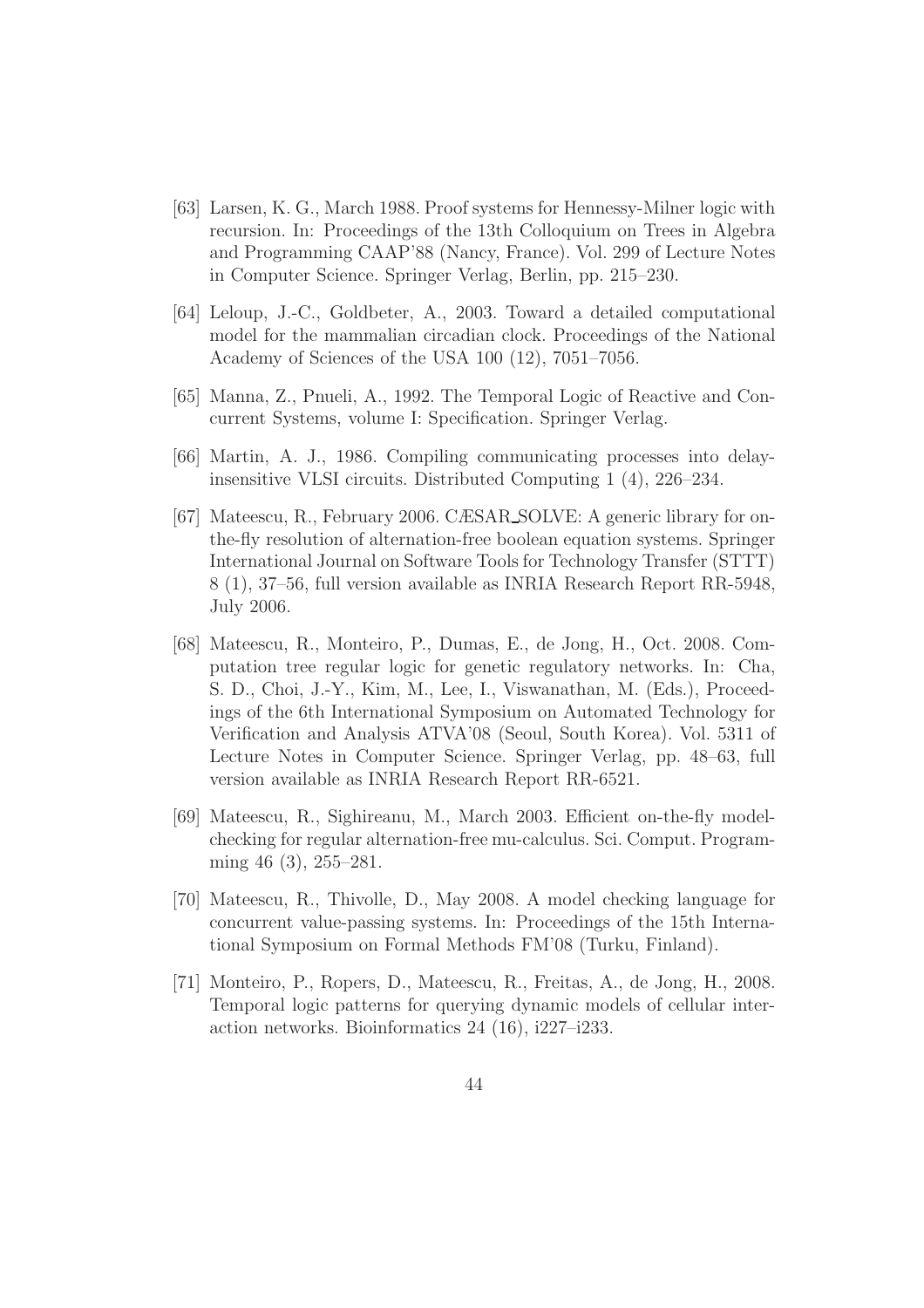- [72] Regev, A., Shapiro, E., 2002. Cells as computation. Nature 419 (6905), 343.
- [73] Ropers, D., de Jong, H., Page, M., Schneider, D., Geiselmann, J., 2006. Qualitative simulation of the carbon starvation response in Escherichia coli. Biosystems 84 (2), 124–152.
- [74] Schoeberl, B., Eichler-Jonsson, C., Gilles, E.-D., Mller, G., 2002. Computational modeling of the dynamics of the MAP kinase cascade activated by surface and internalized EGF receptors. Nature Biotechnology 20 (4), 370–375.
- [75] Sepulchre, J.-A., Reverchon, S., Nasser, W., 2007. Modeling the onset of virulence in a pectinolytic bacterium. J. Theor. Biol. 44 (2), 239–257.
- [76] Shen, X., Collier, J., Dill, D., Shapiro, L., Horowitz, M., Mcadams, H., 2008. Architecture and inherent robustness of a bacterial cell-cycle control system. Proceedings of the National Academy of Sciences of the USA 105 (32), 11340–11345.
- [77] Streett, R., 1982. Propositional dynamic logic of looping and converse. Information and Control (54), 121–141.
- [78] Tarski, A., 1955. A lattice-theoretical fixpoint theorem and its applications. Pacific Journal of Mathematics 5, 285–309.
- [79] Thomas, R., Kaufman, M., 2001. Multistationarity, the basis of cell differentiation and memory: I. Structural conditions of multistationarity and other nontrivial behavior. Chaos 11 (1), 170–179.
- [80] Thomas, R., Thieffry, D., Kaufman, M., 1995. Dynamical behaviour of biological regulatory networks: I. Biological role of feedback loops and practical use of the concept of the loop-characteristic state. Bulletin of Mathematical Biology 57 (2), 247–276.
- [81] Thomas, W., 1989. Computation Tree Logic and regular  $\omega$ -languages. Vol. 354 of Lecture Notes in Computer Science. pp. 690–713.
- [82] Tiwari, A., Khanna, G., 2002. Series abstractions for hybrid automata. In: Tomlin, C., Greenstreet, M. (Eds.), Proc. HSCC 2002. Vol. 2289 of LNCS. Springer-Verlag, pp. 465–478.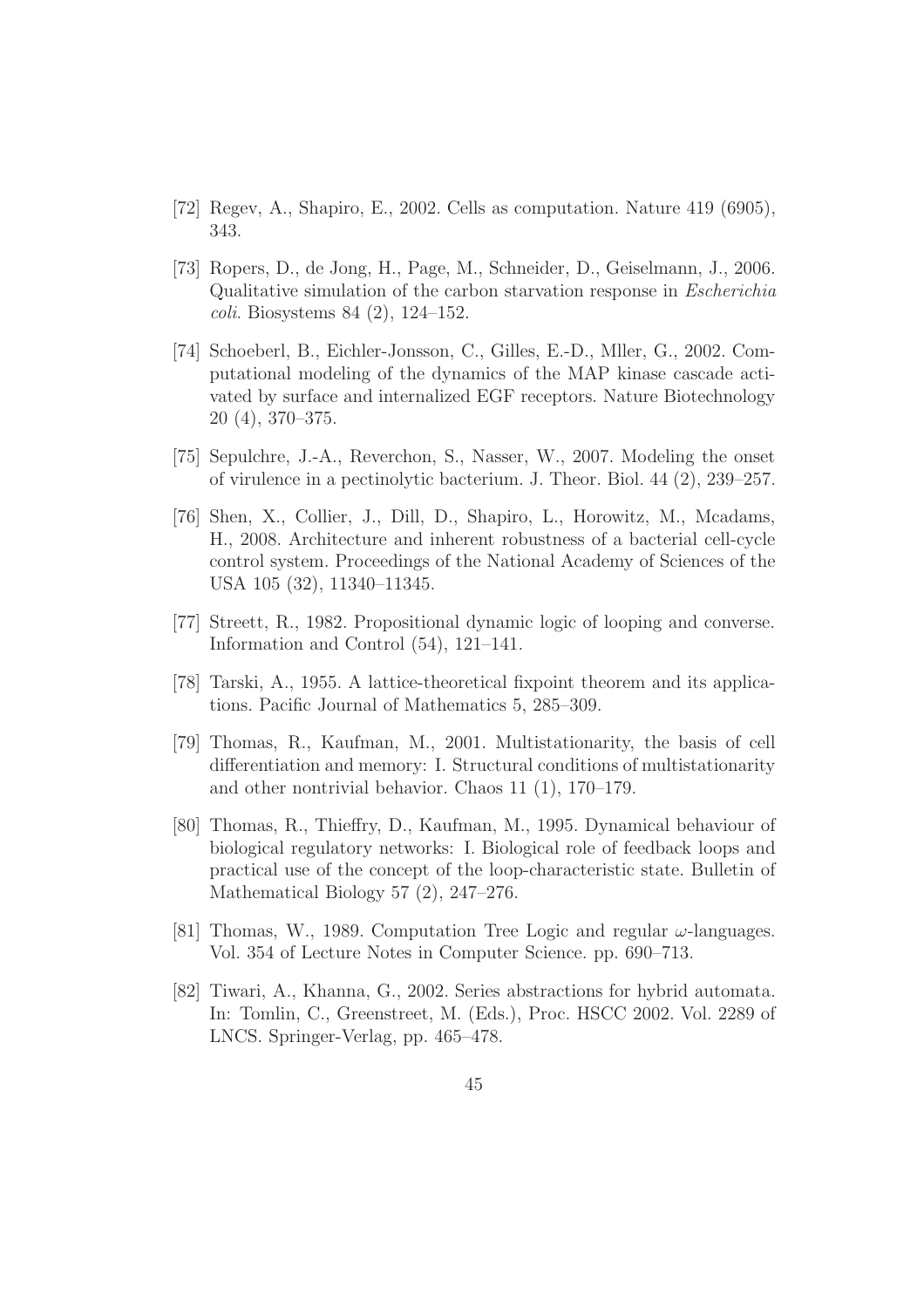- [83] Usseglio Viretta, A., Fussenegger, M., 2004. Modeling the quorum sensing regulatory network of human-pathogenic Pseudomonas aeruginosa. Biotechnol. Prog. 20 (3), 670–678.
- [84] Vergauwen, B., Lewi, J., July 1994. Efficient local correctness checking for single and alternating boolean equation systems. In: Abiteboul, S., Shamir, E. (Eds.), Proceedings of the 21st ICALP (Vienna). Vol. 820 of Lecture Notes in Computer Science. Springer Verlag, Berlin, pp. 304– 315.
- [85] Wolper, P., 1982. A translation from full branching time temporal logic to one letter propositional dynamic logic with looping. Unpublished manuscript.
- [86] Wolper, P., January-February 1983. Temporal logic can be more expressive. Information and Control 56  $(1/2)$ , 72–99.

# A. Proofs of the translation from CTRL to MESs

## A.1. Translation from CTRL to RESs

A few additional definitions and lemmas are required in order to prove Proposition 1. Given a propositional environment  $\delta = [U_1/X_1, ..., U_n/X_n],$ its support is defined as  $supp(\delta) = \{X_1, ..., X_n\}$ , i.e., the set of variables that are mapped by  $\delta$  to state sets. It is straightforward to show that, for environments with disjoint supports, the ⊘ operator is associative, commutative, and has the empty environment [ ] as neutral element. Moreover,  $supp([B]_K\delta) = bv(B)$  and  $supp([BL]_K\delta) = bv(BL)$  for any Kripke structure K, equation block B, equation block list  $BL$ , and environment  $\delta$ .

**Lemma 2.** Let K be a Kripke structure, B an equation block, and  $\delta_1, \delta_2$  two propositional environments such that  $supp(\delta_1) \cap supp(\delta_2) = \emptyset$  and  $fv(B) \subseteq$  $supp(\delta_1)$ . Then:

$$
[[B]]K(\delta_1 \oslash \delta_2) = [[B]]K\delta_1.
$$

**Proof** Let  $B = \{X_i \overset{\sigma}{=} \varphi_i\}_{1 \leq i \leq n}$  be an equation block and  $\delta_1, \delta_2$  two propositional environments as stated in the hypothesis. The semantics of  $B$  in the context of an environment  $\delta$  is determined by the associated functional  $\Phi_{\delta}: (2^S)^n \to (2^S)^n$  defined as follows:

$$
\Phi_{\delta}(U_1, ..., U_n) = \langle [\![\varphi_i]\!]_K ((\delta_1 \oslash \delta_2) \oslash [U_1/X_1, ..., U_n/X_n]) \rangle_{1 \leq i \leq n}
$$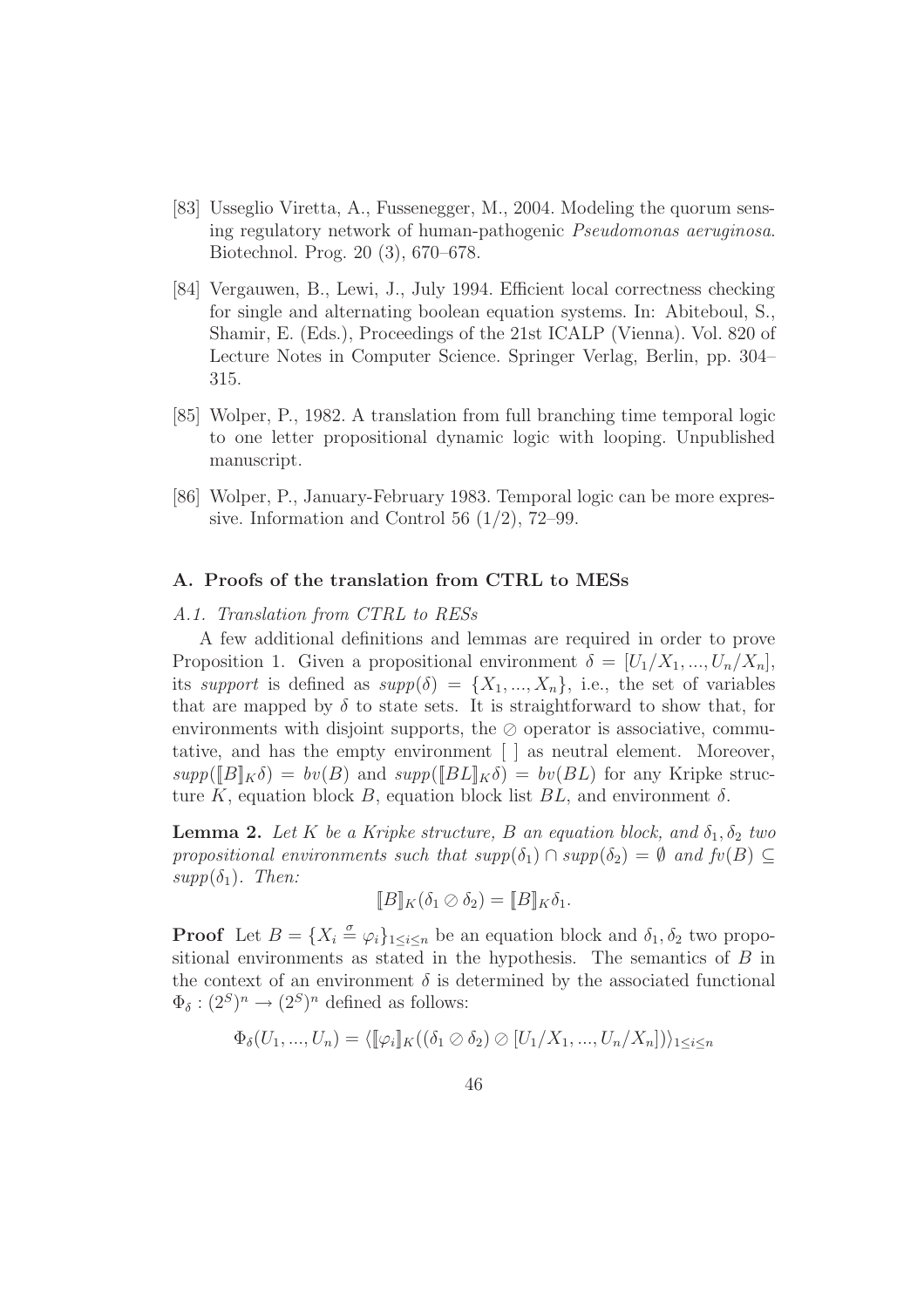To prove the lemma, we show that the two functionals  $\Phi_{(\delta_1 \otimes \delta_2)}$  and  $\Phi_{\delta_1}$  are identical, i.e.,  $[\![\varphi]\!]_K((\delta_1 \oslash \delta_2) \oslash [U_1/X_1, ..., U_n/X_n]) = [\![\varphi]\!]_K(\delta_1 \oslash$  $[U_1/X_1, ..., U_n/X_n]$  for any formula  $\varphi$  and any  $U_1, ..., U_n \subseteq S$ . We proceed by structural induction on  $\varphi$ .

- $\varphi ::= p$ :  $[\![p]\!]_K (\delta_1 \oslash \delta_2) \oslash [U_1/X_1, ..., U_n/X_n])$  $=\{s \in S \mid p \in L(s)\}\$  by def. of  $\llbracket \ \rrbracket$  $= \[\bar{p}]\]K(\delta_1 \oslash [U_1/X_1, ..., U_n/X_n])$  by def. of  $\[\ ]$ .
- $\varphi ::= X$ :

Two cases are possible.

- 1.  $X \in \{X_1, ..., X_n\}$ , i.e., X is bound in B. Let  $i \in [1, n]$  such that  $X=X_i$ .  $[[X_i]]_K((\delta_1 \oslash \delta_2) \oslash [U_1/X_1, ..., U_n/X_n])$  $= ((\delta_1 \oslash \delta_2) \oslash [U_1/X_1, ..., U_n/X_n])(X_i)$  by def. of  $\llbracket \ \ \rrbracket$  $=[U_1/X_1, ..., U_n/X_n](X_i)$  by def. of ⊘  $= U_i$  by def. of [ ]  $=[\![X_i]\!]_K(\delta_1 \oslash [U_1/X_1, ..., U_n/X_n])$  by def. of  $[\![$   $]\!]$ . 2.  $X \notin \{X_1, ..., X_n\}$ , i.e., X is free in B. This means  $X \in supp(\delta_1)$ .  $[X]_K((\delta_1 \oslash \delta_2) \oslash [U_1/X_1, ..., U_n/X_n])$  $= ((\delta_1 \oslash \delta_2) \oslash [U_1/X_1, ..., U_n/X_n])(X)$  by def. of  $\llbracket \ \ \rrbracket$  $=(\delta_1 \oslash \delta_2)(X)$  by def. of ⊘  $= \delta_1(X)$  fv(B)  $\subseteq supp(\delta_2)$  $= [X]_K \delta_1$  by def. of  $[$  $= \llbracket X \rrbracket_K(\delta_1 \oslash [U_1/X_1, ..., U_n/X_n])$  by def. of  $\oslash$ .
- $\varphi ::= \varphi_1 \vee \varphi_2$  (similarly for  $\varphi ::= \varphi_1 \wedge \varphi_2$ ):
	- $[\![\varphi_1 \vee \varphi_2]\!]_K((\delta_1 \oslash \delta_2) \oslash [U_1/X_1, ..., U_n/X_n])$  $= ([\![\varphi_1]\!]_K((\delta_1 \oslash \delta_2) \oslash [U_1/X_1, ..., U_n/X_n])) \cup$  $([\![\varphi_2]\!]_K((\delta_1 \oslash \delta_2) \oslash [U_1/X_1, ..., U_n/X_n]))$  by def. of  $[\![\ ]\!]$  $=[\![\varphi_1]\!]_K(\delta_1 \otimes [U_1/X_1, ..., U_n/X_n]) \cup [\![\varphi_2]\!]_K((\delta_1 \otimes [U_1/X_1, ..., U_n/X_n])$ by inductive hypothesis  $=\llbracket \varphi_1 \vee \varphi_2 \rrbracket_K(\delta_1 \oslash [U_1/X_1, ..., U_n/X_n])$  by def. of  $\llbracket \rrbracket$ .
- $\varphi ::= \mathsf{EF}_{\rho} \varphi$  (similarly for  $\varphi ::= \mathsf{AF}_{\rho} \varphi \mid \mathsf{EG}_{\rho} \varphi \mid \mathsf{AG}_{\rho} \varphi$ ):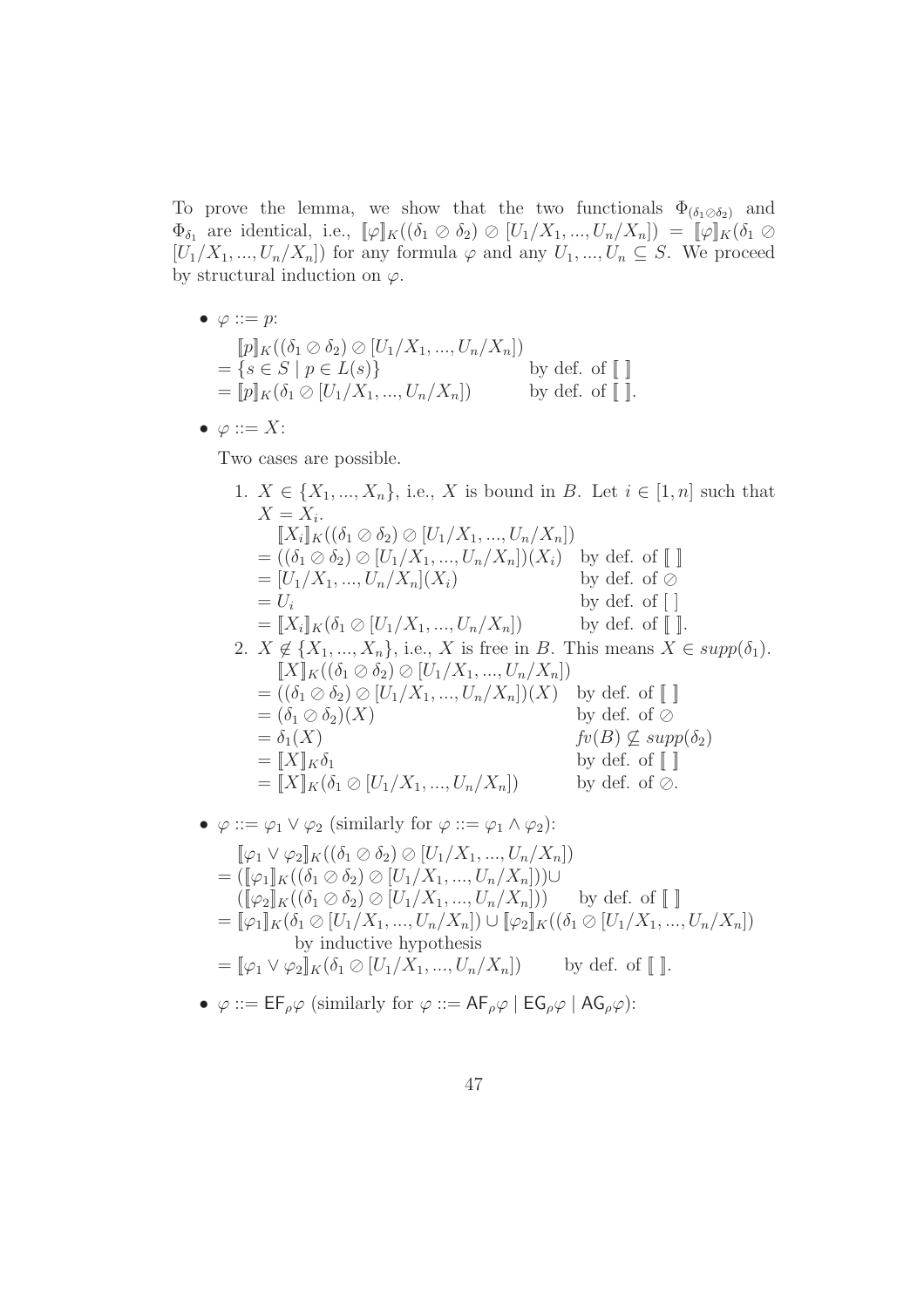$$
\begin{aligned}\n& \left[\mathsf{EF}_{\rho}\varphi\right]_{K}((\delta_{1}\oslash\delta_{2})\oslash[U_{1}/X_{1},...,U_{n}/X_{n}]) \\
&= \{s\in S \mid \exists\pi\in Path_{K}(s).\exists i\geq 0.\pi_{0,i}\models_{K}\rho \land \\
&\pi_{i}\in[\varphi]_{K}((\delta_{1}\oslash\delta_{2})\oslash[U_{1}/X_{1},...,U_{n}/X_{n}])\} \text{ by def. of } [\![\!] \\
&= \{s\in S \mid \exists\pi\in Path_{K}(s).\exists i\geq 0.\pi_{0,i}\models_{K}\rho \land \\
&\pi_{i}\in[\![\varphi]\!]_{K}(\delta_{1}\oslash[U_{1}/X_{1},...,U_{n}/X_{n}])\} \text{ by inductive hypothesis} \\
&= [\![\mathsf{EF}_{\rho}\varphi]\!]_{K}(\delta_{1}\oslash[U_{1}/X_{1},...,U_{n}/X_{n}]) \text{ by def. of } [\![\!].\n\end{aligned}
$$

•  $\varphi ::= \mathsf{EF}_{\rho}^{\infty}$  (similarly for  $\varphi ::= \mathsf{AF}_{\rho}^{\infty} \mid \mathsf{EG}_{\rho}^{\dashv} \mid \mathsf{AG}_{\rho}^{\dashv}$ ):  $[\![E\mathsf{F}_\rho^\infty]\!]_K(\delta_1\oslash\delta_2) = [\![E\mathsf{F}_\rho^\infty]\!]_K\delta_1$  because  $E\mathsf{F}_\rho^\infty$  is closed, so its interpretation is independent of any environment  $\delta$ .

 $\Box$ 

**Lemma 3.** Let K be a Kripke structure and  $BL_1, BL_2$  be two closed equation block lists. Then:

$$
[[BL_1; BL_2]]_K = [[BL_1]]_K \oslash [[BL_2]]_K.
$$

**Proof** Let  $K, BL_1, BL_2$  as stated in the hypothesis. We proceed by structural induction on  $BL_1$ .

•  $BL_1 ::= \varepsilon$ :  $[\![\varepsilon; BL_2]\!]_K = [\![BL_2]\!]_K$  by def. of ;  $= \left[ \begin{array}{c} \parallel \ \parallel \ \odot \end{array} \right]$   $\mathbb{E} L_2 \mathbb{I}_K$  $= [\![\varepsilon]\!]_K \oslash [\![\overline{B}L_2]\!]_K$  by def. of  $[\![\;]\!]$ . •  $BL_1 ::= B.BL_1$ :  $[(B.BL_1); BL_2]_K = [B.(BL_1; BL_2)]_K$ by def. of ;  $=[B]_K ([BL_1; BL_2]_K) \oslash [BL_1; BL_2]_K$ by def. of  $\llbracket \ \ \rbrack$  $=[B]_K ([BL_1]_K \oslash [BL_2]_K) \oslash ([BL_1]_K \oslash [BL_2]_K)$ by ind. hyp.  $=[B]_K ([BL_1]_K) \oslash ([BL_1]_K \oslash [BL_2]_K)$ by Lemma 2  $=([\![B]\!]_K ([\![BL_1]\!]_K) \oslash [\![BL_1]\!]_K) \oslash [\![BL_2]\!]_K$ by assoc.  $=[B.BL_1]_K \oslash [BL_2]_K$ by def. of  $\llbracket \cdot \rrbracket$ .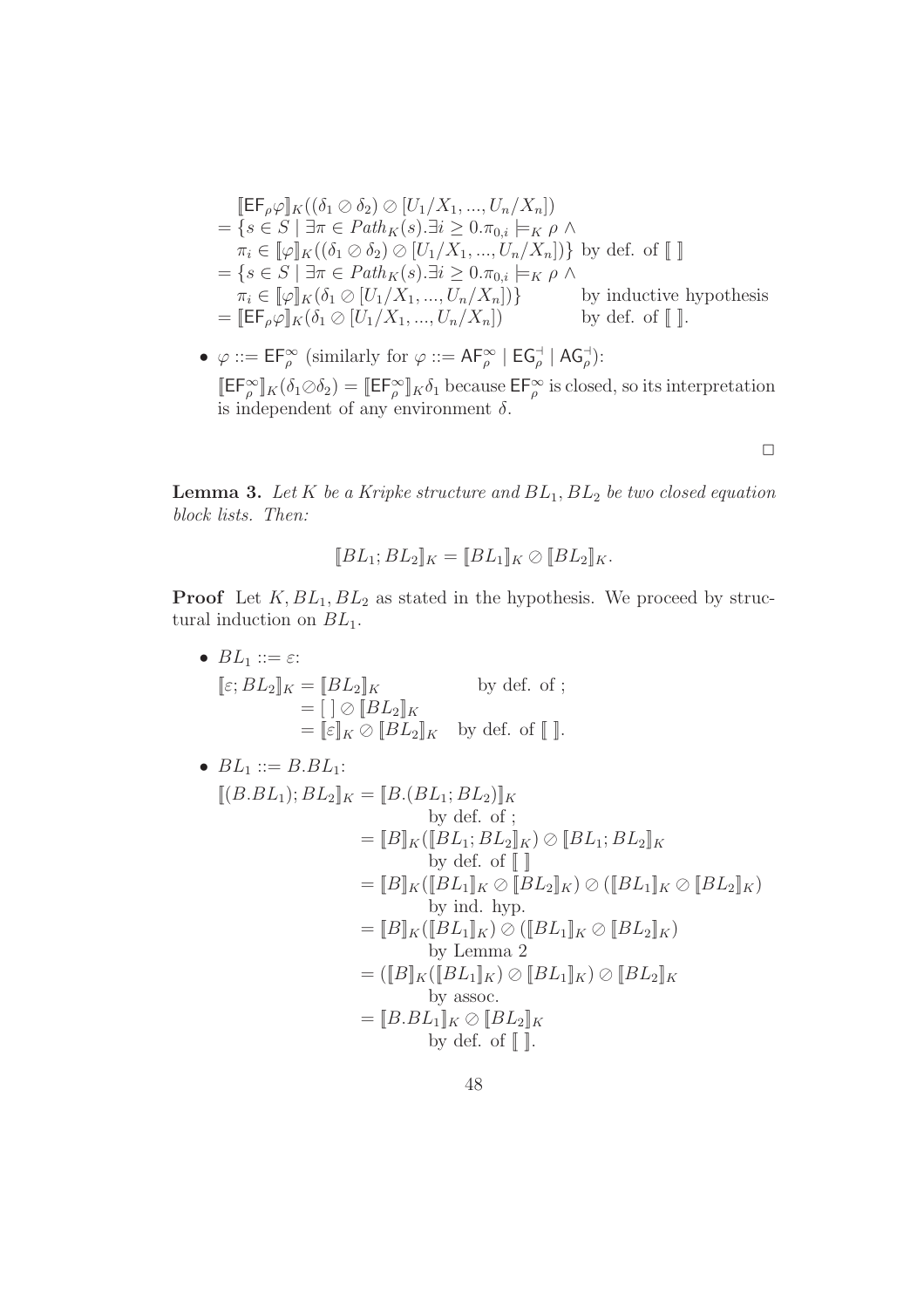**Proof** (Proposition 1). Let K be a Kripke structure,  $\varphi$  be a state formula of CTRL, and  $\delta$  be a propositional environment. We proceed by structural induction on  $\varphi$ .

 $\Box$ 

\n- \n
$$
\varphi ::= p:
$$
\n
$$
[t(p)]_K \delta = [(X, \{X \stackrel{\mu}{=} p\}]_K \delta \qquad \text{by def. of } t]
$$
\n
$$
= [p]_K \delta \qquad \text{by def. of } []
$$
\n
\n- \n
$$
\varphi ::= \varphi_1 \vee \varphi_2 \text{ (similarly for } \varphi ::= \varphi_1 \wedge \varphi_2):
$$
\n
$$
[t(\varphi_1 \vee \varphi_2)]_K \delta = [(X, \{X \stackrel{\mu}{=} t_X(\varphi_1) \vee t_X(\varphi_2)\} \cdot (t_{BL}(\varphi_1); t_{BL}(\varphi_2)))]_K \delta
$$
\n
$$
= ([\{X \stackrel{\mu}{=} t_X(\varphi_1) \vee t_X(\varphi_2)\} \cdot (t_{BL}(\varphi_1); t_{BL}(\varphi_2)))]_K \delta)(X)
$$
\n
$$
= ([[\{X \stackrel{\mu}{=} t_X(\varphi_1) \vee t_X(\varphi_2)\}]_K (\delta \otimes [t_{BL}(\varphi_1); t_{BL}(\varphi_2)]]_K \delta)
$$
\n
$$
\otimes ([t_{BL}(\varphi_1); t_{BL}(\varphi_2)]_K \delta)(X)
$$
\n
$$
= ([[\{X \stackrel{\mu}{=} t_X(\varphi_1) \vee t_X(\varphi_2)]_K \delta](X)]_K \delta \otimes [t_{BL}(\varphi_1); t_{BL}(\varphi_2)]_K \delta)(X)
$$
\n
$$
= [[t_X \stackrel{\mu}{=} t_X(\varphi_1) \vee t_X(\varphi_2)]_K \delta \otimes [t_{BL}(\varphi_1)]_K \delta \otimes [t_{BL}(\varphi_2)]_K \delta)(X)
$$
\n
$$
= [t_X(\varphi_1)]_K (\delta \otimes [t_{BL}(\varphi_1)]_K \delta \otimes [t_{BL}(\varphi_2)]_K \delta)
$$
\n
$$
= [t_X(\varphi_1)]_K (\delta \otimes [t_{BL}(\varphi_1)]_K \delta \otimes [t_{BL}(\varphi_2)]_K \delta)
$$
\n
$$
= [t_X(\varphi_1)]_K \delta \otimes [t_{BL}(\varphi_2)]_K \delta
$$
\n<

 $\bullet\ \varphi ::= \mathsf{EF}_{\rho}\varphi$  (similarly for  $\varphi ::= \mathsf{AF}_{\rho}\varphi \mid \mathsf{EG}_{\rho}\varphi \mid \mathsf{AG}_{\rho}\varphi)$  :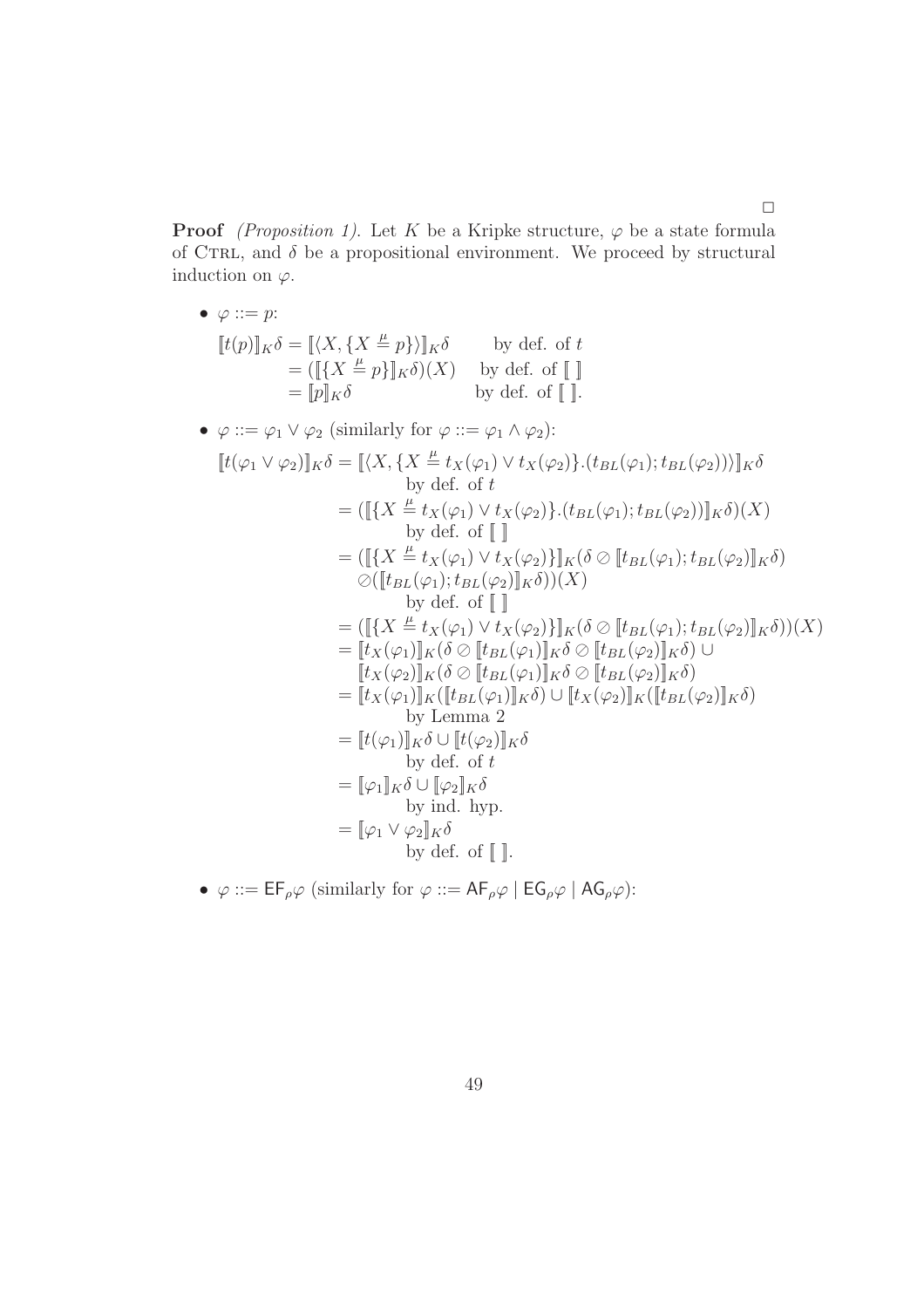$$
[t(EF_{\rho}\varphi)]_K\delta = [\langle X, \{X \stackrel{\mu}{=} EF_{\rho}t_X(\varphi)\} .t_{BL}(\varphi)\rangle]_K\delta
$$
  
by def. of  $t$   

$$
= ([t_{BL}(\varphi)]_K\delta \otimes [\{X \stackrel{\mu}{=} EF_{\rho}t_X(\varphi)\}]_K([t_{BL}(\varphi)]_K\delta))(X)
$$
  
by def. of  $[]$   

$$
= ([\{X \stackrel{\mu}{=} EF_{\rho}t_X(\varphi)\}]_K([t_{BL}(\varphi)]_K\delta))X
$$
  

$$
= [\{EF_{\rho}t_X(\varphi)\}]_K([t_{BL}(\varphi)]_K\delta)
$$
  
by def. of  $[]$   

$$
= \{s \in S \mid \exists \pi \in Path_K(s).\exists i \geq 0.\pi_{0,i} \models_K \rho \land \pi_i \in [t_X(\varphi)]_K([t_{BL}(\varphi)]_K\delta)\}
$$
  
by def. of  $[]$   

$$
= \{s \in S \mid \exists \pi \in Path_K(s).\exists i \geq 0.\pi_{0,i} \models_K \rho \land \pi_i \in [I_K\delta]\}
$$
  
by ind. hyp.  

$$
= [EF_{\rho}\varphi]_K\delta
$$
  
by def. of  $[]$ .

•  $\varphi ::= \mathsf{EF}_{\rho}^{\infty}$  (similarly for  $\varphi ::= \mathsf{AG}_{\rho}^{\dashv})$ :  $[[t(EF_\rho^\infty)]]_K\delta = [[\langle X, \{X \stackrel{\nu}{=} EF_\rho X\}\rangle]]_K$  by def. of t.  $=([\lbrace X \stackrel{\nu}{=} \mathsf{EF}_{\rho} X \rbrace]_{K})(X) = \nu \Phi$  by def. of  $[\ ]$ , where  $\Phi: 2^S \to 2^S$ ,  $\Phi(U) = [\mathsf{EF}_{\rho}X]_K[U/X]$ . Note that the  $\delta$  environment is omitted in the definition of  $\Phi$  because the equation block  ${X \overset{\nu}{=} \mathsf{EF}_{\rho}X}$  is closed.

The lattice  $\langle 2^S, \emptyset, S, \cap, \cup \rangle$  being finite, the maximal fixed point  $\nu\Phi$  has also the following iterative characterization [58]:

$$
\nu\Phi = \bigcap_{j\geq 0} \Phi^j(S), \text{ where } \Phi^0(S) = S, \quad \Phi^j(S) = [\![\mathsf{EF}_{\rho} X]\!]_K [\Phi^{j-1}(S)/X].
$$

Intuitively, the terms  $\Phi^{j}(S)$  contain those states from which there is an outoing sequence having a prefix that matches  $\rho^j$ :

$$
\Phi^{j}(S) = \{ s \in S \mid \exists \pi \in Path_K(s). \exists i \ge 0. \pi_{0,i} \models_K \rho^{j} \}
$$

This can be easily shown by induction on j. For  $j = 0$ , we take  $i = 0$ (empty prefix). For the inductive step, we have: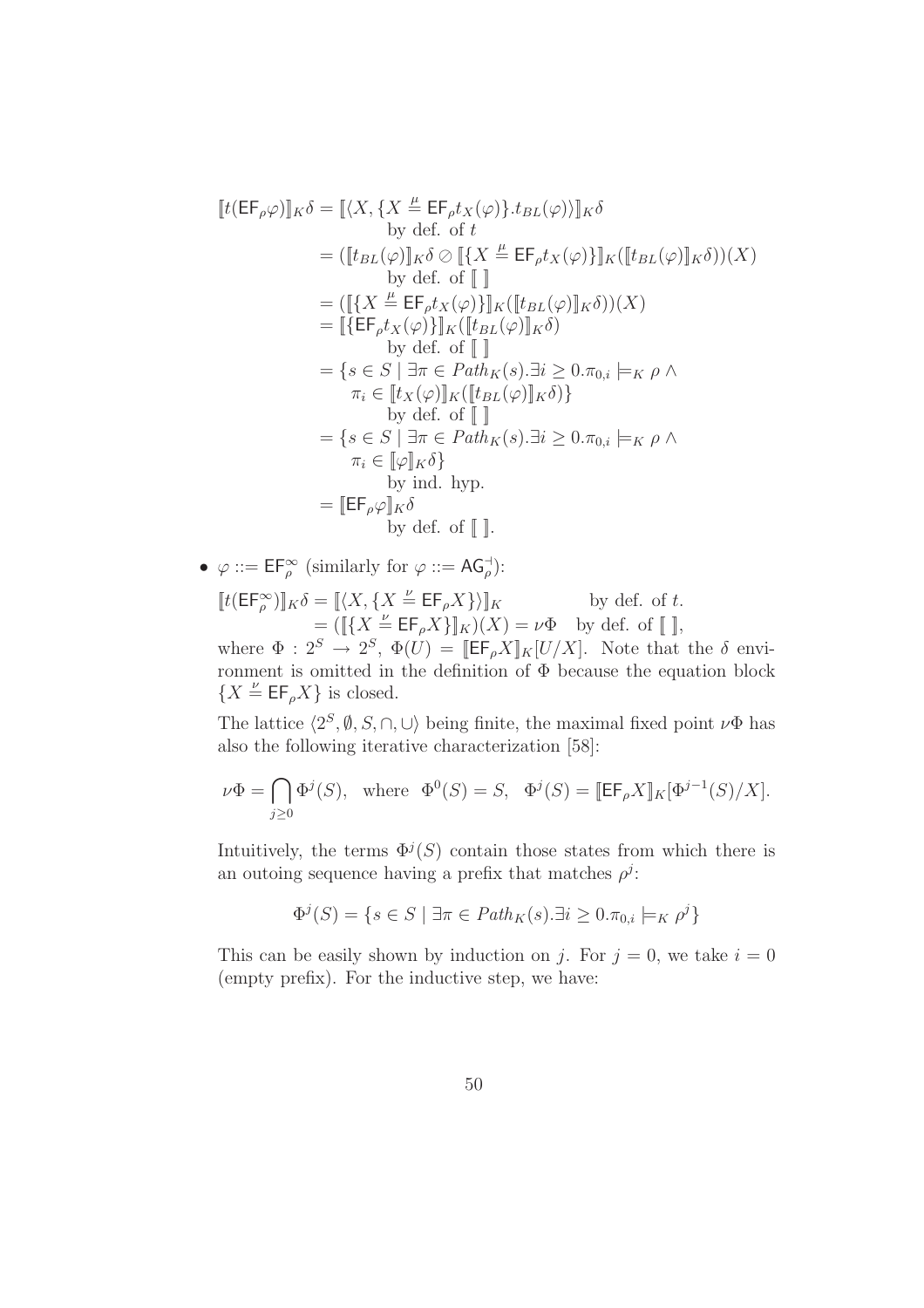$$
\Phi^{j+1}(S) = \{ s \in S \mid \exists \pi \in Path_K(s). \exists i \ge 0. \pi_{0,i} \models_K \rho \land \pi_i \in \Phi^j(S) \}
$$
  
by def. of  $\Phi$   

$$
= \{ s \in S \mid \exists \pi \in Path_K(s). \exists i \ge 0.
$$
  

$$
\pi_{0,i} \models_K \rho \land \exists \pi' \in Path_K(\pi_i). \exists l \ge 0. \pi'_{0,l} \models_K \rho^j \}
$$
  
by ind. hyp.  

$$
= \{ s \in S \mid \exists \pi \in Path_K(s). \exists i \ge 0. \pi_{0,i} \models_K \rho^{j+1} \}
$$
  
repl.  $i$  by  $i + l$ .

To show that  $[\![\mathsf{EF}_{\rho}^{\infty}]\!]_K \subseteq \nu\Phi$ , let  $s \in [\![\mathsf{EF}_{\rho}^{\infty}]\!]_K$  and  $j \geq 0$ . From the definition of  $\mathsf{EF}_{\rho}^{\infty}$ , there exists  $\pi \in \mathit{Path}_{K}(s)$  and  $i \geq 0$  such that  $\pi_{0,i} \models_K \rho^j$ , which implies  $s \in \Phi^j(S)$ . Since this holds for every  $j \geq 0$ , it means that  $s \in \bigcap_{j\geq 0} \Phi^j(S)$ , i.e.,  $s \in \nu \Phi$ .

To show that  $\nu\Phi \subseteq [\![E\mathsf{F}_\rho^\infty]\!]_K$ , let  $s \in \nu\Phi$ . Since  $\nu\Phi$  is a fixed point of Φ, we have:

$$
\nu\Phi = \Phi(\nu\Phi) = [\mathsf{EF}_{\rho}X]_K[\nu\Phi/X] \n= \{ s \in S \mid \exists \pi \in Path_K(s).\exists i \geq 0.\pi_{0,i} \models_K \rho \land \pi_i \in \nu\Phi \}.
$$

Based on this, we construct the following path:

$$
\overline{\pi} = \overline{\pi}_{i_0} \to \cdots \to \overline{\pi}_{i_1} \to \cdots \to \overline{\pi}_{i_2} \to \cdots \to \overline{\pi}_{i_j} \cdots
$$

where  $\overline{\pi}_{i_j} \in \nu \Phi$  for every  $j \geq 0$ ,  $i_0 = 0$ ,  $\overline{\pi}_{i_0} = s$ , and the intervals  $\overline{\pi}_{i_j} \to \cdots \to \overline{\pi}_m \to \cdots \to \overline{\pi}_{i_{j+1}}$  are defined as follows. Since  $\overline{\pi}_{i_j} \in \nu \Phi$ , according to the equation above, there exists  $\pi \in Path_K(\overline{\pi}_{i_j})$  and  $l \geq 0$ such that  $\pi_{0,l} \models_K \rho$  and  $\pi_l \in \nu\Phi$ . We take  $i_{j+1} = i_j + l$  and for each  $m \in [i_j, i_{j+1}], \overline{\pi}_m = \pi_{m-i_j}$ . The infinite path  $\overline{\pi}$  is such that for every  $j \geq 0$ , there exists  $i' = i_j$  such that  $\overline{\pi}_{0,i'} \models_K \rho^j$ , and therefore  $s \in \llbracket \mathsf{EF}_{\rho}^{\infty} \rrbracket_K.$ 

$$
\Box
$$

#### A.2. Translation from RESs to MESs

Some additional definitions and lemmas are needed in order to prove the translation. Let  $B = \{X_i \stackrel{\sigma}{=} \varphi_i\}_{1 \leq i \leq n}$  be an equation block and  $\Phi_{\delta} : (2^S)^n \to$  $(2^S)^n$ ,  $\Phi_{\delta}(U_1, ..., U_n) = \langle [\![\varphi_i]\!]_K(\delta \otimes [U_1/X_1, ..., U_n/X_n]) \rangle_{1 \leq i \leq n}$  be its associated functional in the context of a Kripke structure K and an environment  $\delta$ . For a given  $l \in [1, n]$ , the projection of  $\Phi_{\delta}$  on the equations  $[l, n]$ , noted  $\Phi^{l, n}$ :  $(2^S)^{n-l+1} \to (2^S)^{n-l+1}$ , is defined as follows:  $\Phi_{\delta}^{l,n}(U_l,...,U_n) = \langle [\![\varphi_j]\!]_K (\delta \oslash$  $[U_l/X_l,...,U_n/X_n])\rangle_{l\leq j\leq n}$ . Similarly, the projection of a value  $\langle U_1,...,U_n\rangle \in$  $(2<sup>S</sup>)<sup>n</sup>$  on the fields  $[l, n]$  is defined as  $\langle U_1, ..., U_n \rangle_{[l,n]} = \langle U_l, ..., U_n \rangle$ .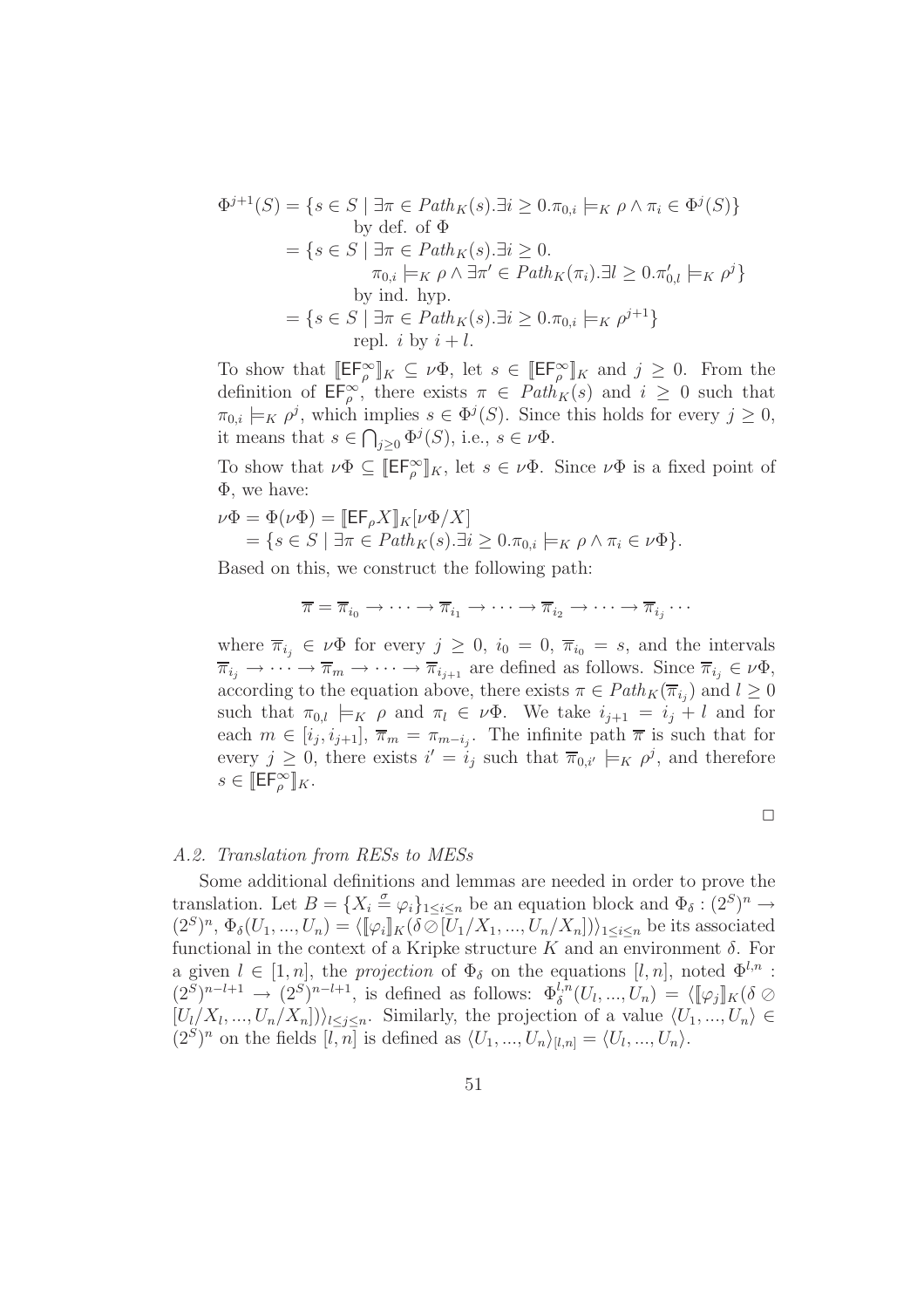A.2.1. Operators  $\mathsf{EF}_{\rho}$  and  $\mathsf{AG}_{\rho}$ 

**Lemma 4.** Let  $B = \{X_i \stackrel{\sigma}{=} \varphi_i\}_{1 \leq i \leq n}$  be an equation block, K be a Kripke structure,  $\delta$  be an environment, and  $\Phi_{\delta} : (2^S)^n \to (2^S)^n$  be the functional associated to B, K, and  $\delta$ . Then, for all  $l \in [1, n]$ :

$$
\sigma \Phi_{\delta \oslash [(\sigma \Phi_{\delta})_1 / X_1, \ldots, (\sigma \Phi_{\delta})_{l-1} / X_{l-1}]}^{l,n} = \langle (\sigma \Phi_{\delta})_l, \ldots, (\sigma \Phi_{\delta})_n \rangle
$$

where  $\Phi_{\delta}^{l,n}$  $\delta^{l,n} : (2^S)^{n-l+1} \to (2^S)^{n-l+1}$  is the projection of  $\Phi_{\delta}$  on the equations  $[l, n]$ .

**Proof** Let B, K,  $\delta$ , and l as stated in the hypothesis. We show the equality by double inclusion, only for  $\sigma = \mu$ , the proof for the case  $\sigma = \nu$  being symmetric.

Inclusion " $\exists$ ": By definition of fixed points we have  $\mu \Phi_{\delta} = \Phi_{\delta}(\mu \Phi_{\delta})$ , meaning that for all  $l \leq j \leq n$ :

$$
(\mu \Phi_{\delta})_j = [\![\varphi_j]\!]_K (\delta \oslash [(\mu \Phi_{\delta})_1 / X_1, ..., (\mu \Phi_{\delta})_n / X_n]) =
$$
  

$$
[\![\varphi_j]\!]_K ((\delta \oslash [(\mu \Phi_{\delta})_1 / X_1, ..., (\mu \Phi_{\delta})_{l-1} / X_{l-1}]) \oslash [(\mu \Phi_{\delta})_l / X_l, ..., (\mu \Phi_{\delta})_n / X_n])
$$

This in turn means that:

$$
\Phi_{\delta\oslash[(\sigma\Phi_{\delta})_1/X_1,\ldots,(\sigma\Phi_{\delta})_{l-1}/X_{l-1}]}^{l,n}((\mu\Phi_{\delta})_l,\ldots,(\mu\Phi_{\delta})_n)=\langle (\mu\Phi_{\delta})_l,\ldots,(\mu\Phi_{\delta})_n\rangle
$$

i.e.,  $\langle (\mu \Phi_{\delta})_l, ..., (\mu \Phi_{\delta})_n \rangle$  is a fixed point of  $\Phi_{\delta \oslash [(\sigma \Phi_{\delta})_1/X_1, ..., (\sigma \Phi_{\delta})_{l-1}/X_{l-1}]}^{l,n}$ , and therefore it is greater than the least fixed point of this functional:

$$
\mu \Phi_{\delta \oslash [(\sigma \Phi_{\delta})_1 / X_1, \ldots, (\sigma \Phi_{\delta})_{l-1} / X_{l-1}]}^{\mathfrak{l},n} \sqsubseteq \langle (\mu \Phi_{\delta})_l, \ldots, (\mu \Phi_{\delta})_n \rangle.
$$

Inclusion " $\exists$ ": We use the iterative characterization [58] of  $\mu \Phi_{\delta}$  on the finite lattice  $\langle 2^{S^n}, \emptyset, S^n, \sqcap, \sqcup \rangle$  (the operations  $\sqcap$  and  $\sqcup$  are the pairwise extensions of  $\cap$  and  $\cup$ ):

$$
\mu\Phi_{\delta} = \bigcup_{k\geq 0} \Phi_{\delta}^k(\emptyset^n), \text{ where } \Phi_{\delta}^0(\emptyset^n) = \emptyset^n, \Phi_{\delta}^{k+1}(\emptyset^n) = \Phi_{\delta}(\Phi_{\delta}^k(\emptyset^n)).
$$

We show, by induction on k, that  $(\Phi_{\delta}^{k}(\varnothing^{n}))_{[l,n]} \sqsubseteq \mu \Phi_{\delta \oslash}^{l,n}$  $\delta \oslash [(\sigma \Phi_{\delta})_1/X_1, ..., (\sigma \Phi_{\delta})_{l-1}/X_{l-1}]$  . Base step.  $(\Phi_{\delta}^{0}(\emptyset^n))_{[l,n]} = (\emptyset^n)_{[l,n]} = \emptyset^{n-l+1} \sqsubseteq \mu \Phi_{\delta \oslash}^{l,n}$  $\delta \oslash [(\sigma\Phi_{\delta})_1/X_1,...,(\sigma\Phi_{\delta})_{l-1}/X_{l-1}]$   $\cdot$ Inductive step. We have: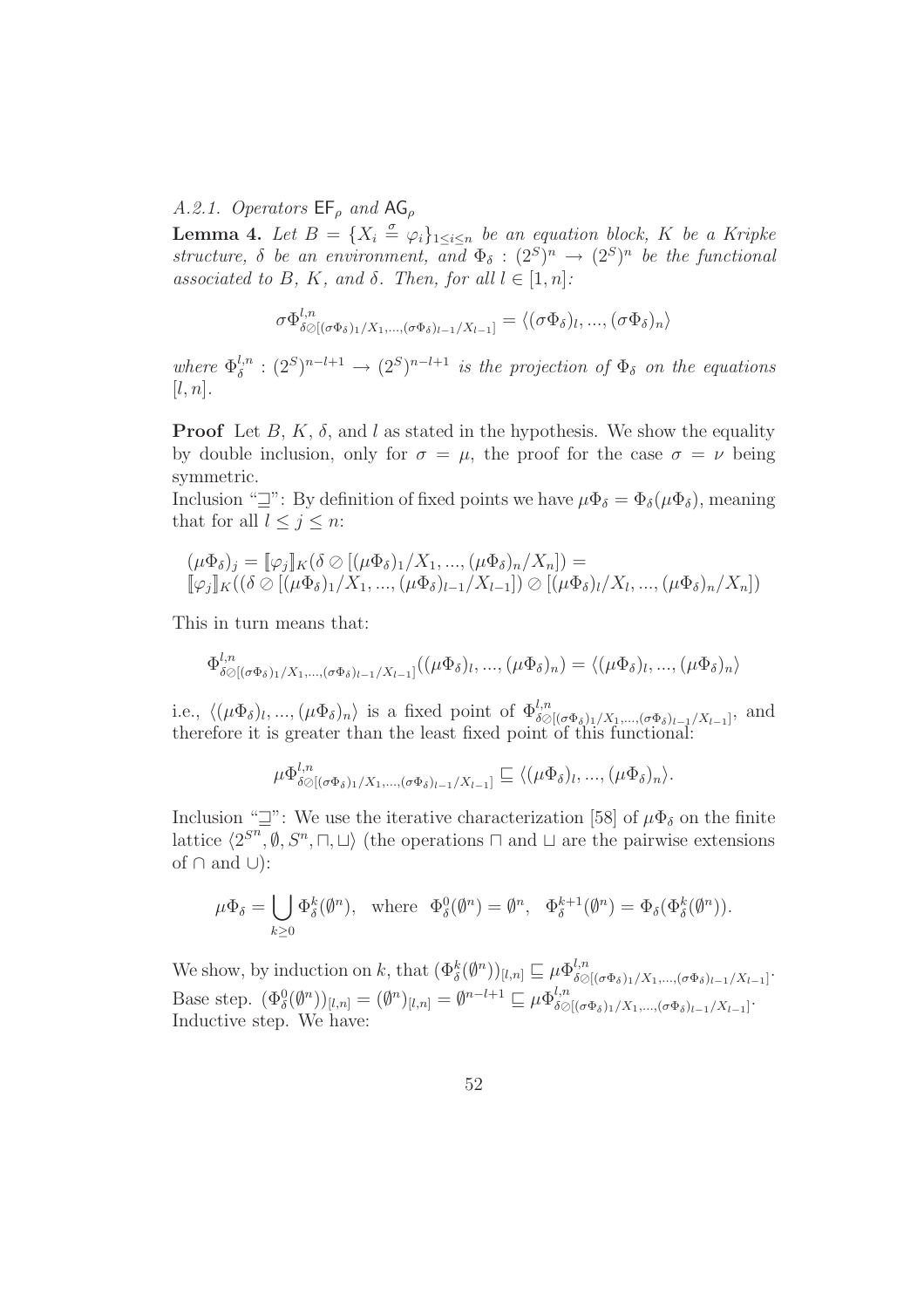$$
\begin{aligned}\n(\Phi_{\delta}^{k+1}(\emptyset^n))_{[l,n]} &= (\Phi_{\delta}(\Phi_{\delta}^{k}(\emptyset^n)))_{[l,n]} \\
&= \langle [\varphi_j]_K (\delta \oslash [(\Phi_{\delta}^{k}(\emptyset^n))_1 / X_1, ..., (\Phi_{\delta}^{k}(\emptyset^n))_n / X_n]) \rangle_{l \leq j \leq n} \\
&\text{by def. of } \Phi \\
&= \langle [\varphi_j]_K ((\delta \oslash [(\Phi_{\delta}^{k}(\emptyset^n))_1 / X_1, ..., (\Phi_{\delta}^{k}(\emptyset^n))_{l-1} / X_{l-1}]) \oslash \newline [\Phi_{\delta}^{k}(\emptyset^n)]_l / X_l, ..., (\Phi_{\delta}^{k}(\emptyset^n))_n / X_n] \rangle_{l \leq j \leq n} \\
&\text{and} \\
&\text{and} \\
&= \langle [\varphi_j]_K ((\delta \oslash [(\mu \Phi_{\delta})_1 / X_1, ..., (\mu \Phi_{\delta})_{l-1} / X_{l-1}]) \oslash \newline [\Phi_{\delta}^{k}(\emptyset^n)]_l / X_l, ..., (\Phi_{\delta}^{k}(\emptyset^n))_n / X_n] \rangle_{l \leq j \leq n} \\
&\text{by monotonicity} \\
&= \Phi_{\delta \oslash [(\mu \Phi_{\delta})_1 / X_1, ..., (\mu \Phi_{\delta})_{l-1} / X_{l-1}]} ((\Phi_{\delta}^{k}(\emptyset^n))_l, ..., (\Phi_{\delta}^{k}(\emptyset^n))_n) \\
&\text{by def. of } \Phi^{l,n} \\
&= \Phi_{\delta \oslash [(\mu \Phi_{\delta})_1 / X_1, ..., (\mu \Phi_{\delta})_{l-1} / X_{l-1}]} (\Phi_{\delta \oslash [(\sigma \Phi_{\delta})_1 / X_1, ..., (\sigma \Phi_{\delta})_{l-1} / X_{l-1}]} \\
&\text{by ind. hyp.} \\
&= \mu \Phi_{\delta \oslash [(\sigma \Phi_{\delta})_1 / X_1, ..., (\sigma \Phi_{\delta})_{l-1} / X_{l-1}]} \\
&\text{by def. of } \mu.\n\end{aligned}
$$
\nThus,\n
$$
\begin{aligned}\n(\mu \Phi_{\delta})_{[l,n]} &= (\bigcup_{k \geq 0} \Phi_{\delta}^{k}(\emptyset^n))_{[l,n]} \\
&= \mu \Phi_{\delta \oslash [\sigma \Phi_{
$$

 $\delta\mathcal{O}[(\sigma\Phi_{\delta})_1/X_1,\ldots,(\sigma\Phi_{\delta})_{l-1}/X_{l-1}],$  which concrudes the proof.<br>The following lemma allows to replace an equation of a block by a set of equations, provided that the interpretation of the variable in the left-hand side of the equation remains unchanged in the original and the substituting block w.r.t. all environments.

**Lemma 5 (Substitution).** Let  $B = \{X_i \stackrel{\sigma}{=} \varphi_i\}_{1 \leq i \leq n}$  be an equation block, and let  $\{X_n \stackrel{\sigma}{=} \psi_n, Y_j \stackrel{\sigma}{=} \psi_j\}_{n < j \leq m}$  be another block suitable for the substitution of the equation  $X_n \stackrel{\sigma}{=} \varphi_n$  such that  $([\{X_n \stackrel{\sigma}{=} \varphi_n\}]_K \delta)(X_n) = ([\{X_n \stackrel{\sigma}{=} \varphi_n\}]_K)$  $\psi_n, Y_j \triangleq \psi_j\}_{n \leq j \leq m}$   $\llbracket K \delta(x_n)$  for any Kripke structure K and environment  $\delta$ . Then:

$$
([\![{X_i \overset{\sigma}{=} \varphi_i}\!]_{1 \leq i \leq n} [X_n \overset{\sigma}{=} \varphi_n := X_n \overset{\sigma}{=} \psi_n, Y_j \overset{\sigma}{=} \psi_j]_{n < j \leq m} ]\!]_K \delta)(X_i) = ([\![{X_i \overset{\sigma}{=} \varphi_i}\!]_{1 \leq i \leq n} ]\!]_K \delta)(X_i)
$$

for all  $i \in [1, n]$  and for any  $K$ ,  $\delta$ .

**Proof** We show the lemma for  $\sigma = \mu$ , the proof for the case  $\sigma = \nu$  being symmetric. Let  $\Phi_{\delta}^{1,m} : (2^S)^m \to (2^S)^m$  be the functional associated to the substituted equation block, defined as follows:

$$
\Phi_{\delta}^{1,m}(U_1, ..., U_n, W_{n+1}, ..., W_n) =
$$
\n
$$
\langle [\![\varphi_i]\!]_K (\delta \otimes [U_1/X_1, ..., U_n/X_n, W_{n+1}/Y_{n+1}, ..., W_m/Y_m]),
$$
\n
$$
[\![\psi_j]\!]_K (\delta \otimes [U_1/X_1, ..., U_n/X_n, W_{n+1}/Y_{n+1}, ..., W_m/Y_m])\rangle_{1 \le i < n, n \le j \le m}
$$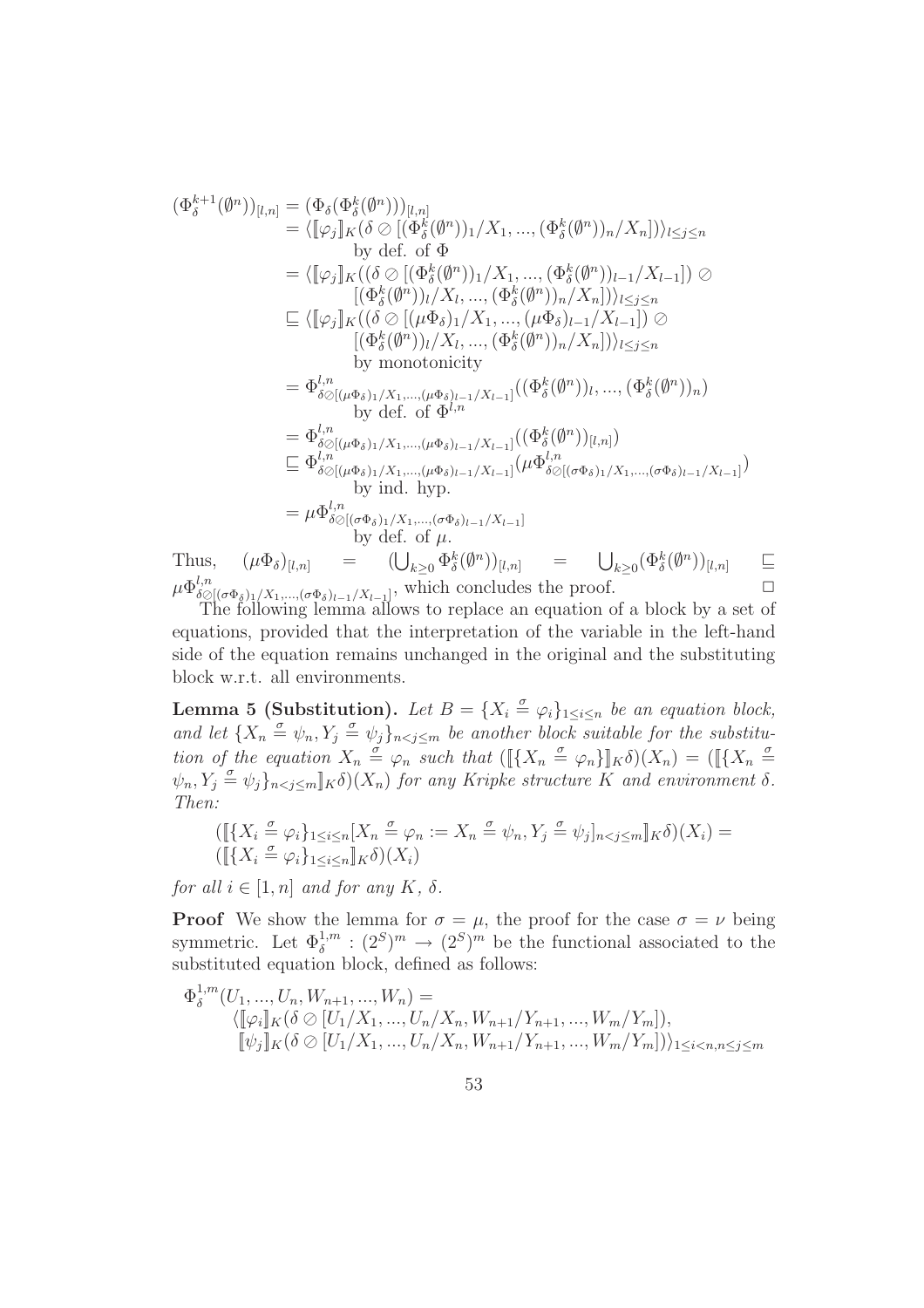We first show that  $\langle (\mu \Phi_{\delta}^{1,m})$  $\binom{1,m}{\delta}$ 1, ...,  $(\mu \Phi_{\delta}^{1,m})$  $\binom{1}{\delta}$  is a fixed point of the functional  $\Phi_{\delta}$ associated to B and  $\delta$ . From the definition of  $\mu \Phi_{\delta}^{1,m}$  $\delta^{1,m}$ , it follows that  $[\![\varphi_i]\!]_K(\delta \oslash$  $[(\mu\Phi_{\delta}^{1,m}% )^{1/2}](\theta)=\alpha\sum_{\delta}\Delta_{\delta}^{1/2}(\theta)$  $\binom{1,m}{\delta}$ <sub>1</sub>/X<sub>1</sub>, ..., ( $\mu \Phi_{\delta}^{1,m}$  $\binom{1,m}{\delta}$ n/X<sub>n</sub>, ( $\mu \Phi_{\delta}^{1,m}$  $\binom{1,m}{\delta}$ <sub>n+1</sub>/Y<sub>n+1</sub>, ..., ( $\mu \Phi_{\delta}^{1,m}$  $\binom{1,m}{\delta}m/Y_m$ ) =  $(\mu \Phi_\delta^{1,m}$  $\delta^{1,m}_{\delta}$  for all  $i \in [1, n - 1]$ . The suitability condition  $\bigcup_{i=1}^n f(v(\varphi_i) \cap \{Y_{n+1},...,Y_m\})$  = Ø implies that all formulas  $\varphi_i$ for  $i \in [1, n - 1]$  depend only upon  $X_1, ..., X_n$  and therefore  $[\![\varphi_i]\!]_K(\delta\otimes[(\mu\Phi_{\delta}^{1,m}% )\!]_K)$  $(\mu \Phi_{\delta}^{1,m})_1/X_1, ..., (\mu \Phi_{\delta}^{1,m})_1$  $(\mu \Phi_{\delta}^{1,m})_n / X_n]$ ) =  $(\mu \Phi_{\delta}^{1,m})$  $\delta^{1,m}_{\delta}$ )<sub>i</sub>. To show that this equality also holds for  $i = n$ , we apply Lemma 4 for  $l = n$  on the substituted block and we obtain:

$$
\mu \Phi_{\delta \oslash [(\mu \Phi_{\delta}^{1,m})_1 / X_1, \dots, (\mu \Phi_{\delta}^{1,m})_{n-1} / X_{n-1}]}^{m} = \langle (\mu \Phi_{\delta}^{1,m})_n, \dots, (\mu \Phi_{\delta}^{1,m})_m \rangle
$$

where  $\Phi_{\delta}^{n,m}$ :  $(2^S)^{m-n+1} \to (2^S)^{m-n+1}$  is the projection of  $\Phi_{\delta}^{1,m}$  on the equations  $[n, m]$ . From the hypothesis of the lemma and the definition of the interpretation  $\llbracket \{X_n \stackrel{\sigma}{=} \psi_n, Y_j \stackrel{\sigma}{=} \psi_j \}_{n < j \le m} \rrbracket_K \delta$ , this implies:

$$
([\![\{X_n \stackrel{\sigma}{=} \varphi_n\}]\!]_K(\delta \oslash [(\mu \Phi_{\delta}^{1,m})_1 / X_1, ..., (\mu \Phi_{\delta}^{1,m})_{n-1} / X_{n-1}]))(X_n) = (\mu \Phi_{\delta}^{1,m})_n
$$

or, according to the definition of  $\llbracket \{X_n \stackrel{\sigma}{=} \varphi_n\} \rrbracket_K \delta$ :

$$
\mu \Phi_{\delta \oslash [(\mu \Phi_{\delta}^{1,m})_1 / X_1, \dots, (\mu \Phi_{\delta}^{1,m})_{n-1} / X_{n-1}]}^{n} = (\mu \Phi_{\delta}^{1,m})_n
$$

where  $\Phi_{\delta}^{n} : 2^{S} \to 2^{S}$ ,  $\Phi_{\delta}^{n}(U) = [\![\varphi_{n}]\!]_{K} (\delta \oslash [U/X_{n}])$ . Since  $(\mu \Phi_{\delta}^{1,m})$  $\binom{1,m}{\delta}$ <sub>n</sub> is by definition a fixed point of  $\Phi_{\delta\varnothing[(\mu\Phi_{\delta}^{1,m})_1/X_1,\ldots,(\mu\Phi_{\delta}^{1,m})_{n-1}/X_{n-1}]}^{\mathfrak{m}}$ , this means:

$$
([\![\varphi_n]\!]_K((\delta \oslash [(\mu \Phi_{\delta}^{1,m})_1 / X_1, ..., (\mu \Phi_{\delta}^{1,m})_{n-1} / X_{n-1}]) \oslash [(\mu \Phi_{\delta}^{1,m})_n / X_n]))((\mu \Phi_{\delta}^{1,m})_n) = (\mu \Phi_{\delta}^{1,m})_n
$$

i.e.,

$$
([\![\varphi_n]\!]_K(\delta \oslash [(\mu \Phi_{\delta}^{1,m})_1 / X_1, ..., (\mu \Phi_{\delta}^{1,m})_n / X_n]))((\mu \Phi_{\delta}^{1,m})_n) = (\mu \Phi_{\delta}^{1,m})_n.
$$

Therefore,  $\langle (\mu \Phi_\delta^{1,m})$  $\binom{1,m}{\delta}$ <sub>i</sub>)<sub>1≤i≤n</sub> is a fixed point of  $\Phi_{\delta}$ .

It remains to show that this is indeed the minimal fixed point of  $\Phi_{\delta}$ . Since the lattice  $\langle 2^{S^m}, \emptyset, S^m, \sqcap, \sqcup \rangle$  is finite (the operations  $\sqcap$  and  $\sqcup$  being the pairwise extensions of  $\cap$  and  $\cup$ ), the minimal fixed point  $\mu \Phi_{\delta}^{1,m}$  $\delta^{1,m}$  also has an iterative characterization [58]:

$$
\mu\Phi_\delta^{1,m}=\bigcup_{k\geq 0}(\Phi_\delta^{1,m})^k(\emptyset^m)
$$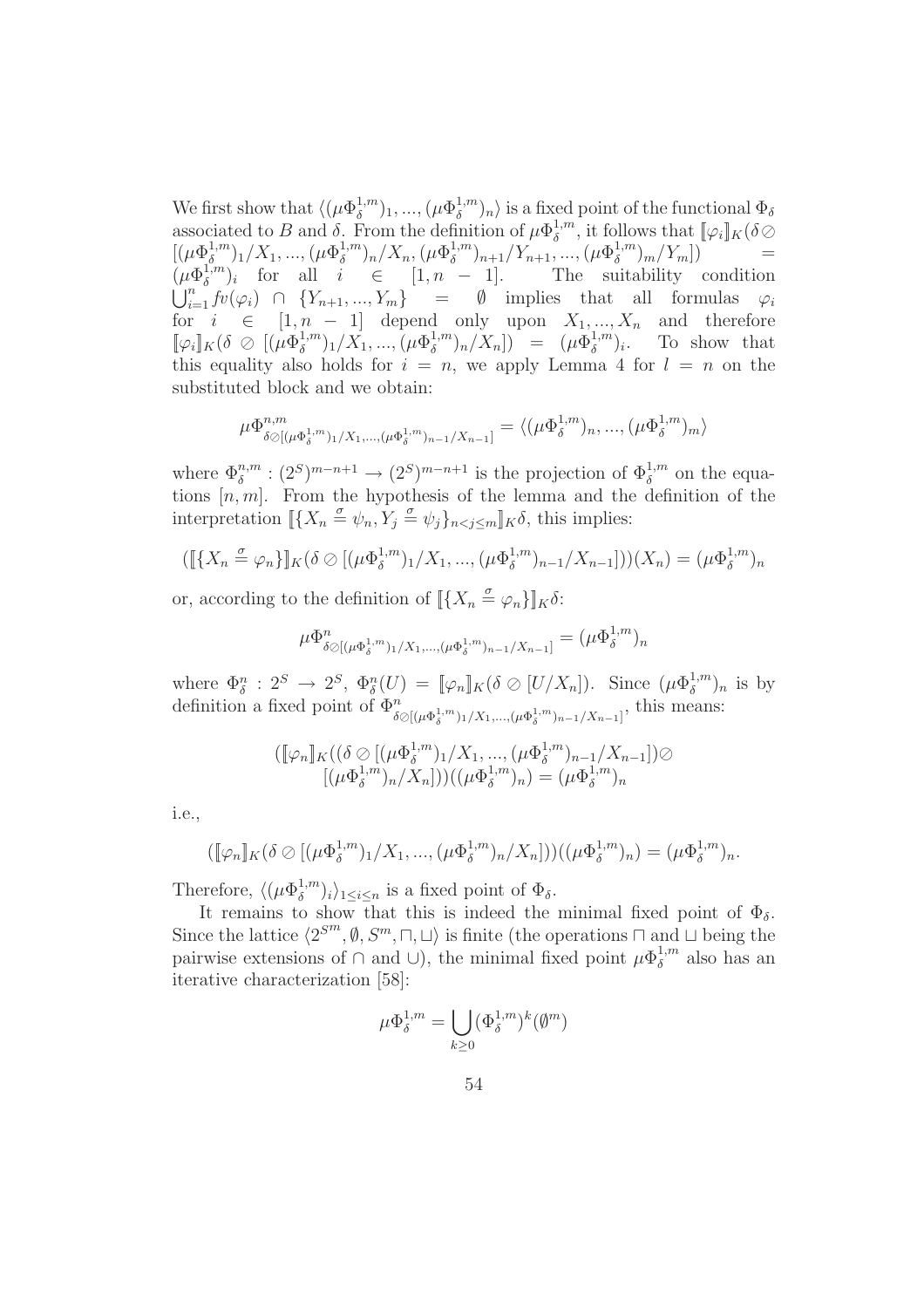where  $(\Phi_{\delta}^{1,m})^0(\emptyset^m) = \emptyset^m$ ,  $(\Phi_{\delta}^{1,m})^{k+1}(\emptyset^m) = \Phi_{\delta}^{1,m}((\Phi_{\delta}^{1,m})^k(\emptyset^m))$ .

We show, by induction on k, that  $((\Phi_{\delta}^{1,m})^k(\emptyset^m))_i \subseteq (\mu \Phi_{\delta})_i$  for all  $i \in [1, n]$ and  $k \geq 0$ . Let  $i \in [1, n]$ . Base step.  $((\Phi_{\delta}^{1,m})^0(\emptyset^m))_i = \emptyset \subseteq (\mu\Phi_{\delta})_i$ . Inductive step. For  $i \in [1, n-1]$ , we have:  $((\Phi_{\delta}^{1,m})^{k+1}(\emptyset^m))_i = (\Phi_{\delta}^{1,m}((\Phi_{\delta}^{1,m})^k(\emptyset^m)))_i$  $= [\![\varphi_i]\!]_K (\delta \oslash [((\Phi_{\delta}^{1,m})^k(\emptyset^m))_1/X_1, ..., ((\Phi_{\delta}^{1,m})^k(\emptyset^m))_m/Y_m])$ by def. of  $\llbracket \ \rrbracket$ =  $[\![\varphi_i]\!]_K(\delta \oslash [((\Phi_{\delta}^{1,m})^k(\emptyset^m))_1/X_1, ..., ((\Phi_{\delta}^{1,m})^k(\emptyset^m))_n/X_n])$ by suitability  $\subseteq [\![\varphi_i]\!]_K(\delta \oslash [(\mu\Phi_{\delta})_1/X_1, ..., (\mu\Phi_{\delta})_n/X_n])$ by ind. hyp.  $= (\mu \Phi_{\delta})_i$ by def. of  $\mu \Phi_{\delta}$ . For  $i = n$ , we have:  $((\Phi_{\delta}^{1,m})^{k+1}(\emptyset^m))_n = [\![\psi_n]\!]_K (\delta \oslash [((\Phi_{\delta}^{1,m})^k(\emptyset^m))_1/X_1, ..., ((\Phi_{\delta}^{1,m})^k(\emptyset^m))_m/Y_m])$  $\subseteq [\![\psi_n]\!]_K (\delta \oslash [((\Phi_{\delta}^{1,m})^k(\emptyset^m))_1/X_1, ..., ((\Phi_{\delta}^{1,m})^k(\emptyset^m))_{n-1}/X_{n-1},$  $(\mu \Phi_{\delta}^{1,m}$  $(\mu \Phi_{\delta}^{1,m})_n / X_n, ..., (\mu \Phi_{\delta}^{1,m})$  $\binom{1,m}{\delta}m/Y_m$ ]) by def.  $\mu \Phi_{\delta}^{1,m}$ δ  $=([\![\{X_{n}\overset{\mu}{=}\psi_{n},Y_{j}\overset{\mu}{=}\psi_{j}\}_{n< j\leq m}]\!]_{K}$  $(\delta \oslash [((\Phi_{\delta}^{1,m})^k(\emptyset^m))_1/X_1, ..., ((\Phi_{\delta}^{1,m})^k(\emptyset^m))_{n-1}/X_{n-1}]))(X_n)$ by def. of  $\llbracket \ \ \rrbracket$  $=([\![X_n\stackrel{\mu}{=} \varphi_n]\!]_K$  $(\delta \oslash [((\Phi_{\delta}^{1,m})^k(\emptyset^m))_1/X_1, ..., ((\Phi_{\delta}^{1,m})^k(\emptyset^m))_{n-1}/X_{n-1}]))(X_n)$ by hyp.  $= \mu \Phi_{\delta \oslash [((\Phi_{\delta}^{1,m})^k(\emptyset^m))_1/X_1,\ldots, ((\Phi_{\delta}^{1,m})^k(\emptyset^m))_{n-1}/X_{n-1}]}$ by def. of [[ ]]  $\subseteq \mu \Phi_{\delta \oslash [(\mu \Phi_{\delta})_1 / X_1, ..., (\mu \Phi_{\delta})_{n-1} / X_{n-1}]}^n$ by ind. hyp.  $= (\mu \Phi_{\delta})_n$ by Lemma 4.

The last application of Lemma 4 above considers the block  $B = \{X_i \stackrel{\sigma}{=} \varphi_i\}_{1 \leq i \leq n}$  and takes  $l = n$ . This concludes the proof that  $\langle (\mu \Phi_\delta^{1,m}$  $\{\overline{\delta}^{1,m}\}_i\}_{1\leq i\leq n}$  is the least fixed point of  $\Phi_{\delta}$ .

Lemma 5 allows to prove the correctness of a substitution by focusing only on the equations involved in the substitution, as illustrated in the proof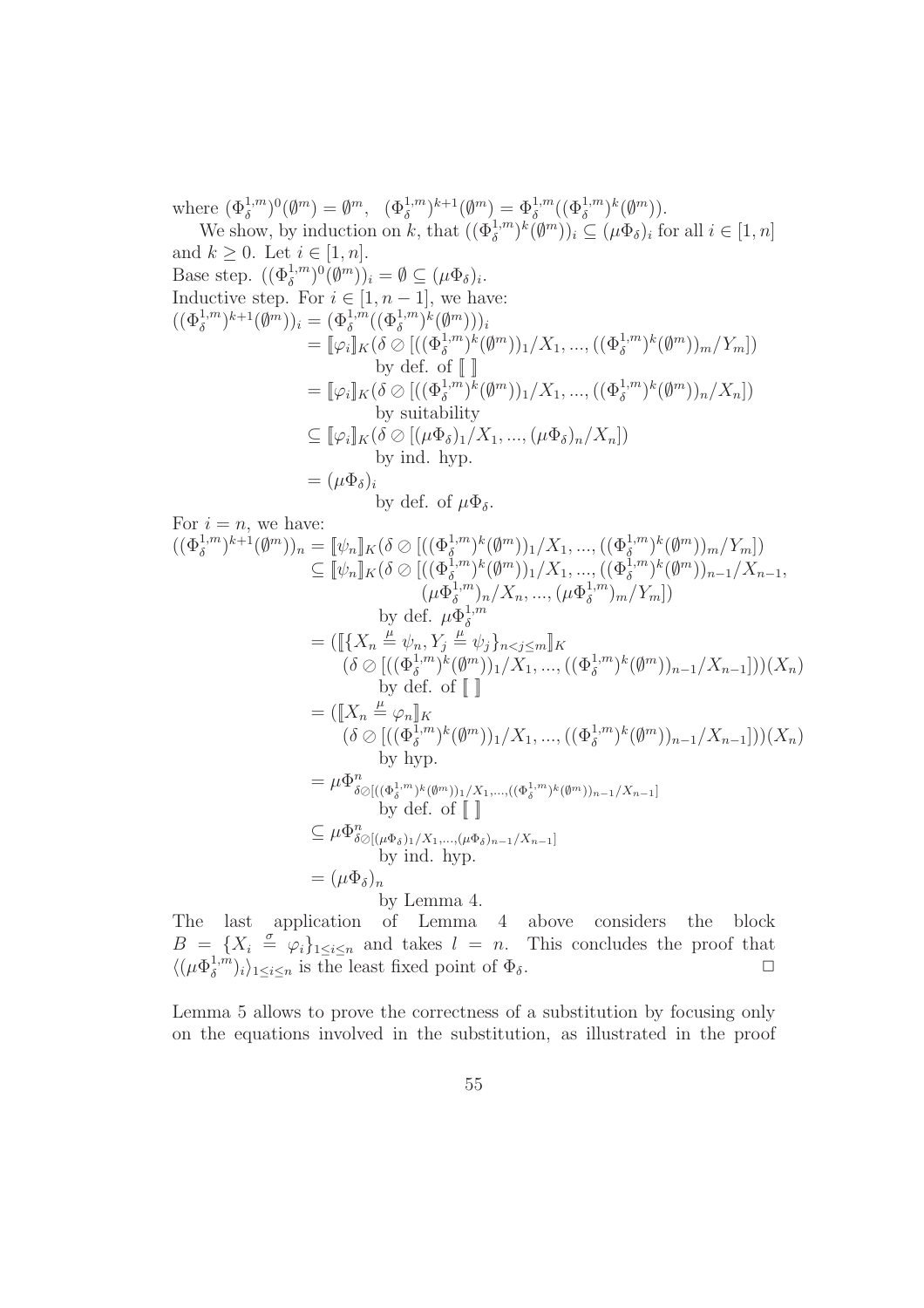below.

**Proof** (Proposition 2). Let K be a Kripke structure,  $B_1 = \{X_i \stackrel{\mu}{=} \varphi_i\}_{1 \leq i \leq n}$ and  $B_2 = \{X_i \stackrel{\nu}{=} \varphi_i\}_{1 \leq i \leq n}$  two equation blocks, and  $\delta$  a propositional environment as stated in the hypothesis. We show the proposition only for blocks of type  $B_1$  and the substitutions in the upper part of Figure 5, the other cases being dual.

• Substitution  $X \stackrel{\mu}{=} \mathsf{EF}_{\rho_1,\rho_2} Y := X \stackrel{\mu}{=} \mathsf{EF}_{\rho_1} Z, Z \stackrel{\mu}{=} \mathsf{EF}_{\rho_2} Y$ . It is sufficient to show that this substitution satisfies the condition in the hypothesis of Lemma 5:

$$
([\![\{X\stackrel{\mu}{=}\mathsf{EF}_{\rho_1,\rho_2}Y\}]\!]_K\delta)(X) =([\![\{X\stackrel{\mu}{=}\mathsf{EF}_{\rho_1}Z,Z\stackrel{\mu}{=}\mathsf{EF}_{\rho_2}Y\}]\!]_K\delta)(X).
$$

By applying the definition of  $\llbracket \cdot \rrbracket$  and simple properties about substitution of variables in a Res, we obtain:

$$
([\{X \stackrel{\mu}{=} \mathsf{EF}_{\rho_1,\rho_2} Y\}]_K \delta)(X)
$$
  
\n
$$
= [\mathsf{EF}_{\rho_1,\rho_2} Y]_K \delta
$$
  
\n
$$
= \{s \in S \mid \exists \pi \in Path_K(s). \exists i \ge 0. \pi_{0,i} \models_K \rho_1.\rho_2 \land \pi_i \in [Y]_K\}
$$
  
\n
$$
= \{s \in S \mid \exists \pi \in Path_K(s). \exists i \ge 0. \exists k \in [0, i].
$$
  
\n
$$
\pi_{0,k} \models_K \rho_1 \land \pi_{k,i} \models_K \rho_2 \land \pi_i \in [Y]_K\}
$$
  
\n
$$
= \{s \in S \mid \exists \pi \in Path_K(s). \exists k \ge 0.
$$
  
\n
$$
\pi_{0,k} \models_K \rho_1 \land \exists i \ge k.\pi_{k,i} \models_K \rho_2 \land \pi_i \in [Y]_K\}
$$
  
\n
$$
= \{s \in S \mid \exists \pi \in Path_K(s). \exists k \ge 0.\pi_{0,k} \models_K \rho_1 \land \exists \pi' \in Path_K(\pi_k). \exists i \ge k.
$$
  
\n
$$
\pi'_{k,i} \models_K \rho_2 \land \pi'_i \in [Y]_K\}
$$
  
\n
$$
= \{s \in S \mid \exists \pi \in Path_K(s). \exists k \ge 0.\pi_{0,k} \models_K \rho \land \pi_k \in [EF_{\rho_2} Y]_K\}
$$
  
\n
$$
= [[\{X \stackrel{\mu}{=} EF_{\rho_1} EF_{\rho_2} Y\}]_K \delta)(X)
$$
  
\n
$$
= ([[\{X \stackrel{\mu}{=} EF_{\rho_1} Z, Z \stackrel{\mu}{=} EF_{\rho_2} Y\}]_K \delta)(X).
$$

• Substitution  $X \stackrel{\mu}{=} \mathsf{EF}_{\rho_1|\rho_2} Y := X \stackrel{\mu}{=} Z \vee U, Z \stackrel{\mu}{=} \mathsf{EF}_{\rho_1} Y, U \stackrel{\mu}{=} \mathsf{EF}_{\rho_2} Y$ . As above, it is sufficient to show that:

$$
([\{\mathcal{X} \stackrel{\mu}{=} \mathsf{EF}_{\rho_1|\rho_2}Y\}\]_K\delta)(X) =
$$
  

$$
([\{\mathcal{X} \stackrel{\mu}{=} Z \vee U, Z \stackrel{\mu}{=} \mathsf{EF}_{\rho_1}Y, U \stackrel{\mu}{=} \mathsf{EF}_{\rho_2}Y\}\]_K\delta)(X).
$$

By applying the definition of  $\llbracket \ \rrbracket$  and simple properties about substitution of variables in a Res, we obtain: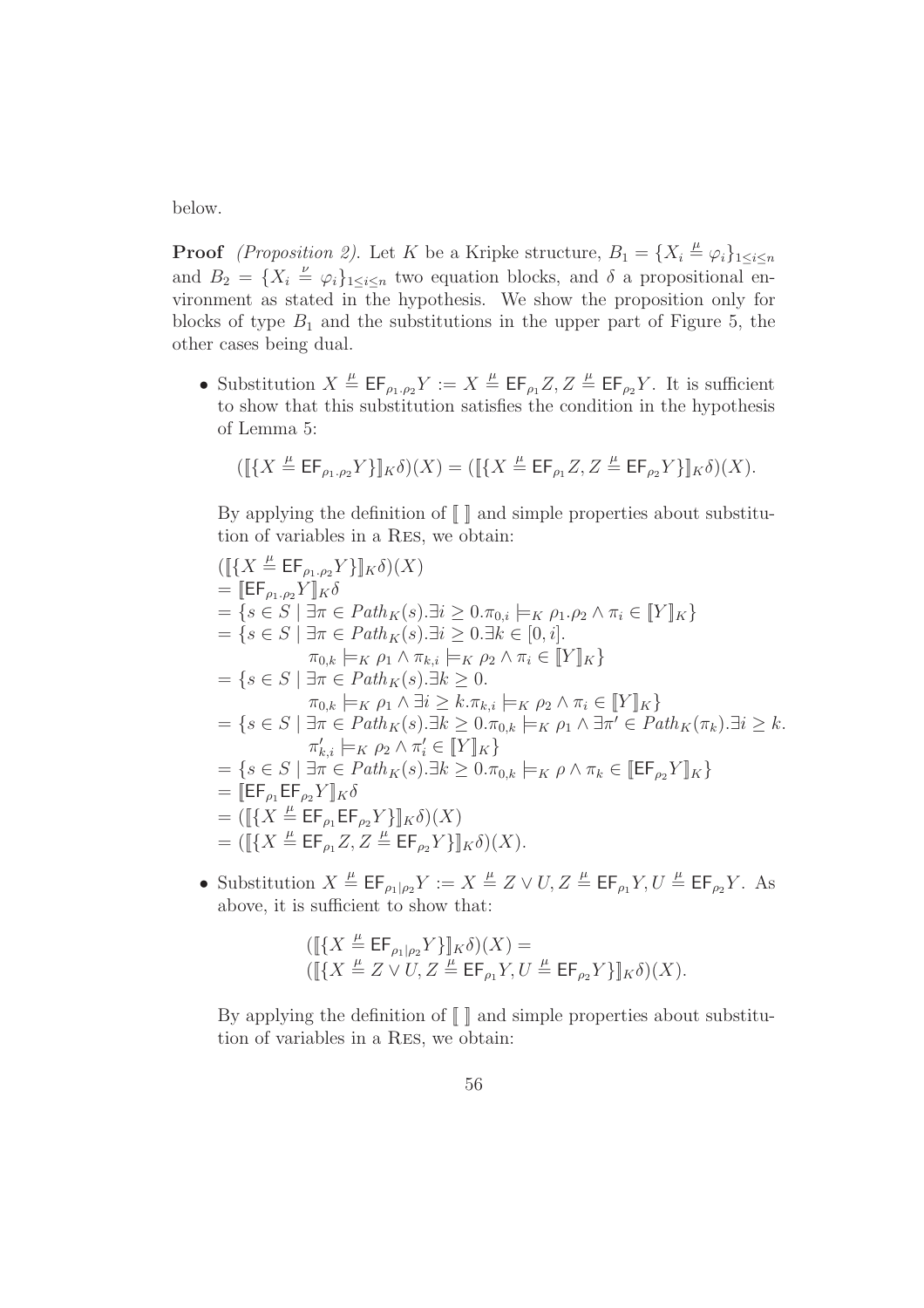$$
([\lbrace X \stackrel{\mu}{=} \mathsf{EF}_{\rho_1|\rho_2} Y \rbrace]_K \delta)(X)
$$
  
\n
$$
= [\mathsf{EF}_{\rho_1|\rho_2} Y]_K \delta
$$
  
\n
$$
= \lbrace s \in S \mid \exists \pi \in Path_K(s). \exists i \ge 0. \pi_{0,i} \models_K \rho_1|\rho_2 \land \pi_i \in [\![Y]\!]_K \delta \rbrace
$$
  
\n
$$
= \lbrace s \in S \mid \exists \pi \in Path_K(s). \exists i \ge 0. (\pi_{0,i} \models_K \rho_1 \lor \pi_{0,i} \models_K \rho_2) \land
$$
  
\n
$$
\pi_i \in [\![Y]\!]_K \delta \rbrace
$$
  
\n
$$
= \lbrace s \in S \mid \exists \pi \in Path_K(s). \exists i \ge 0. ((\pi_{0,i} \models_K \rho_1 \land \pi_i \in [\![Y]\!]_K \delta) \lor
$$
  
\n
$$
(\pi_{0,i} \models_K \rho_2 \land \pi_i \in [\![Y]\!]_K \delta)) \rbrace
$$
  
\n
$$
= \lbrace s \in S \mid \exists \pi \in Path_K(s). \exists i \ge 0. \pi_{0,i} \models_K \rho_1 \land \pi_i \in [\![Y]\!]_K \delta \lor
$$
  
\n
$$
\exists \pi \in Path_K(s). \exists i \ge 0. \pi_{0,i} \models_K \rho_2 \land \pi_i \in [\![Y]\!]_K \delta \rbrace
$$
  
\n
$$
= [\![\![E\mathsf{F}_{\rho_1} Y \lor \mathsf{EF}_{\rho_2} Y]\!]_K \delta
$$
  
\n
$$
= (\![\lbrace X \stackrel{\mu}{=} \mathsf{EF}_{\rho_1} Y \lor \mathsf{EF}_{\rho_2} Y \rbrace]\!]_K \delta)(X)
$$
  
\n
$$
= (\![\lbrace X \stackrel{\mu}{=} Z \lor U, Z \stackrel{\mu}{=} \mathsf{EF}_{\rho_1} Y, U \stackrel{\mu}{=} \mathsf{EF}_{\rho_2} Y \rbrace]\!]_K \delta)(X).
$$

• Substitution  $X \stackrel{\mu}{=} \mathsf{EF}_{\rho^*} Y := X \stackrel{\mu}{=} Y \vee Z, Z \stackrel{\mu}{=} \mathsf{EF}_{\rho} X$ . As above, it is sufficient to show that:

$$
([\![\{X\stackrel{\mu}{=}\mathsf{EF}_{\rho^*}Y\}]\!]_K\delta)(X)=([\![\{X\stackrel{\mu}{=}\overline{Y}\vee Z,Z\stackrel{\mu}{=}\mathsf{EF}_{\rho}X\}]\!]_K\delta)(X).
$$

Let  $A = (\llbracket \{ X \stackrel{\mu}{=} \mathsf{EF}_{\rho^*} Y \} \rrbracket_K \delta)(X)$ . We have:  $(\llbracket \{ X \stackrel{\mu}{=} \mathsf{EF}_{\rho}$ by def. of  $[\![\ ]\!]$  $[\mathsf{EF}_{\rho^*} Y]_K \delta =$  $\{s \in S \mid \exists \pi \in Path_K(s). \exists i \geq 0.\pi_{0,i} \models_K \rho^* \land \pi_i \in [\![Y]\!]_K \delta\} =$  $\{s \in S \mid \exists \pi \in Path_K(s). \exists i \geq 0. \exists k \geq 0. \pi_{0,i} \models_K \rho^k \land \pi_i \in \delta(Y)\}.$ Let  $B = (\llbracket \{ X \stackrel{\mu}{=} Y \vee Z, Z \stackrel{\mu}{=} \mathsf{EF}_{\rho} X \} \rrbracket_K \delta)(X)$ . We have:  $([\{X \stackrel{\mu}{=} Y \lor Z, Z \stackrel{\mu}{=} \mathsf{EF}_{\rho}X\}]_{K}\delta)(X) = \text{ by subst. on } Y$  $([\{X \stackrel{\mu}{=} Y \vee \mathsf{EF}_{\rho} X\}]_{K} \delta)(X) = \mu \Phi_{\delta}$ 

where the functional  $\Phi_{\delta}: 2^S \to 2^S$  is defined as follows:

$$
\begin{array}{l}\Phi_\delta(U) = \llbracket Y \vee \mathsf{EF}_\rho X \rrbracket_K (\delta \oslash [U/X]) \\ = \llbracket Y \rrbracket_K (\delta \oslash [U/X]) \cup \llbracket \mathsf{EF}_\rho X \rrbracket_K (\delta \oslash [U/X]) \\ = \delta(Y) \cup \llbracket \mathsf{EF}_\rho X \rrbracket_K [U/X].\end{array}
$$

The lattice  $\langle 2^S, \emptyset, S, \cap, \cup \rangle$  being finite, the minimal fixed point  $\mu \Phi_{\delta}$  has also the following iterative characterization [58]:

$$
\mu\Phi_{\delta}=\bigcup_{k\geq 0}\Phi^k(\emptyset),
$$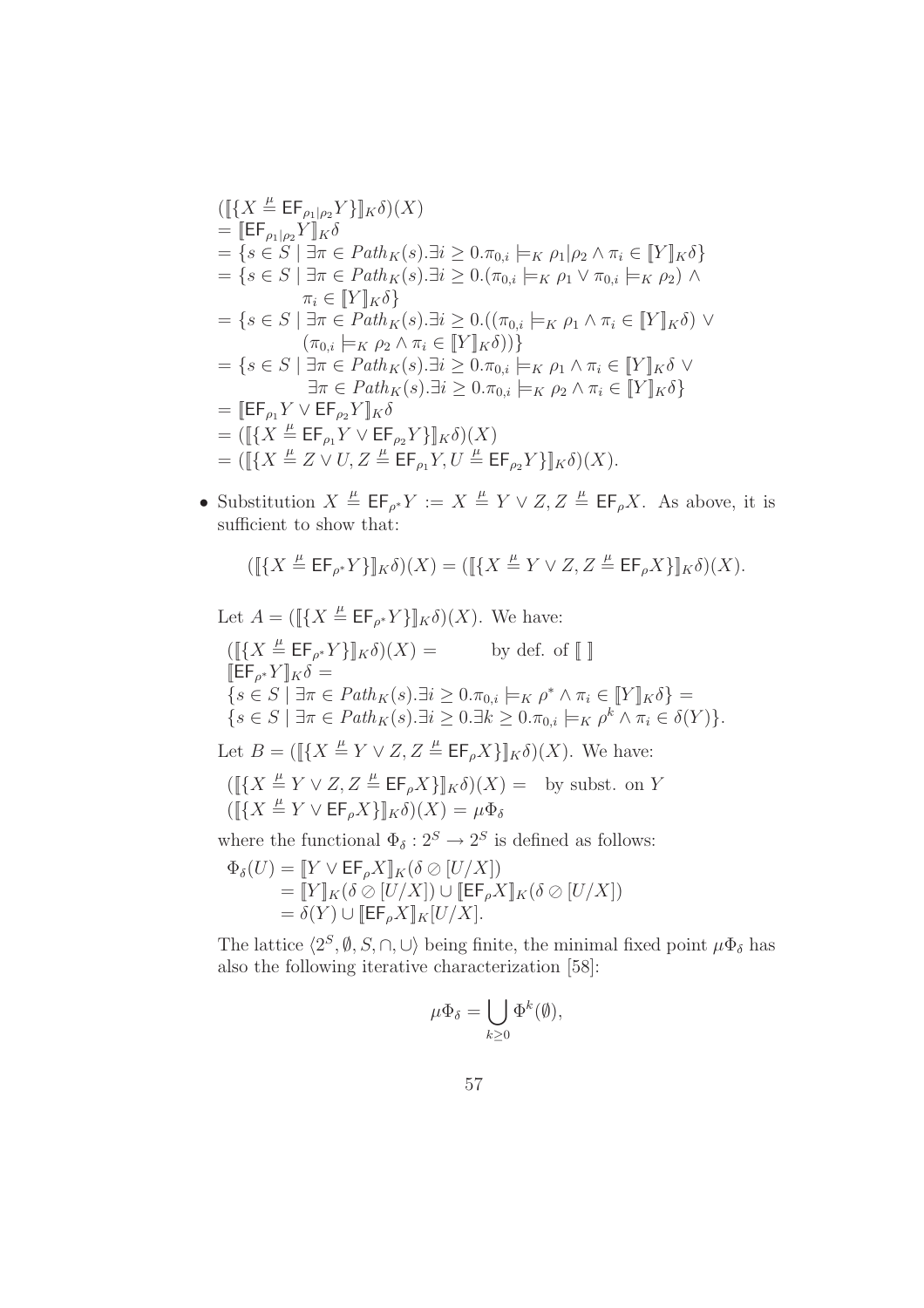where  $\Phi^0(\emptyset) = \emptyset$ ,  $\Phi^{k+1}(\emptyset) = \delta(Y) \cup [\mathsf{EF}_{\rho} X]_K[\Phi^k(\emptyset)/X].$ 

Intuitively,  $\Phi^{k+1}(\emptyset)$  contains those states having an outgoing sequence that matches  $\rho^j$  for some  $j \in [0, k]$  and leads to a state in  $\delta(Y)$ :

$$
\Phi^{k+1}(\emptyset) = \{ s \in S \mid \exists \pi \in Path_K(s). \exists i \ge 0. \exists j \in [0, k].
$$
  

$$
\pi_{0,i} \models_K \rho^j \land \pi_i \in \delta(Y) \}.
$$

This statement can be easily shown by induction on  $k$ . Base step.

$$
\Phi^1(\emptyset) = \delta(Y) \cup [\mathsf{EF}_{\rho} X]_K[\Phi^0(\emptyset)/X]
$$
  
=  $\delta(Y)$   $\cup [\mathsf{EF}_{\rho} X]_K[\emptyset/X]$   
=  $\delta(Y)$   
=  $\{s \in S \mid \exists \pi \in Path_K(s) . \pi_{0,0} \models_K \rho^0 \land \pi_0 \in \delta(Y)\}$   
by choosing  $i, j = 0$ .

Inductive step.

$$
\Phi^{k+2}(\emptyset) = \Phi(\Phi^{k+1}(\emptyset)) \text{ by def. of } \Phi
$$
  
\n
$$
= \delta(Y) \cup \{s \in S \mid \exists \pi \in Path_K(s). \exists i \ge 0.
$$
  
\n
$$
\pi_{0,i} \models_K \rho \land \pi_i \in \Phi^{k+1}(\emptyset) \} \text{ by ind. hyp.}
$$
  
\n
$$
= \delta(Y) \cup \{s \in S \mid \exists \pi \in Path_K(s). \exists i \ge 0. \pi_{0,i} \models_K \rho \land \exists \pi' \in Path_K(\pi_i). \exists i' \ge 0. \exists j \in [0, k].
$$
  
\n
$$
\pi'_{0,i'} \models_K \rho^j \land \pi'_{i'} \in \delta(Y) \}
$$
  
\n
$$
= \delta(Y) \cup \{s \in S \mid \exists \pi \in Path_K(s). \exists i \ge 0. \exists j \in [0, k].
$$
  
\n
$$
\pi_{0,i} \models_K \rho^{j+1} \land \pi_i \in \delta(Y) \} \text{ repl. } i \text{ by } i + i'
$$
  
\n
$$
= \delta(Y) \cup \{s \in S \mid \exists \pi \in Path_K(s). \exists i \ge 0. \exists j \in [1, k+1].
$$
  
\n
$$
\pi_{0,i} \models_K \rho^j \land \pi_i \in \delta(Y) \}
$$
  
\n
$$
= \{s \in S \mid \exists \pi \in Path_K(s). \exists i \ge 0. \exists j \in [0, k+1].
$$
  
\n
$$
\pi_{0,i} \models_K \rho^j \land \pi_i \in \delta(Y) \}.
$$

From the above statement, we obtain:

$$
B = \bigcup_{k \geq 0} \Phi^k(\emptyset) = \Phi^0(\emptyset) \cup \bigcup_{k \geq 0} \Phi^{k+1}(\emptyset) = \bigcup_{k \geq 0} \Phi^{k+1}(\emptyset)
$$
  
\n
$$
= \bigcup_{k \geq 0} \{ s \in S \mid \exists \pi \in Path_K(s). \exists i \geq 0. \exists j \in [0, k].
$$
  
\n
$$
\pi_{0,i} \models_K \rho^j \land \pi_i \in \delta(Y) \}
$$
  
\n
$$
= \{ s \in S \mid \exists k \geq 0. \exists \pi \in Path_K(s). \exists i \geq 0. \exists j \in [0, k].
$$
  
\n
$$
\pi_{0,i} \models_K \rho^j \land \pi_i \in \delta(Y) \}
$$
  
\n
$$
= \{ s \in S \mid \exists \pi \in Path_K(s). \exists i \geq 0. \exists k \geq 0. \exists j \in [0, k].
$$
  
\n
$$
\pi_{0,i} \models_K \rho^j \land \pi_i \in \delta(Y) \}
$$
  
\n
$$
= \{ s \in S \mid \exists \pi \in Path_K(s). \exists i \geq 0. \exists k \geq 0. \pi_{0,i} \models_K \rho^k \land \pi_i \in \delta(Y) \}
$$
  
\n
$$
= \{ s \in S \mid \exists \pi \in Path_K(s). \exists i \geq 0. \exists k \geq 0. \pi_{0,i} \models_K \rho^k \land \pi_i \in \delta(Y) \}
$$
  
\n
$$
= A.
$$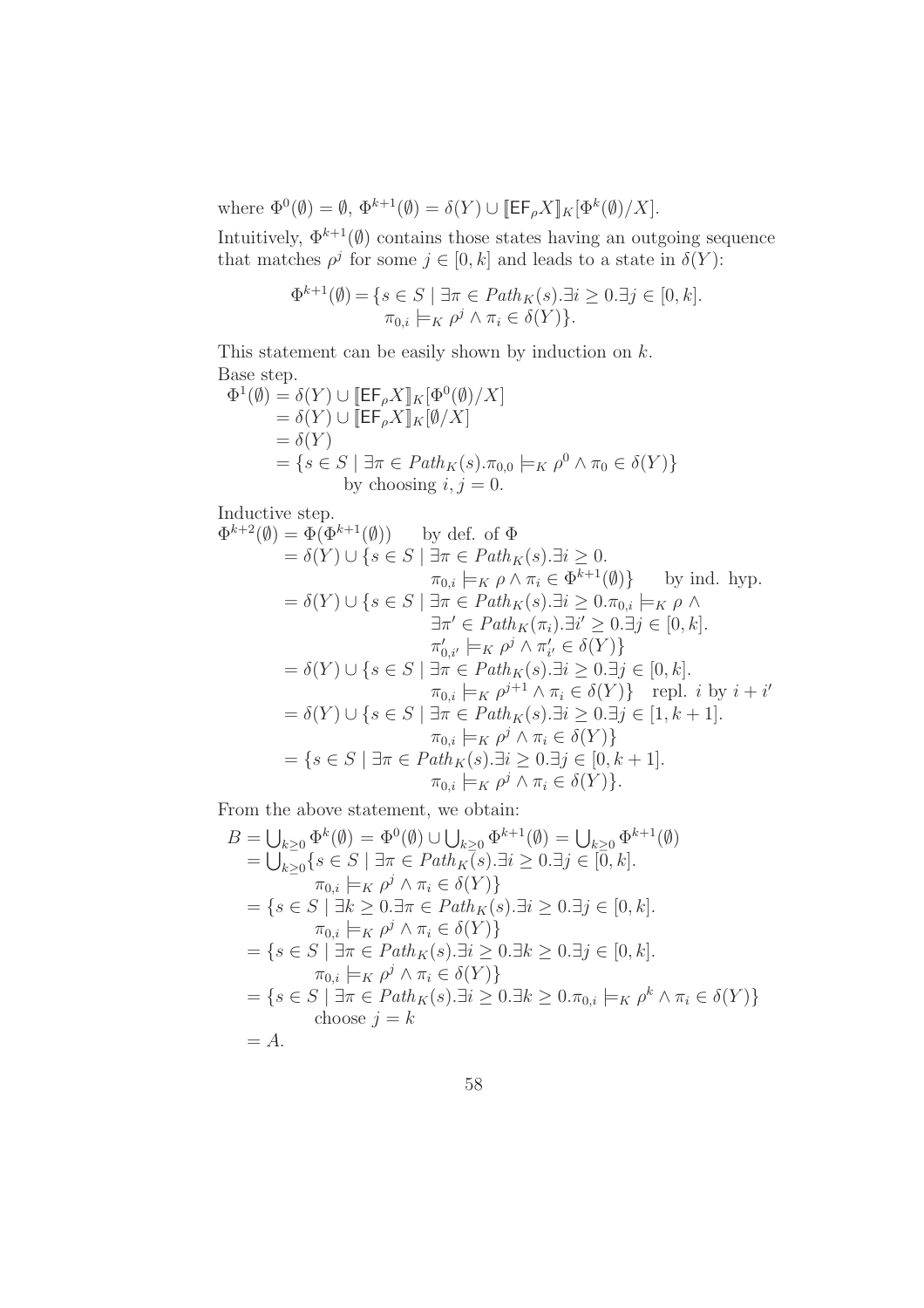A.2.2. Operators  $AF_\rho$  and  $EG_\rho$ Translation to guarded form.

**Proof** *(Lemma 1)*. Let K be a Kripke structure,  $B = \{X_i \stackrel{\mu}{=} \varphi_i\}_{1 \leq i \leq n}$  be an equation block and  $\delta$  a propositional environment as stated in the hypothesis. It is sufficient to show that the absorption substitution satisfies the condition in the hypothesis of Lemma 5:

$$
([\![{X \stackrel{\mu}{=} X \vee \varphi\}]\!]_K \delta)(X) = ([[\![{X \stackrel{\mu}{=} \varphi\}]\!]_K \delta)(X)
$$

which amounts to show, applying the definition of  $\llbracket \cdot \rrbracket$ , that:

$$
\mu \Phi_{\delta} = [\![\varphi]\!]_K \delta
$$

where the functional  $\Phi_{\delta}: 2^S \to 2^S$  is defined as  $\Phi_{\delta}(U) = [X \vee \varphi]_K (\delta \oslash$  $[U/X]$  =  $U \cup [\![\varphi]\!]_K \delta$ . The lattice  $\langle 2^S, \emptyset, S, \cap, \cup \rangle$  being finite, the minimal fixed point  $\mu \Phi_{\delta}$  has also the following iterative characterization [58]:

$$
\mu\Phi_{\delta} = \bigcup_{k\geq 0} \Phi^k(\emptyset), \text{ where } \Phi_{\delta}^0(\emptyset) = \emptyset, \Phi_{\delta}^{k+1}(\emptyset) = \Phi_{\delta}^k(\emptyset) \cup [\![\varphi]\!]_K\delta.
$$

To obtain the desired equality, it is therefore sufficient to show that  $\Phi_{\delta}^{k+1}(\emptyset) =$  $[\![\varphi]\!]_K \delta$  for every  $k \geq 0$ . We proceed by induction on k.

Base step:  $\Phi_{\delta}^1(\emptyset) = \Phi_{\delta}^0(\emptyset) \cup [\![\varphi]\!]_K \delta = [\![\varphi]\!]_K \delta.$ Inductive step:  $\Phi_{\delta}^{k+1}$  $\delta_{\delta}^{k+1}(\emptyset) = \Phi_{\delta}^{k}(\emptyset) \cup [\![\varphi]\!]_K \delta$  by def.  $=[\![\varphi]\!]_K \delta \cup [\![\varphi]\!]_K \delta$  by ind. hyp.  $= [\![\varphi]\!]_K \delta.$ 

 $\Box$ 

Determinization.

Several definitions and lemmas are needed in order to prove Proposition 3. Consider a Kripke structure  $K$  and the following potentiality RES:

$$
\left\{ X_i \stackrel{\mu}{=} \bigvee_{j=1}^n (h_{ij} \wedge \mathsf{EF}_{\rho_{ij}} X_j) \vee (h_i \wedge Y) \right\}_{1 \le i \le n} (*)
$$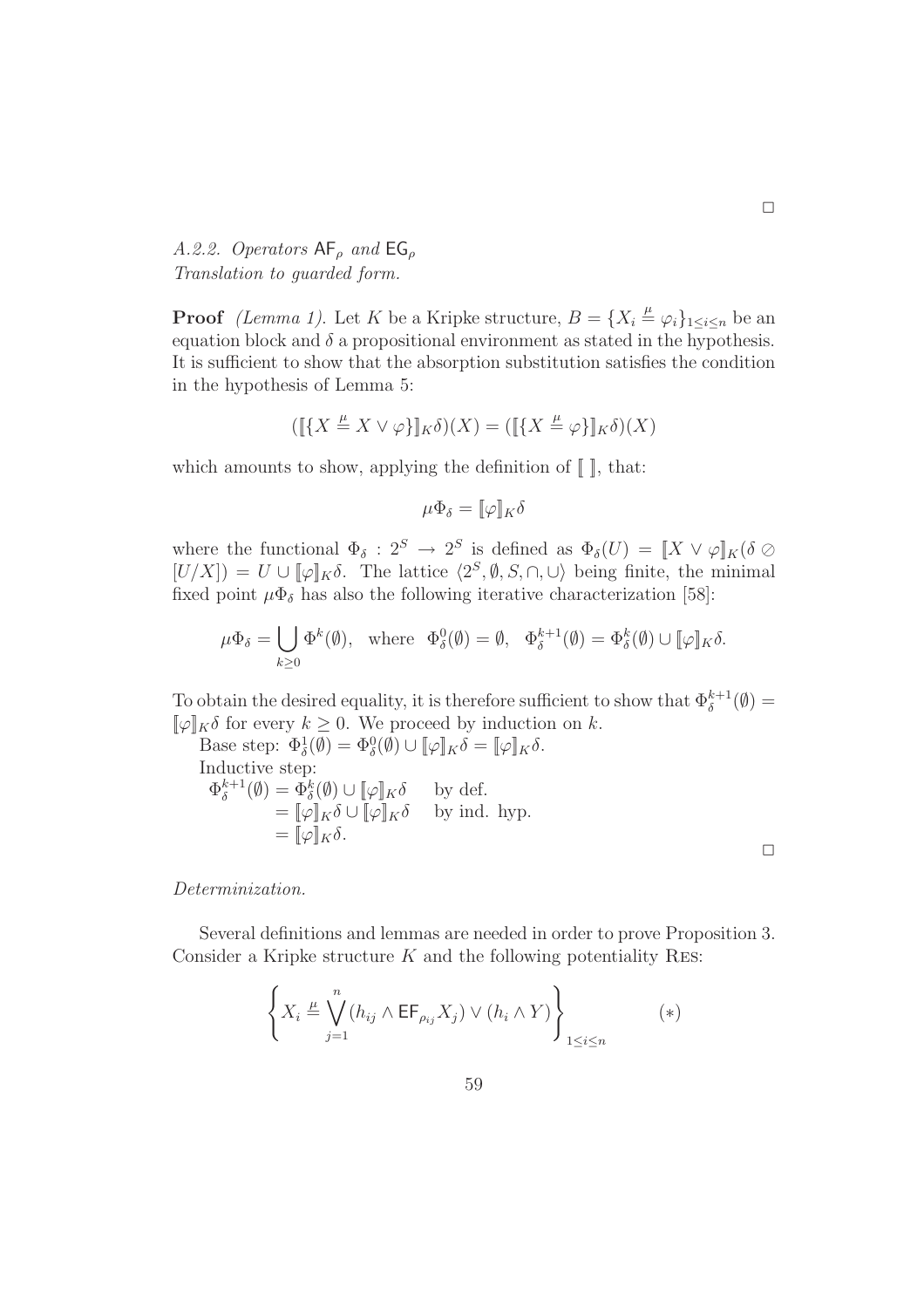where  $h_{ij}, h_i \in \textbf{Bool}$  and  $\rho_{ij}$  are regular formulas for all  $1 \leq i, j \leq n$ . Unguarded occurrences of variables  $X_j$  in the right-hand sides of the equations are obtained by taking  $\rho_{ij} = \text{nil.}$  RESS of the form  $(*)$  are encountered throughout the translation from a potentiality Res to its guarded form. For instance, a potentiality RES  $\{X_1 \stackrel{\mu}{=} \mathsf{EF}_\rho Y\}$  can be rewritten as  ${X_1 \triangleq \mathsf{EF}_\rho X_2, X_2 \triangleq Y}$ , which is in the form above by considering  $n = 2$ ,  $h_{11}$  = false,  $h_{12}$  = true,  $\rho_{12} = \rho$ ,  $h_1$  = false,  $h_{21} = h_{22}$  = false, and  $h_2$  = true. Similarly, a guarded potentiality Res is a particular case of form (∗) in which all regular formulas  $\rho_{ij}$  are simply atomic propositions  $p_{ij}$ .

To each propositional variable  $X_i$  of the potentiality RES  $(*)$  and environment  $\delta$  is associated a path predicate  $P_{\delta,i}$ :  $Path_K \to \textbf{Bool}$  characterizing the paths denoted by  $X_i$  in the context of  $\delta$ . These path predicates are defined by the following equation system:

$$
\left\{ P_{\delta,i}(\pi) \stackrel{\mu}{=} \bigvee_{j=1}^n \left( h_{ij} \wedge \exists l_{ij} \geq 0. \pi_{0,l_{ij}} \models \rho_{ij} \wedge P_{\delta,j}(\pi_{l_{ij},\infty}) \right) \vee \left( h_i \wedge \pi_0 \in \delta(Y) \right) \right\}_{1 \leq i \leq n}
$$

where  $\pi_{l_i,\infty}$  denotes the suffix of path  $\pi$  starting at the state of index  $l_{ij}$ .

The translation from a potentiality MES  $\{X_1 \stackrel{\mu}{=} \mathsf{EF}_\rho Y\}$  to its guarded form preserves the path predicate associated to the main variable  $X_1$ , as shown by the lemma below.

**Lemma 6.** Let K be a Kripke structure,  $R = \{X_1 \stackrel{\mu}{=} \mathsf{EF}_\rho Y\}$  be an equation block, M be its corresponding guarded potentiality MES in the form  $(*)$ , and  $P_{\delta,i}$  be its associated path predicates. Then:

$$
P_{\delta,1}(\pi) = \exists l \ge 0. \pi_{0,l} \models \rho \land \pi_l \in \delta(Y)
$$

for any  $\pi \in Path_K$  and any propositional environment  $\delta$ .

**Proof** Let K be a Kripke structure and  $\delta$  be a propositional environment. Let the equation block  $R = \{X_1 \stackrel{\mu}{=} \mathsf{EF}_\rho X_2, X_2 \stackrel{\mu}{=} Y\}$  in form (\*). Its associated path predicates are defined as follows:

$$
P_{\delta,1}(\pi) = \exists l_{12} \ge 0. \pi_{0,l_{12}} \models \rho_{12} \land P_{\delta,2}(\pi_{l_{12},\infty})
$$
  

$$
P_{\delta,2}(\pi) = \pi_0 \in \delta(Y)
$$

where  $\pi \in Path_K$ . After appropriate renamings, we obtain the desired equality:

$$
P_{\delta,1}(\pi) = \exists l \ge 0. \pi_{0,l} \models \rho \land \pi_l \in \delta(Y).
$$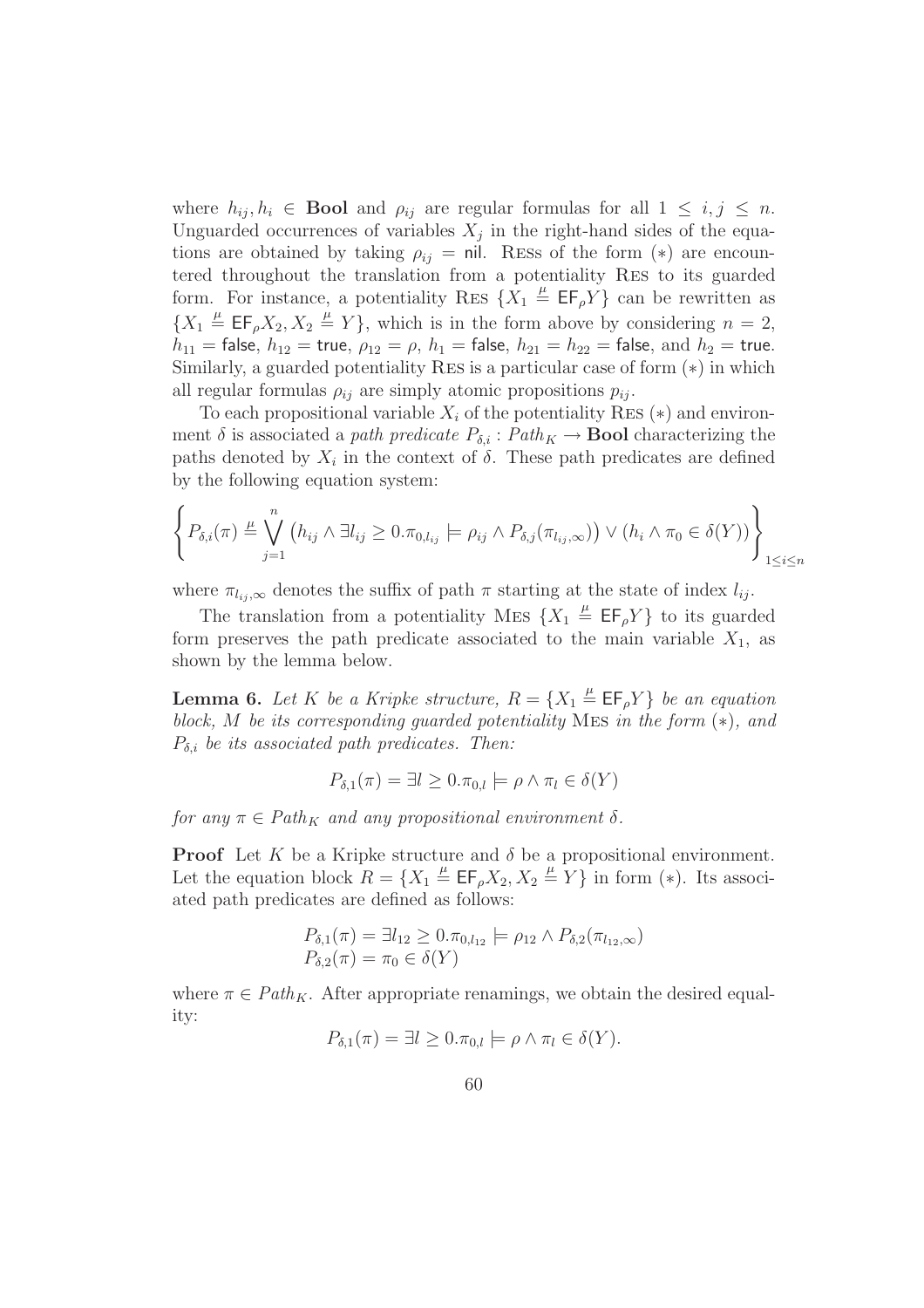It remains to show that this equality also holds along the translation of R into guarded form. This translation consists of two phases: elimination of the regular operators present in  $\rho$  (Proposition 2) and elimination of unguarded occurrences of variables (Lemma 1). The substitutions performed in both phases preserve the path predicates associated to the variables defined by the substituted equations. This can be shown using similar arguments as in Proposition 2 and Lemma 1; we show below the path predicate preservation only for the first rule in Proposition 2, leaving the other ones as exercises for the interested reader.

This rule transforms the RES  $R = \{X \stackrel{\mu}{=} \mathsf{EF}_{\rho_1,\rho_2}Y\}$  into the RES  $R' = \{X \stackrel{\mu}{=} \mathsf{EF}_{\rho_1} Z, Z \stackrel{\mu}{=} \mathsf{EF}_{\rho_2} Y\}.$  The predicate  $P'_{\delta,1}$  associated to  $X_1$  in  $R'$  is defined as follows:

$$
P'_{\delta,1}(\pi) = \exists l \ge 0. \pi_{0,l} \models \rho_1 \land P'_{\delta,2}(\pi_{l,\infty}) \qquad \text{by def. of } P'_{\delta,1}
$$
  
\n
$$
= \exists l \ge 0. \pi_{0,l} \models \rho_1 \land \exists l' \ge 0. \pi_{l,l+l'} \models \rho_2 \land \pi_{l+l'} \in \delta(Y) \text{ by def. of } P'_{\delta,2}
$$
  
\n
$$
= \exists l \ge 0. \exists l' \ge 0. \pi_{0,l} \models \rho_1 \land \pi_{l,l+l'} \models \rho_2 \land \pi_{l+l'} \in \delta(Y)
$$
  
\n
$$
= \exists k \ge 0. \exists j \ge 0. \pi_{0,j} \models \rho_1 \land \pi_{j,k} \models \rho_2 \land \pi_k \in \delta(Y)
$$
  
\nby taking  $k = l + l'$  and  $j = l$   
\n
$$
= \exists k \ge 0. \exists j \ge 0. \pi_{0,j} \models \rho_1 \land \pi_{j,k} \models \rho_2 \land \pi_k \in \delta(Y) \qquad \text{by def. of } \rho_1.\rho_2
$$

which coincides with the definition of  $P_{\delta,1}$  in R. Thus, the path predicate  $P_{\delta,1}$  associated to  $X_1$  in R remains unchanged during the translation of R into guarded form, which shows the desired equality.  $\Box$ 

The relation between the path predicates associated to a guarded potentiality Mes and the interpretation of the corresponding determinized Mes is given by the lemma below.

**Lemma 7.** Let  $K$  be a Kripke structure,  $M$  be a guarded potentiality MES in the form  $(*),$  and  $P_{\delta,i}$  be its associated path predicates. The determinized Mes corresponding to M is defined as in Section 3.3.2. Then:

$$
\left(\left[\left\{X_I \stackrel{\mu}{=} \bigvee_{\emptyset \subset Q \subseteq prop(I)} \mathsf{AF}_Q X_{vars(Q,I)} \vee (h(I) \wedge Y)\right\}_{I \subseteq [1,n]}\right]_K \delta\right)(X_J)
$$
\n
$$
= \{s \in S \mid \forall \pi \in Path_K(s). \exists j \in J. P_{\delta,j}(\pi)\}
$$

for any index set  $J \subseteq [1,n]$  and any propositional environment  $\delta$ .

**Proof** Let K, M,  $\delta$ , and  $P_{\delta,i}$  as stated in the hypothesis. The functional  $\Phi_{\delta}: (2^S)^{2^n-1} \to (2^S)^{2^n-1}$  associated to the determinized MES corresponding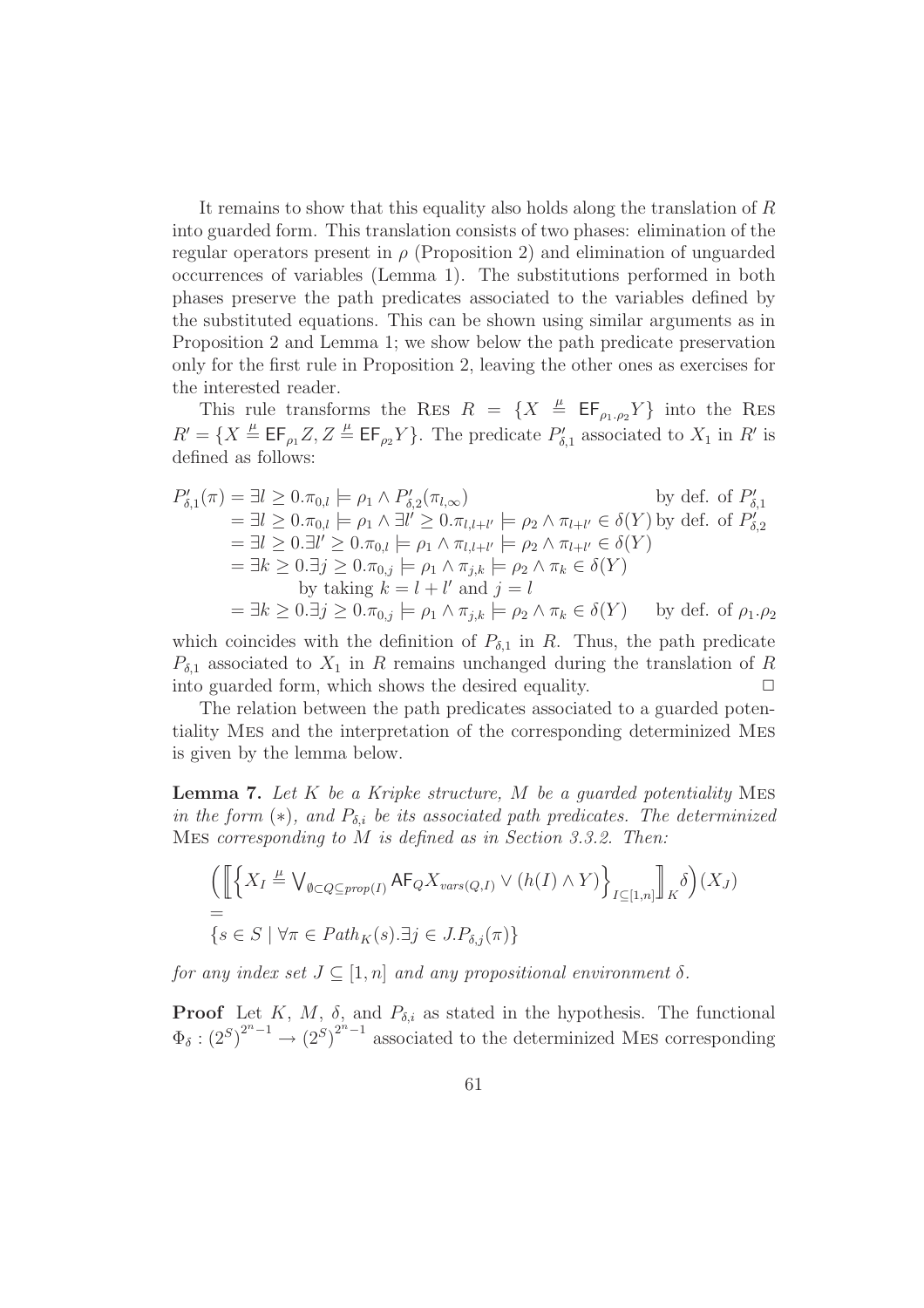to  $M$  is defined as follows:

$$
\Phi_{\delta}(\langle U_J \rangle_{J \subseteq [1,n]}) = \Big\langle \left[ \bigvee_{\emptyset \subset Q \subseteq prop(I)} \mathsf{AF}_{Q} X_{vars(Q,I)} \vee (h(I) \wedge Y) \right]_{K}
$$

$$
(\delta \oslash [U_J / X_J]_{J \subseteq [1,n]}) \Big\rangle_{I \subseteq [1,n]}
$$

The interpretation of the determinized MES is equal to  $\mu \Phi_{\delta}$ . Let  $U = \langle \{ s \in$  $S \mid \forall \pi \in Path_K(s).\exists j \in J.P_{\delta,j}(\pi) \rangle_{J \subseteq [1,n]}$ . We must show that  $\mu \Phi_{\delta} = U$ , which we split into a double inclusion.

Inclusion  $\subseteq$ .. By Tarski's theorem [78], showing that  $\mu \Phi_{\delta} \subseteq U$  amounts to show that  $\Phi_{\delta}(U) \subseteq U$ . We have:

$$
\Phi_{\delta}(U) = \Big\langle \left[ \bigvee_{\emptyset \subset Q \subseteq prop(I)} \mathsf{AF}_{Q} X_{vars(Q,I)} \vee (h(I) \wedge Y) \right]_{K}
$$

$$
(\delta \oslash [\{s \in S \mid \forall \pi \in Path_K(s). \exists j \in J. P_{\delta,j}(\pi) \} / X_J]_{J \subseteq [1,n]}) \Big\rangle_{I \subseteq [1,n]}
$$

Let  $I \subseteq [1, n]$  and  $s \in (\Phi_{\delta}(U))_I$ . By using the definition of  $\Phi_{\delta}$  and the interpretation of AF, and doing a simple first order reasoning, this is equivalent to the disjunction of the two conditions below:

(a) 
$$
\exists \emptyset \subset Q \subseteq prop(I).(s \models Q \land \forall \pi \in Path_K(s). \exists j \in vars(Q, I). P_{\delta,j}(\pi_{1,\infty}))
$$
  
(b)  $h(I) \land s \in \delta(Y)$ .

We must show that  $s \in U_I$ , i.e., that  $\forall \pi \in Path(s) \exists i \in I.P_{\delta,i}(\pi)$ . By applying the definition of path predicates, this expands as follows:

$$
\forall \pi \in Path(s). \exists i \in I. (\exists j \in [1, n]. (h_{ij} \wedge s \models p_{ij} \wedge P_{\delta,j}(\pi_{1,\infty})) \vee (h_i \wedge s \in \delta(Y)))
$$

which is equivalent to the disjunction of the two conditions below:

(a') 
$$
\forall \pi \in Path(s). \exists j \in [1, n]. (\exists i \in I.(h_{ij} \land s \models p_{ij}) \land P_{\delta,j}(\pi_{1,\infty}))
$$
  
(b')  $\exists i \in I.h_i \land s \in \delta(Y).$ 

Two cases are possible, depending on the fact that (a) or (b) holds.

**Case (a).** Let  $Q \subseteq prop(I)$  such that  $s \in Q$  and for all  $\pi \in Path_K(s)$ there exists  $j \in vars(Q, I)$  such that  $P_{\delta,j}(\pi_{1,\infty})$ . Let  $\pi \in Path_K(s)$ . From condition (a), we can choose  $j \in vars(Q, I)$  such that  $P_{\delta,j}(\pi_{1,\infty})$ . Based on the definition of  $vars(Q, I)$ , we can choose  $i \in I$  such that  $p_{ij} \in Q$  and  $h_{ij}$  = true. Since  $s \models Q$  and  $p_{ij} \in Q$ , it follows that  $s \models p_{ij}$  (recall from Section 3.3.2 that Q stands for the conjunction of all atomic propositions that it contains). This implies condition (a').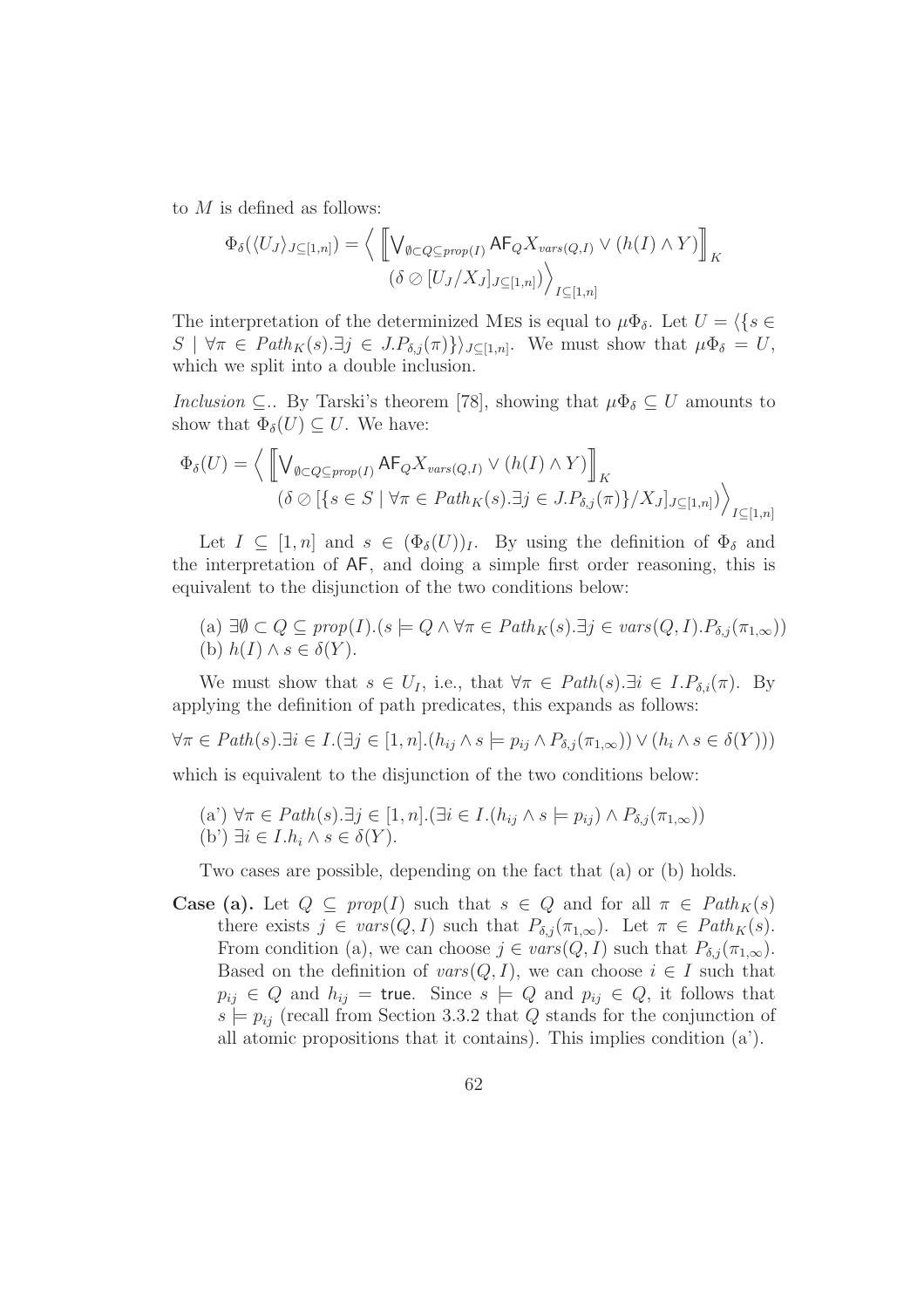**Case (b).** Assume that  $h(I) =$  true and  $s \in \delta(Y)$ . From the definition of  $h(I)$ , it follows that we can choose  $i \in I$  such that  $h_i = \text{true}$ . This implies condition (b').

Inclusion  $\supseteq$ .. The equation system defining the path predicates associated to  $M$  is defined as follows:

$$
\left\{ P_{\delta,j}(\pi) \stackrel{\mu}{=} \bigvee_{k=1}^n (h_{jk} \wedge \pi_0 \models p_{jk} \wedge P_{\delta,k}(\pi_{1,\infty})) \vee (h_j \wedge \pi_0 \in \delta(Y)) \right\}_{1 \le j \le n}
$$

For simplicity, we assume that all predicates occurring in the right-hand sides of equations are defined by some other equations of the system; this corresponds to the fact that  $M$  does not have free propositional variables excepting Y, whose interpretation is given by the environment  $\delta$ . The functional  $\Pi_{\delta} : (Path_K \to \mathbf{Bool})^n \to (Path_K \to \mathbf{Bool})^n$  associated to this system is defined below:

$$
\Pi_{\delta}(P_1, ..., P_n) = \left\langle \lambda \pi. \left( \bigvee_{k=1}^n (h_{jk} \wedge \pi_0 \models p_{jk} \wedge P_k(\pi_{1,\infty})) \vee (h_j \wedge \pi_0 \in \delta(Y)) \right) \right\rangle_{1 \le j \le n}
$$

It is straightforward to check that the functional  $\Pi_{\delta}$  is continuous on the lattice  $\langle (Path_K \to \text{Bool})^n, (\lambda \pi.\text{false})^n, (\lambda \pi.\text{true})^n, \Box, \Box \rangle$ , where  $\Box$  and  $\Box$ are the pointwise extensions of disjunction and conjunction operations on path predicates. Therefore, its minimal fixed point  $\mu \Pi_{\delta}$ , which gives the interpretation of the equation system, has the following iterative characterization [58]:

$$
\mu \Pi_{\delta} = \bigsqcup_{k \geq 0} \Pi_{\delta}^{k}((\lambda \pi . \mathsf{false})^{n}), \qquad \Pi_{\delta}^{0}((\lambda \pi . \mathsf{false})^{n}) = (\lambda \pi . \mathsf{false})^{n}.
$$

We note  $\langle P_{\delta,j}^k \rangle_{1 \leq j \leq n} = \prod_{\delta}^k ((\lambda \pi \cdot \text{false})^n)$ . From the iterative characterization of  $\mu\Pi_{\delta}$  and the definition of  $\Box$ , we have:

$$
P_{\delta,j}(\pi) = \left(\bigsqcup_{k\geq 0} \langle P_{\delta,j}^k \rangle_{1\leq j\leq n} \right)(\pi) = \exists k \geq 0. P_{\delta,j}^k(\pi).
$$

To obtain the desired inclusion, we use the following statement:

$$
\forall k \ge 0. \left( \left\langle \{ s \in S \mid \forall \pi \in Path_K(s). \exists j \in J. P^k_{\delta,j}(\pi) \} \right\rangle_{J \subseteq [1,n]} \subseteq \mu \Phi_{\delta} \right) \tag{**}
$$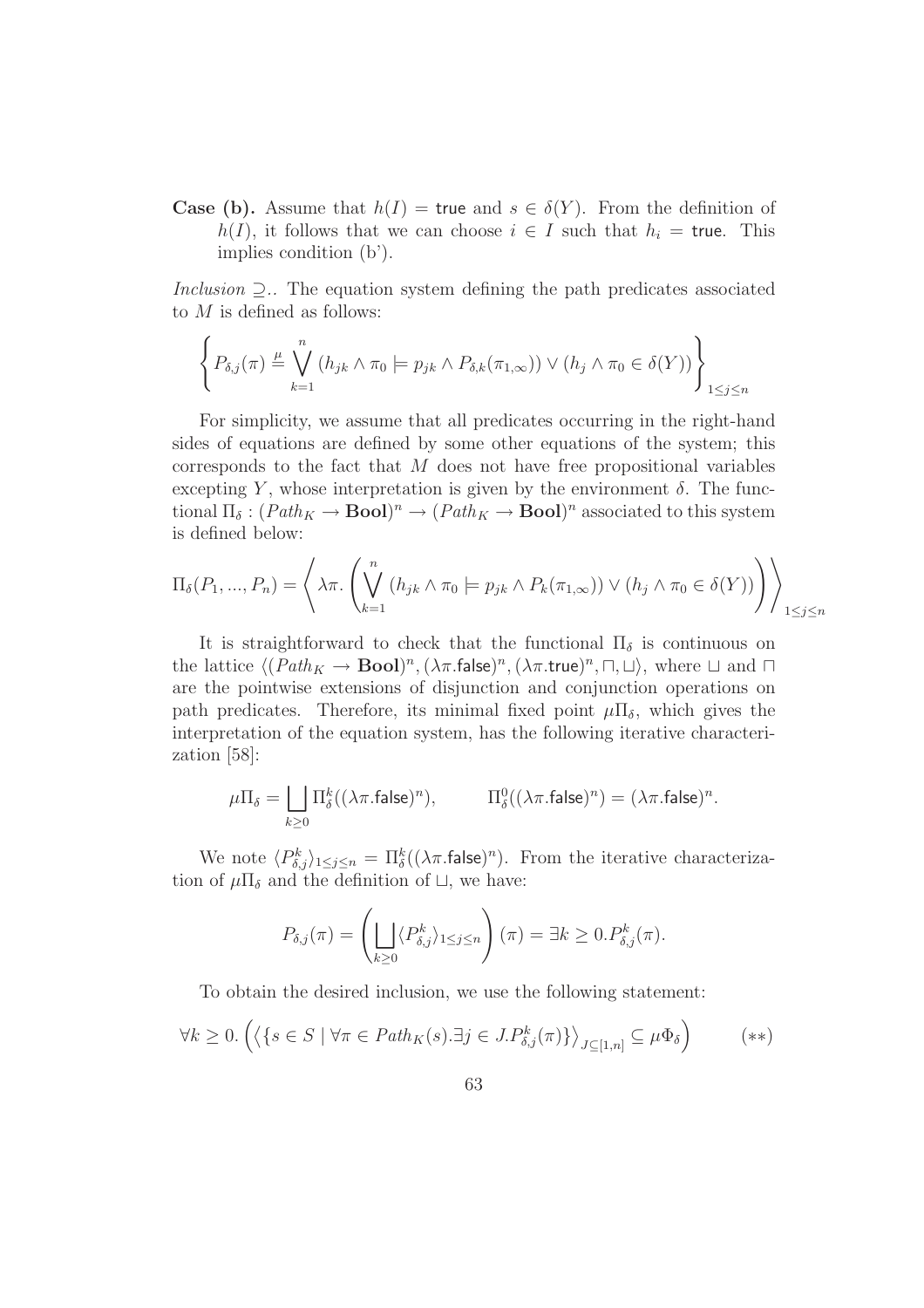To show that  $U \subseteq \mu \Phi_{\delta}$ , let  $J \subseteq [1, n]$  and let  $s \in U_J$ , which means that for all  $\pi \in Path_K(s)$ , there exists  $j \in J$  such that  $P_{\delta,j}(\pi)$ . The definition of  $P_{\delta,j}(\pi)$  above ensures that we can find  $k \geq 0$  such that  $P_{\delta,j}^k(\pi)$ . By applying (\*\*) for that k, we obtain  $s \in (\mu \Phi_{\delta})_J$ , which implies in turn the desired inclusion  $U \subseteq \mu \Phi_{\delta}$ .

It remains to show the  $(**)$  statement. We proceed by induction on k. Base step.

$$
\langle \{ s \in S \mid \forall \pi \in Path_K(s). \exists j \in J. P_{\delta,j}^0(\pi) \} \rangle_{J \subseteq [1,n]} = \text{by def. } \Pi_{\delta}^0((\lambda \pi.\text{false})^n)
$$

$$
\langle \{ s \in S \mid \forall \pi \in Path_K(s). \exists j \in J. \text{false} \} \rangle_{J \subseteq [1,n]} = \langle \emptyset \rangle_{J \subseteq [1,n]} \subseteq \mu \Phi_{\delta}.
$$

Inductive step. Let  $U^k = \langle \{ s \in S \mid \forall \pi \in Path_K(s). \exists j \in J.P^k_{\delta,j}(\pi) \} \rangle_{J \subseteq [1,n]}.$ We show below that  $U^{k+1} \subseteq \Phi_{\delta}(U^k)$ , which together with the inductive hypothesis and the definition of minimal fixed points implies  $U^{k+1} \subseteq \Phi_{\delta}(U^k) \subseteq$  $\Phi_{\delta}(\mu\Phi_{\delta}) = \mu\Phi_{\delta}$ , i.e., the desired inequality.

Let  $J \subseteq [1, n]$  and let  $s \in (U^{k+1})_J$ , which means that for every  $\pi \in$  $Path_K(s)$  there exists  $j \in J$  such that  $P_{\delta,j}^{k+1}(\pi)$ . From the definition of  $\Pi_{\delta,j}$ and  $P_{\delta,j}^k$ , we have:

$$
P_{\delta,j}^{k+1}(\pi) = \bigvee_{l=1}^n (h_{jl} \wedge \pi_0 \models p_{jl} \wedge P_{\delta,l}^k(\pi_{1,\infty})) \vee (h_j \wedge \pi_0 \in \delta(Y)).
$$

By expanding this equality and doing a simple first order reasoning, the conditions above can be rewritten as the disjunction of the two conditions below:

(c) 
$$
\forall \pi \in Path_K(s). \exists l \in [1, n]. (\exists j \in J.(h_{jl} \land s \models p_{jl}) \land P_{\delta,l}^k(\pi_{1,\infty}))
$$
  
(d)  $\exists j \in J.h_j \land s \in \delta(Y).$ 

Let  $s \in (\Phi_{\delta}(U^k))_J$ . From the definition of  $\Phi_{\delta}$ , this is equivalent to:

$$
s \in \left[ \bigvee_{\emptyset \subset Q \subseteq prop(J)} \mathsf{AF}_{Q} X_{vars(Q,J)} \vee (h(J) \wedge Y) \right]_{K} (\delta \otimes [(U^{k})_{L}/X_{L}]_{L \subseteq [1,n]})
$$

Using the definition of  $U^k$  and the interpretation of  $AF$ , and doing a simple first order reasoning, this is equivalent to the disjunction of the two conditions below:

(c') 
$$
\exists \emptyset \subset Q \subseteq prop(J)
$$
.  $(s \models Q \land \forall \pi \in Path_K(s). \exists l \in vars(Q, J). P_{\delta,l}^k(\pi_{1,\infty}))$   
(d')  $h(J) \land s \in \delta(Y)$ .

Two cases are possible, depending on the fact that (c) or (d) holds.